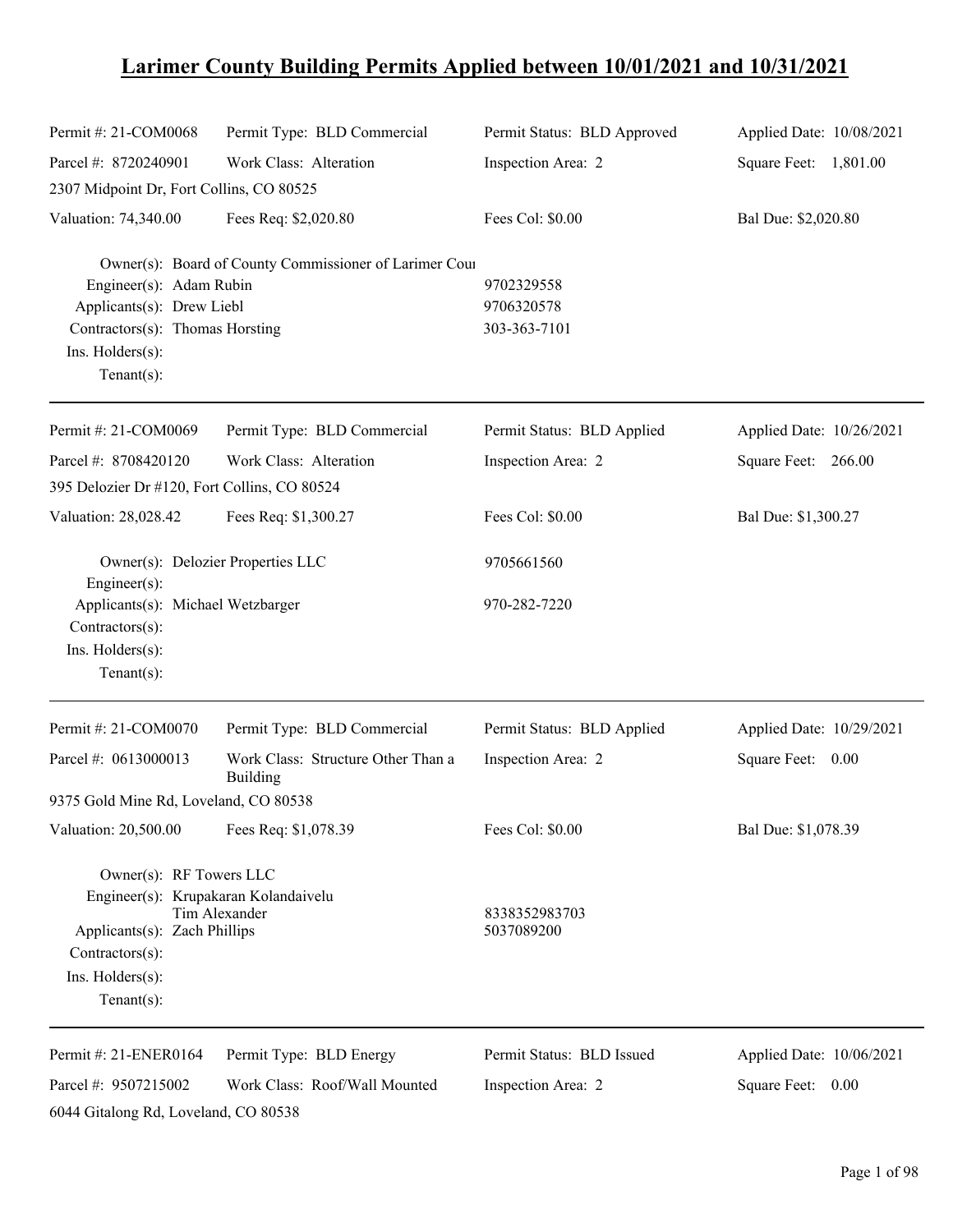| Valuation: 11,143.00                                                                                                                                                              | Fees Req: \$409.73            | Fees Col: \$409.73                                                         | <b>Bal Due: \$0.00</b>   |
|-----------------------------------------------------------------------------------------------------------------------------------------------------------------------------------|-------------------------------|----------------------------------------------------------------------------|--------------------------|
| Owner(s): Kenneth Cline<br>Engineer(s):                                                                                                                                           |                               | 9704071289                                                                 |                          |
| Applicants(s): Avery Carter<br>Contractors(s): Jason Sharpe<br>Ins. Holders(s):<br>Tenant $(s)$ :                                                                                 |                               | 3034470300<br>3034470300214                                                |                          |
| Permit #: 21-ENER0165                                                                                                                                                             | Permit Type: BLD Energy       | Permit Status: BLD LOC                                                     | Applied Date: 10/14/2021 |
| Parcel #: 8702011008                                                                                                                                                              | Work Class: Roof/Wall Mounted | Inspection Area: 1                                                         | Square Feet: 0.00        |
| 911 Trappers Pt, Fort Collins, CO 80524                                                                                                                                           |                               |                                                                            |                          |
| Valuation: 30,886.00                                                                                                                                                              | Fees Req: \$500.00            | Fees Col: \$500.00                                                         | <b>Bal Due: \$0.00</b>   |
| Owner(s): Stephen Musial<br>Engineer $(s)$ :                                                                                                                                      |                               | 970-222-4755                                                               |                          |
| Applicants(s): Jeff Lee                                                                                                                                                           |                               | 3854820045                                                                 |                          |
| Contractors(s): Jeff Lee<br>Ins. Holders(s):<br>$Tenant(s)$ :                                                                                                                     |                               | 3854820045                                                                 |                          |
| Permit #: 21-ENER0166                                                                                                                                                             | Permit Type: BLD Energy       | Permit Status: BLD Issued                                                  | Applied Date: 10/14/2021 |
| Parcel #: 9923400062                                                                                                                                                              | Work Class: Roof/Wall Mounted | Inspection Area: 1                                                         | Square Feet: 0.00        |
| 591 W County Road 66e, Fort Collins, CO 80524                                                                                                                                     |                               |                                                                            |                          |
| Valuation: 16,373.00                                                                                                                                                              | Fees Req: \$480.21            | Fees Col: \$480.21                                                         | <b>Bal Due: \$0.00</b>   |
| Owner(s): Carolyn Ownby Alberts<br>Engineer(s): John Calvert<br>Applicants(s): Avery Carter<br>Jason Sharpe<br>Contractors(s): Jason Sharpe<br>Ins. Holders(s):<br>Tenant $(s)$ : |                               | 970-218-2086<br>3034663014<br>3034470300<br>3034470300214<br>3034470300214 |                          |
| Permit #: 21-ENER0167                                                                                                                                                             | Permit Type: BLD Energy       | Permit Status: BLD Issued                                                  | Applied Date: 10/14/2021 |
| Parcel #: 9911000036                                                                                                                                                              | Work Class: Roof/Wall Mounted | Inspection Area: 1                                                         | Square Feet: 0.00        |
| 12315 N County Road 15, Wellington, CO 80549                                                                                                                                      |                               |                                                                            |                          |
| Valuation: 17,590.00                                                                                                                                                              | Fees Req: \$500.00            | Fees Col: \$500.00                                                         | <b>Bal Due: \$0.00</b>   |
| Owner(s): Cindy Anders<br>$Engineer(s)$ :                                                                                                                                         |                               | 3163051966                                                                 |                          |
| Applicants(s): Jeff Lee                                                                                                                                                           |                               | 3854820045                                                                 |                          |
| Contractors(s): Jeff Lee<br>Ins. Holders(s):<br>Tenant $(s)$ :                                                                                                                    |                               | 3854820045                                                                 |                          |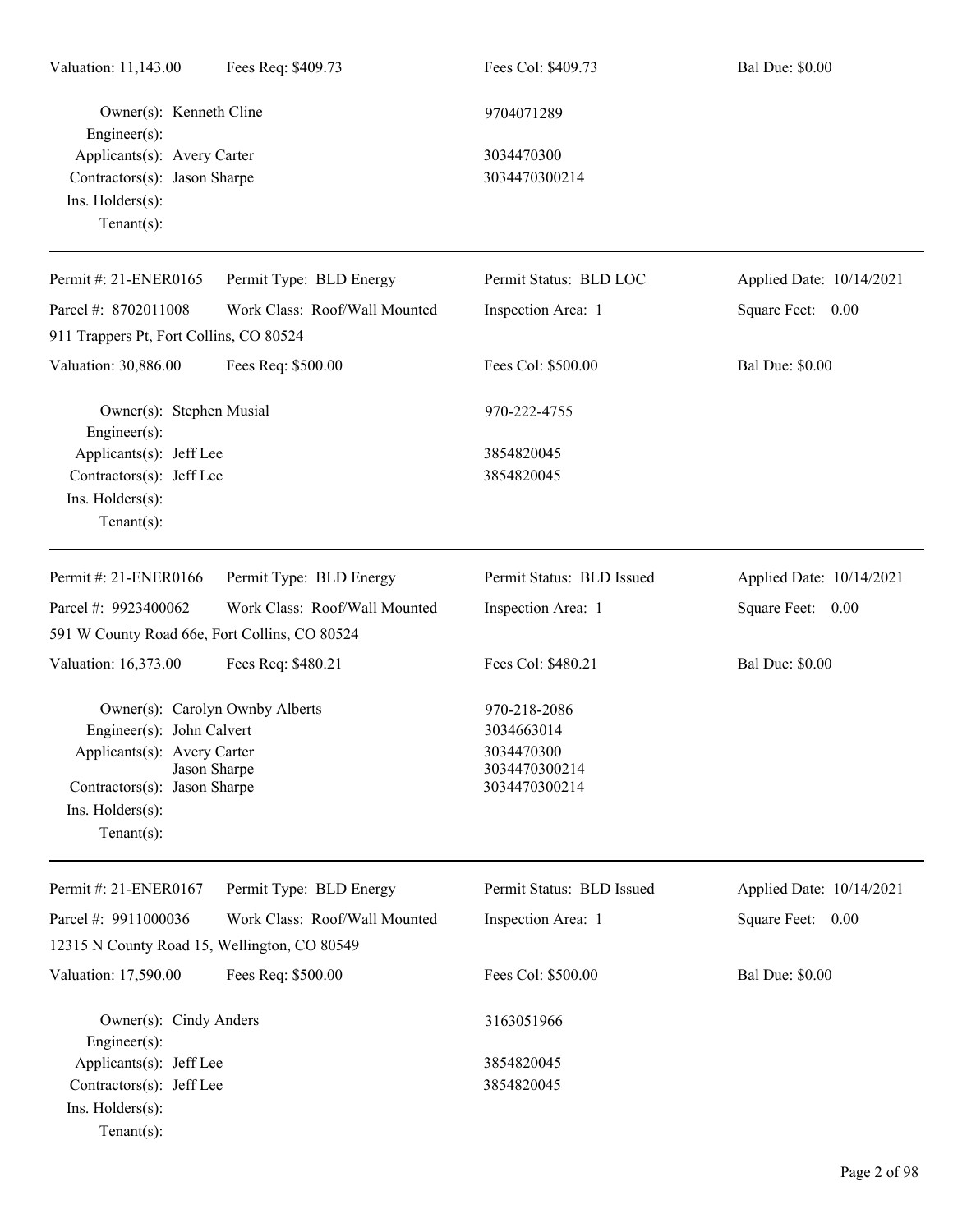| Permit #: 21-ENER0168                                                                                                                                    | Permit Type: BLD Energy       | Permit Status: BLD Issued                            | Applied Date: 10/14/2021 |
|----------------------------------------------------------------------------------------------------------------------------------------------------------|-------------------------------|------------------------------------------------------|--------------------------|
| Parcel #: 0813000019                                                                                                                                     | Work Class: Roof/Wall Mounted | Inspection Area: 1                                   | Square Feet: 0.00        |
| 6109 N Highway 287, Laporte, CO 80535                                                                                                                    |                               |                                                      |                          |
| Valuation: 67,320.00                                                                                                                                     | Fees Req: \$500.00            | Fees Col: \$500.00                                   | <b>Bal Due: \$0.00</b>   |
| Owner(s): Adura Faul<br>Engineer(s): Scott Wyssling<br>Applicants(s): Justin Baker<br>Contractors(s): Justin Baker<br>Ins. Holders(s):<br>Tenant $(s)$ : |                               | 9702379964<br>2018743483<br>9709003040<br>9709003040 |                          |
| Permit #: 21-ENER0169                                                                                                                                    | Permit Type: BLD Energy       | Permit Status: BLD Issued                            | Applied Date: 10/19/2021 |
| Parcel #: 9923000057                                                                                                                                     | Work Class: Roof/Wall Mounted | Inspection Area: 1                                   | Square Feet: 0.00        |
| 9728 N County Road 17, Fort Collins, CO 80524                                                                                                            |                               |                                                      |                          |
| Valuation: 22,448.98                                                                                                                                     | Fees Req: \$500.00            | Fees Col: \$500.00                                   | <b>Bal Due: \$0.00</b>   |
| Owner(s): Julia Reynolds<br>Engineer(s):                                                                                                                 |                               | 9704132189                                           |                          |
| Applicants(s): Jeff Lee                                                                                                                                  |                               | 3854820045                                           |                          |
| Contractors(s):<br>Ins. Holders(s):<br>Tenant $(s)$ :                                                                                                    |                               |                                                      |                          |
| Permit #: 21-ENER0170                                                                                                                                    | Permit Type: BLD Energy       | Permit Status: BLD Applied                           | Applied Date: 10/19/2021 |
| Parcel #: 1722000020<br>720 Owl Hollow Rd, Bellvue, CO 80512                                                                                             | Work Class: Ground Mounted    | Inspection Area: 6                                   | Square Feet: 0.00        |
| Valuation: 13,504.00                                                                                                                                     | Fees Req: \$407.93            | Fees Col: \$0.00                                     | Bal Due: \$407.93        |
| Owner(s): Valerie Hall<br>Engineer(s): Arash Zandieh<br>Applicants(s): Jeremy Burks<br>Contractors(s):<br>Ins. Holders(s):<br>Tenant $(s)$ :             |                               | 970-214-7721<br>9016920431<br>7209369460             |                          |
| Permit #: 21-ENER0171                                                                                                                                    | Permit Type: BLD Energy       | Permit Status: BLD Issued                            | Applied Date: 10/27/2021 |
| Parcel #: 8826106007                                                                                                                                     | Work Class: Roof/Wall Mounted | Inspection Area: 1                                   | 0.00<br>Square Feet:     |
| 3216 Taliesin Way, Fort Collins, CO 80524                                                                                                                |                               |                                                      |                          |
| Valuation: 39,600.00                                                                                                                                     | Fees Req: \$500.00            | Fees Col: \$500.00                                   | <b>Bal Due: \$0.00</b>   |
| Owner(s): Jeanne Matsuda                                                                                                                                 | James Matsuda                 | 9702172929<br>970-219-4567                           |                          |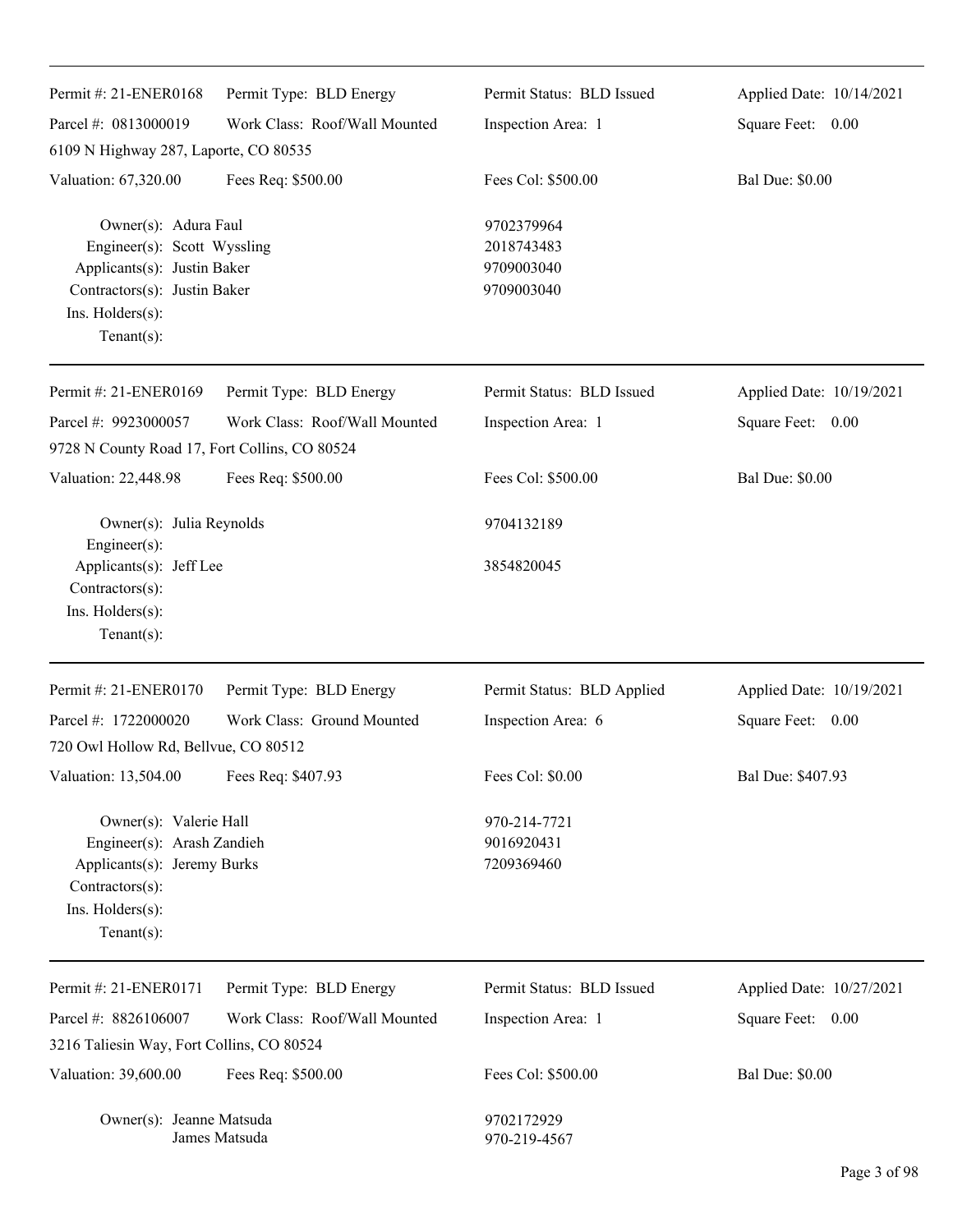Engineer(s): Applicants(s): Justin Baker 9709003040 Contractors(s): Ins. Holders(s): Tenant(s):

| Permit #: 21-ENER0172                                                                                                                                                                               | Permit Type: BLD Energy       | Permit Status: BLD Issued                                                        | Applied Date: 10/27/2021 |  |
|-----------------------------------------------------------------------------------------------------------------------------------------------------------------------------------------------------|-------------------------------|----------------------------------------------------------------------------------|--------------------------|--|
| Parcel #: 2923108051                                                                                                                                                                                | Work Class: Ground Mounted    | Inspection Area: 5                                                               | Square Feet: 0.00        |  |
| 107 Mount Massive Dr, Livermore, CO 80536                                                                                                                                                           |                               |                                                                                  |                          |  |
| Valuation: 27,668.60                                                                                                                                                                                | Fees Req: \$500.00            | Fees Col: \$500.00                                                               | <b>Bal Due: \$0.00</b>   |  |
| Owner(s): Kent Schnegelberger<br>Engineer(s): Weeks & Associates<br>Applicants(s): Rick Pike<br>Contractors(s):<br>Ins. Holders(s):<br>Tenant $(s)$ :                                               |                               | 9705875271<br>970-225-2422<br>970-482-7652                                       |                          |  |
| Permit #: 21-ENER0173                                                                                                                                                                               | Permit Type: BLD Energy       | Permit Status: BLD Issued                                                        | Applied Date: 10/29/2021 |  |
| Parcel #: 2916000072                                                                                                                                                                                | Work Class: Roof/Wall Mounted | Inspection Area: 5                                                               | Square Feet: 0.00        |  |
| 185 Deep Cut Rd, Livermore, CO 80536                                                                                                                                                                |                               |                                                                                  |                          |  |
| Valuation: 10,080.00                                                                                                                                                                                | Fees Req: \$385.64            | Fees Col: \$385.64                                                               | <b>Bal Due: \$0.00</b>   |  |
| Owner(s): Sid Bednar<br>Engineer(s): Scott Wyssling<br>Applicants(s): Justin Baker<br>Contractors(s):<br>Ins. Holders(s):<br>Tenant $(s)$ :                                                         |                               | 9703728943<br>2018743483<br>9709003040                                           |                          |  |
| Permit #: 21-ENER0174                                                                                                                                                                               | Permit Type: BLD Energy       | Permit Status: BLD Applied                                                       | Applied Date: 10/29/2021 |  |
| Parcel #: 0734000021                                                                                                                                                                                | Work Class: Ground Mounted    | Inspection Area: 2                                                               | Square Feet:<br>0.00     |  |
| 12601 N County Road 25e, Loveland, CO 80538                                                                                                                                                         |                               |                                                                                  |                          |  |
| Valuation: 65,487.00                                                                                                                                                                                | Fees Req: \$500.00            | Fees Col: \$0.00                                                                 | Bal Due: \$500.00        |  |
| Owner(s): Kenneth Shiarella<br>Engineer(s): Arash Zandieh<br>Applicants(s): Andrew Lyle<br>Sandbox Solar<br>Alex Alvarez<br>Contractors(s): Andrew Lyle<br>$Ins.$ Holders $(s)$ :<br>Tenant $(s)$ : |                               | 9702236158<br>9016920431<br>9136608581<br>9703727665<br>8474522685<br>9136608581 |                          |  |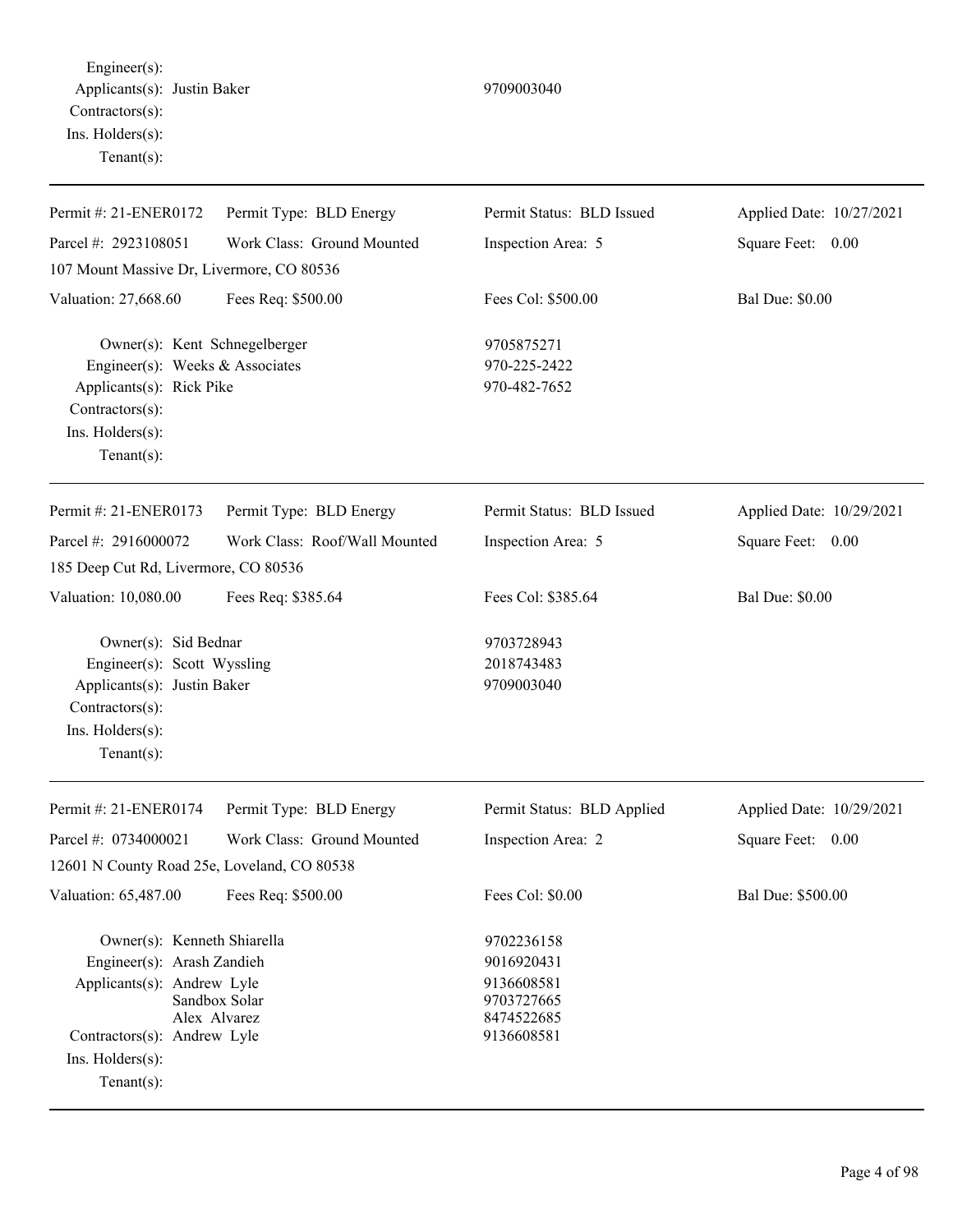| Permit #: 21-MISC2205                                                                                  | Permit Type: BLD Miscellaneous | Permit Status: BLD Issued    | Applied Date: 10/01/2021 |
|--------------------------------------------------------------------------------------------------------|--------------------------------|------------------------------|--------------------------|
| Parcel #: 0601118275                                                                                   | Work Class: Re-roof            | Inspection Area: 2           | Square Feet: 0.00        |
| 5521 W County Road 38e, Fort Collins, CO 80526                                                         |                                |                              |                          |
| Valuation: 14,000.00                                                                                   | Fees Req: \$327.95             | Fees Col: \$327.95           | <b>Bal Due: \$0.00</b>   |
| Owner(s): Marsha Obrien<br>$Engineering(s)$ :                                                          |                                | 9704671042                   |                          |
| Applicants(s): Cody Burch<br>Contractors(s): Cody Burch<br>Ins. Holders(s):<br>Tenant $(s)$ :          |                                | 9704811512<br>9704811512     |                          |
| Permit #: 21-MISC2206                                                                                  | Permit Type: BLD Miscellaneous | Permit Status: BLD Issued    | Applied Date: 10/01/2021 |
| Parcel #: 3534136001                                                                                   | Work Class: Re-roof            | Inspection Area: 4           | Square Feet: 0.00        |
| 1752 Highway 66, Estes Park, CO 80517                                                                  |                                |                              |                          |
| Valuation: 9,099.35                                                                                    | Fees Req:                      | Fees Col:                    | <b>Bal Due:</b>          |
| Owner(s): Derek Krasuski<br>$Engineering(s)$ :                                                         |                                |                              |                          |
| Applicants(s): Schroeder Roofing Inc<br>Contractors(s): Wes Hill                                       |                                | 970-667-6777<br>970-667-6777 |                          |
| Ins. Holders(s):<br>Tenant $(s)$ :                                                                     |                                |                              |                          |
| Permit #: 21-MISC2207                                                                                  | Permit Type: BLD Miscellaneous | Permit Status: BLD LOC       | Applied Date: 10/01/2021 |
| Parcel #: 3534136001                                                                                   | Work Class: Re-roof            | Inspection Area: 4           | Square Feet: 0.00        |
| 1752 Highway 66, Estes Park, CO 80517                                                                  |                                |                              |                          |
| Valuation: 36,397.39 Fees Req: \$871.63                                                                |                                | Fees Col: \$871.63           | <b>Bal Due: \$0.00</b>   |
| Owner(s): Derek Krasuski<br>$Engineering(s)$ :                                                         |                                |                              |                          |
| Applicants(s): Schroeder Roofing Inc<br>Contractors(s): Wes Hill<br>Ins. Holders(s):<br>Tenant $(s)$ : |                                | 970-667-6777<br>970-667-6777 |                          |
| Permit #: 21-MISC2208                                                                                  | Permit Type: BLD Miscellaneous | Permit Status: BLD Issued    | Applied Date: 10/01/2021 |
| Parcel #: 9531210010                                                                                   | Work Class: Mechanical         | Inspection Area: 3           | Square Feet: 0.00        |
| 6114 Kelly Beth Ct, Loveland, CO 80537                                                                 |                                |                              |                          |
| Valuation: 16,482.00                                                                                   | Fees Req: \$352.72             | Fees Col: \$352.72           | <b>Bal Due: \$0.00</b>   |
| Owner(s): Tracy Ireland<br>$Engineering(s)$ :                                                          |                                | 9703716080                   |                          |
| Applicants(s): Meiers Mechanical                                                                       |                                | 720-366-1512                 |                          |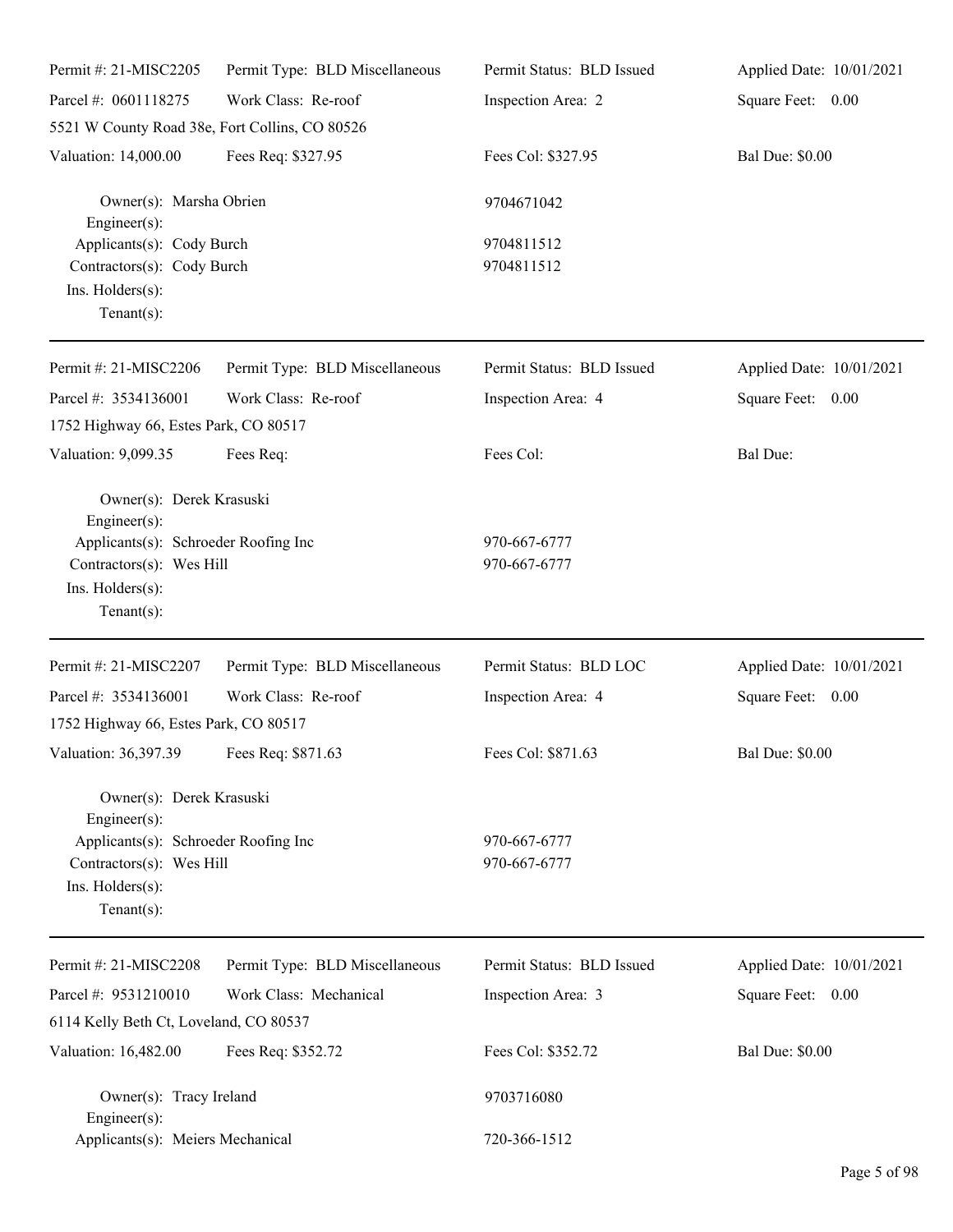| Permit #: 21-MISC2209                                                                                         | Permit Type: BLD Miscellaneous                                                  | Permit Status: BLD LOC       | Applied Date: 10/01/2021 |
|---------------------------------------------------------------------------------------------------------------|---------------------------------------------------------------------------------|------------------------------|--------------------------|
| Parcel #: 8534006703                                                                                          | Work Class: Re-roof                                                             | Inspection Area: 3           | Square Feet: 0.00        |
| 4032 S County Road 7, Loveland, CO 80537                                                                      |                                                                                 |                              |                          |
| Valuation: 18,100.00                                                                                          | Fees Req: \$424.66                                                              | Fees Col: \$424.66           | <b>Bal Due: \$0.00</b>   |
| Owner(s): Martin Horstmeyer<br>Engineer(s):                                                                   |                                                                                 | 9702314700                   |                          |
| Applicants(s): Quality Roofing By Petitt<br>Contractors(s): Todd Petitt<br>Ins. Holders(s):<br>Tenant $(s)$ : |                                                                                 | 970-663-5966<br>970-663-5966 |                          |
| Permit #: 21-MISC2210                                                                                         | Permit Type: BLD Miscellaneous                                                  | Permit Status: BLD Issued    | Applied Date: 10/01/2021 |
| Parcel #: 8818000006                                                                                          | Work Class: Demolition                                                          | Inspection Area: 1           | Square Feet: 0.00        |
| 4721 N County Road 11, Fort Collins, CO 80524                                                                 |                                                                                 |                              |                          |
| Valuation: 10,000.00                                                                                          | Fees Req: \$51.64                                                               | Fees Col: \$51.64            | <b>Bal Due: \$0.00</b>   |
| Engineer(s):                                                                                                  | Owner(s): McKay Family Limited Partnership Assoc                                | 9705815271                   |                          |
| Applicants(s): Cory Regan                                                                                     |                                                                                 | 9703814311                   |                          |
| Contractors(s): Cory Regan                                                                                    |                                                                                 | 9703814311                   |                          |
| Ins. Holders(s):<br>Tenant $(s)$ :                                                                            |                                                                                 |                              |                          |
| Permit #: 21-MISC2211                                                                                         | Permit Type: BLD Miscellaneous                                                  | Permit Status: BLD Issued    | Applied Date: 10/01/2021 |
| Parcel #: 2723405097                                                                                          | Work Class: Gas Fireplace or Stove/Lo <sub>1</sub> Inspection Area: 6<br>Insert |                              | Square Feet: 0.00        |
| 1507 Crystal Mountain Rd, Bellvue, CO 80512                                                                   |                                                                                 |                              |                          |
| Valuation: 400.00                                                                                             | Fees Req: \$53.93                                                               | Fees Col: \$53.93            | <b>Bal Due: \$0.00</b>   |
| Owner(s): Donald Simmons<br>Engineer(s):                                                                      |                                                                                 | 3035329738                   |                          |
| Applicants(s): Donald Simmons<br>Contractors(s):<br>Ins. Holders(s):<br>$Tenant(s)$ :                         |                                                                                 | 3035329738                   |                          |
| Permit #: 21-MISC2212                                                                                         | Permit Type: BLD Miscellaneous                                                  | Permit Status: BLD Issued    | Applied Date: 10/01/2021 |
| Parcel #: 9022000017                                                                                          | Work Class: Electrical                                                          | Inspection Area: 1           | Square Feet: 0.00        |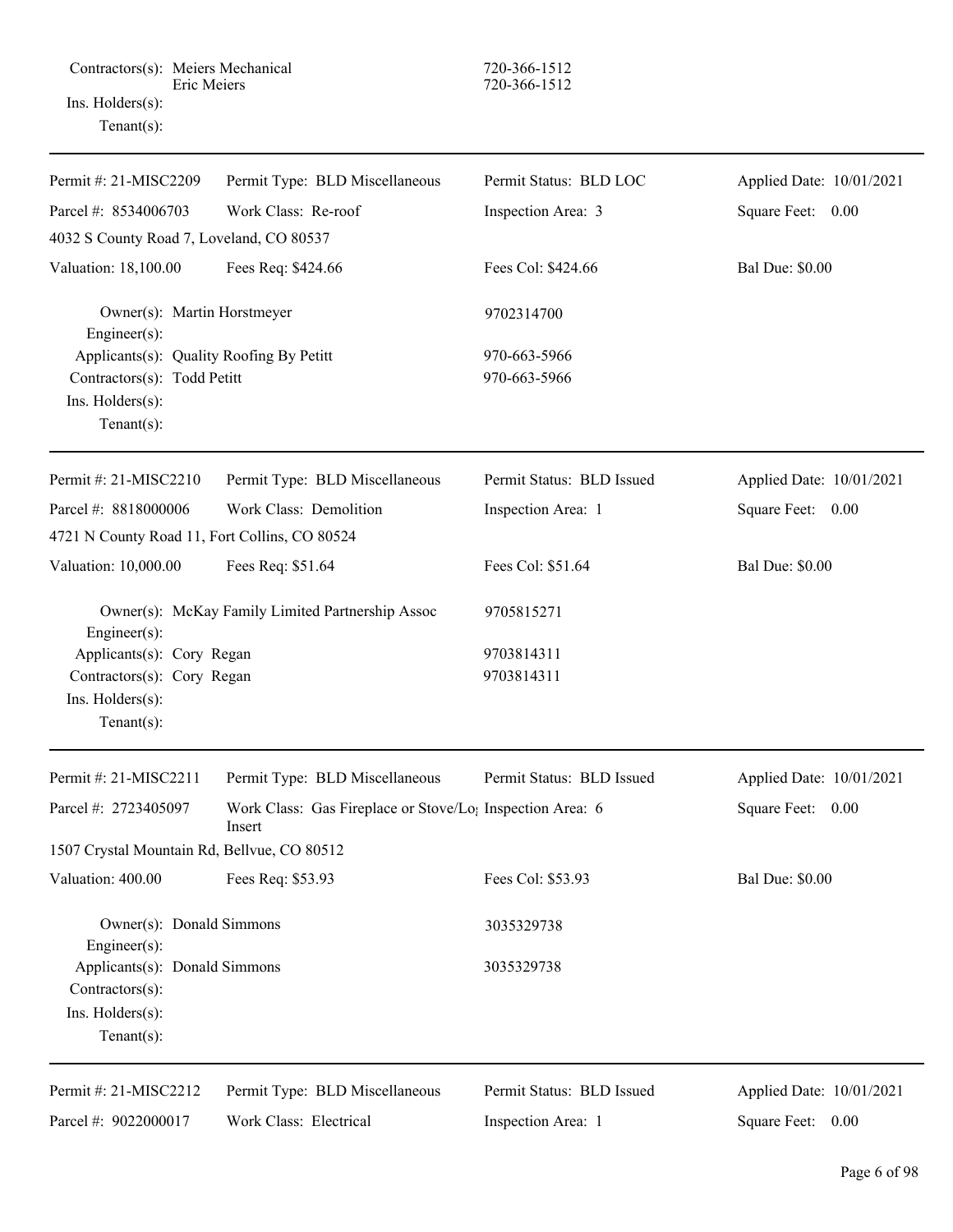15743 N County Road 17, Wellington, CO 80549 Valuation: 12,000.00 Fees Req: \$235.20 Fees Col: \$235.20 Bal Due: \$0.00 Owner(s): Janet Kollar 9705689412 Engineer(s): Applicants(s): Alan Lowther 970-460-6550 Contractors(s): Ins. Holders(s): Tenant(s): Permit #: 21-MISC2213 Parcel #: 0513408004 Permit Type: BLD Miscellaneous Work Class: Mechanical Permit Status: BLD LOC Inspection Area: 3 Applied Date: 10/01/2021 Square Feet: 0.00 624 Colt Dr, Loveland, CO 80537 Valuation: 48,200.00 Fees Req: \$1,016.60 Fees Col: \$1,016.60 Bal Due: \$0.00 Owner(s): Joseph Curtis 9189399063 Engineer(s): Applicants(s): Lemons Heating and Cooling 970-353-3527 Contractors(s): Jerry Lemons 970-353-3527 Ins. Holders(s): Tenant(s): Permit #: 21-MISC2214 Parcel #: 8934200008 Permit Type: BLD Miscellaneous Work Class: Electrical Permit Status: BLD Issued Inspection Area: 1 Applied Date: 10/01/2021 Square Feet: 0.00 8440 NE Frontage Rd, Wellington, CO 80549 Valuation: 1,800.00 Fees Req: \$120.00 Fees Col: \$120.00 Fees Col: \$120.00 Bal Due: \$0.00 Owner(s): Karen Morak LLC 9703819734 Engineer(s): Applicants(s): Isaiah Trujillo 9706586362 Contractors(s): Ins. Holders(s): Tenant(s): Permit #: 21-MISC2215 Parcel #: 9430215011 Permit Type: BLD Miscellaneous Work Class: Mechanical Permit Status: BLD LOC Inspection Area: 3 Applied Date: 10/03/2021 Square Feet: 0.00 4717 Foothills Dr, Berthoud, CO 80513 Valuation: 10,133.00 Fees Req: \$228.24 Fees Col: \$228.24 Bal Due: \$0.00

Owner(s): Brooke Whorlow 3038174597 Engineer(s): Applicants(s):  $A+$  Heating &  $A/C$  LLC 970-302-2532 Contractors(s): Darren Knoll 970-302-2532 Ins. Holders(s):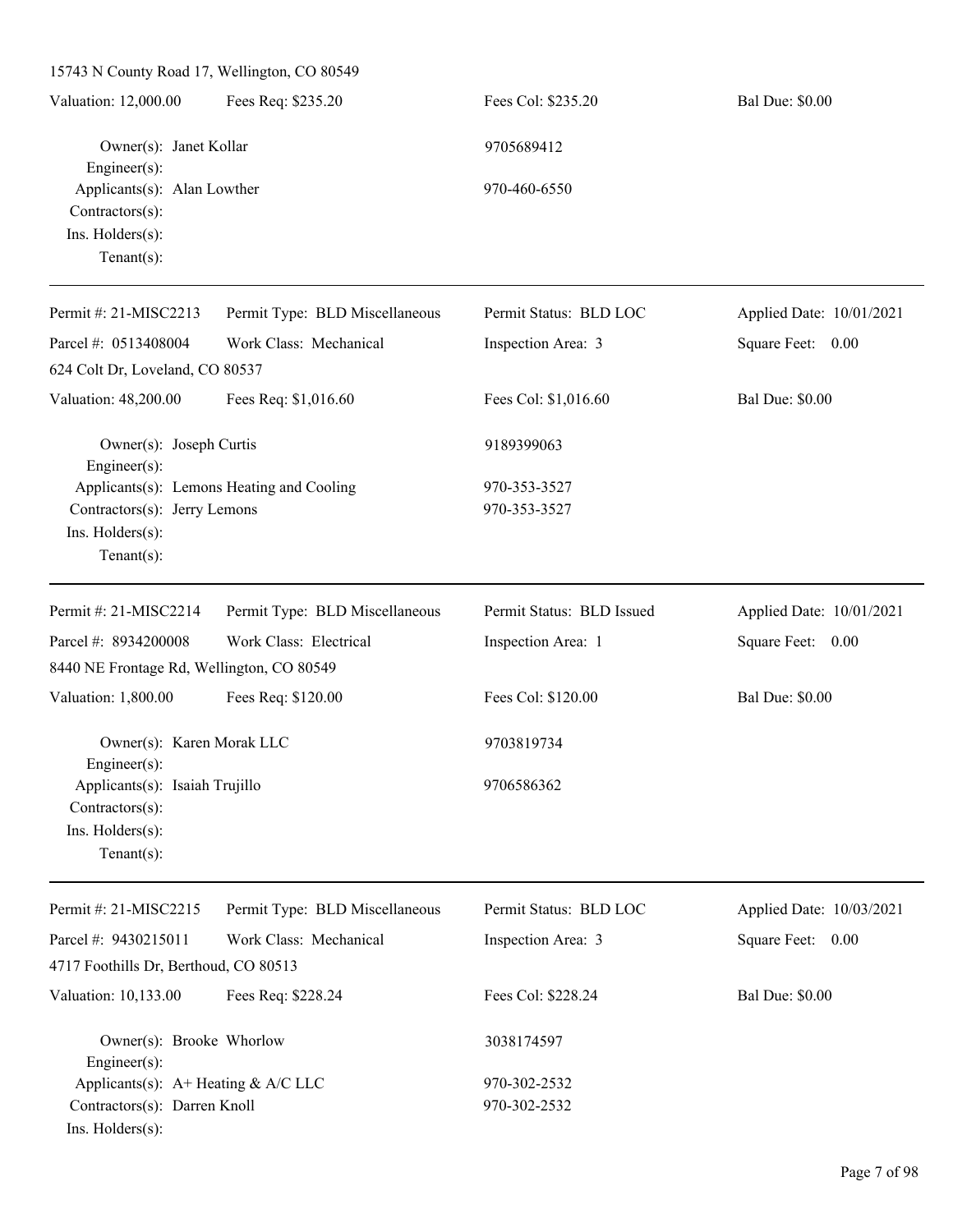| Permit #: 21-MISC2216                                                                              | Permit Type: BLD Miscellaneous                                                  | Permit Status: BLD Issued | Applied Date: 10/04/2021 |
|----------------------------------------------------------------------------------------------------|---------------------------------------------------------------------------------|---------------------------|--------------------------|
| Parcel #: 2435318001                                                                               | Work Class: Electrical                                                          | Inspection Area: 4        | Square Feet:<br>0.00     |
| 520 Hickory Dr, Lyons, CO 80540                                                                    |                                                                                 |                           |                          |
| Valuation: 1,000.00                                                                                | Fees Req: \$120.00                                                              | Fees Col: \$120.00        | <b>Bal Due: \$0.00</b>   |
| Owner(s): Jerome Dickinson<br>Engineer(s):                                                         |                                                                                 | 3038236036                |                          |
| Applicants(s): Jerome Dickinson<br>Contractors(s):<br>Ins. Holders(s):<br>Tenant $(s)$ :           |                                                                                 | 3038236036                |                          |
| Permit #: 21-MISC2217                                                                              | Permit Type: BLD Miscellaneous                                                  | Permit Status: BLD Issued | Applied Date: 10/04/2021 |
| Parcel #: 2521207005                                                                               | Work Class: Re-roof                                                             | Inspection Area: 4        | Square Feet: 0.00        |
| 29 Elk Island Way, Drake, CO 80515                                                                 |                                                                                 |                           |                          |
| Valuation: 3,900.00                                                                                | Fees Req: \$126.90                                                              | Fees Col: \$126.90        | <b>Bal Due: \$0.00</b>   |
| Owner(s): Reed Ranch LLC<br>Engineer(s):                                                           |                                                                                 | 4152446210                |                          |
| Applicants(s): Robert Martin<br>Contractors(s): Robert Martin<br>Ins. Holders(s):<br>$Tenant(s)$ : |                                                                                 | 9705411101<br>9705411101  |                          |
| Permit #: 21-MISC2218                                                                              | Permit Type: BLD Miscellaneous                                                  | Permit Status: BLD Issued | Applied Date: 10/04/2021 |
| Parcel #: 8621405048                                                                               | Work Class: Gas Fireplace or Stove/Lo <sub>1</sub> Inspection Area: 2<br>Insert |                           | Square Feet: 0.00        |
| 8374 Three Eagles Dr, Fort Collins, CO 80528                                                       |                                                                                 |                           |                          |
| Valuation: 5,000.00                                                                                | Fees Req: \$163.77                                                              | Fees Col: \$163.77        | <b>Bal Due: \$0.00</b>   |
| Owner(s): Michael Brinkman<br>Engineer(s):                                                         |                                                                                 | 9196738683                |                          |
| Applicants(s): Jerod Wilson<br>Contractors(s): Jerod Wilson<br>Ins. Holders(s):<br>Tenant $(s)$ :  |                                                                                 | 9706828801<br>9706828801  |                          |
| Permit #: 21-MISC2219                                                                              | Permit Type: BLD Miscellaneous                                                  | Permit Status: BLD Issued | Applied Date: 10/04/2021 |
| Parcel #: 3527404003                                                                               | Work Class: Electrical                                                          | Inspection Area: 4        | Square Feet: 0.00        |
| 695 Upper Larkspur Ln, Estes Park, CO 80517                                                        |                                                                                 |                           |                          |
| Valuation: 4,000.00                                                                                | Fees Req: \$158.40                                                              | Fees Col: \$158.40        | <b>Bal Due: \$0.00</b>   |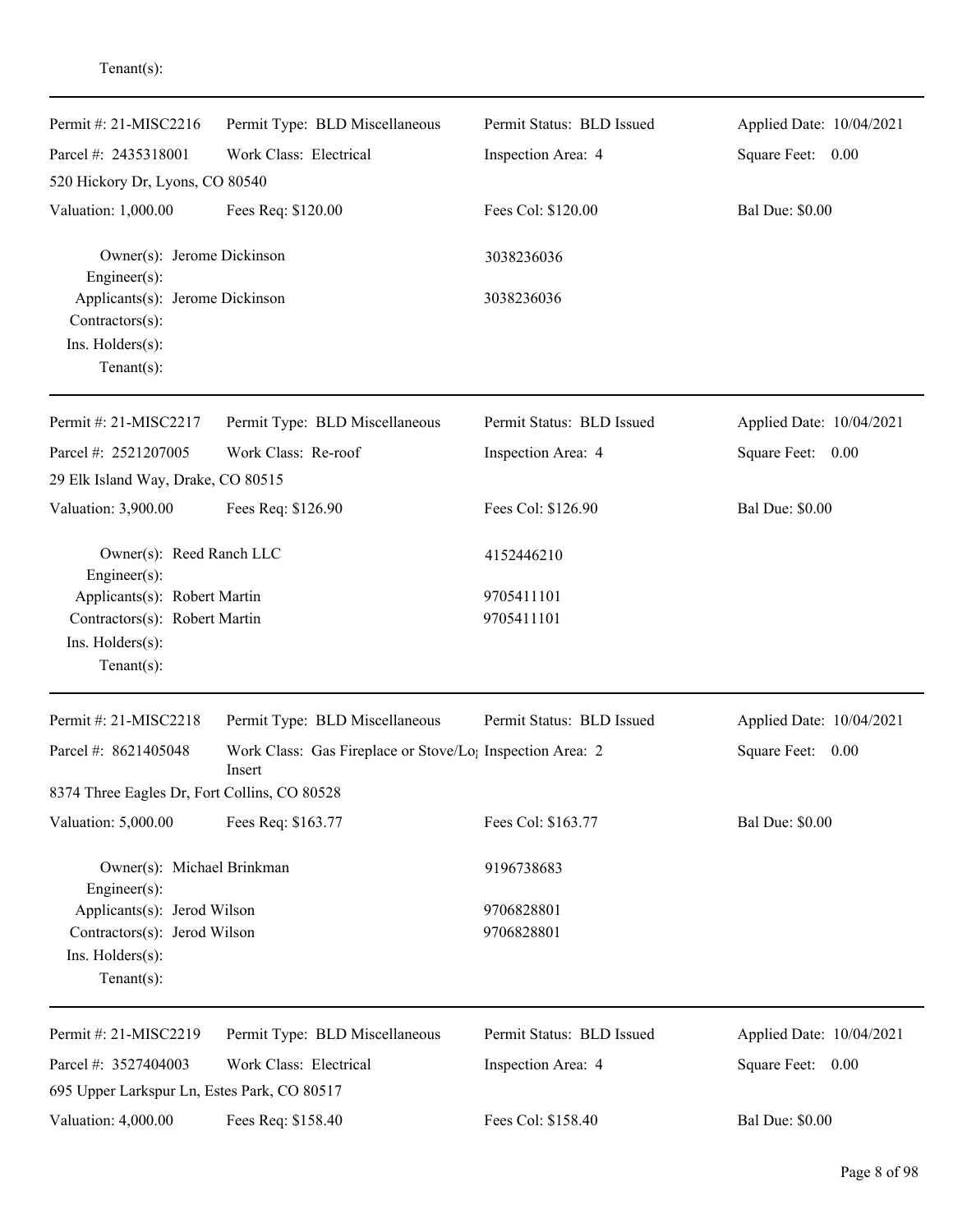| Owner(s): Charles Dunn                                                                                |                                                                                 | 9704811072                |                          |
|-------------------------------------------------------------------------------------------------------|---------------------------------------------------------------------------------|---------------------------|--------------------------|
| Engineer(s):<br>Applicants(s): Cari Remmerde<br>Contractors(s):<br>Ins. Holders(s):<br>Tenant $(s)$ : |                                                                                 | 9702903445                |                          |
| Permit #: 21-MISC2220                                                                                 | Permit Type: BLD Miscellaneous                                                  | Permit Status: BLD Issued | Applied Date: 10/04/2021 |
| Parcel #: 9709109009                                                                                  | Work Class: Mechanical                                                          | Inspection Area: 2        | Square Feet: 0.00        |
| 320 Webb Ave, Fort Collins, CO 80521                                                                  |                                                                                 |                           |                          |
| Valuation: 1,780.49                                                                                   | Fees Req: \$53.93                                                               | Fees Col: \$53.93         | <b>Bal Due: \$0.00</b>   |
| Owner(s): Matthew Malony<br>Engineer(s):                                                              |                                                                                 | 9702245967                |                          |
| Applicants(s): Manuel Chavez<br>Contractors(s):<br>Ins. Holders(s):<br>Tenant $(s)$ :                 |                                                                                 | 9703241388                |                          |
| Permit #: 21-MISC2221                                                                                 | Permit Type: BLD Miscellaneous                                                  | Permit Status: BLD LOC    | Applied Date: 10/04/2021 |
| Parcel #: 0611000043                                                                                  | Work Class: Gas Fireplace or Stove/Lo <sub>1</sub> Inspection Area: 2<br>Insert |                           | Square Feet: 0.00        |
|                                                                                                       | 7030 Milner Mountain Ranch Rd, Loveland, CO 80538                               |                           |                          |
| Valuation: 5,800.00                                                                                   | Fees Req: \$124.51                                                              | Fees Col: \$124.51        | <b>Bal Due: \$0.00</b>   |
| Owner(s): Georgy Barlow<br>Engineer(s):                                                               |                                                                                 | 9043041041                |                          |
| Applicants(s): Catherina Reynolds                                                                     |                                                                                 | 9702137962                |                          |
| Contractors(s): Jeffrey Reynolds<br>Ins. Holders(s):<br>Tenant $(s)$ :                                |                                                                                 | 970-213-7962              |                          |
| Permit #: 21-MISC2222                                                                                 | Permit Type: BLD Miscellaneous                                                  | Permit Status: BLD Issued | Applied Date: 10/04/2021 |
| Parcel #: 9829314056                                                                                  | Work Class: Mechanical                                                          | Inspection Area: 1        | Square Feet: 0.00        |
| 3524 Settlers Rd, Laporte, CO 80535                                                                   |                                                                                 |                           |                          |
| Valuation: 3,032.00                                                                                   | Fees Req: \$83.02                                                               | Fees Col: \$83.02         | <b>Bal Due: \$0.00</b>   |
| Owner(s): Becky Stedman<br>Engineer(s):                                                               |                                                                                 | 9702219404                |                          |
| Applicants(s): Tim Swan                                                                               |                                                                                 | 970-215-5870              |                          |
| Contractors(s): Tim Swan<br>Ins. Holders(s):<br>Tenant $(s)$ :                                        |                                                                                 | 970-215-5870              |                          |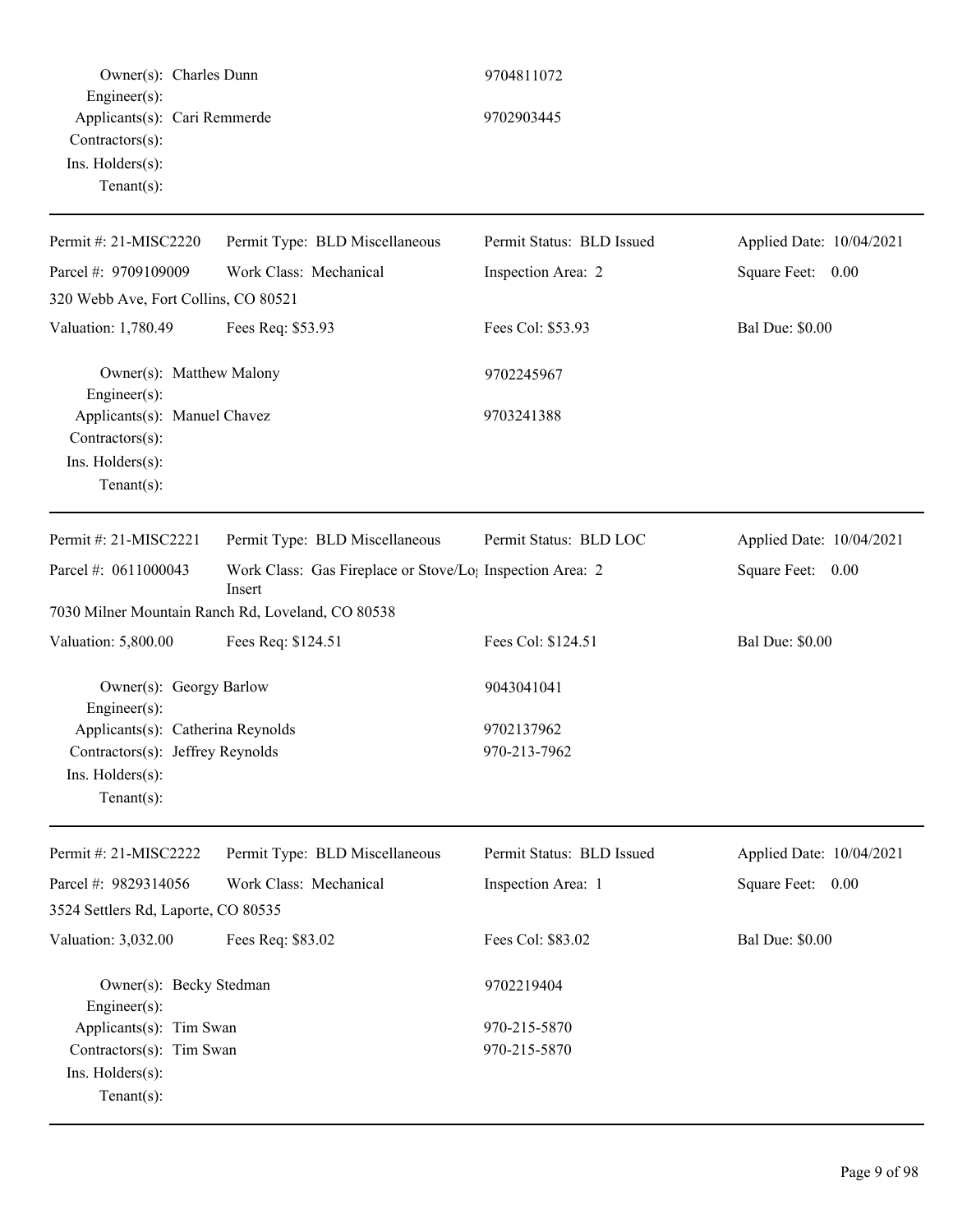| Permit #: 21-MISC2223                                                                           | Permit Type: BLD Miscellaneous             | Permit Status: BLD LOC                   | Applied Date: 10/04/2021 |
|-------------------------------------------------------------------------------------------------|--------------------------------------------|------------------------------------------|--------------------------|
| Parcel #: 9829306004                                                                            | Work Class: Mechanical                     | Inspection Area: 1                       | Square Feet: 0.00        |
| 4016 Cork Dr, Laporte, CO 80535                                                                 |                                            |                                          |                          |
| Valuation: 4,858.50                                                                             | Fees Req: \$103.77                         | Fees Col: \$103.77                       | <b>Bal Due: \$0.00</b>   |
| Owner(s): Theodore Schneider<br>Engineer(s):                                                    |                                            | 9709770137                               |                          |
| Applicants(s): Tim Swan<br>Contractors(s): Tim Swan<br>Ins. Holders(s):<br>Tenant $(s)$ :       |                                            | 970-215-5870<br>970-215-5870             |                          |
| Permit #: 21-MISC2224                                                                           | Permit Type: BLD Miscellaneous             | Permit Status: BLD Void                  | Applied Date: 10/04/2021 |
| Parcel #:<br>3585 Derby Cir, Wellington, CO 80549                                               | Work Class: Re-roof                        | Inspection Area:                         | Square Feet: 0.00        |
| Valuation: 8,800.00                                                                             | Fees Req: \$226.82                         | Fees Col: \$226.82                       | <b>Bal Due: \$0.00</b>   |
| Owner(s): Hilary Bartling<br>Engineer(s):                                                       |                                            | $(970)$ 420-0057                         |                          |
| Applicants(s): Joshua Scheuring<br>Contractors(s):<br>$Ins.$ Holders $(s)$ :<br>Tenant $(s)$ :  | On Target Roofing LLC<br>alexandra millsap | 9703429800<br>9703429800<br>949-573-7512 |                          |
| Permit #: 21-MISC2225                                                                           | Permit Type: BLD Miscellaneous             | Permit Status: BLD Issued                | Applied Date: 10/04/2021 |
| Parcel #: 9520405096                                                                            | Work Class: Mechanical                     | Inspection Area: 3                       | Square Feet:<br>0.00     |
| 4209 Sage Pl, Loveland, CO 80537                                                                |                                            |                                          |                          |
| Valuation: 11,399.00                                                                            | Fees Req: \$248.99                         | Fees Col: \$248.99                       | <b>Bal Due: \$0.00</b>   |
| Owner(s): Patricia Sallee<br>$Engineering(s)$ :                                                 |                                            | 9704947632                               |                          |
| Applicants(s): Mike Ducett<br>Contractors(s): Mike Ducett<br>Ins. Holders(s):<br>Tenant $(s)$ : |                                            | 970-484-4841<br>970-484-4841             |                          |
| Permit #: 21-MISC2226                                                                           | Permit Type: BLD Miscellaneous             | Permit Status: BLD Issued                | Applied Date: 10/05/2021 |
| Parcel #: 9731326007                                                                            | Work Class: Electrical                     | Inspection Area: 2                       | Square Feet: 0.00        |
| 4479 Shoreline Dr, Fort Collins, CO 80526                                                       |                                            |                                          |                          |
| Valuation: 3,000.00                                                                             | Fees Req: \$148.80                         | Fees Col: \$148.80                       | <b>Bal Due: \$0.00</b>   |
| Owner(s): Bernhard Alexy                                                                        |                                            | 9702249389                               |                          |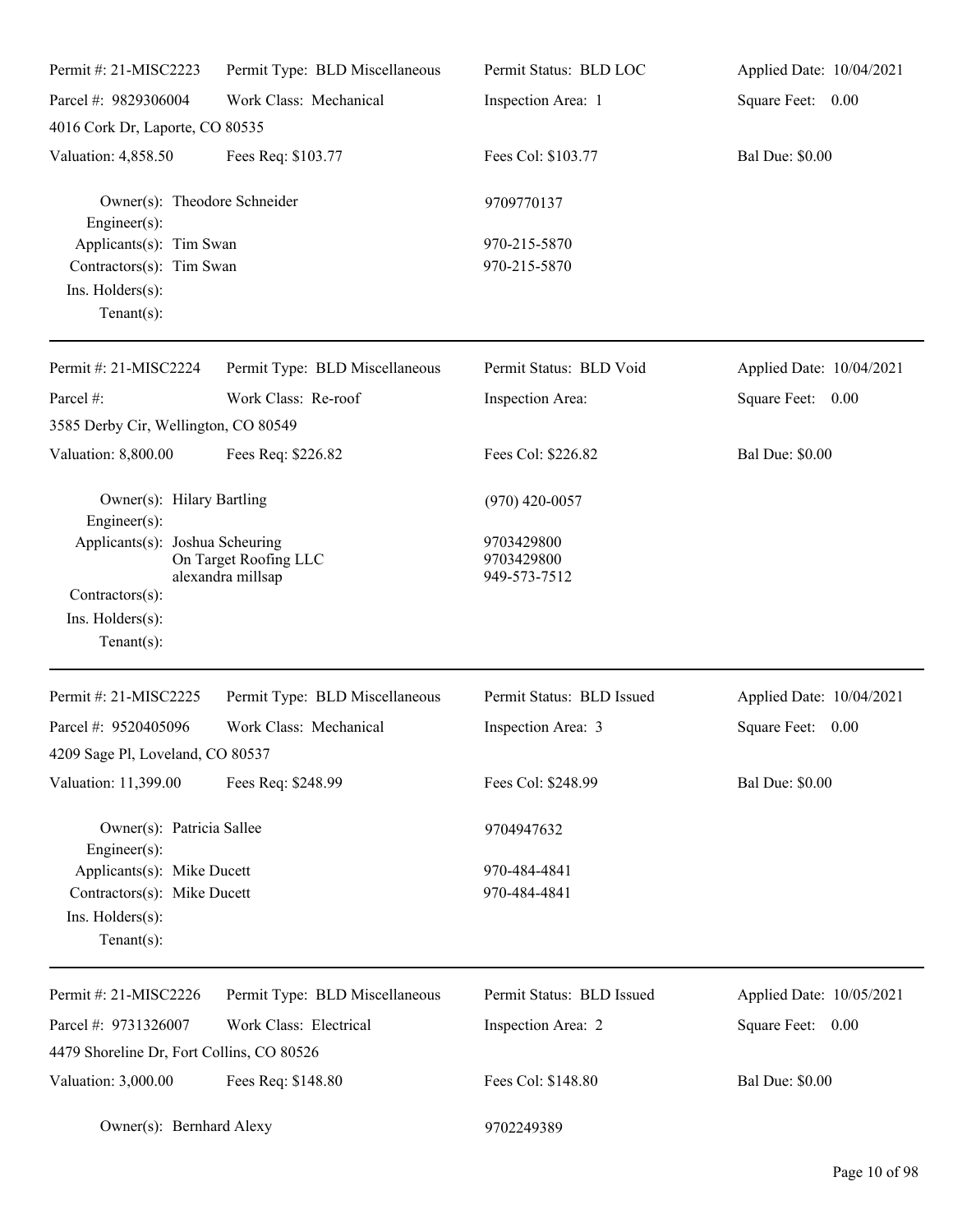Permit #: 21-MISC2227 Parcel #: 2922105071 Permit Type: BLD Miscellaneous Work Class: Gas Fireplace or Stove/Log Inspection Area: 5 Insert Permit Status: BLD Issued Applied Date: 10/05/2021 Square Feet: 0.00 775 Haystack Dr, Livermore, CO 80536 Valuation: 5,500.00 Fees Req: \$124.51 Fees Col: \$124.51 Bal Due: \$0.00 Owner(s): Gary Leffingwell 719-301-8099 Engineer(s): Applicants(s): Gary Leffingwell 719-301-8099 Contractors(s): Ins. Holders(s): Tenant(s): Permit #: 21-MISC2228 Parcel #: 0413405030 Permit Type: BLD Miscellaneous Work Class: Gas Piping Permit Status: BLD LOC Inspection Area: 3 Applied Date: 10/05/2021 Square Feet: 0.00 5200 Sherman Dr, Berthoud, CO 80513 Valuation: 400.00 Fees Req: \$105.57 Fees Col: \$105.57 Bal Due: \$0.00 Owner(s): Barrie Gestson 763-300-7822 Engineer(s): Applicants(s): Barrie Gestson 763-300-7822 Contractors(s): Ins. Holders(s): Tenant(s): Permit #: 21-MISC2229 Parcel #: 9828410007 Permit Type: BLD Miscellaneous Work Class: Mechanical Permit Status: BLD LOC Inspection Area: 1 Applied Date: 10/05/2021 Square Feet: 0.00 2819 Farview Dr, Fort Collins, CO 80524 Valuation: 2,550.00 Fees Req: \$62.27 Fees Col: \$62.27 Bal Due: \$0.00 Owner(s): Barbara Schuldt Engineer(s): Applicants(s): William Froehlich 9702861020 Contractors(s): William Froehlich 9702861020

Ins. Holders(s):

Tenant(s):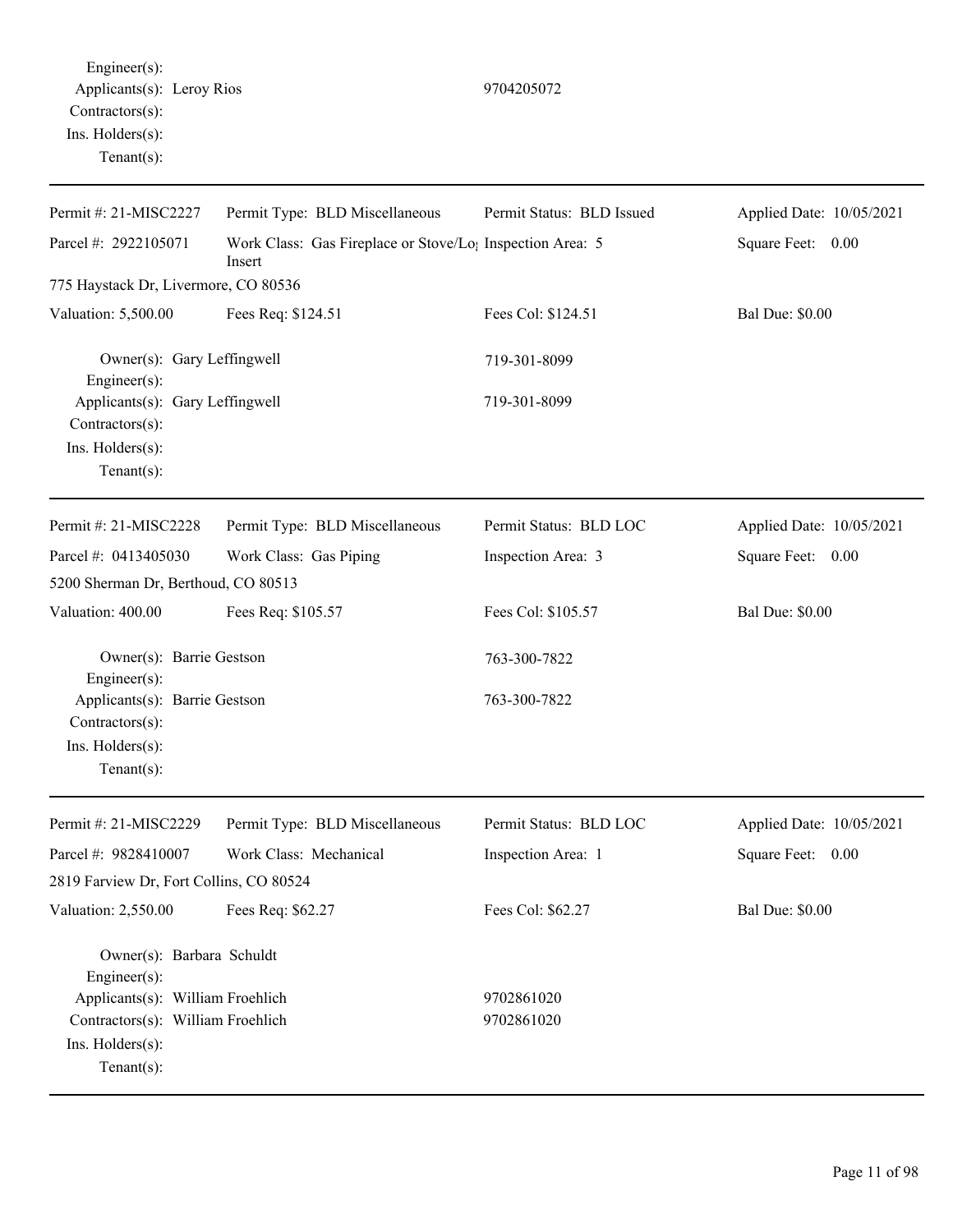| Permit #: 21-MISC2230                                                                                               | Permit Type: BLD Miscellaneous                   | Permit Status: BLD Issued    | Applied Date: 10/05/2021 |
|---------------------------------------------------------------------------------------------------------------------|--------------------------------------------------|------------------------------|--------------------------|
| Parcel #: 4932000902                                                                                                | Work Class: Mechanical                           | Inspection Area: 6           | Square Feet: 0.00        |
| 38915 W Highway 14, Bellvue, CO 80512                                                                               |                                                  |                              |                          |
| Valuation: 6,410.00                                                                                                 | Fees Req: \$145.26                               | Fees Col: \$145.26           | <b>Bal Due: \$0.00</b>   |
| $Engineering(s)$ :                                                                                                  | Owner(s): State of Colorado/Division of Wildlife |                              |                          |
| Applicants(s): Gary Hooley Heating & Air<br>Contractors(s): Dennis Shortridge<br>Ins. Holders(s):<br>Tenant $(s)$ : |                                                  | 970-493-3272<br>970-493-3272 |                          |
| Permit #: 21-MISC2231                                                                                               | Permit Type: BLD Miscellaneous                   | Permit Status: BLD LOC       | Applied Date: 10/05/2021 |
| Parcel #: 8509000009<br>4421 E Eisenhower Blvd, Loveland, CO 80537                                                  | Work Class: Re-roof                              | Inspection Area: 2           | Square Feet: 0.00        |
| Valuation: 5,928.03                                                                                                 | Fees Req: \$167.14                               | Fees Col: \$167.14           | <b>Bal Due: \$0.00</b>   |
| Owner(s): Rv34 LLC<br>$Engineering(s)$ :                                                                            |                                                  | 2106483221                   |                          |
| Applicants(s): NOCO Roofing<br>Contractors(s): Troy Jennings<br>Ins. Holders(s):<br>Tenant $(s)$ :                  |                                                  | 9704818712<br>9704818712     |                          |
| Permit #: 21-MISC2232                                                                                               | Permit Type: BLD Miscellaneous                   | Permit Status: BLD LOC       | Applied Date: 10/05/2021 |
| Parcel #: 9733426022                                                                                                | Work Class: Re-roof                              | Inspection Area: 2           | Square Feet: 0.00        |
| 2509 Bedford Ct, Fort Collins, CO 80526                                                                             |                                                  |                              |                          |
| Valuation: 4,771.80                                                                                                 | Fees Req: \$146.47                               | Fees Col: \$146.47           | <b>Bal Due: \$0.00</b>   |
| Owner(s): Lynn Rubright<br>$Engineering(s)$ :                                                                       |                                                  | 9708884763                   |                          |
| Applicants(s): Misty Krebs<br>Contractors(s): Misty Krebs<br>Ins. Holders(s):<br>Tenant $(s)$ :                     |                                                  | 9708884763<br>9708884763     |                          |
| Permit #: 21-MISC2233                                                                                               | Permit Type: BLD Miscellaneous                   | Permit Status: BLD LOC       | Applied Date: 10/05/2021 |
| Parcel #: 3534100005                                                                                                | Work Class: Re-roof                              | Inspection Area: 4           | Square Feet: 0.00        |
| 1675 Highway 66, Estes Park, CO 80517                                                                               |                                                  |                              |                          |
| Valuation: 60,000.00                                                                                                | Fees Req: \$1,052.15                             | Fees Col: \$1,052.15         | <b>Bal Due: \$0.00</b>   |
| Engineer $(s)$ :                                                                                                    | Owner(s): Parkview Enterprises LLC               |                              |                          |
| Applicants(s): Kevin Christopher                                                                                    |                                                  | 9702153581                   |                          |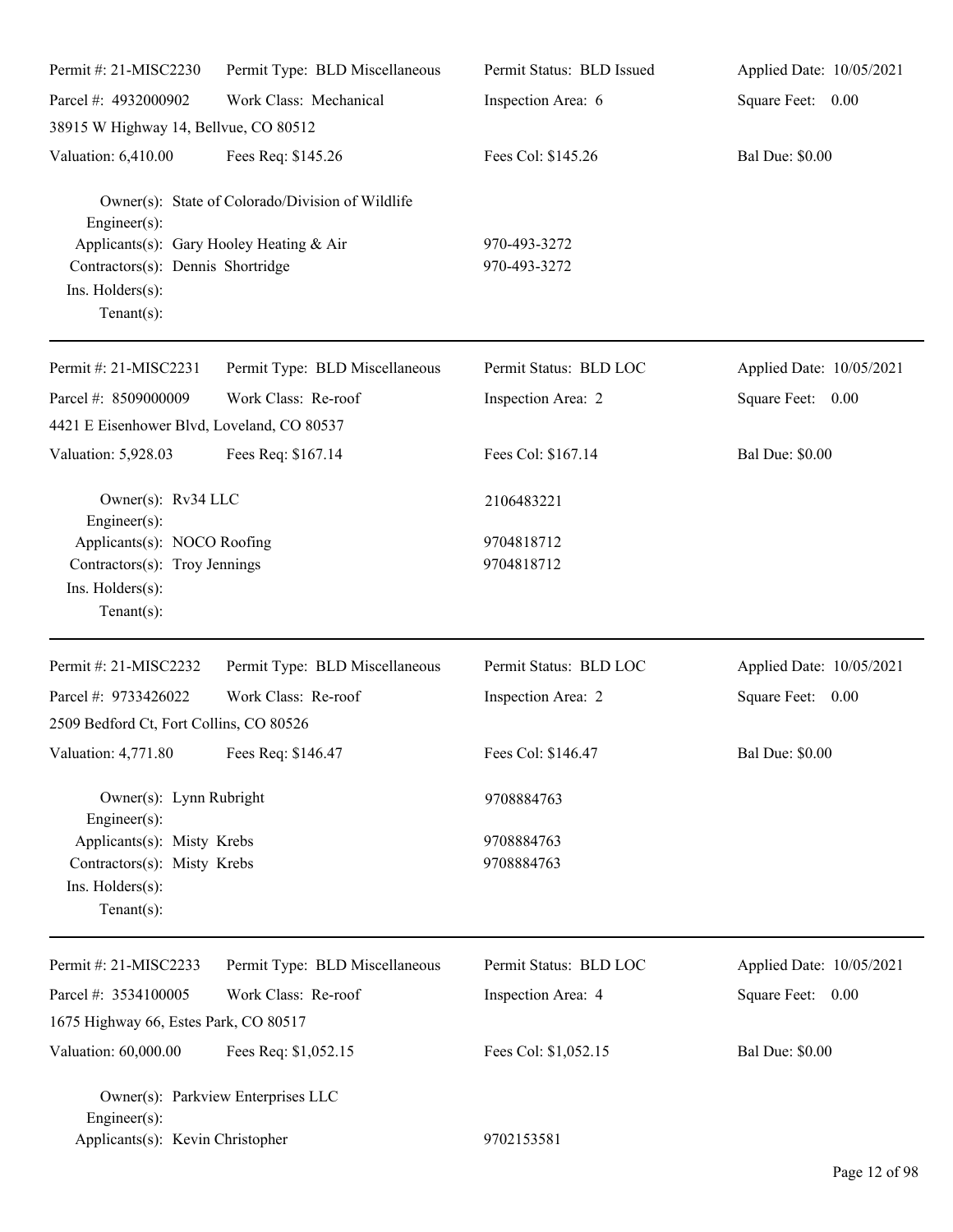| Permit #: 21-MISC2234                     | Permit Type: BLD Miscellaneous | Permit Status: BLD LOC    | Applied Date: 10/05/2021 |
|-------------------------------------------|--------------------------------|---------------------------|--------------------------|
| Parcel #: 9733417052                      | Work Class: Re-roof            | Inspection Area: 2        | Square Feet: 0.00        |
| 2405 Denby Ct, Fort Collins, CO 80526     |                                |                           |                          |
| Valuation: 7,759.00                       | Fees Req: \$206.61             | Fees Col: \$206.61        | <b>Bal Due: \$0.00</b>   |
| Owner(s): Samara Mcdonald<br>Engineer(s): |                                | 9708890640                |                          |
| Applicants(s): Robert Sexton              |                                | 970-568-0589              |                          |
| Contractors(s): Robert Sexton             |                                | 970-568-0589              |                          |
| Ins. Holders(s):<br>Tenant $(s)$ :        |                                |                           |                          |
| Permit #: 21-MISC2235                     | Permit Type: BLD Miscellaneous | Permit Status: BLD LOC    | Applied Date: 10/05/2021 |
| Parcel #: 8722105022                      | Work Class: Plumbing           | Inspection Area: 2        | Square Feet: 0.00        |
| 1617 Carriage Rd, Fort Collins, CO 80525  |                                |                           |                          |
| Valuation: 7,000.00                       | Fees Req: \$145.26             | Fees Col: \$145.26        | <b>Bal Due: \$0.00</b>   |
| Owner(s): Virginia Jump<br>Engineer(s):   |                                | 97021990366               |                          |
| Applicants(s): Jamie Kruger               |                                | 9703085369                |                          |
| Contractors(s): Ryan Griffin              |                                | $(970)$ 541-8904          |                          |
| Ins. Holders(s):<br>$Tenant(s)$ :         |                                |                           |                          |
| Permit #: 21-MISC2236                     | Permit Type: BLD Miscellaneous | Permit Status: BLD Issued | Applied Date: 10/05/2021 |
| Parcel #: 9710206015                      | Work Class: Mechanical         | Inspection Area: 2        | Square Feet:<br>0.00     |
| 524 N Frey Ave, Fort Collins, CO 80521    |                                |                           |                          |
| Valuation: 6,057.00                       | Fees Req: \$145.26             | Fees Col: \$145.26        | <b>Bal Due: \$0.00</b>   |
| Owner(s): Asad Aziz<br>Engineer(s):       |                                | 9703105249                |                          |
| Applicants(s): Dennis Shortridge          |                                | 970-493-3272              |                          |
| Contractors(s): Dennis Shortridge         |                                | 970-493-3272              |                          |
| Ins. Holders(s):<br>Tenant $(s)$ :        |                                |                           |                          |
| Permit #: 21-MISC2237                     | Permit Type: BLD Miscellaneous | Permit Status: BLD LOC    | Applied Date: 10/05/2021 |
| Parcel #: 8802406017                      | Work Class: Re-roof            | Inspection Area: 1        | Square Feet:<br>0.00     |
| 5840 Dakota Ct, Wellington, CO 80549      |                                |                           |                          |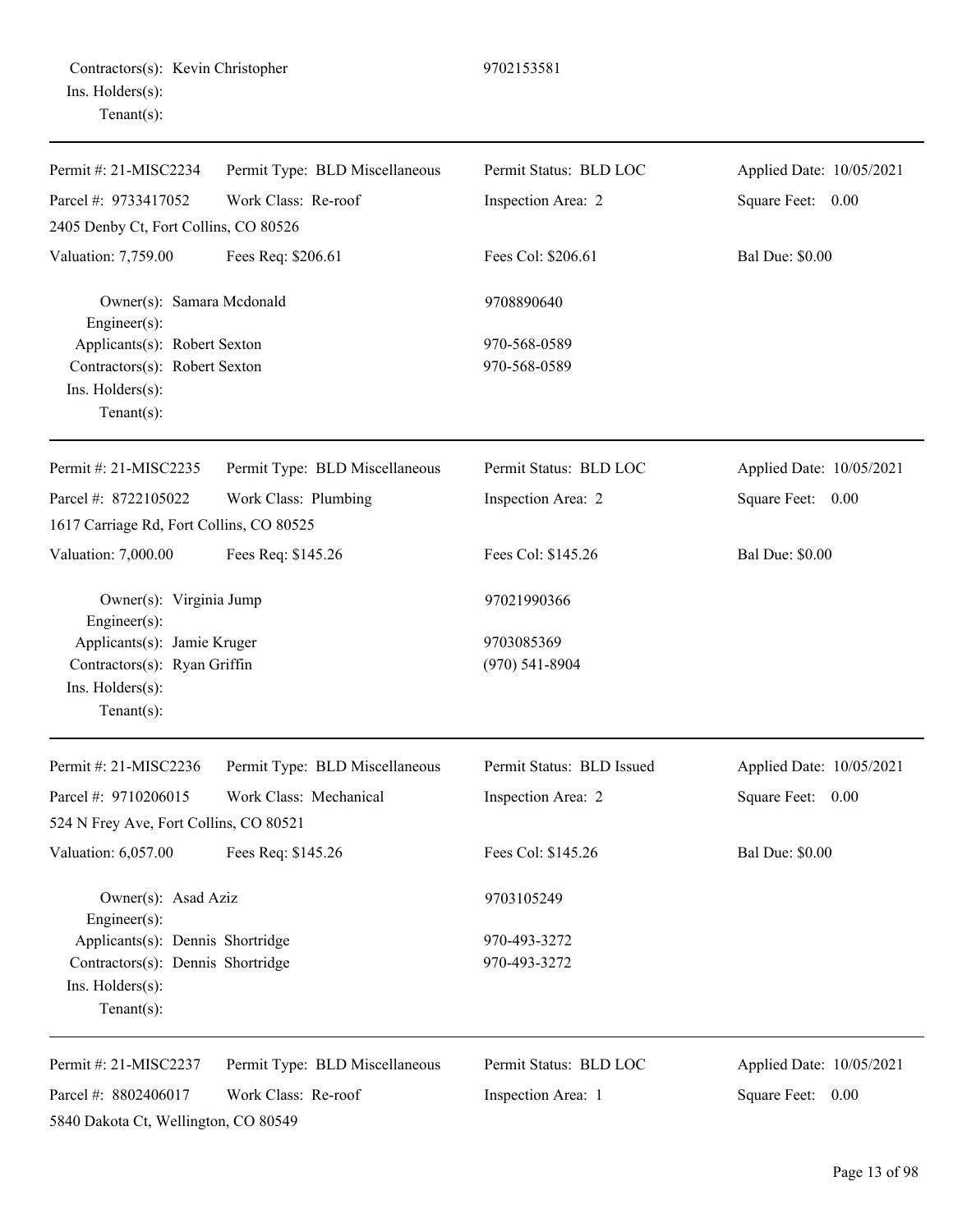| Valuation: 27,200.00                                                                                                                                    | Fees Req: \$591.89               | Fees Col: \$591.89        | <b>Bal Due: \$0.00</b>   |
|---------------------------------------------------------------------------------------------------------------------------------------------------------|----------------------------------|---------------------------|--------------------------|
| Owner(s): Tenley Roeder<br>$Engineering(s)$ :<br>Applicants(s): Charles Gardner<br>Contractors(s): Charles Gardner<br>Ins. Holders(s):<br>$Tenant(s)$ : |                                  | 3033326224<br>3033326224  |                          |
| Permit #: 21-MISC2238                                                                                                                                   | Permit Type: BLD Miscellaneous   | Permit Status: BLD Issued | Applied Date: 10/05/2021 |
| Parcel #: 9734214091                                                                                                                                    | Work Class: Electrical           | Inspection Area: 2        | Square Feet: 0.00        |
| 3604 Capitol Dr, Fort Collins, CO 80526                                                                                                                 |                                  |                           |                          |
| Valuation: 6,000.00                                                                                                                                     | Fees Req: \$177.60               | Fees Col: \$177.60        | <b>Bal Due: \$0.00</b>   |
| Owner(s): Kevin Love<br>Engineer(s):<br>Applicants(s): Kevin Love<br>Contractors(s):<br>Ins. Holders(s):<br>$Tenant(s)$ :                               |                                  |                           |                          |
| Permit #: 21-MISC2239                                                                                                                                   | Permit Type: BLD Miscellaneous   | Permit Status: BLD LOC    | Applied Date: 10/05/2021 |
| Parcel #: 0606000027                                                                                                                                    | Work Class: Electrical           | Inspection Area: 2        | Square Feet: 0.00        |
| 12142 Big Bear Rd, Loveland, CO 80538                                                                                                                   |                                  |                           |                          |
| Valuation: 2,500.00                                                                                                                                     | Fees Req: \$144.00               | Fees Col: \$144.00        | <b>Bal Due: \$0.00</b>   |
| Owner(s): Lee Kurth<br>$Engineering(s)$ :<br>Applicants(s): Brent Eggers<br>$Contractors(s)$ :<br>Ins. Holders(s):<br>$Tenant(s)$ :                     |                                  | 9706691883<br>9706691883  |                          |
| Permit #: 21-MISC2240                                                                                                                                   | Permit Type: BLD Miscellaneous   | Permit Status: BLD Issued | Applied Date: 10/05/2021 |
| Parcel #: 8716200041                                                                                                                                    | Work Class: Electrical           | Inspection Area: 2        | Square Feet: 0.00        |
| 3109 E Mulberry St #1, Fort Collins, CO 80524                                                                                                           |                                  |                           |                          |
| Valuation: 2,000.00                                                                                                                                     | Fees Req: \$120.00               | Fees Col: \$120.00        | <b>Bal Due: \$0.00</b>   |
| $Engineering(s)$ :<br>Applicants(s): Arnold Knoll<br>Contractors(s):<br>Ins. Holders(s):<br>$Tenant(s)$ :                                               | Owner(s): Something Canadian LLC | 9702132055                |                          |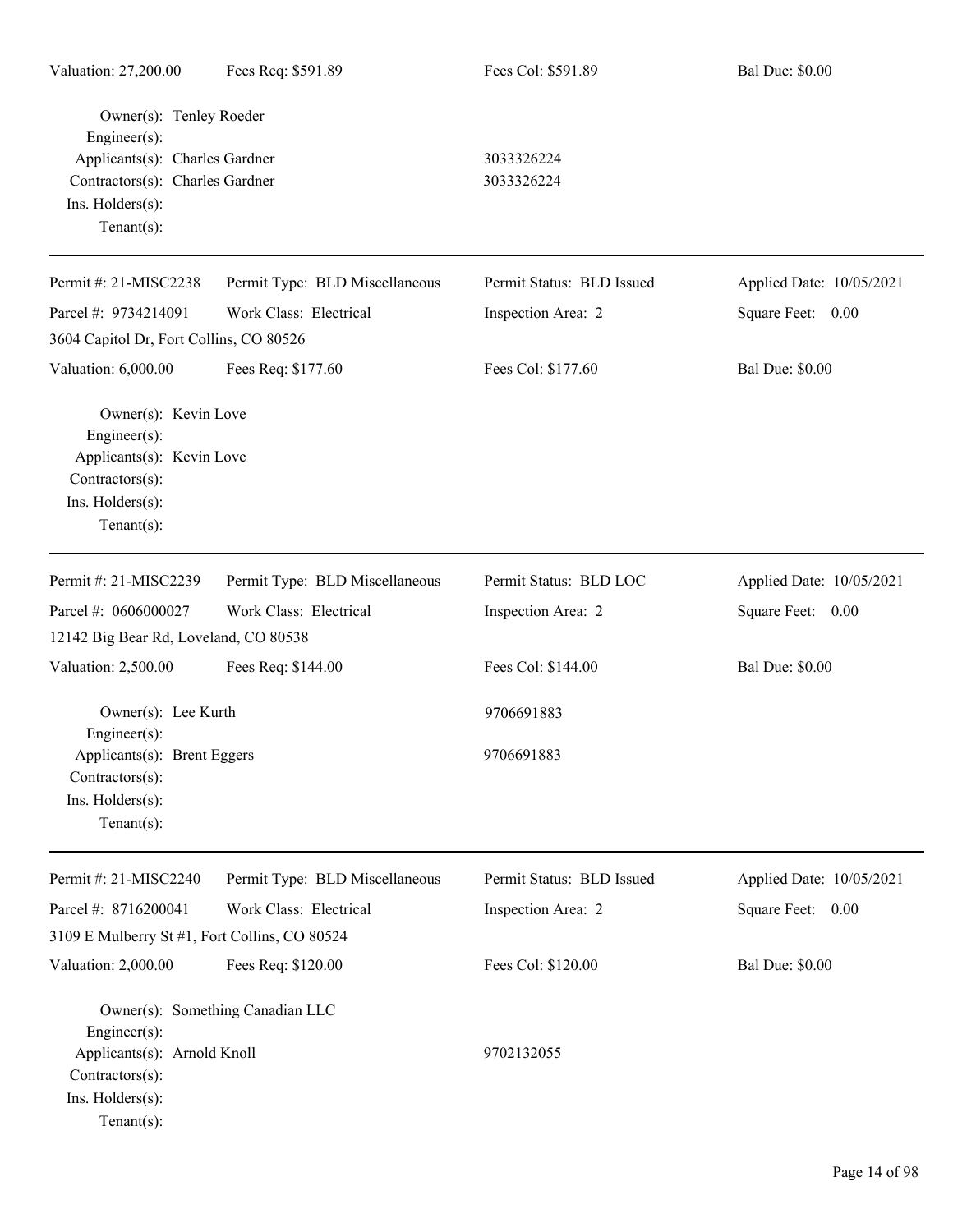| Permit #: 21-MISC2241                                                                                                                     | Permit Type: BLD Miscellaneous   | Permit Status: BLD LOC       | Applied Date: 10/05/2021 |
|-------------------------------------------------------------------------------------------------------------------------------------------|----------------------------------|------------------------------|--------------------------|
| Parcel #: 9733207003                                                                                                                      | Work Class: Mechanical           | Inspection Area: 2           | Square Feet: 0.00        |
| 2614 Powell Pl, Fort Collins, CO 80526                                                                                                    |                                  |                              |                          |
| Valuation: 7,961.00                                                                                                                       | Fees Req: \$166.00               | Fees Col: \$166.00           | <b>Bal Due: \$0.00</b>   |
| Owner(s): Holly Oberoi<br>Engineer(s):<br>Applicants(s): Mike Ducett<br>Contractors(s): Mike Ducett<br>Ins. Holders(s):<br>Tenant $(s)$ : |                                  | 970-484-4841<br>970-484-4841 |                          |
| Permit #: 21-MISC2242                                                                                                                     | Permit Type: BLD Miscellaneous   | Permit Status: BLD LOC       | Applied Date: 10/05/2021 |
| Parcel #: 9709305003                                                                                                                      | Work Class: Gas Piping           | Inspection Area: 2           | Square Feet: 0.00        |
| 2613 Laporte Ave, Fort Collins, CO 80521                                                                                                  |                                  |                              |                          |
| Valuation: 1,000.00                                                                                                                       | Fees Req: \$113.93               | Fees Col: \$113.93           | <b>Bal Due: \$0.00</b>   |
| $Owner(s)$ :<br>Engineer(s):                                                                                                              | Shawna L Cox Living Trust        | 9703917314                   |                          |
| Applicants(s): Douglas Medina<br>Contractors(s):<br>Ins. Holders(s):<br>Tenant $(s)$ :                                                    |                                  | 970-658-6759                 |                          |
| Permit #: 21-MISC2243                                                                                                                     | Permit Type: BLD Miscellaneous   | Permit Status: BLD LOC       | Applied Date: 10/05/2021 |
| Parcel #: 9624000008                                                                                                                      | Work Class: Electrical           | Inspection Area: 2           | Square Feet: 0.00        |
| 8426 S Highway 287, Fort Collins, CO 80525                                                                                                |                                  |                              |                          |
| Valuation: 12,000.00                                                                                                                      | Fees Req: \$235.20               | Fees Col: \$235.20           | <b>Bal Due: \$0.00</b>   |
| Engineer(s):<br>Applicants(s): Cameron Tietz<br>Contractors(s):<br>Ins. Holders(s):<br>Tenant $(s)$ :                                     | Owner(s): Resthaven Colorado LLC | 970-685-2809                 |                          |
| Permit #: 21-MISC2244                                                                                                                     | Permit Type: BLD Miscellaneous   | Permit Status: BLD LOC       | Applied Date: 10/06/2021 |
| Parcel #: 2519205045                                                                                                                      | Work Class: Mechanical           | Inspection Area: 4           | Square Feet: 0.00        |
| 1050 East Ln, Estes Park, CO 80517                                                                                                        |                                  |                              |                          |
| Valuation: 7,571.71                                                                                                                       | Fees Req: \$166.00               | Fees Col: \$166.00           | <b>Bal Due: \$0.00</b>   |
| Owner(s): Cynthia Ohara                                                                                                                   |                                  |                              |                          |

Engineer(s):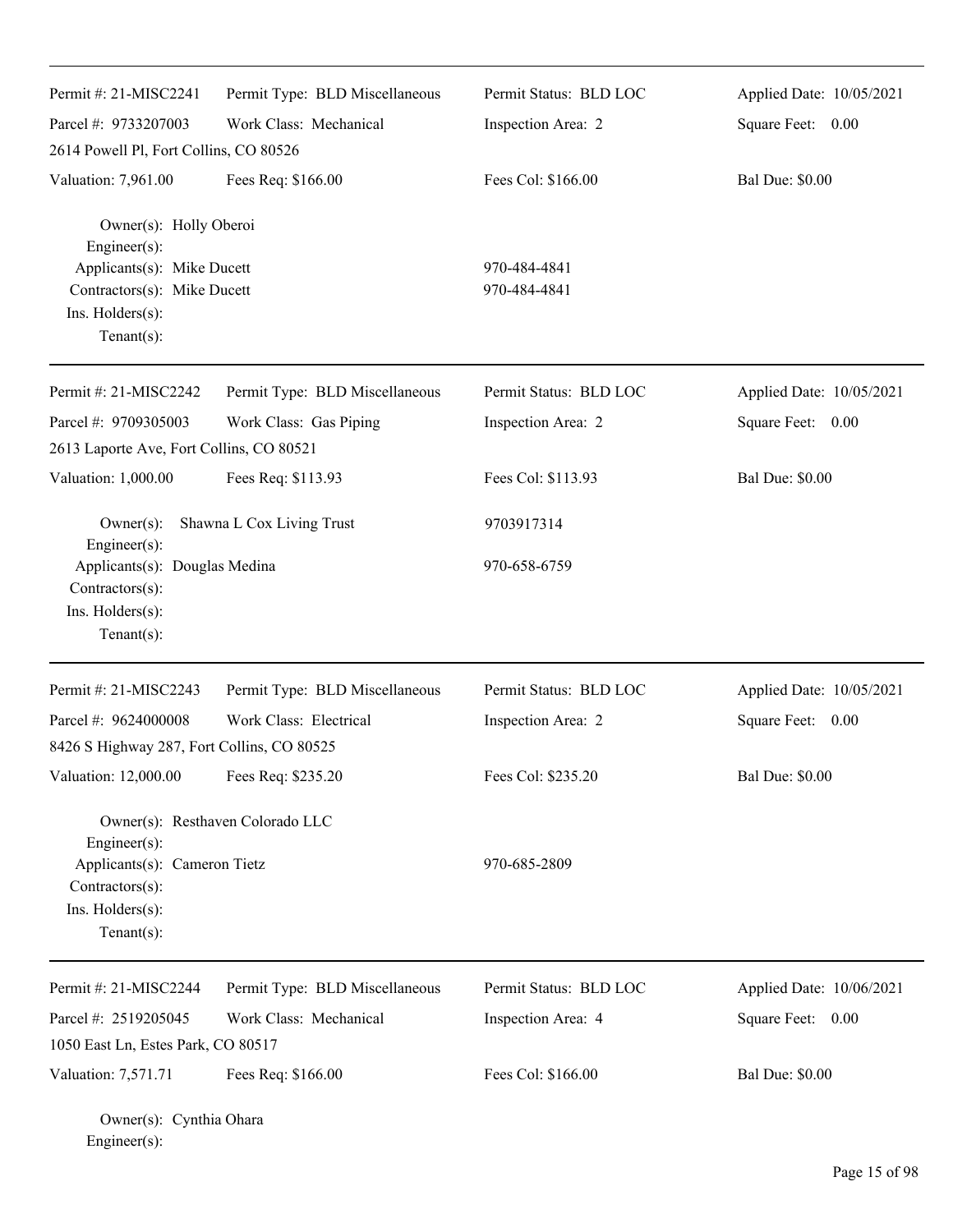| Permit #: 21-MISC2245                                                                                        | Permit Type: BLD Miscellaneous                                                  | Permit Status: BLD LOC      | Applied Date: 10/06/2021 |
|--------------------------------------------------------------------------------------------------------------|---------------------------------------------------------------------------------|-----------------------------|--------------------------|
| Parcel #: 8621405001                                                                                         | Work Class: Mechanical                                                          | Inspection Area: 2          | Square Feet: 0.00        |
| 8466 Golden Eagle Rd, Fort Collins, CO 80528                                                                 |                                                                                 |                             |                          |
| Valuation: 10,773.00                                                                                         | Fees Req: \$228.24                                                              | Fees Col: \$228.24          | <b>Bal Due: \$0.00</b>   |
| Owner(s): Gerald Woodward<br>Engineer(s):                                                                    |                                                                                 | 9709805014                  |                          |
| Applicants(s): Karen Arnold<br>Contractors(s): William Kusmik<br>Ins. Holders(s):<br>Tenant $(s)$ :          |                                                                                 | 9704844440<br>9705670184    |                          |
| Permit #: 21-MISC2246                                                                                        | Permit Type: BLD Miscellaneous                                                  | Permit Status: BLD Issued   | Applied Date: 10/06/2021 |
| Parcel #: 8802106004                                                                                         | Work Class: Re-roof                                                             | Inspection Area: 1          | Square Feet: 0.00        |
| 5848 Pawnee Ct, Wellington, CO 80549                                                                         |                                                                                 |                             |                          |
| Valuation: 16,150.00                                                                                         | Fees Req: \$384.75                                                              | Fees Col: \$384.75          | <b>Bal Due: \$0.00</b>   |
| Owner(s): Lisa Carroll<br>Engineer(s):                                                                       |                                                                                 | 3072871022                  |                          |
| Applicants(s): Constantine Anest<br>Contractors(s): Constantine Anest<br>Ins. Holders(s):<br>$Tenant(s)$ :   |                                                                                 | 3086724455<br>3086724455    |                          |
| Permit #: 21-MISC2247                                                                                        | Permit Type: BLD Miscellaneous                                                  | Permit Status: BLD LOC      | Applied Date: 10/06/2021 |
| Parcel #: 3410117004                                                                                         | Work Class: Gas Fireplace or Stove/Lo <sub>1</sub> Inspection Area: 4<br>Insert |                             | Square Feet: 0.00        |
| 1481 Jungfrau Trl, Estes Park, CO 80517                                                                      |                                                                                 |                             |                          |
| Valuation: 9,600.00                                                                                          | Fees Req: \$267.50                                                              | Fees Col: \$267.50          | <b>Bal Due: \$0.00</b>   |
| Owner(s): Waters Davis IV<br>$Engineering(s)$ :                                                              |                                                                                 | 7134460708                  |                          |
| Applicants(s): Western Fireplace Supply<br>Contractors(s): Chris Tenan<br>Ins. Holders(s):<br>Tenant $(s)$ : |                                                                                 | 97049896793<br>970-498-9679 |                          |
| Permit #: 21-MISC2248                                                                                        | Permit Type: BLD Miscellaneous                                                  | Permit Status: BLD LOC      | Applied Date: 10/06/2021 |
| Parcel #: 9825206039                                                                                         | Work Class: Re-roof                                                             | Inspection Area: 1          | Square Feet: 0.00        |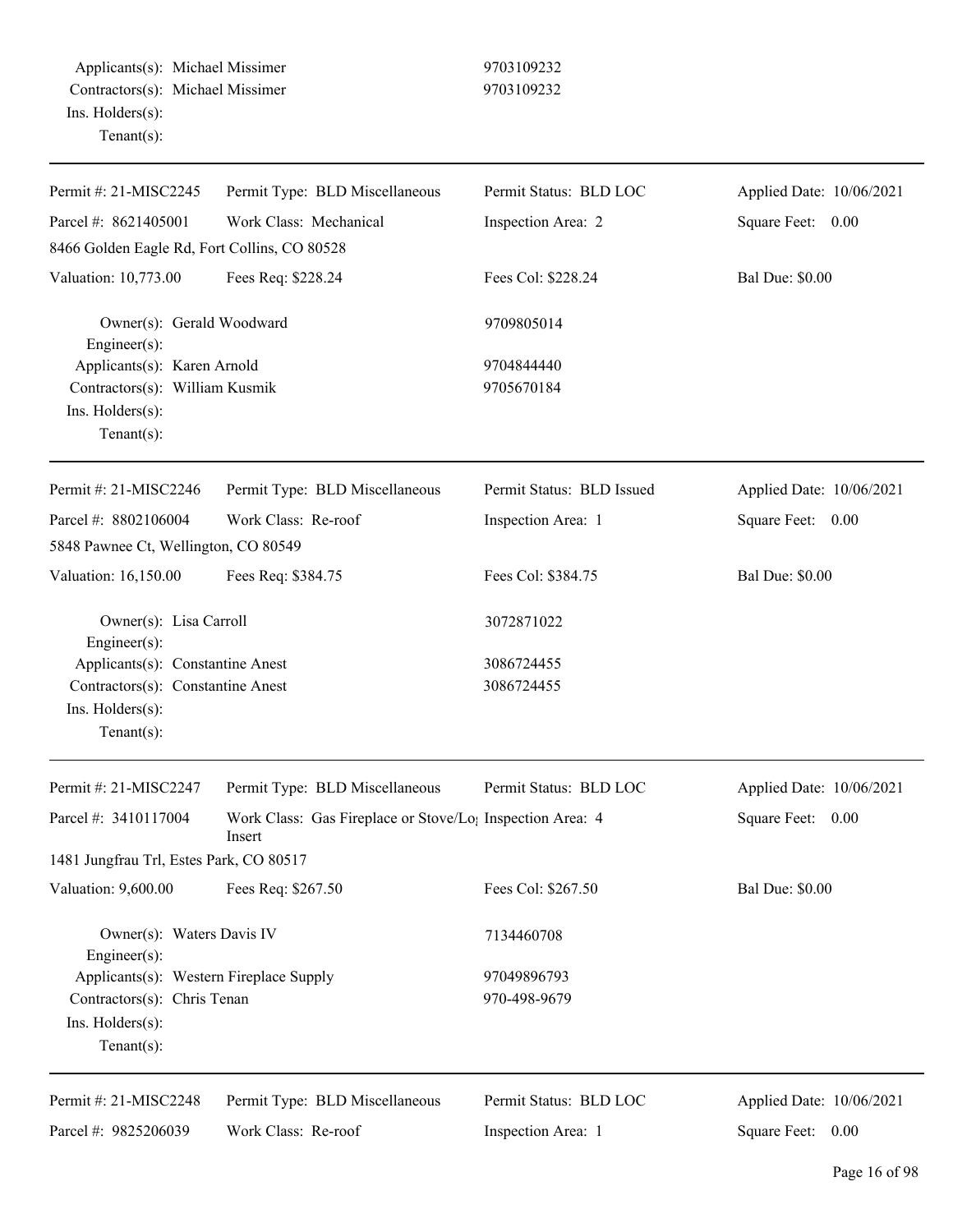| 3617 Terry Ridge Rd, Fort Collins, CO 80524   |                                                                                 |                           |                          |
|-----------------------------------------------|---------------------------------------------------------------------------------|---------------------------|--------------------------|
| Valuation: 11,886.00                          | Fees Req: \$287.36                                                              | Fees Col: \$287.36        | <b>Bal Due: \$0.00</b>   |
| Owner(s): Todd Boyt<br>Engineer(s):           |                                                                                 | 9704814475                |                          |
| Applicants(s): Austin Davis                   |                                                                                 | 9707182221                |                          |
| Contractors(s): Austin Davis                  |                                                                                 | 9707182221                |                          |
| Ins. Holders(s):                              |                                                                                 |                           |                          |
| Tenant $(s)$ :                                |                                                                                 |                           |                          |
| Permit #: 21-MISC2249                         | Permit Type: BLD Miscellaneous                                                  | Permit Status: BLD LOC    | Applied Date: 10/06/2021 |
| Parcel #: 8521405007                          | Work Class: Gas Fireplace or Stove/Lo <sub>1</sub> Inspection Area: 3<br>Insert |                           | Square Feet: 0.00        |
| 1113 Martin Ct, Loveland, CO 80537            |                                                                                 |                           |                          |
| Valuation: 4,700.00                           | Fees Req: \$163.77                                                              | Fees Col: \$163.77        | <b>Bal Due: \$0.00</b>   |
| Owner(s): Walter Rich<br>Engineer(s):         |                                                                                 | 9706677976                |                          |
| Applicants(s): Walter Rich<br>Contractors(s): |                                                                                 | 9706677976                |                          |
| Ins. Holders(s):                              |                                                                                 |                           |                          |
| Tenant $(s)$ :                                |                                                                                 |                           |                          |
| Permit #: 21-MISC2250                         | Permit Type: BLD Miscellaneous                                                  | Permit Status: BLD Issued | Applied Date: 10/06/2021 |
| Parcel #: 3028376003                          | Work Class: Electrical                                                          | Inspection Area: 5        | Square Feet: 0.00        |
|                                               | 29 Bright Arrow Way, Red Feather Lakes, CO 80545                                |                           |                          |
| Valuation: 2,500.00                           | Fees Req: \$144.00                                                              | Fees Col: \$144.00        | <b>Bal Due: \$0.00</b>   |
| Owner(s): Richard Buck                        |                                                                                 | 9703901761                |                          |
| Engineer(s):<br>Applicants(s): Nate Lyke      |                                                                                 | 9704201803                |                          |
| Contractors(s):                               |                                                                                 |                           |                          |
| Ins. Holders(s):                              |                                                                                 |                           |                          |
| Tenant $(s)$ :                                |                                                                                 |                           |                          |
| Permit #: 21-MISC2251                         | Permit Type: BLD Miscellaneous                                                  | Permit Status: BLD LOC    | Applied Date: 10/06/2021 |
| Parcel #: 8928106001                          | Work Class: Re-roof                                                             | Inspection Area: 1        | Square Feet: 0.00        |
| 9509 N County Road 7, Wellington, CO 80549    |                                                                                 |                           |                          |
| Valuation: 35,000.00                          | Fees Req: \$703.41                                                              | Fees Col: \$703.41        | <b>Bal Due: \$0.00</b>   |
| Owner(s): Robin Phillips                      |                                                                                 | 9709809878                |                          |
| Engineer(s):                                  |                                                                                 |                           |                          |
| Applicants(s): Kessler Roofing                |                                                                                 | 970-227-6488              |                          |
| Contractors(s): Kendal Kessler                |                                                                                 | 9702276488                |                          |
| Ins. Holders(s):                              |                                                                                 |                           |                          |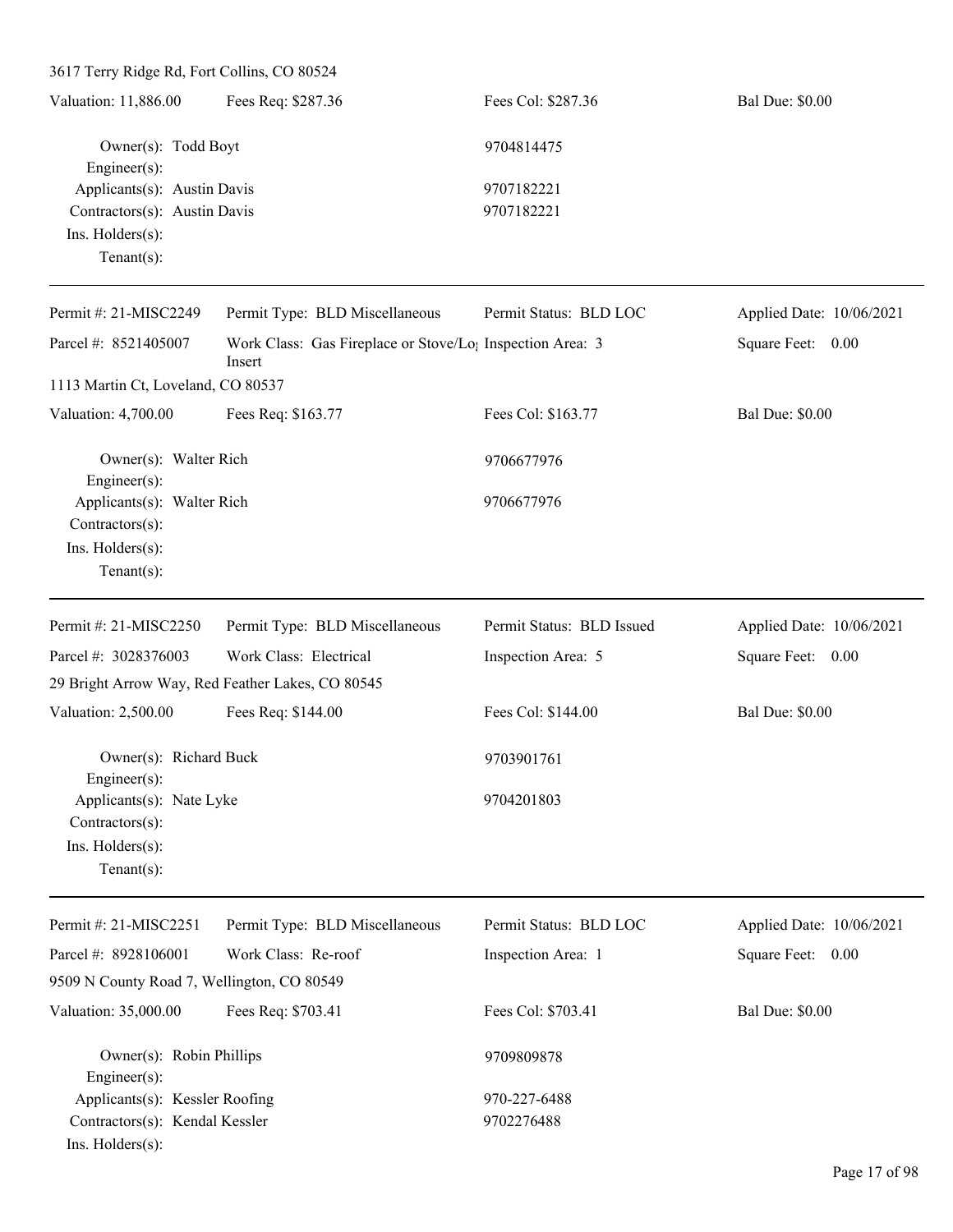| Permit #: 21-MISC2252                                                    | Permit Type: BLD Miscellaneous    | Permit Status: BLD Issued    | Applied Date: 10/06/2021 |
|--------------------------------------------------------------------------|-----------------------------------|------------------------------|--------------------------|
| Parcel #: 9528400004                                                     | Work Class: Demolition            | Inspection Area: 3           | Square Feet: 0.00        |
| 2217 S County Road 19, Loveland, CO 80537                                |                                   |                              |                          |
| Valuation: 1,500.00                                                      | Fees Req: \$51.64                 | Fees Col: \$51.64            | <b>Bal Due: \$0.00</b>   |
| Engineer(s):<br>Applicants(s): Chad Leppert<br>Contractors(s):           | Owner(s): Hodges Meredith S Trust | 9704434688                   |                          |
| Ins. Holders(s):                                                         |                                   |                              |                          |
| Tenant $(s)$ :                                                           |                                   |                              |                          |
| Permit #: 21-MISC2253                                                    | Permit Type: BLD Miscellaneous    | Permit Status: BLD LOC       | Applied Date: 10/07/2021 |
| Parcel #: 9507205022                                                     | Work Class: Re-roof               | Inspection Area: 2           | Square Feet: 0.00        |
| 2300 Glade Rd, Loveland, CO 80538                                        |                                   |                              |                          |
| Valuation: 3,000.00                                                      | Fees Req: \$107.24                | Fees Col: \$107.24           | <b>Bal Due: \$0.00</b>   |
| Owner(s): Karen Rico<br>Engineer(s):                                     |                                   | 9702900252                   |                          |
| Applicants(s): Karen Rico<br>Karen Rico                                  |                                   | 9702900252<br>9702900252     |                          |
| Contractors(s):<br>Ins. Holders(s):<br>Tenant $(s)$ :                    |                                   |                              |                          |
| Permit #: 21-MISC2254                                                    | Permit Type: BLD Miscellaneous    | Permit Status: BLD Withdrawn | Applied Date: 10/07/2021 |
| Parcel #: 9731305003                                                     | Work Class: Re-roof               | Inspection Area:             | Square Feet:<br>0.00     |
| 4120 Kano Dr, Fort Collins, CO 80526                                     |                                   |                              |                          |
| Valuation: 6,600.00                                                      | Fees Req: \$185.90                | Fees Col: \$185.90           | <b>Bal Due: \$0.00</b>   |
| Owner(s): Homestead Homes<br>$Engineering(s)$ :                          |                                   |                              |                          |
| Applicants(s): Anchor Roofing LLC<br>Contractors(s):<br>Ins. Holders(s): |                                   | 9706926037                   |                          |
| Tenant $(s)$ :                                                           |                                   |                              |                          |
| Permit #: 21-MISC2255                                                    | Permit Type: BLD Miscellaneous    | Permit Status: BLD Issued    | Applied Date: 10/07/2021 |
| Parcel #: 9825105019                                                     | Work Class: Mechanical            | Inspection Area: 1           | Square Feet: 0.00        |
| 3609 Kenyon Dr, Fort Collins, CO 80524                                   |                                   |                              |                          |
| Valuation: 2,983.00                                                      | Fees Req: \$62.27                 | Fees Col: \$62.27            | <b>Bal Due: \$0.00</b>   |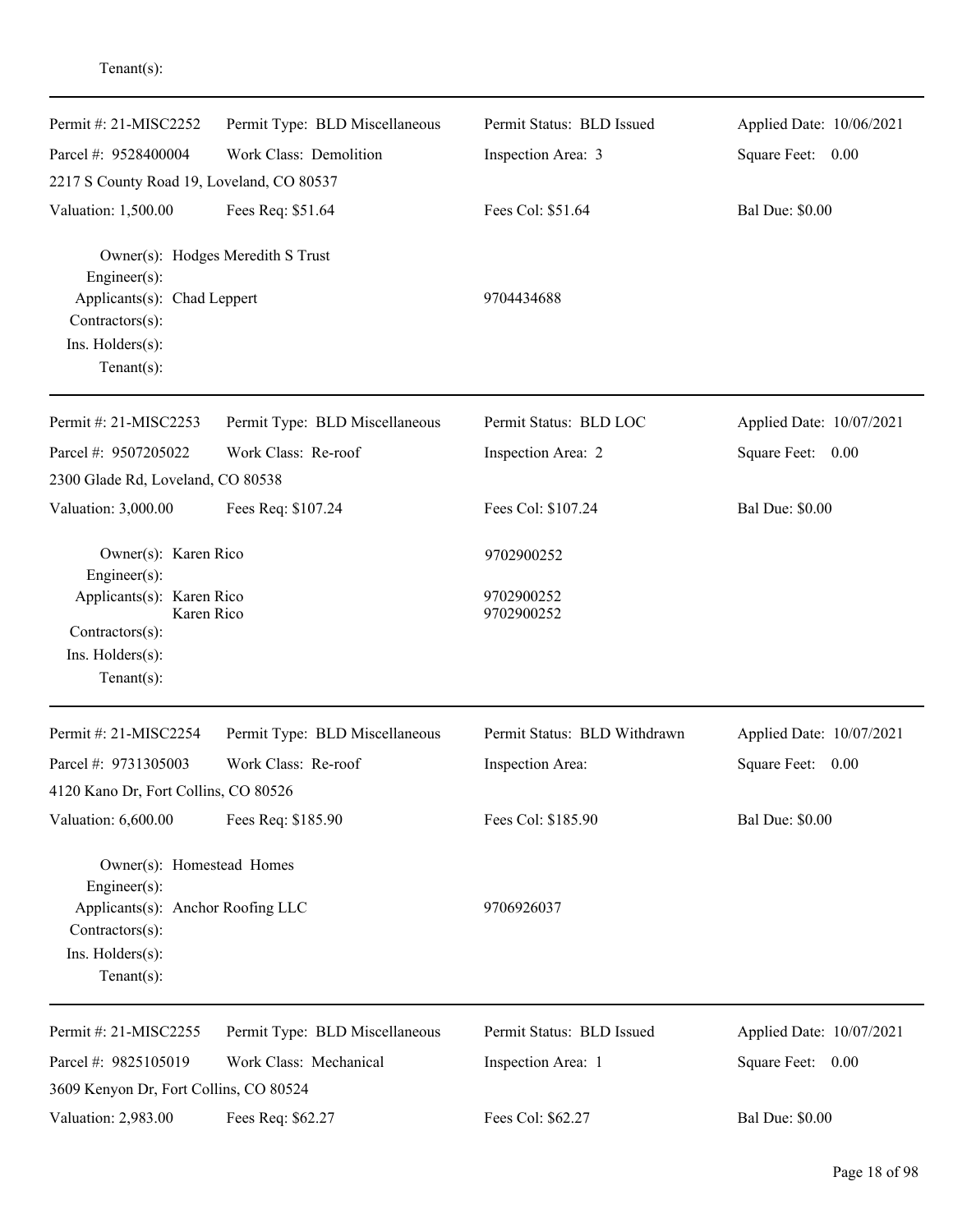| Owner(s): Kathy Westover<br>Engineer(s):                                                                          |                                | 9704712259                                 |                          |
|-------------------------------------------------------------------------------------------------------------------|--------------------------------|--------------------------------------------|--------------------------|
| Applicants(s): Cassie Garofolo<br>Tim Swan<br>Contractors(s): Tim Swan<br>$Ins.$ Holders $(s)$ :<br>$Tenant(s)$ : |                                | 9702155870<br>970-215-5870<br>970-215-5870 |                          |
| Permit #: 21-MISC2256                                                                                             | Permit Type: BLD Miscellaneous | Permit Status: BLD LOC                     | Applied Date: 10/07/2021 |
| Parcel #: 8622139026                                                                                              | Work Class: Re-roof            | Inspection Area: 2                         | Square Feet: 0.00        |
| 4934 Broadmoor Ct, Fort Collins, CO 80528                                                                         |                                |                                            |                          |
| Valuation: 13,000.00                                                                                              | Fees Req: \$307.90             | Fees Col: \$307.90                         | <b>Bal Due: \$0.00</b>   |
| Owner(s): Debbie Roedger<br>Engineer(s):                                                                          |                                | 9702668310                                 |                          |
| Applicants(s): Dave Clark<br>Contractors(s): Dave Clark<br>Ins. Holders(s):<br>Tenant $(s)$ :                     |                                | 9703101403<br>9703101403                   |                          |
| Permit #: 21-MISC2257                                                                                             | Permit Type: BLD Miscellaneous | Permit Status: BLD LOC                     | Applied Date: 10/07/2021 |
| Parcel #: 8621105038                                                                                              | Work Class: Re-roof            | Inspection Area: 2                         | Square Feet: 0.00        |
| 7852 Eagle Ranch Rd, Fort Collins, CO 80528                                                                       |                                |                                            |                          |
| Valuation: 38,500.00                                                                                              | Fees Req: \$763.30             | Fees Col: \$763.30                         | <b>Bal Due: \$0.00</b>   |
| Owner(s): Karen McIntosh<br>Engineer(s):                                                                          |                                | 9706917076                                 |                          |
| Applicants(s): Vanessa Goodyear                                                                                   |                                | $(970)$ 619-8019                           |                          |
| Contractors(s): David Luedtke<br>Ins. Holders(s):<br>$Tenant(s)$ :                                                |                                | 970-283-3233                               |                          |
| Permit #: 21-MISC2258                                                                                             | Permit Type: BLD Miscellaneous | Permit Status: BLD LOC                     | Applied Date: 10/07/2021 |
| Parcel #: 0523005702                                                                                              | Work Class: Gas Piping         | Inspection Area: 3                         | Square Feet: 0.00        |
| 8472 Coyote Run, Loveland, CO 80537                                                                               |                                |                                            |                          |
| Valuation: 700.00                                                                                                 | Fees Req: \$113.93             | Fees Col: \$113.93                         | <b>Bal Due: \$0.00</b>   |
| Owner(s): Michael Culp<br>$Engineering(s)$ :                                                                      |                                | 970-203-9954                               |                          |
| Applicants(s): Michael Culp<br>Contractors(s):<br>Ins. Holders(s):<br>$Tenant(s)$ :                               |                                | 970-203-9954                               |                          |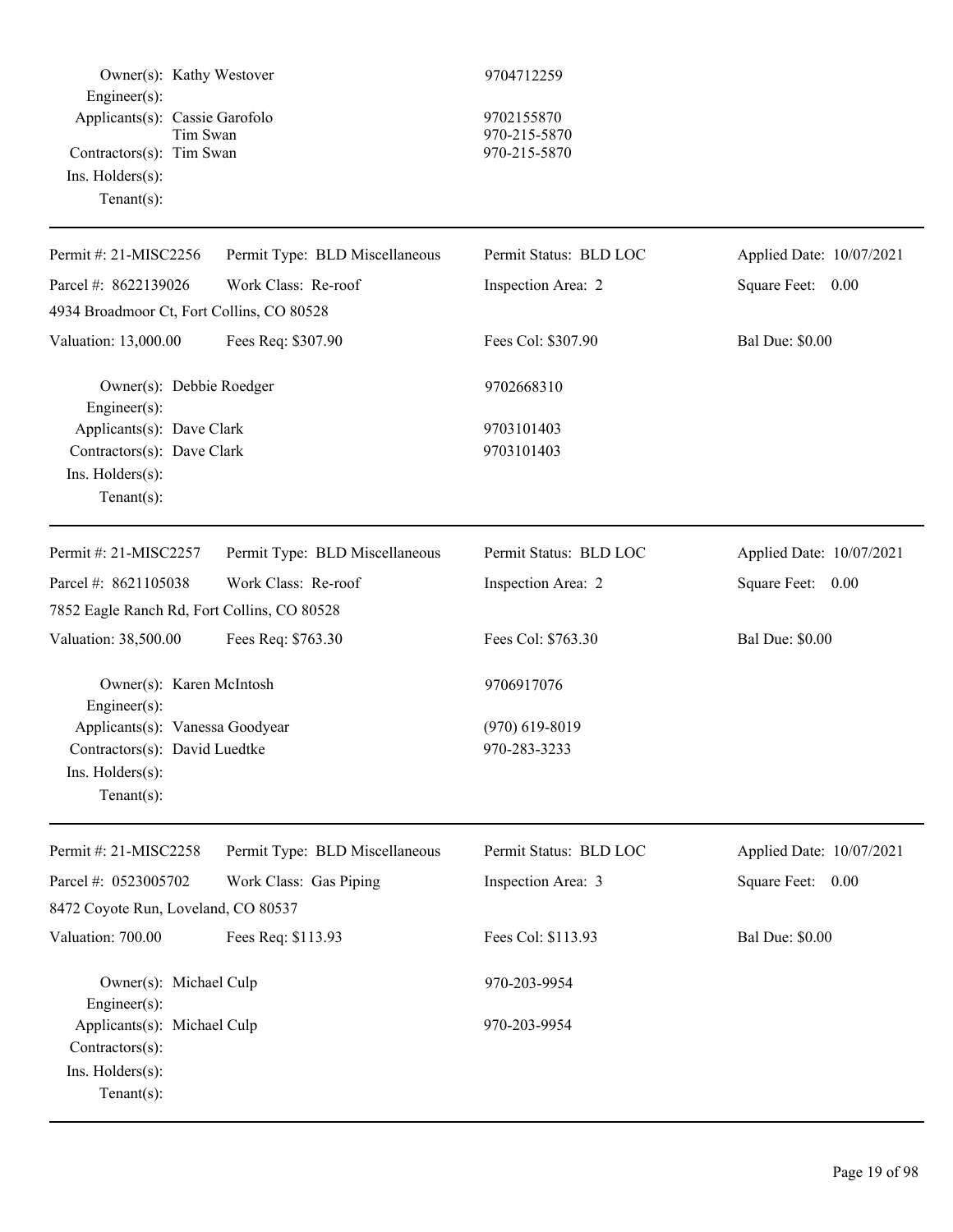| Permit #: 21-MISC2259                                                   | Permit Type: BLD Miscellaneous                 | Permit Status: BLD Issued    | Applied Date: 10/07/2021 |
|-------------------------------------------------------------------------|------------------------------------------------|------------------------------|--------------------------|
| Parcel #: 3427100040                                                    | Work Class: Re-roof                            | Inspection Area: 4           | Square Feet: 0.00        |
| 224 Gillette Dr, Estes Park, CO 80517                                   |                                                |                              |                          |
| Valuation: 4,600.00                                                     | Fees Req: \$145.78                             | Fees Col: \$145.78           | <b>Bal Due: \$0.00</b>   |
| Owner(s): Raymond Keller<br>$Engineering(s)$ :                          |                                                |                              |                          |
| Contractors(s): Darcey Gunn<br>Ins. Holders(s):<br>Tenant $(s)$ :       | Applicants(s): 5 Star Roofing Home Improvement | 970-663-0110<br>970-663-0110 |                          |
| Permit #: 21-MISC2260                                                   | Permit Type: BLD Miscellaneous                 | Permit Status: BLD Issued    | Applied Date: 10/07/2021 |
| Parcel #: 0914000016                                                    | Work Class: Mechanical                         | Inspection Area: 5           | Square Feet: 0.00        |
| 1254 Obenchain Rd, Laporte, CO 80535                                    |                                                |                              |                          |
| Valuation: 9,760.00                                                     | Fees Req: \$207.50                             | Fees Col: \$207.50           | <b>Bal Due: \$0.00</b>   |
| Owner(s): Keith Gallie<br>$Engineering(s)$ :                            |                                                | 9702249523                   |                          |
| Applicants(s): Gary Hooley Heating & Air                                |                                                | 970-493-3272                 |                          |
| Contractors(s): Dennis Shortridge<br>Ins. Holders(s):<br>Tenant $(s)$ : |                                                | 970-493-3272                 |                          |
| Permit #: 21-MISC2261                                                   | Permit Type: BLD Miscellaneous                 | Permit Status: BLD Issued    | Applied Date: 10/07/2021 |
| Parcel #: 0829000020                                                    | Work Class: Mechanical                         | Inspection Area: 1           | Square Feet: 0.00        |
| 10425 Rist Canyon Rd, Bellvue, CO 80512                                 |                                                |                              |                          |
| Valuation: 21,856.45 Fees Req: \$456.45                                 |                                                | Fees Col: \$456.45           | <b>Bal Due: \$0.00</b>   |
| Owner(s): Timothy Jackson<br>Engineer(s):                               |                                                | 9704951815                   |                          |
| Applicants(s): Glenn Frank                                              |                                                | 970-484-4552                 |                          |
| Contractors(s): Glenn Frank<br>Ins. Holders(s):<br>Tenant $(s)$ :       |                                                | 970-484-4552                 |                          |
| Permit #: 21-MISC2262                                                   | Permit Type: BLD Miscellaneous                 | Permit Status: BLD Issued    | Applied Date: 10/07/2021 |
| Parcel #: 9733105045                                                    | Work Class: Mechanical                         | Inspection Area: 2           | Square Feet: 0.00        |
| 3907 Windom St, Fort Collins, CO 80526                                  |                                                |                              |                          |
| Valuation: 13,303.84                                                    | Fees Req: \$350.48                             | Fees Col: \$350.48           | <b>Bal Due: \$0.00</b>   |
| Owner(s): Elizabeth Myrick<br>Engineer $(s)$ :                          |                                                |                              |                          |
| Applicants(s): Glenn Frank                                              |                                                | 970-484-4552                 |                          |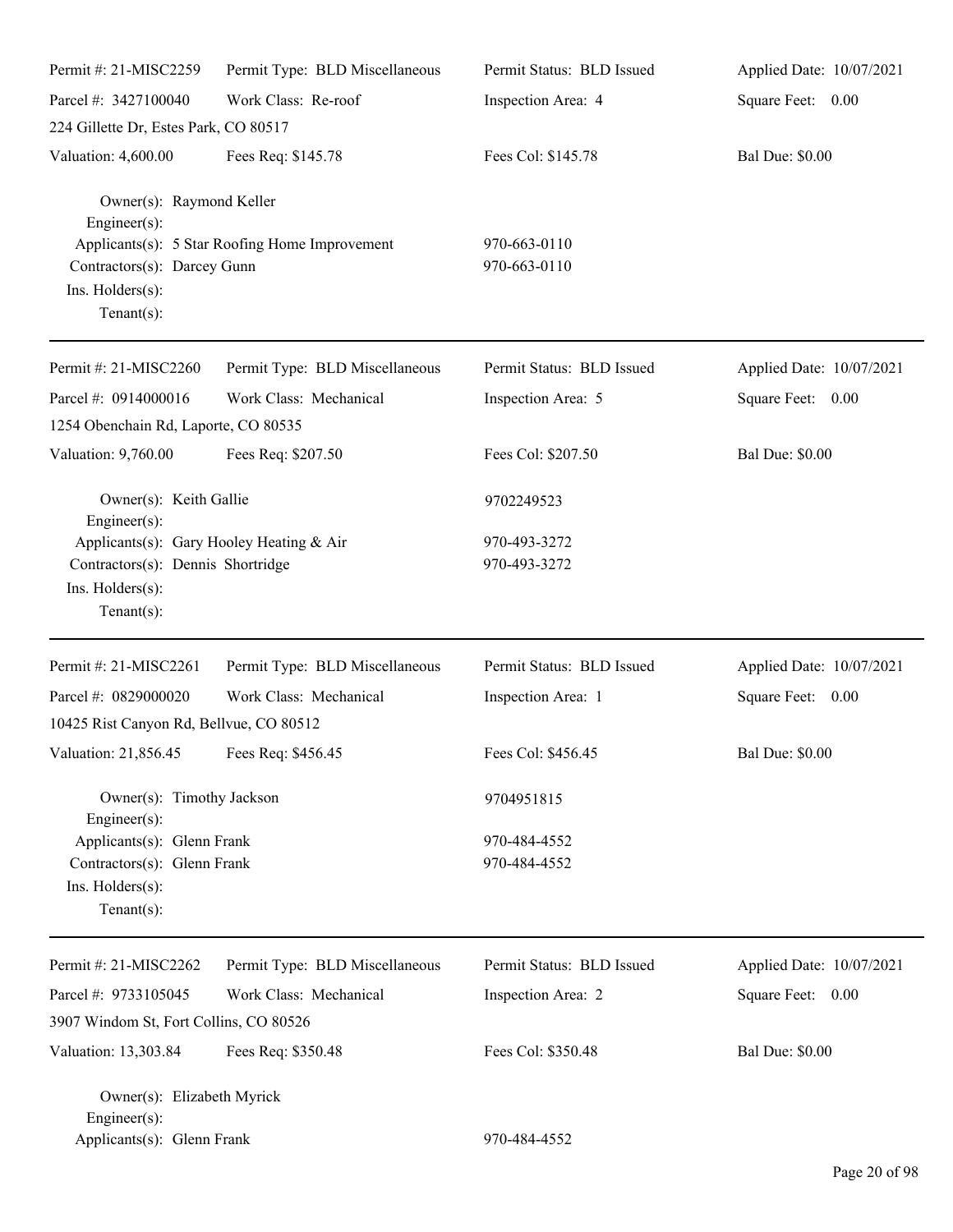| Contractors(s): Glenn Frank |  |
|-----------------------------|--|
| Ins. Holders(s):            |  |
| $Tenant(s)$ :               |  |

| Permit #: 21-MISC2263                                                                                                                      | Permit Type: BLD Miscellaneous | Permit Status: BLD LOC       | Applied Date: 10/07/2021 |
|--------------------------------------------------------------------------------------------------------------------------------------------|--------------------------------|------------------------------|--------------------------|
| Parcel #: 0601105101                                                                                                                       | Work Class: Electrical         | Inspection Area: 2           | Square Feet: 0.00        |
| 4745 Harbor View Ln, Fort Collins, CO 80526                                                                                                |                                |                              |                          |
| Valuation: 1,500.00                                                                                                                        | Fees Req: \$171.00             | Fees Col: \$171.00           | <b>Bal Due: \$0.00</b>   |
| Owner(s): Pierre Brennan<br>Engineer(s):                                                                                                   |                                | 4157065843                   |                          |
| Applicants(s): Chris Ojeda<br>Contractors(s):<br>Ins. Holders(s):<br>Tenant $(s)$ :                                                        |                                | 9705152767                   |                          |
| Permit #: 21-MISC2264                                                                                                                      | Permit Type: BLD Miscellaneous | Permit Status: BLD LOC       | Applied Date: 10/07/2021 |
| Parcel #: 8526105006                                                                                                                       | Work Class: Re-roof            | Inspection Area: 3           | Square Feet: 0.00        |
| 7508 Paul Pl, Johnstown, CO 80534                                                                                                          |                                |                              |                          |
| Valuation: 16,100.00                                                                                                                       | Fees Req: \$384.54             | Fees Col: \$384.54           | <b>Bal Due: \$0.00</b>   |
| Owner(s): Gordon Snow<br>Engineer(s):<br>Applicants(s): Rolando Mier<br>Contractors(s): Rolando Mier<br>Ins. Holders(s):<br>Tenant $(s)$ : |                                | 3039563425<br>3039563425     |                          |
| Permit #: 21-MISC2265                                                                                                                      | Permit Type: BLD Miscellaneous | Permit Status: BLD LOC       | Applied Date: 10/08/2021 |
| Parcel #: 9704217071                                                                                                                       | Work Class: Mechanical         | Inspection Area: 1           | Square Feet: 0.00        |
| 2759 Headwater Dr, Fort Collins, CO 80521                                                                                                  |                                |                              |                          |
| Valuation: 14,300.00                                                                                                                       | Fees Req: \$311.23             | Fees Col: \$311.23           | <b>Bal Due: \$0.00</b>   |
| Owner(s): Margaret MacMorris<br>Engineer(s):                                                                                               |                                | 970-493-9155                 |                          |
| Applicants(s): Jim Birdwell                                                                                                                |                                | 970-686-6086                 |                          |
| Contractors(s): Jim Birdwell<br>Ins. Holders(s):<br>Tenant $(s)$ :                                                                         |                                | 970-686-6086                 |                          |
| Permit #: 21-MISC2266                                                                                                                      | Permit Type: BLD Miscellaneous | Permit Status: BLD Withdrawn | Applied Date: 10/08/2021 |
| Parcel #: 8034000036                                                                                                                       | Work Class: Electrical         | Inspection Area: 1           | Square Feet:<br>0.00     |

14300 N County Road 7, Wellington, CO 80549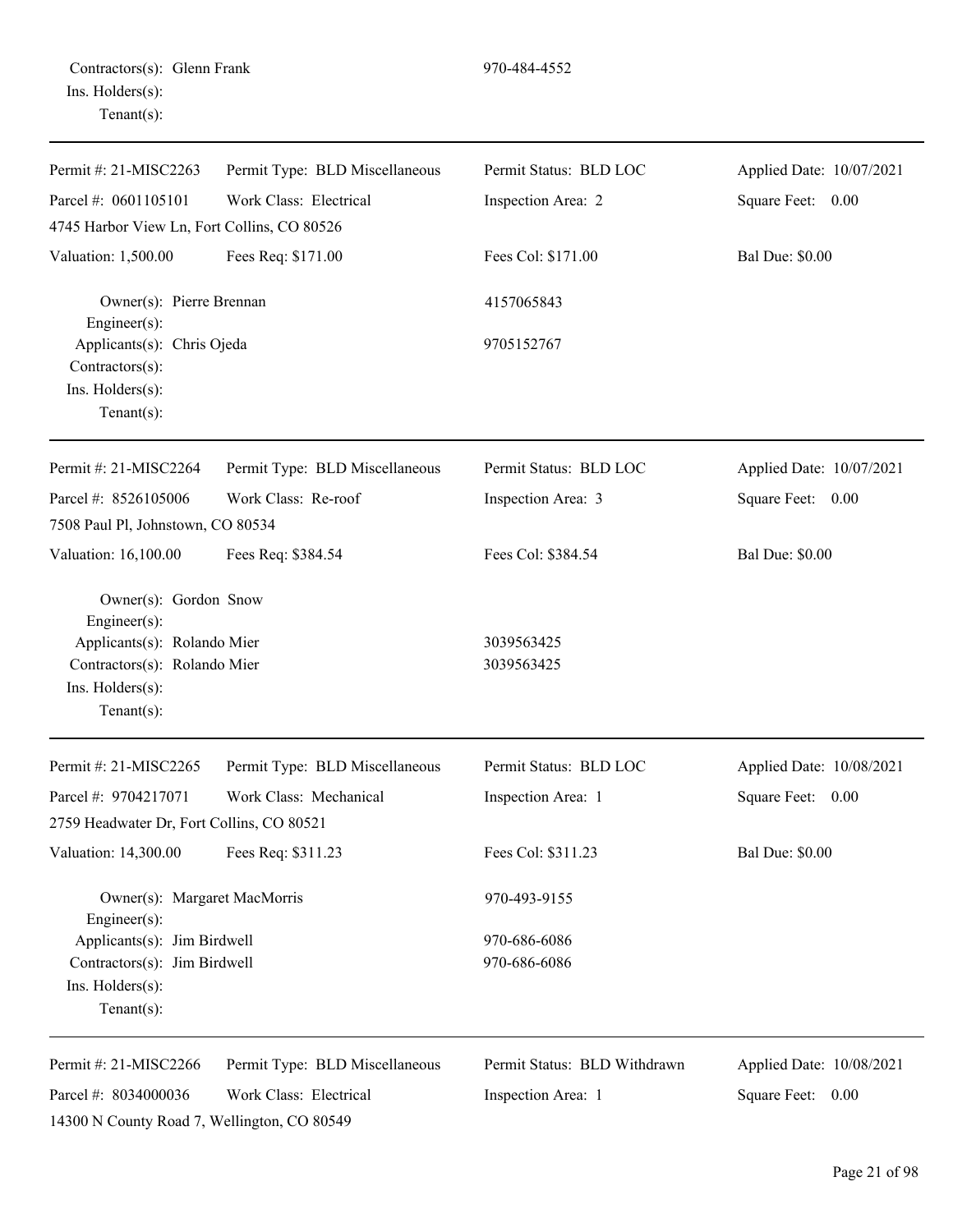| Valuation: 1,000.00                                                                   | Fees Req:                                   | Fees Col:                    | <b>Bal Due:</b>          |
|---------------------------------------------------------------------------------------|---------------------------------------------|------------------------------|--------------------------|
| Owner(s): Tracy Adamiec<br>Engineer(s):                                               |                                             | 9705995155                   |                          |
| Applicants(s): Tracy Adamiec<br>Contractors(s):<br>Ins. Holders(s):<br>Tenant $(s)$ : |                                             | 9705995155                   |                          |
| Permit #: 21-MISC2267                                                                 | Permit Type: BLD Miscellaneous              | Permit Status: BLD LOC       | Applied Date: 10/08/2021 |
| Parcel #: 9733133901                                                                  | Work Class: Mechanical                      | Inspection Area: 2           | Square Feet: 0.00        |
| 3851 S Taft Hill Rd J 34, Fort Collins, CO 80526                                      |                                             |                              |                          |
| Valuation: 856.59                                                                     | Fees Req: \$53.93                           | Fees Col: \$53.93            | <b>Bal Due: \$0.00</b>   |
| Engineer(s):                                                                          | Owner(s): Mercy Housing Colorado III LTD    | 9702070155                   |                          |
| Contractors(s): John Hahn<br>Ins. Holders(s):<br>Tenant $(s)$ :                       | Applicants(s): Hahn Plumbing & Heating Inc  | 970-484-7668<br>970-484-7668 |                          |
| Permit #: 21-MISC2268                                                                 | Permit Type: BLD Miscellaneous              | Permit Status: BLD Void      | Applied Date: 10/08/2021 |
| Parcel #:<br>1820 Fall River Rd, Estes Park, CO 80512                                 | Work Class: Re-roof                         | Inspection Area:             | Square Feet: 0.00        |
| Valuation: 9,000.00                                                                   | Fees Req: \$227.63                          | Fees Col: \$227.63           | <b>Bal Due: \$0.00</b>   |
| Owner(s): Tyler Cande<br>Engineer(s):                                                 |                                             | $(631)$ 433-9325             |                          |
| Contractors(s):<br>Ins. Holders(s):<br>Tenant $(s)$ :                                 | Applicants(s): Peterich Custom Construction | 9702140419                   |                          |
| Permit #: 21-MISC2269                                                                 | Permit Type: BLD Miscellaneous              | Permit Status: BLD Issued    | Applied Date: 10/08/2021 |
| Parcel #: 8707405023                                                                  | Work Class: Mechanical                      | Inspection Area: 2           | Square Feet: 0.00        |
| 305 Airpark Dr 2, Fort Collins, CO 80524                                              |                                             |                              |                          |
| Valuation: 10,400.00                                                                  | Fees Req: \$228.24                          | Fees Col: \$228.24           | <b>Bal Due: \$0.00</b>   |
| Owner(s): Jesse St John<br>Engineer(s):                                               |                                             | 3038293059                   |                          |
| Applicants(s): Michael Wetzbarger                                                     |                                             | 970-282-7220                 |                          |
| Contractors(s): Michael Wetzbarger<br>Ins. Holders(s):<br>$Tenant(s)$ :               |                                             | 970-282-7220                 |                          |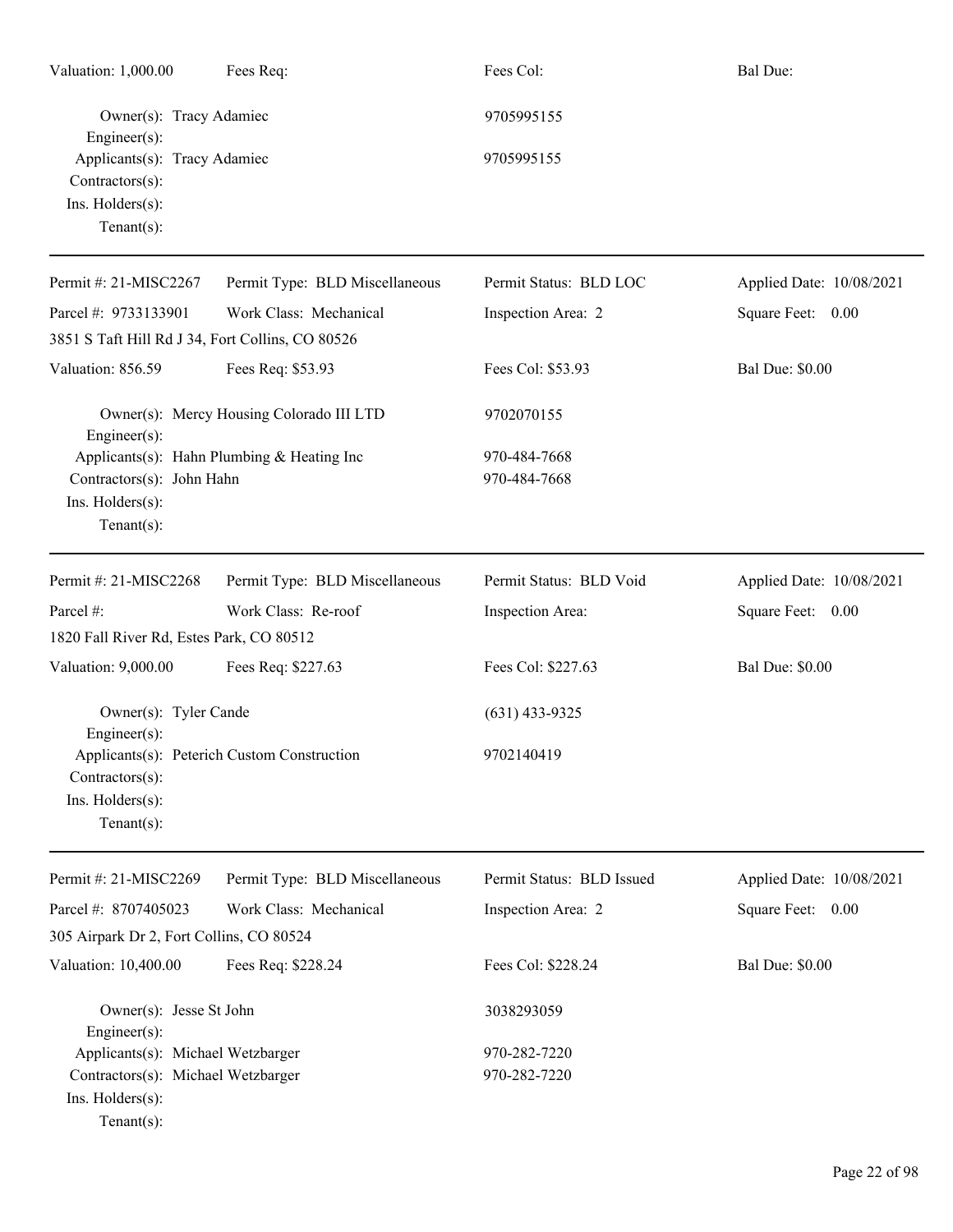| Permit #: 21-MISC2270                                                                                                               | Permit Type: BLD Miscellaneous | Permit Status: BLD LOC       | Applied Date: 10/08/2021 |
|-------------------------------------------------------------------------------------------------------------------------------------|--------------------------------|------------------------------|--------------------------|
| Parcel #: 0601105121                                                                                                                | Work Class: Re-roof            | Inspection Area: 2           | Square Feet: 0.00        |
| 5216 Rim Rock Ln, Fort Collins, CO 80526                                                                                            |                                |                              |                          |
| Valuation: 8,700.00                                                                                                                 | Fees Req: \$226.43             | Fees Col: \$226.43           | <b>Bal Due: \$0.00</b>   |
| Owner(s): Tom Taber<br>Engineer $(s)$ :                                                                                             |                                | 9704819777                   |                          |
| Applicants(s): Jeramiah Larsen<br>Contractors(s): Jeramiah Larsen<br>Ins. Holders(s):<br>Tenant $(s)$ :                             |                                | 9706660321<br>9706660321     |                          |
| Permit #: 21-MISC2271                                                                                                               | Permit Type: BLD Miscellaneous | Permit Status: BLD LOC       | Applied Date: 10/08/2021 |
| Parcel #: 3028405005                                                                                                                | Work Class: Gas Piping         | Inspection Area: 5           | Square Feet: 0.00        |
| 81 Snake Lake Dr, Red Feather Lakes, CO 80545                                                                                       |                                |                              |                          |
| Valuation: 1,000.00                                                                                                                 | Fees Req: \$105.57             | Fees Col: \$105.57           | <b>Bal Due: \$0.00</b>   |
| Owner(s): Richard Burdette<br>Engineer(s):<br>Applicants(s): Timi Burdette<br>Contractors(s):<br>Ins. Holders(s):<br>Tenant $(s)$ : | Doug Burdette                  | 9708891318<br>9706312390     |                          |
| Permit #: 21-MISC2272                                                                                                               | Permit Type: BLD Miscellaneous | Permit Status: BLD LOC       | Applied Date: 10/11/2021 |
| Parcel #: 9420405003                                                                                                                | Work Class: Re-roof            | Inspection Area: 3           | Square Feet:<br>0.00     |
| 3208 Branding Iron Way, Berthoud, CO 80513                                                                                          |                                |                              |                          |
| Valuation: 12,000.00                                                                                                                | Fees Req: \$287.82             | Fees Col: \$287.82           | <b>Bal Due: \$0.00</b>   |
| Owner(s): Kelly Emery<br>Engineer(s):                                                                                               |                                | 9704055618                   |                          |
| Applicants(s): Kelly Addington<br>Contractors(s): Kelly Addington<br>Ins. Holders(s):<br>Tenant $(s)$ :                             |                                | 970-635-1833<br>970-635-1833 |                          |
| Permit #: 21-MISC2273                                                                                                               | Permit Type: BLD Miscellaneous | Permit Status: BLD LOC       | Applied Date: 10/11/2021 |
| Parcel #: 9710200025                                                                                                                | Work Class: Re-roof            | Inspection Area: 2           | Square Feet: 0.00        |
| 1950 Laporte Ave, Fort Collins, CO 80521                                                                                            |                                |                              |                          |
| Valuation: 15,818.00                                                                                                                | Fees Req: \$367.35             | Fees Col: \$367.35           | <b>Bal Due: \$0.00</b>   |
| Owner(s): Kirk Fieseler                                                                                                             |                                | 9706825848                   |                          |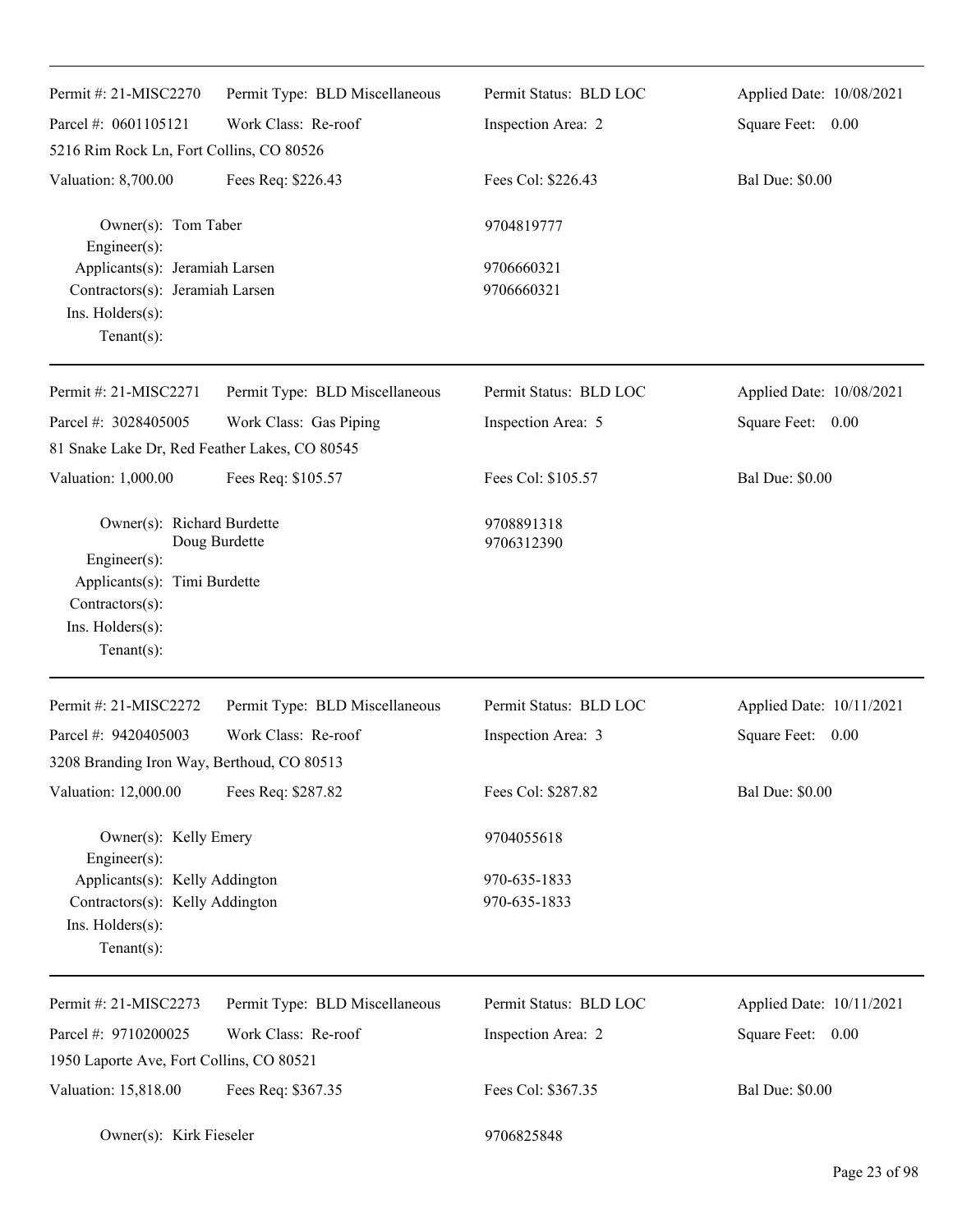Engineer(s): Applicants(s): William Goldsberry Jr 970-593-3080 Contractors(s): William Goldsberry Jr 970-593-3080 Ins. Holders(s): Tenant(s):

| Permit #: 21-MISC2274                            | Permit Type: BLD Miscellaneous | Permit Status: BLD LOC    | Applied Date: 10/11/2021 |
|--------------------------------------------------|--------------------------------|---------------------------|--------------------------|
| Parcel #: 9625317041                             | Work Class: Re-roof            | Inspection Area: 2        | Square Feet: 0.00        |
| 421 Alpine Meadows Ct, Loveland, CO 80538        |                                |                           |                          |
| Valuation: 7,200.00                              | Fees Req: \$204.36             | Fees Col: \$204.36        | <b>Bal Due: \$0.00</b>   |
| Owner(s): Shaun Margheim<br>Engineer(s):         |                                | 9707441247                |                          |
| Applicants(s): James Simpson                     |                                | 970-207-0000              |                          |
| Contractors(s): James Simpson                    |                                | 970-207-0000              |                          |
| Ins. Holders(s):                                 |                                |                           |                          |
| Tenant $(s)$ :                                   |                                |                           |                          |
| Permit #: 21-MISC2275                            | Permit Type: BLD Miscellaneous | Permit Status: BLD Issued | Applied Date: 10/11/2021 |
| Parcel #: 1707000008                             | Work Class: Mechanical         | Inspection Area: 6        | Square Feet: 0.00        |
| 2507 Spencer Mountain Rd, Bellvue, CO 80512      |                                |                           |                          |
| Valuation: 3,500.00                              | Fees Req: \$83.02              | Fees Col: \$83.02         | <b>Bal Due: \$0.00</b>   |
| Owner(s): Michael Orback<br>Engineer(s):         |                                | 9704432443                |                          |
| Applicants(s): Kurt Schwader                     |                                | 970-532-7618              |                          |
| Contractors(s): Kurt Schwader                    |                                | 970-532-7618              |                          |
| Ins. Holders(s):                                 |                                |                           |                          |
| Tenant $(s)$ :                                   |                                |                           |                          |
| Permit #: 21-MISC2276                            | Permit Type: BLD Miscellaneous | Permit Status: BLD Issued | Applied Date: 10/11/2021 |
| Parcel #: 8021000004                             | Work Class: Re-roof            | Inspection Area: 1        | Square Feet: 0.00        |
| 15721 N County Road 7, Wellington, CO 80549      |                                |                           |                          |
| Valuation: 20,439.71                             | Fees Req: \$466.16             | Fees Col: \$466.16        | <b>Bal Due: \$0.00</b>   |
| Owner(s): Chad Zadina                            |                                | 9704209690                |                          |
| Engineer(s):<br>Applicants(s): Kristopher Wagner |                                | 7205523321                |                          |
| Contractors(s):                                  |                                |                           |                          |
| Ins. Holders(s):                                 |                                |                           |                          |
| Tenant $(s)$ :                                   |                                |                           |                          |
| Permit #: 21-MISC2277                            | Permit Type: BLD Miscellaneous | Permit Status: BLD Issued | Applied Date: 10/11/2021 |
| Parcel #: 8802406012                             | Work Class: Re-roof            | Inspection Area: 1        | Square Feet: 0.00        |
|                                                  |                                |                           |                          |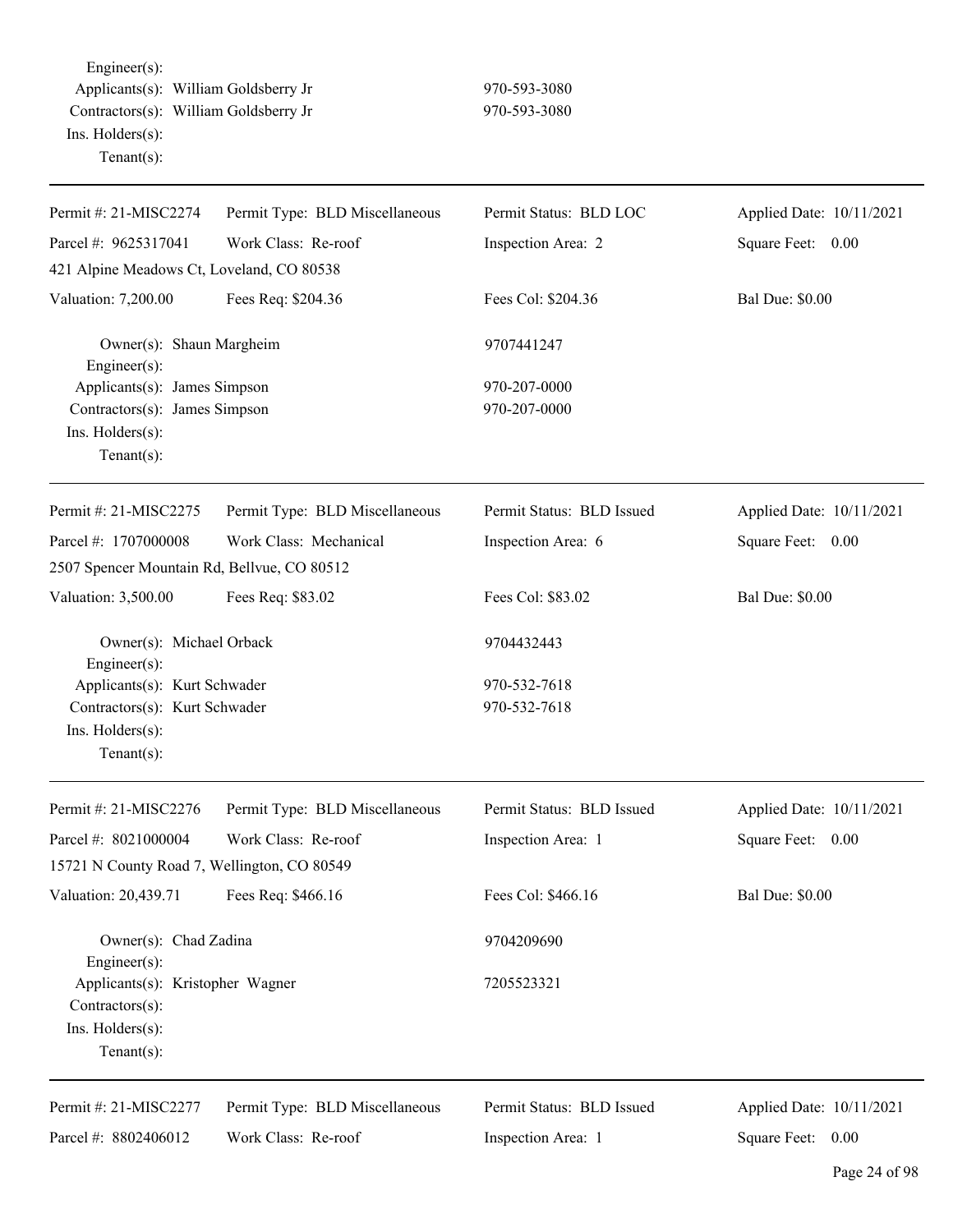| 5821 Dakota Ct, Wellington, CO 80549                                                                                                |                                |                              |                          |  |
|-------------------------------------------------------------------------------------------------------------------------------------|--------------------------------|------------------------------|--------------------------|--|
| Valuation: 2,983.68                                                                                                                 | Fees Req: \$107.16             | Fees Col: \$107.16           | <b>Bal Due: \$0.00</b>   |  |
| Owner(s): Matthew Cook<br>Engineer(s):                                                                                              |                                |                              |                          |  |
| Applicants(s): Kristopher Wagner                                                                                                    |                                | 7205523321                   |                          |  |
| Contractors(s): Kristopher Wagner<br>Ins. Holders(s):<br>Tenant $(s)$ :                                                             |                                | 7205523321                   |                          |  |
| Permit #: 21-MISC2278                                                                                                               | Permit Type: BLD Miscellaneous | Permit Status: BLD LOC       | Applied Date: 10/11/2021 |  |
| Parcel #: 9804206006                                                                                                                | Work Class: Mechanical         | Inspection Area: 1           | Square Feet: 0.00        |  |
| 2732 W County Road 60e, Fort Collins, CO 80524                                                                                      |                                |                              |                          |  |
| Valuation: 9,585.00                                                                                                                 | Fees Req: \$207.50             | Fees Col: \$207.50           | <b>Bal Due: \$0.00</b>   |  |
| Owner(s): Carol Steinbock<br>Engineer(s):                                                                                           |                                | 9705671836                   |                          |  |
| Applicants(s): Mike Ducett<br>Contractors(s): Mike Ducett<br>Ins. Holders(s):<br>Tenant $(s)$ :                                     |                                | 970-484-4841<br>970-484-4841 |                          |  |
| Permit #: 21-MISC2279                                                                                                               | Permit Type: BLD Miscellaneous | Permit Status: BLD LOC       | Applied Date: 10/11/2021 |  |
| Parcel #: 1428313021                                                                                                                | Work Class: Re-roof            | Inspection Area: 4           | Square Feet: 0.00        |  |
| 262 Estes Park Estates Dr, Lyons, CO 80540                                                                                          |                                |                              |                          |  |
| Valuation: 10,000.00                                                                                                                | Fees Req: \$247.68             | Fees Col: \$247.68           | <b>Bal Due: \$0.00</b>   |  |
| Owner(s): Timmy Walker<br>$Engineering(s)$ :<br>Applicants(s): WestPro<br>Contractors(s): Patrick Knackendoffel<br>Ins. Holders(s): |                                | 3038349236<br>3038349236     |                          |  |
| Tenant $(s)$ :                                                                                                                      |                                |                              |                          |  |
| Permit #: 21-MISC2280                                                                                                               | Permit Type: BLD Miscellaneous | Permit Status: BLD Issued    | Applied Date: 10/11/2021 |  |
| Parcel #: 8805006704<br>7403 Glenstorm Rd, Wellington, CO 80549                                                                     | Work Class: Gas Piping         | Inspection Area: 1           | Square Feet: 0.00        |  |
| Valuation: 2,600.00                                                                                                                 | Fees Req: \$122.27             | Fees Col: \$0.00             | Bal Due: \$122.27        |  |
| Owner(s): Bryan Prouty<br>Engineer(s):                                                                                              |                                | 9704206733                   |                          |  |
| Applicants(s): Bryan Prouty<br>Contractors(s):<br>Ins. Holders(s):                                                                  |                                | 9704206733                   |                          |  |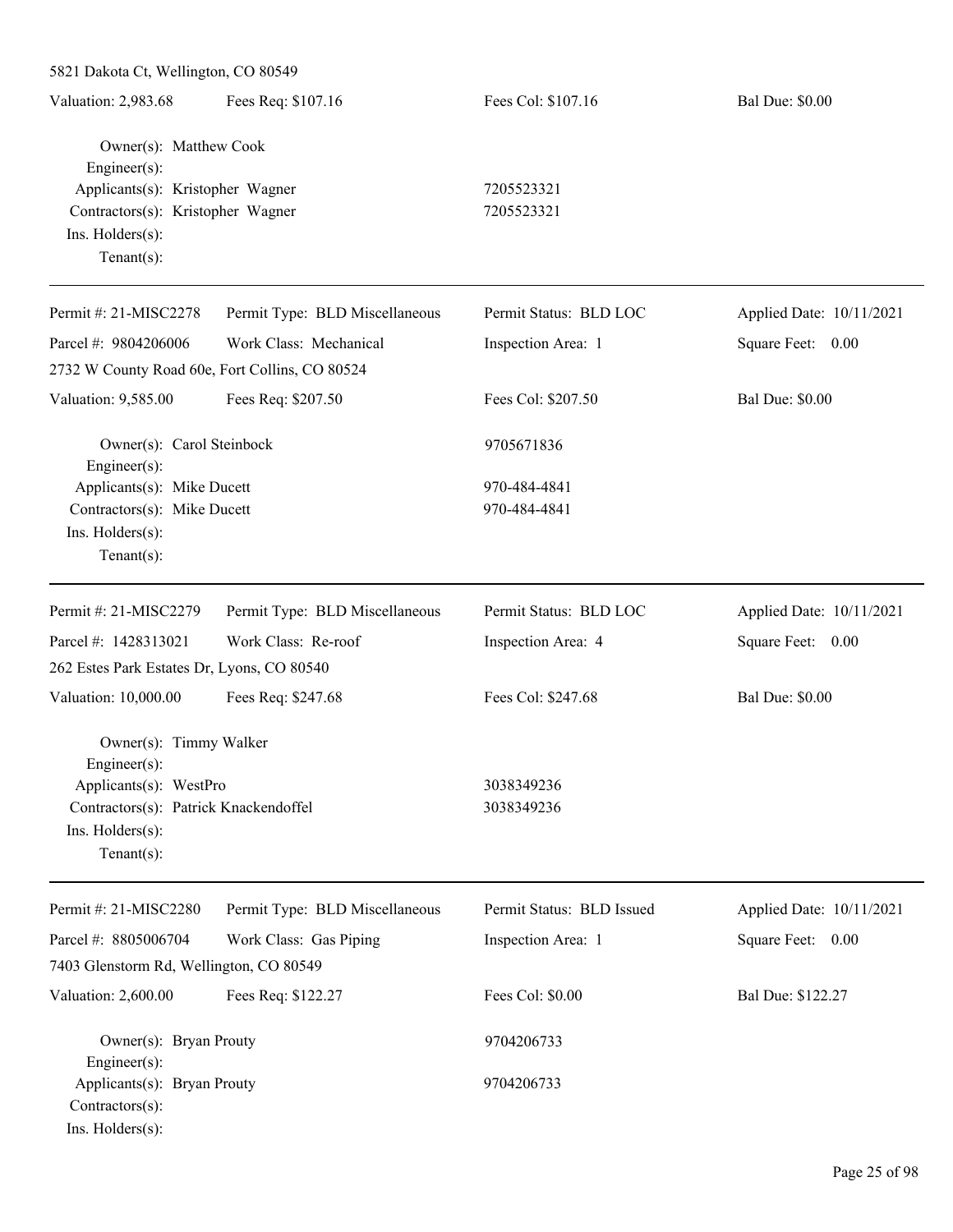| Permit Type: BLD Miscellaneous                                      | Permit Status: BLD Issued   | Applied Date: 10/11/2021 |
|---------------------------------------------------------------------|-----------------------------|--------------------------|
|                                                                     |                             |                          |
| Work Class: Electrical                                              | Inspection Area: 2          | Square Feet: 0.00        |
| 2415 E Mulberry St #3, Fort Collins, CO 80524                       |                             |                          |
| Fees Req: \$120.00                                                  | Fees Col: \$120.00          | <b>Bal Due: \$0.00</b>   |
| Owner(s): Miller Frishman Group                                     | 3033003021                  |                          |
|                                                                     |                             |                          |
|                                                                     |                             |                          |
|                                                                     |                             |                          |
| Permit Type: BLD Miscellaneous                                      | Permit Status: BLD Issued   | Applied Date: 10/11/2021 |
| Work Class: Mechanical                                              | Inspection Area: 1          | Square Feet: 0.00        |
| 4530 Eagle Lake Dr, Fort Collins, CO 80524                          |                             |                          |
| Fees Req: \$83.02                                                   | Fees Col: \$83.02           | <b>Bal Due: \$0.00</b>   |
| Owner(s): Jeffrey Giannini                                          | 9704841750                  |                          |
| Applicants(s): Long Heating & Air Co<br>Contractors(s): Philip Long | 9702136826<br>9702136826    |                          |
| Permit Type: BLD Miscellaneous                                      | Permit Status: BLD Void     | Applied Date: 10/12/2021 |
| Work Class: Electrical                                              | Inspection Area:            | Square Feet:<br>0.00     |
| 3302 Spring Mountain Ct, Loveland, CO 80537                         |                             |                          |
| Fees Req: \$163.20                                                  | Fees Col: \$163.20          | <b>Bal Due: \$0.00</b>   |
| Owner(s): Brian Frederiksen                                         | $(970)$ 389-5466            |                          |
| Applicants(s): Darin Josh                                           | 7203149666                  |                          |
|                                                                     |                             |                          |
| Permit Type: BLD Miscellaneous                                      | Permit Status: BLD LOC      | Applied Date: 10/12/2021 |
| Work Class: Re-roof                                                 | Inspection Area: 1          | Square Feet: 0.00        |
| 5131 W County Road 54g, Laporte, CO 80535                           |                             |                          |
| Fees Req: \$185.49                                                  | Fees Col: \$185.49          | <b>Bal Due: \$0.00</b>   |
|                                                                     | Applicants(s): Paul Hartman |                          |

Tenant(s):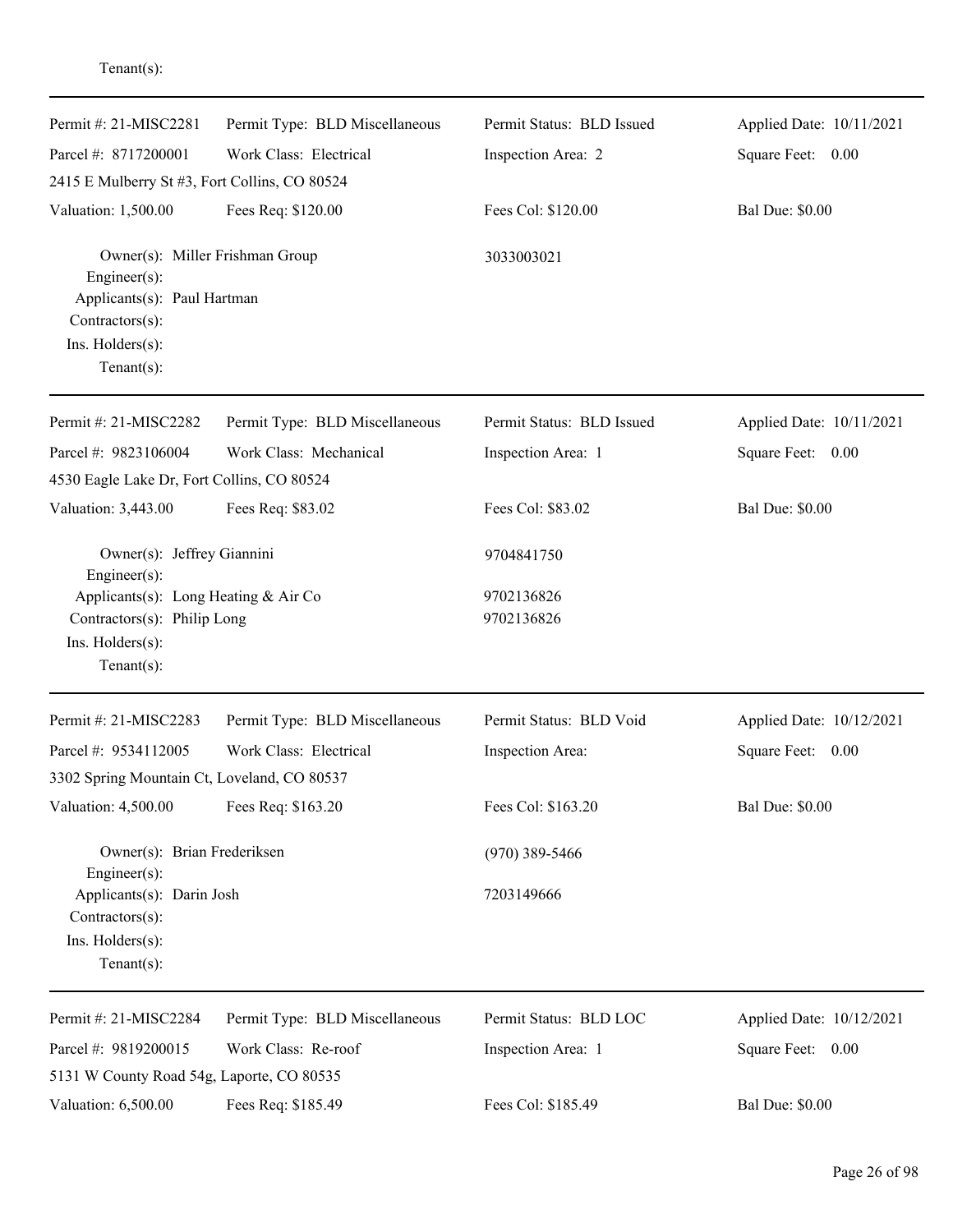| Owner(s): Linda Green<br>Engineer(s):                                                                                                                        |                                                                | $(303)$ 931-2086          |                          |
|--------------------------------------------------------------------------------------------------------------------------------------------------------------|----------------------------------------------------------------|---------------------------|--------------------------|
| Applicants(s): Jake Herzanek<br>Contractors(s): Jake Herzanek<br>Ins. Holders(s):<br>Tenant $(s)$ :                                                          |                                                                | 9704307081<br>9704307081  |                          |
| Permit #: 21-MISC2285                                                                                                                                        | Permit Type: BLD Miscellaneous                                 | Permit Status: BLD LOC    | Applied Date: 10/12/2021 |
| Parcel #: 9830406005                                                                                                                                         | Work Class: Re-roof                                            | Inspection Area: 1        | Square Feet: 0.00        |
| 4109 Green Ridge Dr, Laporte, CO 80535                                                                                                                       |                                                                |                           |                          |
| Valuation: 5,800.00                                                                                                                                          | Fees Req: \$166.64                                             | Fees Col: \$166.64        | <b>Bal Due: \$0.00</b>   |
| Owner(s): * Clark Joan D Trustee<br>Engineer(s):<br>Applicants(s): Mixteriors Roofing<br>Contractors(s): Wesley McNutt<br>Ins. Holders(s):<br>Tenant $(s)$ : |                                                                | 9704812445<br>9704812445  |                          |
| Permit #: 21-MISC2286                                                                                                                                        | Permit Type: BLD Miscellaneous                                 | Permit Status: BLD Issued | Applied Date: 10/12/2021 |
| Parcel #: 8622325026                                                                                                                                         | Work Class: Inspect Perm Foundation - Inspection Area: 2<br>MH |                           | Square Feet: 0.00        |
| 8507 Alice Ct, Fort Collins, CO 80528                                                                                                                        |                                                                |                           |                          |
| Valuation: 1.00                                                                                                                                              | Fees Req: \$51.64                                              | Fees Col: \$51.64         | <b>Bal Due: \$0.00</b>   |
| Owner(s): Sharon Cover<br>Engineer(s):<br>Applicants(s): Sharon Cover<br>Contractors(s):<br>Ins. Holders(s):<br>Tenant $(s)$ :                               |                                                                |                           |                          |
| Permit #: 21-MISC2287                                                                                                                                        | Permit Type: BLD Miscellaneous                                 | Permit Status: BLD Issued | Applied Date: 10/12/2021 |
| Parcel #: 9731110015                                                                                                                                         | Work Class: Mechanical                                         | Inspection Area: 2        | Square Feet: 0.00        |
| 3800 Soderburg Dr, Fort Collins, CO 80526                                                                                                                    |                                                                |                           |                          |
| Valuation: 4,800.00                                                                                                                                          | Fees Req: \$163.77                                             | Fees Col: \$163.77        | <b>Bal Due: \$0.00</b>   |
| Owner(s): Neal Moyer<br>Engineer(s):                                                                                                                         |                                                                | 2485358054                |                          |
| Applicants(s): Neal Moyer<br>Contractors(s):<br>Ins. Holders(s):<br>$Tenant(s)$ :                                                                            |                                                                | 2485358054                |                          |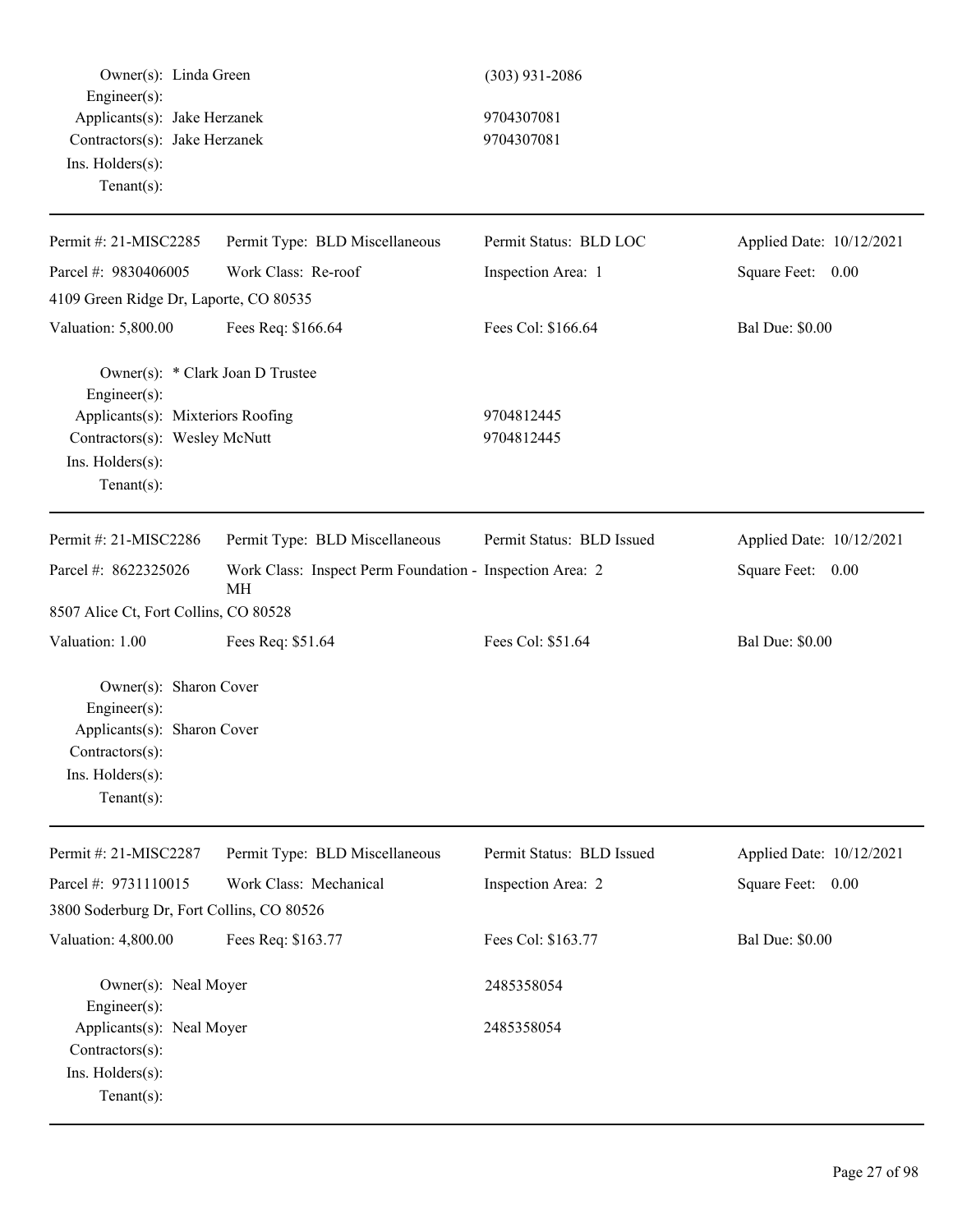| Permit #: 21-MISC2288                                                                                 |                                | Permit Status: BLD Issued      |                          |
|-------------------------------------------------------------------------------------------------------|--------------------------------|--------------------------------|--------------------------|
|                                                                                                       | Permit Type: BLD Miscellaneous |                                | Applied Date: 10/12/2021 |
| Parcel #: 3402200028                                                                                  | Work Class: Electrical         | Inspection Area: 4             | Square Feet: 0.00        |
| 1051 Rams Horn Rd, Estes Park, CO 80517                                                               |                                |                                |                          |
| Valuation: 3,000.00                                                                                   | Fees Req: \$148.80             | Fees Col: \$148.80             | <b>Bal Due: \$0.00</b>   |
| Owner(s): Keith Williams                                                                              | Amy Alexander                  | $(714)$ 482-8581<br>7144828581 |                          |
| Engineer(s):<br>Applicants(s): Zachary Heath<br>Contractors(s):<br>Ins. Holders(s):<br>Tenant $(s)$ : |                                | 9704021715                     |                          |
| Permit #: 21-MISC2289                                                                                 | Permit Type: BLD Miscellaneous | Permit Status: BLD Issued      | Applied Date: 10/12/2021 |
| Parcel #: 9430209003                                                                                  | Work Class: Mechanical         | Inspection Area: 3             | Square Feet: 0.00        |
| 5001 Glen Dr, Berthoud, CO 80513                                                                      |                                |                                |                          |
| Valuation: 5,000.00                                                                                   | Fees Req: \$163.77             | Fees Col: \$163.77             | <b>Bal Due: \$0.00</b>   |
| Engineer(s):<br>Applicants(s): Traci Nelson<br>Contractors(s):<br>Ins. Holders(s):<br>Tenant $(s)$ :  |                                |                                |                          |
| Permit #: 21-MISC2290                                                                                 | Permit Type: BLD Miscellaneous | Permit Status: BLD Issued      | Applied Date: 10/12/2021 |
| Parcel #: 4002205049                                                                                  | Work Class: Electrical         | Inspection Area: 5             | Square Feet: 0.00        |
| 2644 Osage Trl, Red Feather Lakes, CO 80545                                                           |                                |                                |                          |
| Valuation: 3,000.00                                                                                   | Fees Req: \$148.80             | Fees Col: \$148.80             | <b>Bal Due: \$0.00</b>   |
| Owner(s): Lauri Debarris<br>Engineer $(s)$ :                                                          |                                | $(303) 748 - 8795$             |                          |
| Applicants(s): Patrick Conway<br>Contractors(s):<br>Ins. Holders(s):<br>Tenant $(s)$ :                |                                | 9705663803                     |                          |
| Permit #: 21-MISC2291                                                                                 | Permit Type: BLD Miscellaneous | Permit Status: BLD Issued      | Applied Date: 10/13/2021 |
| Parcel #: 8716300018                                                                                  | Work Class: Electrical         | Inspection Area: 2             | Square Feet: 0.00        |
| 1216 S Summit View Dr, Fort Collins, CO 80524                                                         |                                |                                |                          |
| Valuation: 1,989.00                                                                                   | Fees Req: \$120.00             | Fees Col: \$120.00             | <b>Bal Due: \$0.00</b>   |
| Owner(s): Keri Jurgens<br>Engineer(s):                                                                |                                | 9704203964                     |                          |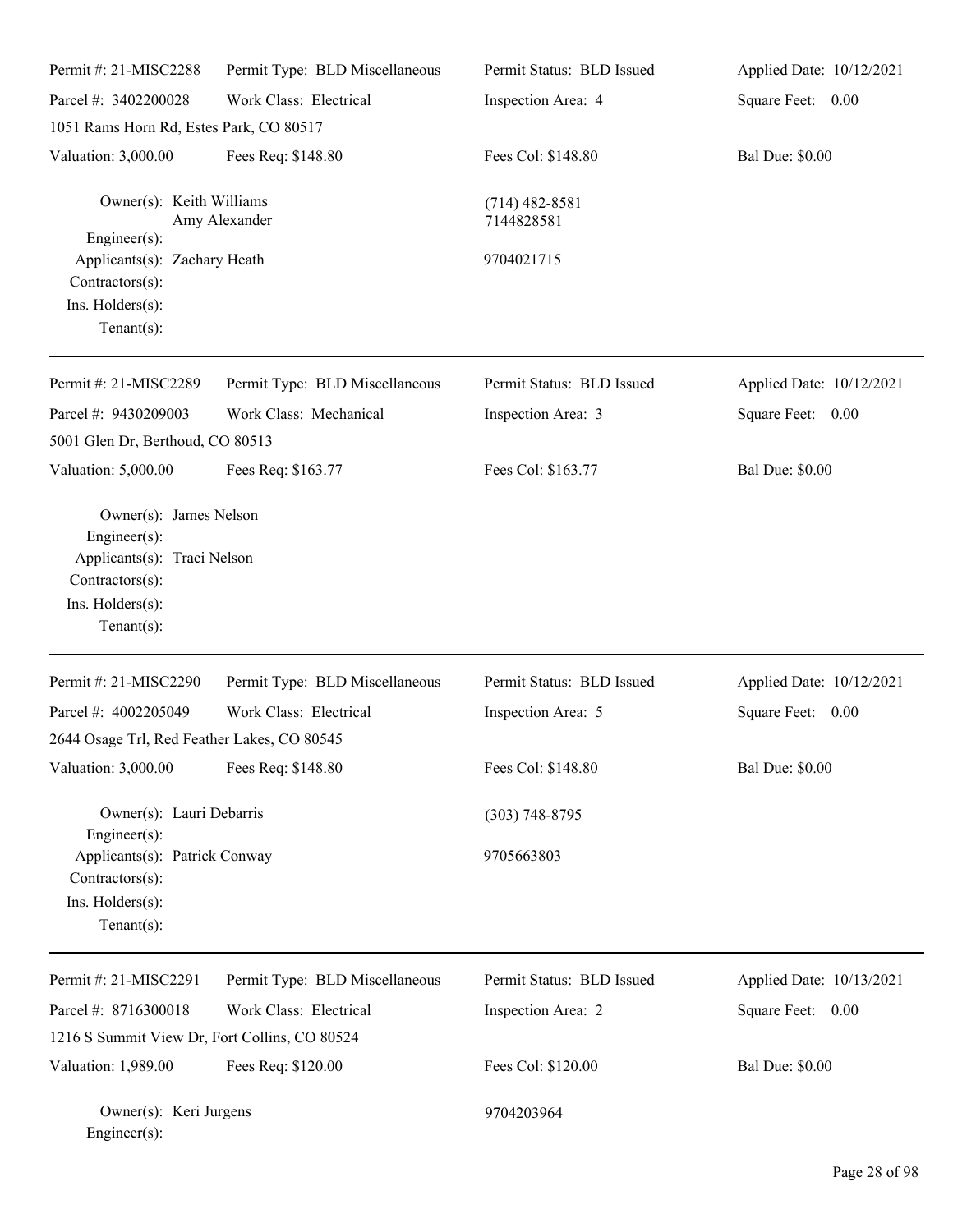| Permit #: 21-MISC2292                                                                      | Permit Type: BLD Miscellaneous             | Permit Status: BLD Issued  | Applied Date: 10/13/2021 |
|--------------------------------------------------------------------------------------------|--------------------------------------------|----------------------------|--------------------------|
| Parcel #: 2407406043                                                                       | Work Class: Electrical                     | Inspection Area: 4         | Square Feet: 0.00        |
| 1745 Hummingbird Dr, Estes Park, CO 80517                                                  |                                            |                            |                          |
| Valuation: 1,000.00                                                                        | Fees Req: \$120.00                         | Fees Col: \$120.00         | <b>Bal Due: \$0.00</b>   |
| Owner(s): Kirk Wrobley<br>Engineer(s):                                                     |                                            | 9705861047                 |                          |
| Applicants(s): Kelsey Holt<br>Contractors(s):<br>Ins. Holders(s):<br>Tenant $(s)$ :        |                                            | $(970) 586 - 1047$         |                          |
| Permit #: 21-MISC2293                                                                      | Permit Type: BLD Miscellaneous             | Permit Status: BLD LOC     | Applied Date: 10/13/2021 |
| Parcel #: 9825105013                                                                       | Work Class: Re-roof                        | Inspection Area: 1         | Square Feet: 0.00        |
| 3516 Highland Dr, Fort Collins, CO 80524                                                   |                                            |                            |                          |
| Valuation: 7,900.00                                                                        | Fees Req: \$207.17                         | Fees Col: \$207.17         | <b>Bal Due: \$0.00</b>   |
| Owner(s): Cameron Riley<br>Engineer $(s)$ :                                                |                                            | 7178808756                 |                          |
| Contractors(s): Matthew Lucas<br>Ins. Holders(s):<br>Tenant $(s)$ :                        | Applicants(s): Greater Front Range Roofing | 970-797-2755<br>9709882341 |                          |
| Permit #: 21-MISC2294                                                                      | Permit Type: BLD Miscellaneous             | Permit Status: BLD Void    | Applied Date: 10/13/2021 |
| Parcel #: 9836123019                                                                       | Work Class: Electrical                     | Inspection Area: 1         | Square Feet: 0.00        |
| 601 Knollwood Ct, Fort Collins, CO 80524                                                   |                                            |                            |                          |
| Valuation: 1,800.00                                                                        | Fees Req: \$120.00                         | Fees Col: \$120.00         | <b>Bal Due: \$0.00</b>   |
| Owner(s): Matthew Cole<br>Engineer(s):                                                     |                                            | 9702034511                 |                          |
| Applicants(s): John "Jack" Cooney<br>Contractors(s):<br>Ins. Holders(s):<br>Tenant $(s)$ : |                                            | 6308774249                 |                          |
| Permit #: 21-MISC2295                                                                      | Permit Type: BLD Miscellaneous             | Permit Status: BLD Void    | Applied Date: 10/13/2021 |
| Parcel #: 9836123019                                                                       | Work Class: Plumbing                       | Inspection Area:           | Square Feet: 0.00        |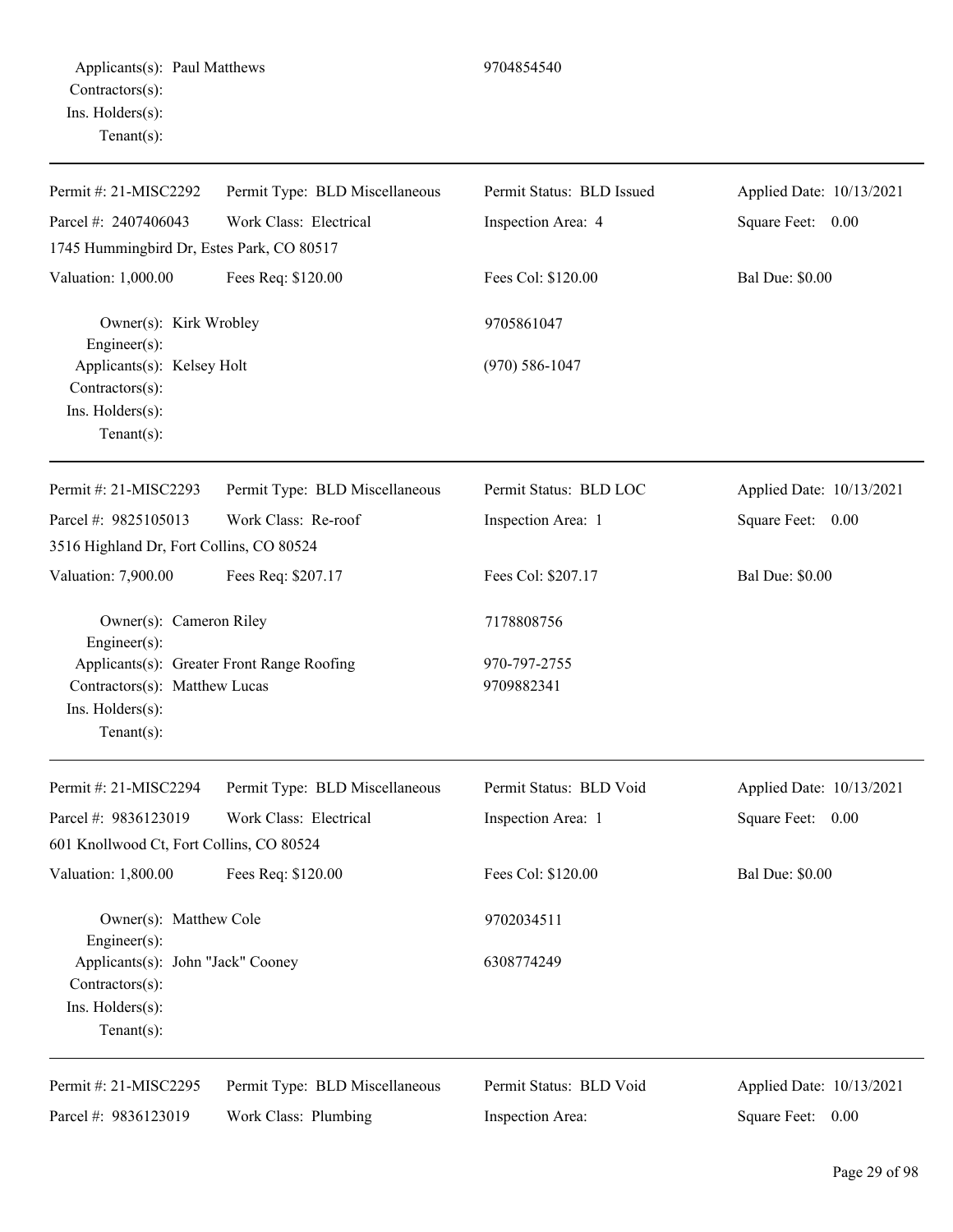| 601 Knollwood Ct, Fort Collins, CO 80524                                                                       |                                |                          |                          |
|----------------------------------------------------------------------------------------------------------------|--------------------------------|--------------------------|--------------------------|
| Valuation: 4,755.00                                                                                            | Fees Req: \$103.77             | Fees Col: \$103.77       | <b>Bal Due: \$0.00</b>   |
| Owner(s): Matthew Cole<br>Engineer(s):                                                                         |                                | 9702034511               |                          |
| Applicants(s): William Howe                                                                                    |                                | 9703080276               |                          |
| Contractors(s):<br>Ins. Holders(s):<br>Tenant $(s)$ :                                                          | John "Jack" Cooney             | 6308774249               |                          |
| Permit #: 21-MISC2296                                                                                          | Permit Type: BLD Miscellaneous | Permit Status: BLD LOC   | Applied Date: 10/13/2021 |
| Parcel #: 0923000066<br>3000 Obenchain Rd, Laporte, CO 80535                                                   | Work Class: Re-roof            | Inspection Area: 5       | Square Feet: 0.00        |
| Valuation: 6,475.64                                                                                            | Fees Req: \$185.40             | Fees Col: \$185.40       | <b>Bal Due: \$0.00</b>   |
| Owner(s): Arthur Abplanalp<br>Engineer(s):                                                                     |                                | $(970) 556 - 9500$       |                          |
| Applicants(s): Scott Daigle<br>Contractors(s): Scott Daigle<br>Ins. Holders(s):<br>Tenant $(s)$ :              |                                | 7202054574<br>7202054574 |                          |
| Permit #: 21-MISC2297                                                                                          | Permit Type: BLD Miscellaneous | Permit Status: BLD LOC   | Applied Date: 10/13/2021 |
| Parcel #: 8022000016                                                                                           | Work Class: Re-roof            | Inspection Area: 1       | Square Feet: 0.00        |
| 16506 N County Road 7, Wellington, CO 80549                                                                    |                                |                          |                          |
| Valuation: 6,250.00                                                                                            | Fees Req: \$184.49             | Fees Col: \$184.49       | <b>Bal Due: \$0.00</b>   |
| Owner(s): Cindy Cogburn<br>Engineer(s):                                                                        |                                | 9705689022               |                          |
| Applicants(s): On Target Roofing LLC<br>Contractors(s): Joshua Scheuring<br>Ins. Holders(s):<br>Tenant $(s)$ : |                                | 9703429800<br>9703429800 |                          |
| Permit #: 21-MISC2298                                                                                          | Permit Type: BLD Miscellaneous | Permit Status: BLD LOC   | Applied Date: 10/13/2021 |
| Parcel #: 9734214025                                                                                           | Work Class: Re-roof            | Inspection Area: 2       | Square Feet: 0.00        |
| 3912 Crescent Dr, Fort Collins, CO 80526                                                                       |                                |                          |                          |
| Valuation: 9,750.00                                                                                            | Fees Req: \$246.69             | Fees Col: \$246.69       | <b>Bal Due: \$0.00</b>   |
| Owner(s): Melissa Schramm<br>$Engineering(s)$ :                                                                | Edwin Schramm                  | 9702138590<br>9702668055 |                          |
| Applicants(s): On Target Roofing LLC<br>Contractors(s): Joshua Scheuring                                       |                                | 9703429800<br>9703429800 |                          |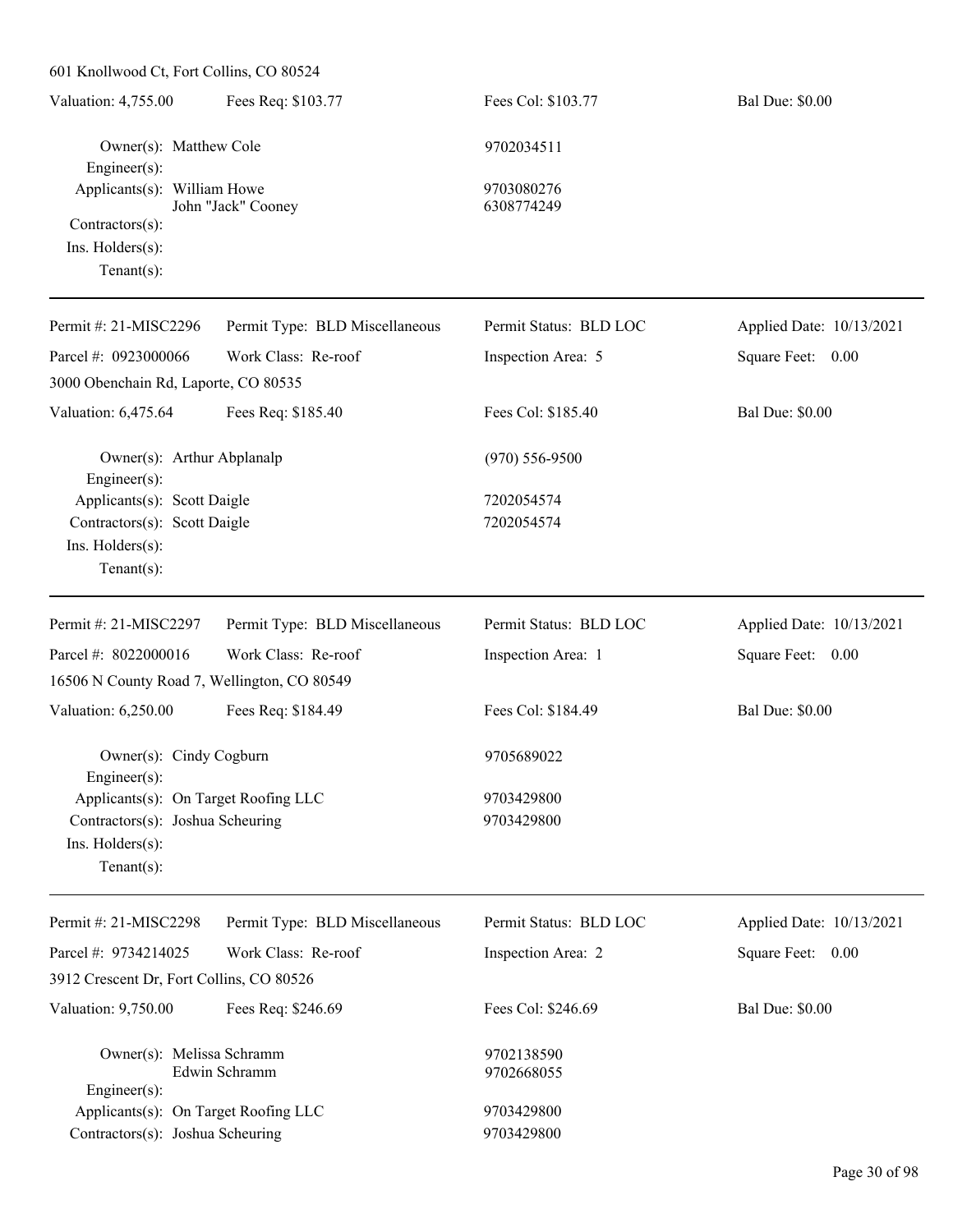Ins. Holders(s): Tenant(s):

| Permit #: 21-MISC2299                                                                                     | Permit Type: BLD Miscellaneous | Permit Status: BLD LOC   | Applied Date: 10/13/2021 |
|-----------------------------------------------------------------------------------------------------------|--------------------------------|--------------------------|--------------------------|
| Parcel #: 8022000016                                                                                      | Work Class: Re-roof            | Inspection Area: 1       | Square Feet: 0.00        |
| 16506 N County Road 7, Wellington, CO 80549                                                               |                                |                          |                          |
| Valuation: 9,250.00                                                                                       | Fees Req: \$244.70             | Fees Col: \$244.70       | <b>Bal Due: \$0.00</b>   |
| Owner(s): Roger Cogburn<br>Engineer(s):                                                                   |                                | $(970) 568 - 3027$       |                          |
| Applicants(s): Joshua Scheuring<br>Contractors(s): Joshua Scheuring<br>Ins. Holders(s):<br>Tenant $(s)$ : |                                | 9703429800<br>9703429800 |                          |
| Permit #: 21-MISC2300                                                                                     | Permit Type: BLD Miscellaneous | Permit Status: BLD LOC   | Applied Date: 10/13/2021 |
| Parcel #: 8934200008                                                                                      | Work Class: Re-roof            | Inspection Area: 1       | Square Feet: 0.00        |
| 4601 E County Road 64, Wellington, CO 80549                                                               |                                |                          |                          |
| Valuation: 8,000.00                                                                                       | Fees Req: \$207.57             | Fees Col: \$207.57       | <b>Bal Due: \$0.00</b>   |
| Owner(s): Karen Morak LLC<br>Engineer(s):                                                                 |                                | 9703819734               |                          |
| Applicants(s): Kessler Roofing                                                                            |                                | 970-227-6488             |                          |
| Contractors(s): Kendal Kessler<br>Ins. Holders(s):<br>Tenant $(s)$ :                                      |                                | 9702276488               |                          |
| Permit #: 21-MISC2301                                                                                     | Permit Type: BLD Miscellaneous | Permit Status: BLD LOC   | Applied Date: 10/14/2021 |
| Parcel #: 8534405006                                                                                      | Work Class: Electrical         | Inspection Area: 3       | Square Feet: 0.00        |
| 6006 Quiet View Ct, Loveland, CO 80537                                                                    |                                |                          |                          |
| Valuation: 3,000.00                                                                                       | Fees Req: \$60.00              | Fees Col: \$60.00        | <b>Bal Due: \$0.00</b>   |
| Owner(s): Michael Unrein<br>Engineer(s):                                                                  |                                | 9703814204               |                          |
| Applicants(s): Michael Unrein<br>Contractors(s):                                                          |                                | 9703814204               |                          |
| Ins. Holders(s):<br>Tenant $(s)$ :                                                                        |                                |                          |                          |
| Permit #: 21-MISC2302                                                                                     | Permit Type: BLD Miscellaneous | Permit Status: BLD Void  | Applied Date: 10/14/2021 |
| Parcel #: 9725107144                                                                                      | Work Class: Mechanical         | Inspection Area: 2       | Square Feet: 0.00        |
| Valuation: 10,000.00                                                                                      | Fees Req: \$207.50             | Fees Col: \$207.50       | <b>Bal Due: \$0.00</b>   |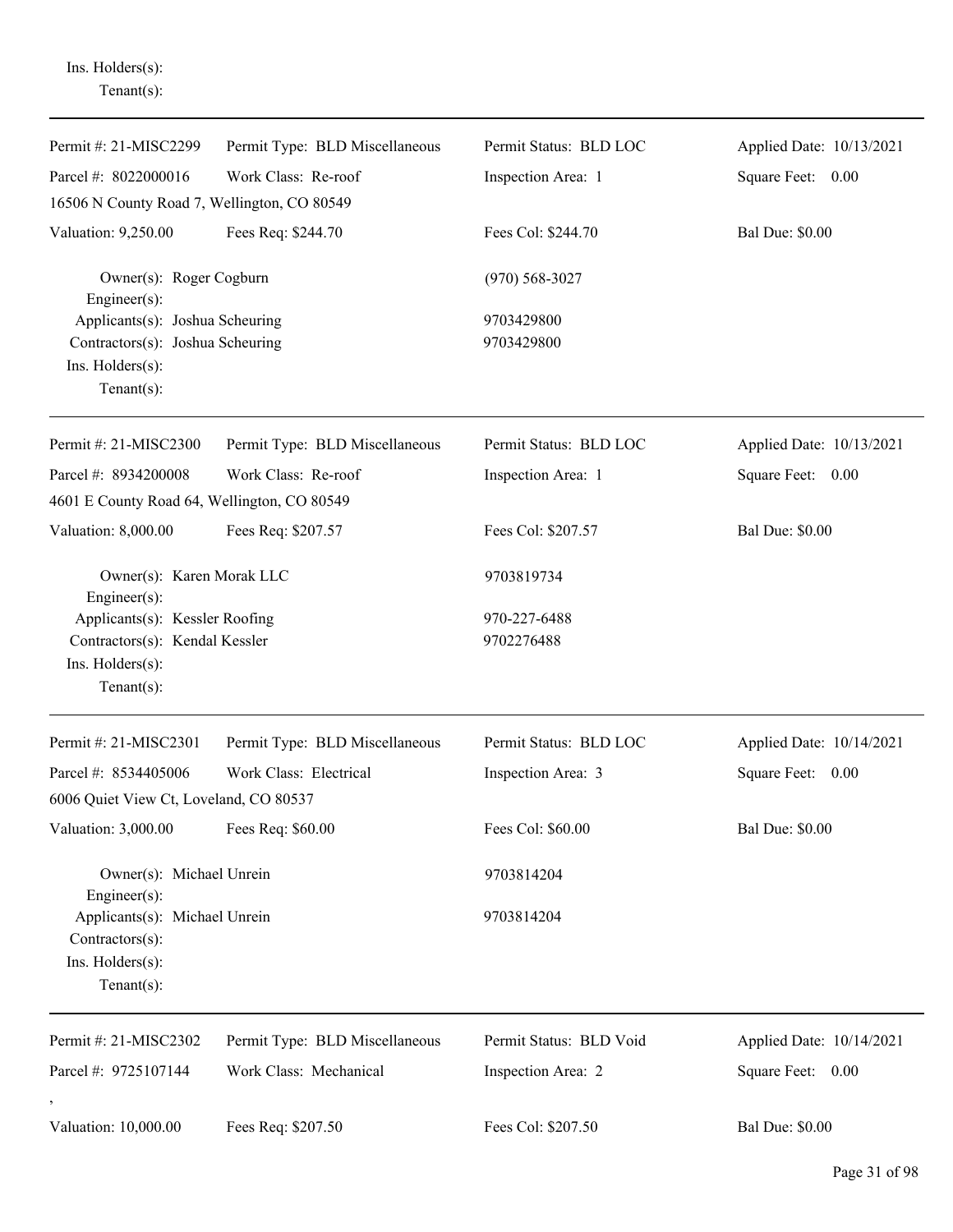| Owner(s): Michael Lavelle                      |                                                                       | 9703910300                |                          |
|------------------------------------------------|-----------------------------------------------------------------------|---------------------------|--------------------------|
| Engineer(s):<br>Applicants(s): Michael Lavelle |                                                                       | 9703910300                |                          |
| Contractors(s):<br>Ins. Holders(s):            |                                                                       |                           |                          |
| Tenant $(s)$ :                                 |                                                                       |                           |                          |
| Permit #: 21-MISC2303                          | Permit Type: BLD Miscellaneous                                        | Permit Status: BLD Issued | Applied Date: 10/14/2021 |
| Parcel #: 9810305001<br>Insert                 | Work Class: Gas Fireplace or Stove/Lo <sub>1</sub> Inspection Area: 1 |                           | Square Feet: 0.00        |
| 5720 N County Road 19, Fort Collins, CO 80524  |                                                                       |                           |                          |
| Valuation: 4,000.00                            | Fees Req: \$83.02                                                     | Fees Col: \$83.02         | <b>Bal Due: \$0.00</b>   |
| Owner(s): Sheri Dron<br>Engineer(s):           |                                                                       | 9704721720                |                          |
| Applicants(s): Mark Humphrey                   |                                                                       | 7194828599                |                          |
| Contractors(s): Mark Humphrey                  |                                                                       | 7194828599                |                          |
| Ins. Holders(s):                               |                                                                       |                           |                          |
| Tenant $(s)$ :                                 |                                                                       |                           |                          |
| Permit #: 21-MISC2304                          | Permit Type: BLD Miscellaneous                                        | Permit Status: BLD LOC    | Applied Date: 10/14/2021 |
| Parcel #: 8934200008                           | Work Class: Re-roof                                                   | Inspection Area: 1        | Square Feet: 0.00        |
| 8440 NE Frontage Rd, Wellington, CO 80549      |                                                                       |                           |                          |
| Valuation: 22,350.00                           | Fees Req: \$505.93                                                    | Fees Col: \$505.93        | <b>Bal Due: \$0.00</b>   |
| Owner(s): Karen Morak LLC                      |                                                                       | 9703819734                |                          |
| Engineer(s):<br>Applicants(s): Kendal Kessler  |                                                                       | 9702276488                |                          |
| Contractors(s): Kendal Kessler                 |                                                                       | 9702276488                |                          |
| $Ins.$ Holders $(s)$ :                         |                                                                       |                           |                          |
| Tenant $(s)$ :                                 |                                                                       |                           |                          |
| Permit #: 21-MISC2305                          | Permit Type: BLD Miscellaneous                                        | Permit Status: BLD Issued | Applied Date: 10/14/2021 |
| Parcel #: 2623310075                           | Work Class: Electrical                                                | Inspection Area: 4        | Square Feet: 0.00        |
| 1322 Elkridge Dr, Glen Haven, CO 80532         |                                                                       |                           |                          |
| Valuation: 4,800.00                            | Fees Req: \$166.08                                                    | Fees Col: \$166.08        | <b>Bal Due: \$0.00</b>   |
| Owner(s): Randy Albert<br>Engineer(s):         |                                                                       | $(970)$ 339-3472          |                          |
| Applicants(s): Brent Eggers                    |                                                                       | 9706691883                |                          |
| Contractors(s):                                |                                                                       |                           |                          |
|                                                |                                                                       |                           |                          |
| Ins. Holders(s):                               |                                                                       |                           |                          |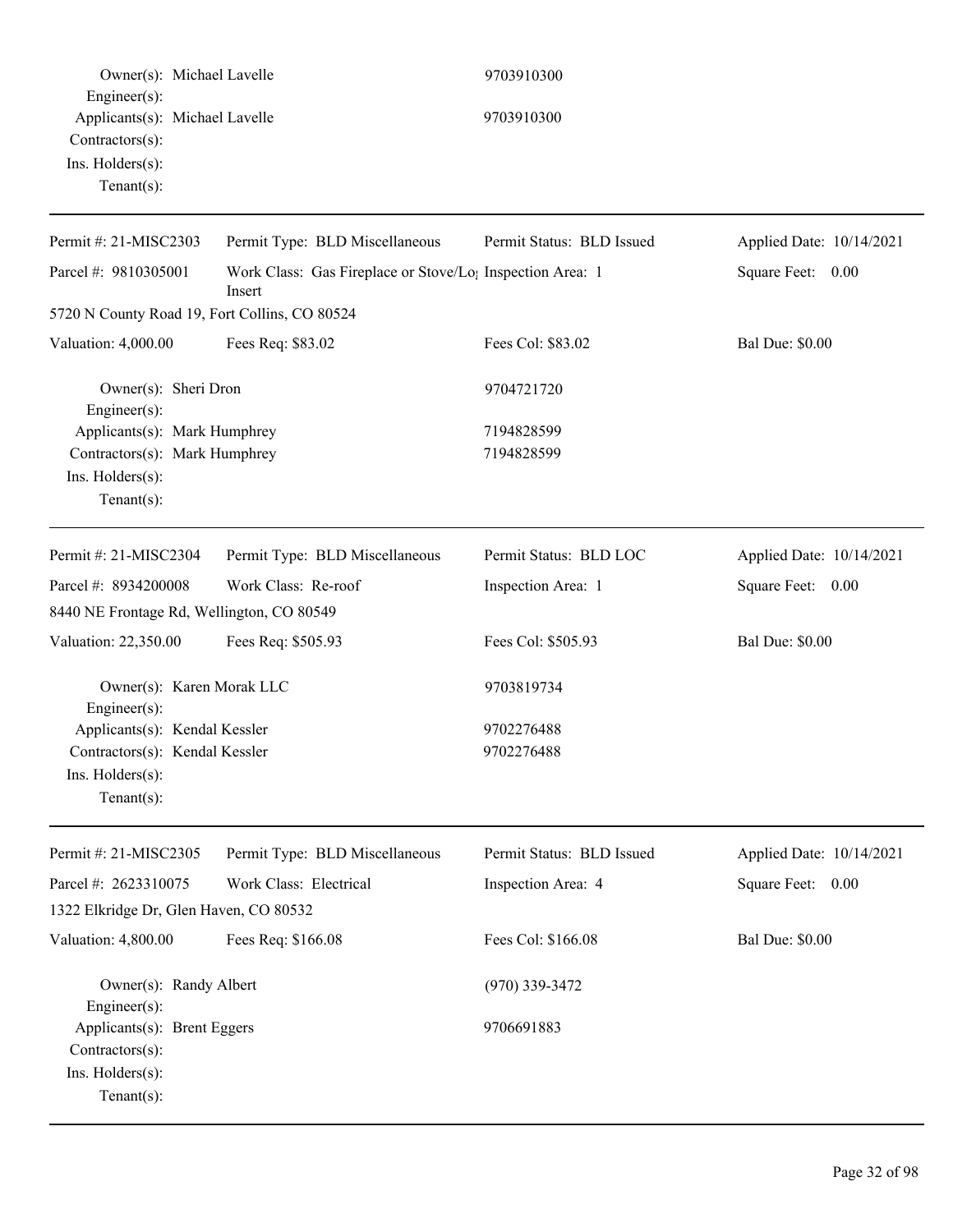| Permit #: 21-MISC2306                                 | Permit Type: BLD Miscellaneous                                                  | Permit Status: BLD LOC         | Applied Date: 10/14/2021 |
|-------------------------------------------------------|---------------------------------------------------------------------------------|--------------------------------|--------------------------|
| Parcel #: 9734211004                                  | Work Class: Re-roof                                                             | Inspection Area: 2             | Square Feet: 0.00        |
| 3920 Lynda Ln, Fort Collins, CO 80526                 |                                                                                 |                                |                          |
| Valuation: 18,358.58                                  | Fees Req: \$425.70                                                              | Fees Col: \$425.70             | <b>Bal Due: \$0.00</b>   |
| Owner(s): Diane Saye<br>$Engineering(s)$ :            |                                                                                 | 9702262155                     |                          |
| Applicants(s): David Luedtke                          |                                                                                 | 970-283-3233                   |                          |
| Contractors(s): David Luedtke                         |                                                                                 | 970-283-3233                   |                          |
| Ins. Holders(s):                                      |                                                                                 |                                |                          |
| Tenant $(s)$ :                                        |                                                                                 |                                |                          |
| Permit #: 21-MISC2307                                 | Permit Type: BLD Miscellaneous                                                  | Permit Status: BLD Issued      | Applied Date: 10/14/2021 |
| Parcel #: 9532107003                                  | Work Class: Gas Fireplace or Stove/Lo <sub>1</sub> Inspection Area: 3<br>Insert |                                | Square Feet: 0.00        |
| 3010 Ruth Ct, Loveland, CO 80537                      |                                                                                 |                                |                          |
| Valuation: 6,641.70                                   | Fees Req: \$145.26                                                              | Fees Col: \$145.26             | <b>Bal Due: \$0.00</b>   |
| Owner(s): Marty Wilson<br>Helen Wilson                |                                                                                 | $(970)$ 339-8368<br>9706693766 |                          |
| Engineer(s):                                          |                                                                                 |                                |                          |
| Applicants(s): Randy Bosanko                          |                                                                                 | 9703963230                     |                          |
| Contractors(s): Randy Bosanko                         |                                                                                 | 9703963230                     |                          |
| Ins. Holders(s):<br>Tenant $(s)$ :                    |                                                                                 |                                |                          |
|                                                       |                                                                                 |                                |                          |
| Permit #: 21-MISC2308                                 | Permit Type: BLD Miscellaneous                                                  | Permit Status: BLD LOC         | Applied Date: 10/14/2021 |
| Parcel #: 2523200006                                  | Work Class: Re-roof                                                             | Inspection Area: 4             | Square Feet:<br>0.00     |
| 2345 W Highway 34, Drake, CO 80515                    |                                                                                 |                                |                          |
| Valuation: 3,700.00                                   | Fees Req: \$126.09                                                              | Fees Col: \$126.09             | <b>Bal Due: \$0.00</b>   |
| Owner(s): . Nathan Stephens Trust<br>Engineer $(s)$ : |                                                                                 | $(720)$ 563-1593               |                          |
| Applicants(s): James Simpson                          |                                                                                 | 970-207-0000                   |                          |
| Contractors(s): James Simpson                         |                                                                                 | 970-207-0000                   |                          |
| Ins. Holders(s):<br>Tenant $(s)$ :                    |                                                                                 |                                |                          |
| Permit #: 21-MISC2309                                 | Permit Type: BLD Miscellaneous                                                  | Permit Status: BLD Issued      | Applied Date: 10/14/2021 |
| Parcel #: 9534112005                                  | Work Class: Plumbing                                                            | Inspection Area: 3             | Square Feet: 0.00        |
| 3302 Spring Mountain Ct, Loveland, CO 80537           |                                                                                 |                                |                          |
| Valuation: 1,500.00                                   | Fees Req: \$53.93                                                               | Fees Col: \$53.93              | <b>Bal Due: \$0.00</b>   |

Owner(s): Brian Frederiksen 9703714446

Page 33 of 98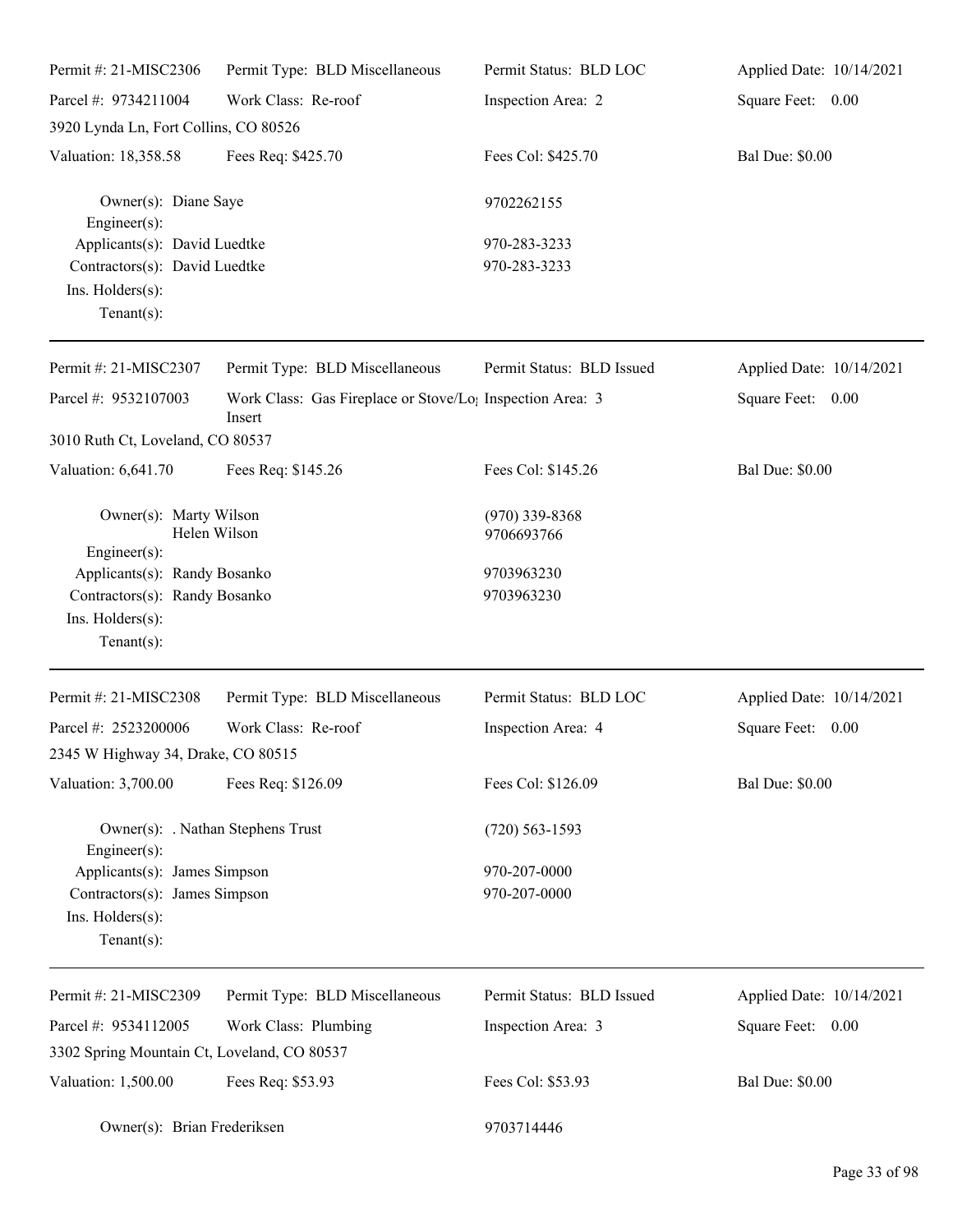Engineer(s): Applicants(s): Levi Torres 720-984-4117 Contractors(s): Levi Torres 720-984-4117 Ins. Holders(s): Tenant(s):

| Permit #: 21-MISC2310                           | Permit Type: BLD Miscellaneous | Permit Status: BLD Void | Applied Date: 10/14/2021 |
|-------------------------------------------------|--------------------------------|-------------------------|--------------------------|
| Parcel #: 9520411007                            | Work Class: Plumbing           | Inspection Area:        | Square Feet:<br>0.00     |
| 4408 Redbird Ct, Loveland, CO 80537             |                                |                         |                          |
| Valuation: 2,000.00                             | Fees Req: \$53.93              | Fees Col: \$53.93       | <b>Bal Due: \$0.00</b>   |
| Owner(s): Gary Quakenbush<br>$Engineer(s)$ :    |                                | 9709883525              |                          |
| Applicants(s): Dustin Harris                    |                                | 9703426897              |                          |
| Contractors(s): Dustin Harris                   |                                | 9703426897              |                          |
| Ins. Holders(s):                                |                                |                         |                          |
| Tenant $(s)$ :                                  |                                |                         |                          |
| Permit #: 21-MISC2311                           | Permit Type: BLD Miscellaneous | Permit Status: BLD Void | Applied Date: 10/14/2021 |
| Parcel #: 9520411007                            | Work Class: Electrical         | Inspection Area:        | Square Feet:<br>0.00     |
| 4408 Redbird Ct, Loveland, CO 80537             |                                |                         |                          |
| Valuation: 1,000.00                             | Fees Req: \$120.00             | Fees Col: \$120.00      | <b>Bal Due: \$0.00</b>   |
| Owner(s): Gary Quakenbush<br>Engineer(s):       |                                | 9709883525              |                          |
| Applicants(s): Dustin Harris<br>Contractors(s): |                                | 9703426897              |                          |
| Ins. Holders(s):<br>$Tenant(s)$ :               |                                |                         |                          |
|                                                 |                                |                         |                          |
| Permit #: 21-MISC2312                           | Permit Type: BLD Miscellaneous | Permit Status: BLD LOC  | Applied Date: 10/14/2021 |
| Parcel #: 8710000014                            | Work Class: Electrical         | Inspection Area: 2      | Square Feet:<br>0.00     |
| 4412 E Mulberry St 86, Fort Collins, CO 80524   |                                |                         |                          |
| Valuation: 750.00                               | Fees Req: \$120.00             | Fees Col: \$120.00      | <b>Bal Due: \$0.00</b>   |
| Owner(s): Al Janabi<br>Engineer $(s)$ :         |                                | 9702275336              |                          |
| Applicants(s): CJ Myatt<br>Contractors(s):      |                                | 970-227-5336            |                          |
| Ins. Holders(s):<br>Tenant $(s)$ :              |                                |                         |                          |
| Permit #: 21-MISC2313                           | Permit Type: BLD Miscellaneous | Permit Status: BLD LOC  | Applied Date: 10/14/2021 |
| Parcel #: 0527000046                            | Work Class: Electrical         | Inspection Area: 3      | Square Feet: 0.00        |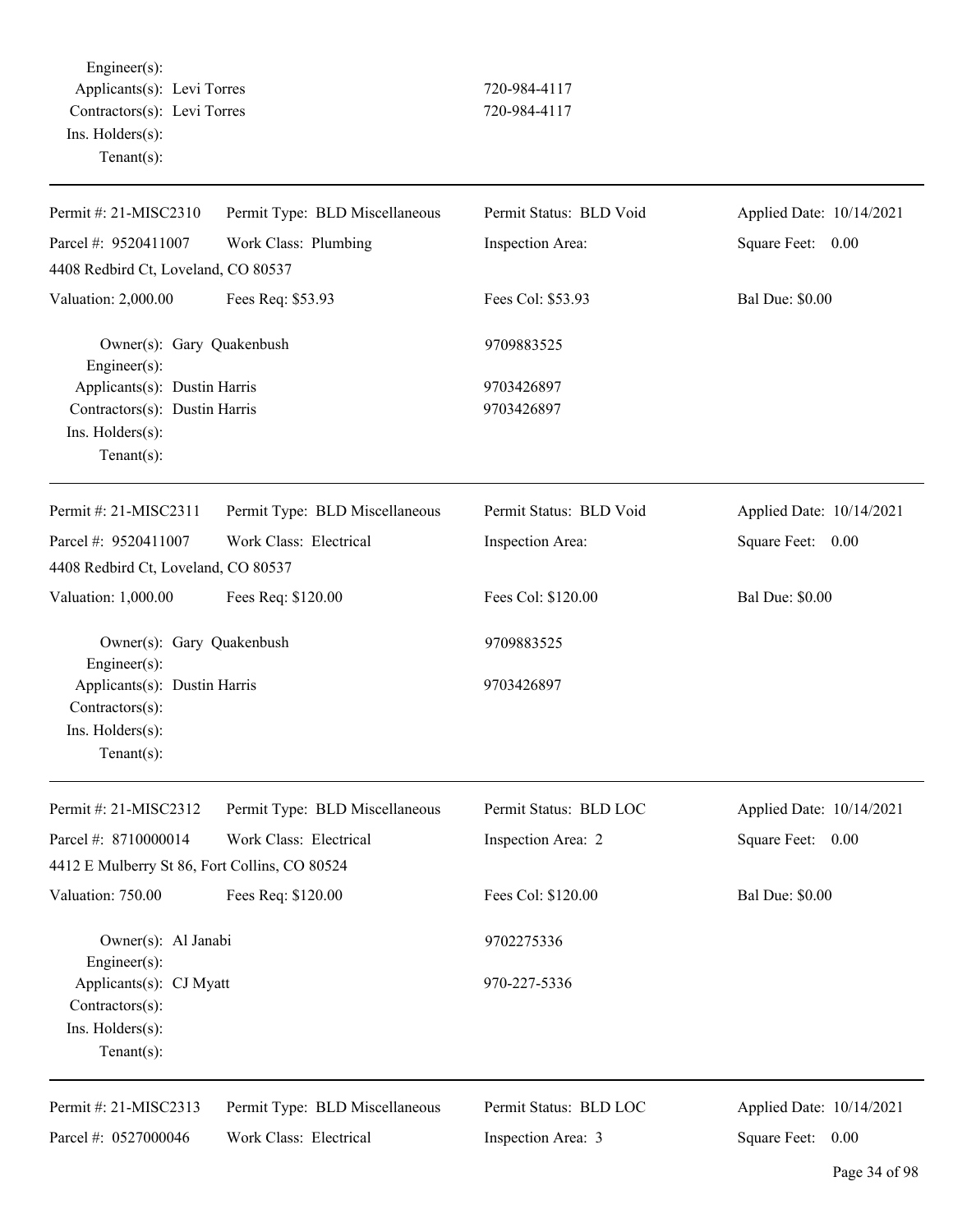2228 S County Road 31, Loveland, CO 80537 Valuation: 4,500.00 Fees Req: \$163.20 Fees Col: \$163.20 Bal Due: \$0.00 Owner(s): Jacob De Bes 970-297-8453 Sarah Colazio (970) 294-5505 Engineer(s): Applicants(s): Terry Loiacano 9705739169 Contractors(s): Ins. Holders(s): Tenant(s): Permit #: 21-MISC2314 Parcel #: 9430316702 Permit Type: BLD Miscellaneous Work Class: Electrical Permit Status: BLD Issued Inspection Area: 3 Applied Date: 10/15/2021 Square Feet: 0.00 5016 W County Road 4, Berthoud, CO 80513 Valuation: 1,000.00 Fees Req: \$120.00 Fees Col: \$120.00 Bal Due: \$0.00 Owner(s): Daniel Atherton 3035847959 Engineer(s): Applicants(s): Daniel Atherton 3035847959 Contractors(s): Ins. Holders(s): Tenant(s): Permit #: 21-MISC2315 Parcel #: 8926206002 Permit Type: BLD Miscellaneous Work Class: Re-roof Permit Status: BLD LOC Inspection Area: 1 Applied Date: 10/15/2021 Square Feet: 0.00 9447 Rolling Prairie Dr, Wellington, CO 80549 Valuation: 32,000.00 Fees Req: \$656.98 Fees Col: \$656.98 Bal Due: \$0.00 Owner(s): Joseph Opitz Engineer(s): Applicants(s): Andrew Bercher Contractors(s): Andrew Bercher Ins. Holders(s): Tenant(s): Permit #: 21-MISC2316 Parcel #: 3527404010 Permit Type: BLD Miscellaneous Work Class: Electrical Permit Status: BLD LOC Inspection Area: 4 Applied Date: 10/15/2021 Square Feet: 0.00 1641 High Dr, Estes Park, CO 80517 Valuation: 1,000.00 Fees Req: \$120.00 Fees Col: \$120.00 Bal Due: \$0.00 Owner(s): Gabriel Bruyere Engineer(s): Applicants(s): Gabriel Bruyere Contractors(s): Ins. Holders(s):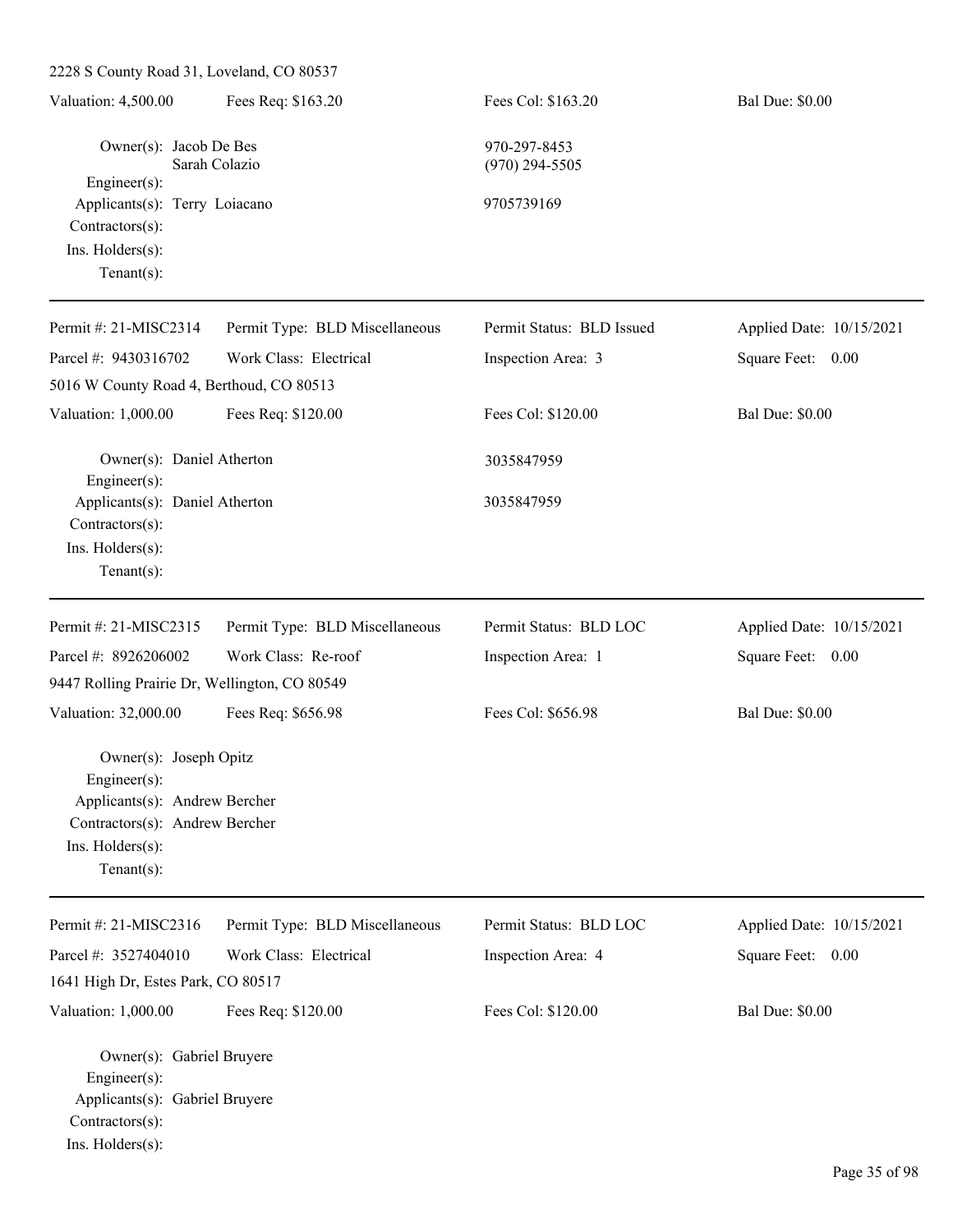| Permit #: 21-MISC2317<br>Parcel #: 3527404010<br>1641 High Dr, Estes Park, CO 80517                                                                         | Permit Type: BLD Miscellaneous<br>Work Class: Boiler                            | Permit Status: BLD Issued<br>Inspection Area: 4 | Applied Date: 10/15/2021<br>Square Feet: 0.00 |
|-------------------------------------------------------------------------------------------------------------------------------------------------------------|---------------------------------------------------------------------------------|-------------------------------------------------|-----------------------------------------------|
| Valuation: 8,500.00<br>Owner(s): Gabriel Bruyere<br>Engineer(s):<br>Applicants(s): Gabriel Bruyere<br>Contractors(s):<br>Ins. Holders(s):<br>Tenant $(s)$ : | Fees Req: \$186.75                                                              | Fees Col: \$186.75                              | <b>Bal Due: \$0.00</b>                        |
| Permit #: 21-MISC2318                                                                                                                                       | Permit Type: BLD Miscellaneous                                                  | Permit Status: BLD LOC                          | Applied Date: 10/15/2021                      |
| Parcel #: 9835400046<br>2025 N College Ave #30, Fort Collins, CO 80524                                                                                      | Work Class: Electrical                                                          | Inspection Area: 1                              | Square Feet: 0.00                             |
| Valuation: 750.00                                                                                                                                           | Fees Req: \$120.00                                                              | Fees Col: \$120.00                              | <b>Bal Due: \$0.00</b>                        |
| Owner(s): Suraj Man Shrrstha<br>Engineer(s):<br>Applicants(s): Andy Heredia<br>Contractors(s):<br>Ins. Holders(s):<br>Tenant $(s)$ :                        |                                                                                 | 720-726-0960<br>3039084129                      |                                               |
| Permit #: 21-MISC2319                                                                                                                                       | Permit Type: BLD Miscellaneous                                                  | Permit Status: BLD LOC                          | Applied Date: 10/15/2021                      |
| Parcel #: 0421105009                                                                                                                                        | Work Class: Re-roof                                                             | Inspection Area: 3                              | Square Feet: 0.00                             |
| 224 Lakritz St, Berthoud, CO 80513                                                                                                                          |                                                                                 |                                                 |                                               |
| Valuation: 6,388.00                                                                                                                                         | Fees Req: \$185.05                                                              | Fees Col: \$185.05                              | <b>Bal Due: \$0.00</b>                        |
| Owner(s): Michael Geiser<br>Engineer(s):<br>Applicants(s): Bryce Steckler<br>Contractors(s): Bryce Steckler                                                 |                                                                                 | 970-290-0972<br>7203194481<br>7203194481        |                                               |
| Ins. Holders(s):<br>Tenant $(s)$ :                                                                                                                          |                                                                                 |                                                 |                                               |
| Permit #: 21-MISC2320                                                                                                                                       | Permit Type: BLD Miscellaneous                                                  | Permit Status: BLD LOC                          | Applied Date: 10/15/2021                      |
| Parcel #: 9517205002                                                                                                                                        | Work Class: Gas Fireplace or Stove/Lo <sub>!</sub> Inspection Area: 3<br>Insert |                                                 | Square Feet: 0.00                             |
| 1308 Westridge Dr, Loveland, CO 80537                                                                                                                       |                                                                                 |                                                 |                                               |
| Valuation: 6,941.00                                                                                                                                         | Fees Req: \$205.26                                                              | Fees Col: \$205.26                              | <b>Bal Due: \$0.00</b>                        |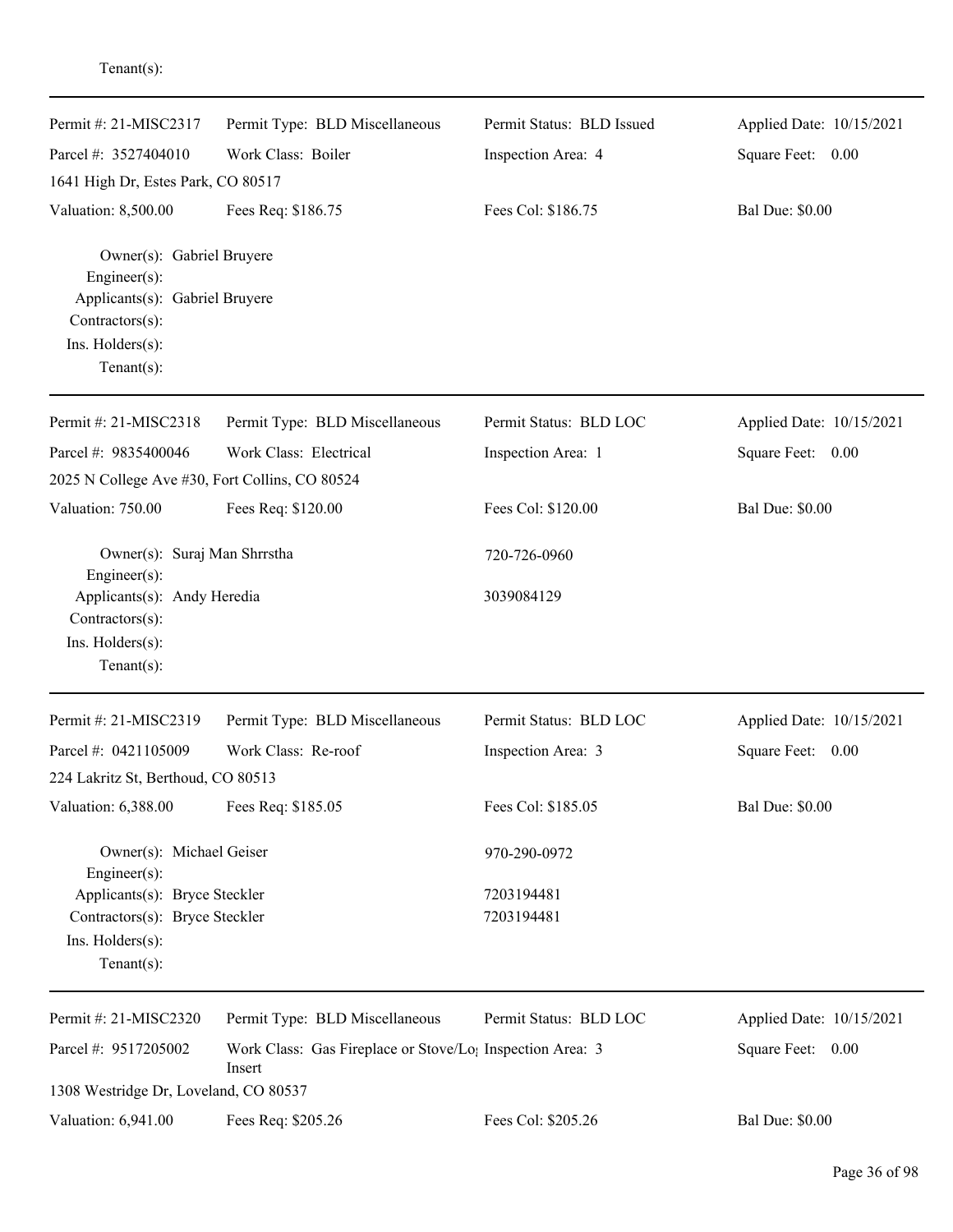Owner(s): David Smith (970) 324-4531 Engineer(s): Applicants(s): Alan Erps 970-690-5969 Contractors(s): Ins. Holders(s): Tenant(s):

Permit #: 21-MISC2321 Parcel #: 3536306004 Permit Type: BLD Miscellaneous Work Class: Re-roof Permit Status: BLD Issued Inspection Area: 4 Applied Date: 10/15/2021 Square Feet: 0.00 480 Venner Ranch Rd, Estes Park, CO 80517 Valuation: 14,089.00 Fees Req: \$344.38 Fees Col: \$344.38 Bal Due: \$0.00 Owner(s): Greg Lavine (520) 887-6447 Engineer(s): Applicants(s): William Goldsberry Jr 970-593-3080 Contractors(s): William Goldsberry Jr 970-593-3080 Ins. Holders(s): Tenant(s): Permit #: 21-MISC2322 Parcel #: 9136300014 Permit Type: BLD Miscellaneous Work Class: Re-roof Permit Status: BLD Issued Inspection Area: 1 Applied Date: 10/18/2021 Square Feet: 0.00

19823 Cattle Dr, Wellington, CO 80549 Valuation: 8,200.00 Fees Req: \$224.44 Fees Col: \$224.44 Bal Due: \$0.00 Owner(s): Josh Anthony (720) 771-4728 Engineer(s): Applicants(s): Chayne Krumwiede 9706321440 Contractors(s): Chayne Krumwiede 9706321440 Ins. Holders(s): Tenant(s):

Permit #: 21-MISC2323 Parcel #: 9428205035 Permit Type: BLD Miscellaneous Work Class: Mechanical Permit Status: BLD Issued Inspection Area: 3 Applied Date: 10/18/2021 Square Feet: 0.00 3012 Lake Hollow Rd, Berthoud, CO 80513 Valuation: 13,900.00 Fees Req: \$350.48 Fees Col: \$350.48 Bal Due: \$0.00 Owner(s): Kimberly Gould 7202803654 Engineer(s): Applicants(s): Meiers Mechanical 720-366-1512 Contractors(s): Eric Meiers 720-366-1512 Ins. Holders(s): Tenant(s):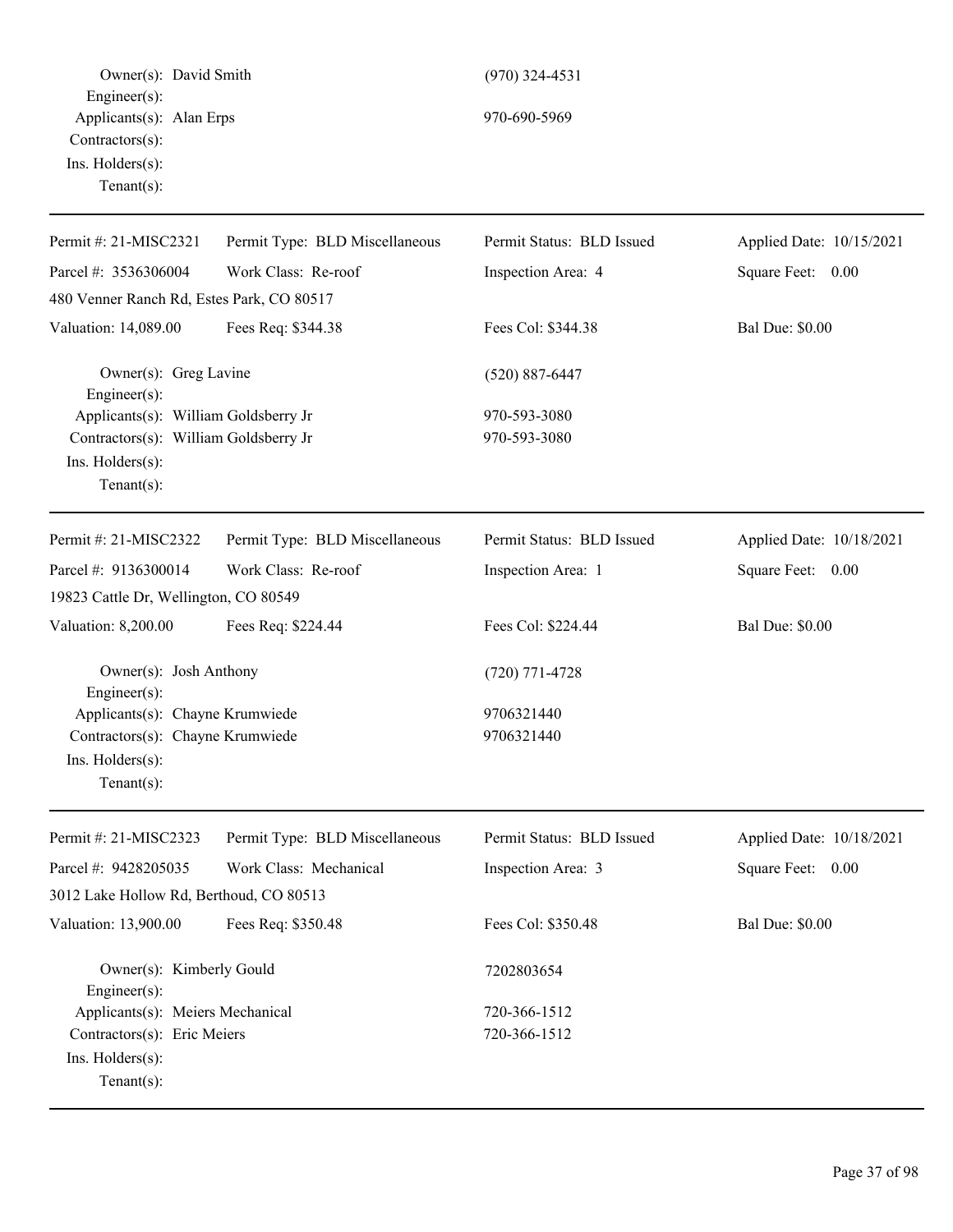| Permit #: 21-MISC2324                                                                           | Permit Type: BLD Miscellaneous | Permit Status: BLD Issued    | Applied Date: 10/18/2021 |
|-------------------------------------------------------------------------------------------------|--------------------------------|------------------------------|--------------------------|
| Parcel #: 8807000006                                                                            | Work Class: Gas Piping         | Inspection Area: 1           | Square Feet: 0.00        |
| 5505 N Highway 1, Fort Collins, CO 80524                                                        |                                |                              |                          |
| Valuation: 1,500.00                                                                             | Fees Req: \$105.57             | Fees Col: \$105.57           | <b>Bal Due: \$0.00</b>   |
| Owner(s): Bonnie Jo Kornfeld<br>$Engineering(s)$ :                                              |                                | 970-221-1341                 |                          |
| Applicants(s): Robert Armstrong<br>Contractors(s):<br>Ins. Holders(s):<br>Tenant $(s)$ :        |                                | 7209997692                   |                          |
| Permit #: 21-MISC2325                                                                           | Permit Type: BLD Miscellaneous | Permit Status: BLD Issued    | Applied Date: 10/18/2021 |
| Parcel #: 8706163028<br>2067 Adriel Dr, Fort Collins, CO 80524                                  | Work Class: Mechanical         | Inspection Area: 1           | Square Feet: 0.00        |
| Valuation: 3,059.21                                                                             | Fees Req: \$83.02              | Fees Col: \$83.02            | <b>Bal Due: \$0.00</b>   |
| Owner(s): Jill Moloney<br>$Engineering(s)$ :                                                    |                                | 9702224624                   |                          |
| Applicants(s): Robert Weisser                                                                   |                                | 970-493-2050                 |                          |
| Contractors(s): Robert Weisser<br>Ins. Holders(s):<br>Tenant $(s)$ :                            |                                | 970-493-2050                 |                          |
| Permit #: 21-MISC2326                                                                           | Permit Type: BLD Miscellaneous | Permit Status: BLD Issued    | Applied Date: 10/18/2021 |
| Parcel #: 9815000003                                                                            | Work Class: Plumbing           | Inspection Area: 1           | Square Feet: 0.00        |
| 1830 W County Road 56, Fort Collins, CO 80524                                                   |                                |                              |                          |
| Valuation: 12,575.00 Fees Req: \$269.74                                                         |                                | Fees Col: \$269.74           | <b>Bal Due: \$0.00</b>   |
| Owner(s): Bruce E Mackay<br>$Engineering(s)$ :                                                  |                                | 970-493-5413                 |                          |
| Applicants(s): Mike Ducett<br>Contractors(s): Mike Ducett<br>Ins. Holders(s):<br>Tenant $(s)$ : |                                | 970-484-4841<br>970-484-4841 |                          |
| Permit #: 21-MISC2327                                                                           | Permit Type: BLD Miscellaneous | Permit Status: BLD Issued    | Applied Date: 10/18/2021 |
| Parcel #: 9625300010                                                                            | Work Class: Plumbing           | Inspection Area: 2           | Square Feet: 0.00        |
| 5919 Orchard Grove Ct, Loveland, CO 80538                                                       |                                |                              |                          |
| Valuation: 1,530.00                                                                             | Fees Req: \$53.93              | Fees Col: \$53.93            | <b>Bal Due: \$0.00</b>   |
| Owner(s): Elwood Cocharan<br>$Engineering(s)$ :                                                 |                                | 9704947932                   |                          |
| Applicants(s): Mike Ducett                                                                      |                                | 970-484-4841                 |                          |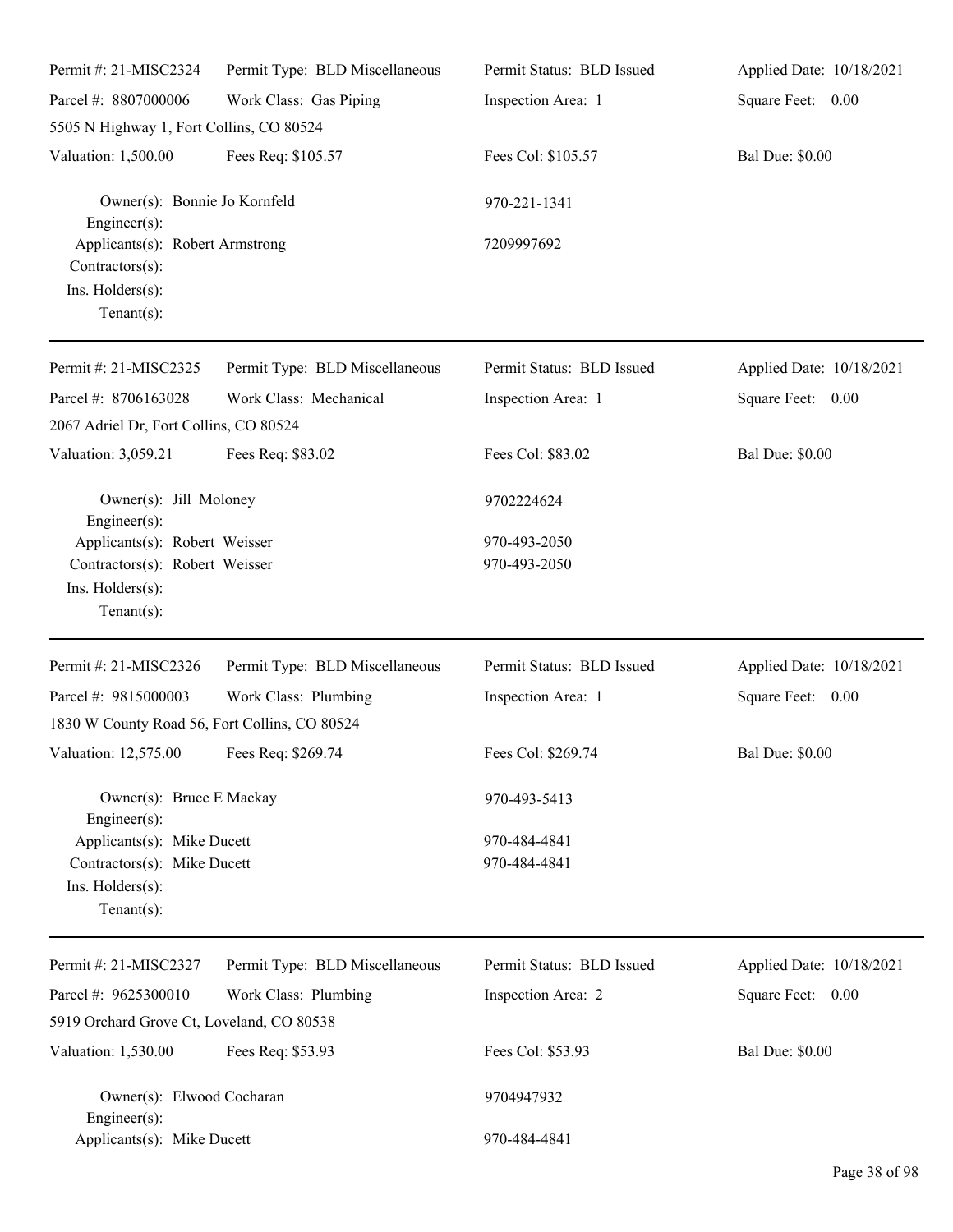Contractors(s): Mike Ducett 970-484-4841 Ins. Holders(s): Tenant(s):

| Permit #: 21-MISC2328                           | Permit Type: BLD Miscellaneous | Permit Status: BLD Issued | Applied Date: 10/18/2021 |
|-------------------------------------------------|--------------------------------|---------------------------|--------------------------|
| Parcel #: 9923000057                            | Work Class: Mechanical         | Inspection Area: 1        | Square Feet: 0.00        |
| 9728 N County Road 17, Fort Collins, CO 80524   |                                |                           |                          |
| Valuation: 2,855.55                             | Fees Req: \$62.27              | Fees Col: \$62.27         | <b>Bal Due: \$0.00</b>   |
| Owner(s): Julia Reynolds<br>Engineer(s):        |                                | 9704132189                |                          |
| Applicants(s): Tim Swan                         |                                | 970-215-5870              |                          |
| Contractors(s): Tim Swan                        |                                | 970-215-5870              |                          |
| Ins. Holders(s):                                |                                |                           |                          |
| Tenant $(s)$ :                                  |                                |                           |                          |
| Permit #: 21-MISC2329                           | Permit Type: BLD Miscellaneous | Permit Status: BLD Issued | Applied Date: 10/18/2021 |
| Parcel #: 8922205008                            | Work Class: Electrical         | Inspection Area: 1        | Square Feet: 0.00        |
| 10452 Clark Lake Ave, Wellington, CO 80549      |                                |                           |                          |
| Valuation: 20,000.00                            | Fees Req: \$312.00             | Fees Col: \$312.00        | <b>Bal Due: \$0.00</b>   |
| Owner(s): Rodney Hixson<br>Engineer(s):         |                                |                           |                          |
| Applicants(s): Cameron Tietz<br>Contractors(s): |                                | 970-685-2809              |                          |
| Ins. Holders(s):<br>Tenant $(s)$ :              |                                |                           |                          |
| Permit #: 21-MISC2330                           | Permit Type: BLD Miscellaneous | Permit Status: BLD Issued | Applied Date: 10/18/2021 |
| Parcel #: 9825213054                            | Work Class: Re-roof            | Inspection Area: 1        | Square Feet: 0.00        |
| 3319 Terry Lake Rd, Fort Collins, CO 80524      |                                |                           |                          |
| Valuation: 8,097.78                             | Fees Req: \$224.01             | Fees Col: \$224.01        | <b>Bal Due: \$0.00</b>   |
| Owner(s): Brandon Lane<br>Engineer(s):          |                                |                           |                          |
| Applicants(s): Adrian Trevizo                   |                                | 9705811453                |                          |
| Contractors(s): Adrian Trevizo                  |                                | 9705811453                |                          |
| Ins. Holders(s):<br>Tenant $(s)$ :              |                                |                           |                          |
| Permit #: 21-MISC2331                           | Permit Type: BLD Miscellaneous | Permit Status: BLD Issued | Applied Date: 10/18/2021 |
| Parcel #: 9520405057                            | Work Class: Mechanical         | Inspection Area: 3        | Square Feet: 0.00        |
| 4112 Scilla Pl, Loveland, CO 80537              |                                |                           |                          |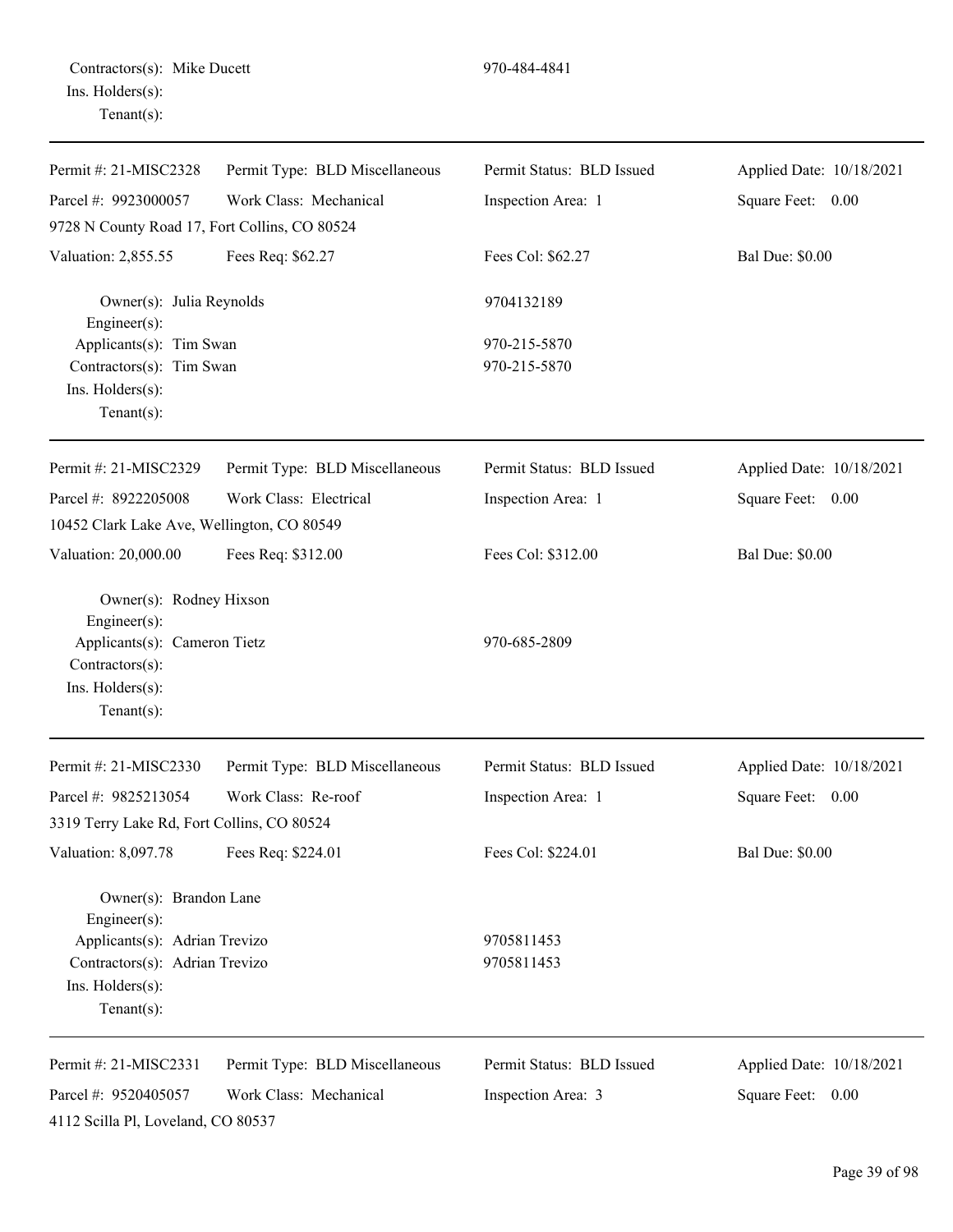| Valuation: 5,787.00                                                                             | Fees Req: \$124.51             | Fees Col: \$124.51           | <b>Bal Due: \$0.00</b>   |
|-------------------------------------------------------------------------------------------------|--------------------------------|------------------------------|--------------------------|
| Owner(s): Meri Murphy<br>Engineer(s):                                                           |                                | $(970)$ 494-7632             |                          |
| Applicants(s): Mike Ducett<br>Contractors(s): Mike Ducett<br>Ins. Holders(s):<br>Tenant $(s)$ : |                                | 970-484-4841<br>970-484-4841 |                          |
| Permit #: 21-MISC2332                                                                           | Permit Type: BLD Miscellaneous | Permit Status: BLD Issued    | Applied Date: 10/18/2021 |
| Parcel #: 9821405014                                                                            | Work Class: Re-roof            | Inspection Area: 1           | Square Feet: 0.00        |
| 3805 Ideal Dr, Fort Collins, CO 80524                                                           |                                |                              |                          |
| Valuation: 11,000.00                                                                            | Fees Req: \$267.75             | Fees Col: \$267.75           | <b>Bal Due: \$0.00</b>   |
| Owner(s): Krista Dunlap<br>Engineer(s):                                                         |                                |                              |                          |
| Applicants(s): Steve Walker                                                                     |                                | 3037977663                   |                          |
| Contractors(s): Steve Walker<br>Ins. Holders(s):<br>$Tenant(s)$ :                               |                                | 3037977663                   |                          |
| Permit #: 21-MISC2333                                                                           | Permit Type: BLD Miscellaneous | Permit Status: BLD LOC       | Applied Date: 10/18/2021 |
| Parcel #: 9403107008                                                                            | Work Class: Mechanical         | Inspection Area: 3           | Square Feet: 0.00        |
| 1508 Rancho Way, Loveland, CO 80537                                                             |                                |                              |                          |
| Valuation: 4,812.00                                                                             | Fees Req: \$103.77             | Fees Col: \$103.77           | <b>Bal Due: \$0.00</b>   |
| Owner(s): Judith Warden<br>$Engineering(s)$ :                                                   |                                |                              |                          |
| Applicants(s): Kenneth Stevens                                                                  |                                | 970-356-0121                 |                          |
| Contractors(s): Kenneth Stevens                                                                 |                                | 970-356-0121                 |                          |
| $Ins.$ Holders $(s)$ :<br>$Tenant(s)$ :                                                         |                                |                              |                          |
| Permit #: 21-MISC2334                                                                           | Permit Type: BLD Miscellaneous | Permit Status: BLD Issued    | Applied Date: 10/18/2021 |
| Parcel #: 4011205036                                                                            | Work Class: Electrical         | Inspection Area: 5           | Square Feet: 0.00        |
| 1823 Shoshoni Dr, Red Feather Lakes, CO 80545                                                   |                                |                              |                          |
| Valuation: 4,000.00                                                                             | Fees Req: \$168.00             | Fees Col: \$168.00           | <b>Bal Due: \$0.00</b>   |
| Owner(s): Ross Teeple<br>Engineer(s):                                                           |                                | $(303)$ 946-6401             |                          |
| Applicants(s): Avery Meyer<br>Contractors(s):<br>Ins. Holders(s):<br>$Tenant(s)$ :              |                                | 9703977143                   |                          |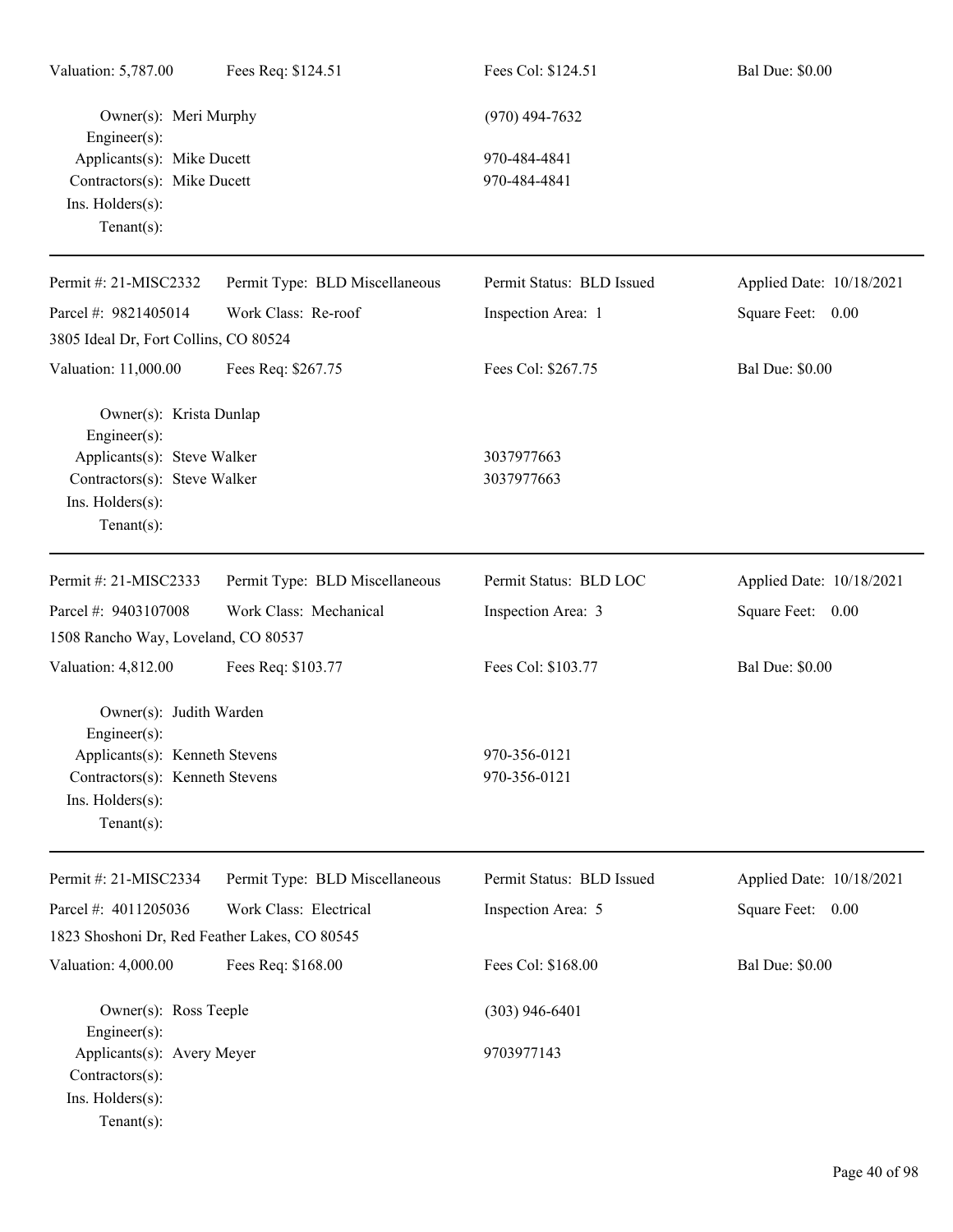| Permit #: 21-MISC2335                                                                                              | Permit Type: BLD Miscellaneous | Permit Status: BLD Issued    | Applied Date: 10/18/2021 |
|--------------------------------------------------------------------------------------------------------------------|--------------------------------|------------------------------|--------------------------|
| Parcel #: 3536305009                                                                                               | Work Class: Re-roof            | Inspection Area: 4           | Square Feet: 0.00        |
| 1865 Ranch Cir, Estes Park, CO 80517                                                                               |                                |                              |                          |
| Valuation: 9,800.00                                                                                                | Fees Req: \$246.88             | Fees Col: \$246.88           | <b>Bal Due: \$0.00</b>   |
| Owner(s): Troy Husler<br>Engineer(s):                                                                              |                                | 970 443-3539                 |                          |
| Applicants(s): Jon Johnson<br>Contractors(s): Jon Johnson<br>Ins. Holders(s):<br>$Tenant(s)$ :                     |                                | 9703976079<br>9703976079     |                          |
| Permit #: 21-MISC2336                                                                                              | Permit Type: BLD Miscellaneous | Permit Status: BLD Issued    | Applied Date: 10/19/2021 |
| Parcel #: 9704308007<br>809 Theo Ave, Fort Collins, CO 80521                                                       | Work Class: Mechanical         | Inspection Area: 1           | Square Feet: 0.00        |
| Valuation: 4,012.00                                                                                                | Fees Req: \$103.77             | Fees Col: \$103.77           | <b>Bal Due: \$0.00</b>   |
| Owner(s): Dolores Garcia<br>Engineer(s):                                                                           |                                | $(970)$ 481-4702             |                          |
| Applicants(s): Gary Hooley Heating & Air<br>Contractors(s): Dennis Shortridge<br>Ins. Holders(s):<br>$Tenant(s)$ : |                                | 970-493-3272<br>970-493-3272 |                          |
| Permit #: 21-MISC2337                                                                                              | Permit Type: BLD Miscellaneous | Permit Status: BLD LOC       | Applied Date: 10/19/2021 |
| Parcel #: 4001406022<br>926 Okmulgee Cir, Red Feather Lakes, CO 80545                                              | Work Class: Re-roof            | Inspection Area: 5           | Square Feet: 0.00        |
| Valuation: 12,000.00                                                                                               | Fees Req: \$287.82             | Fees Col: \$287.82           | <b>Bal Due: \$0.00</b>   |
| Owner(s): James McGowen<br>Engineer(s):                                                                            |                                | $(720)$ 838-3136             |                          |
| Applicants(s): Michael McMahon<br>Contractors(s): Michael McMahon<br>Ins. Holders(s):<br>$Tenant(s)$ :             |                                | 7207740021<br>7207740021     |                          |
| Permit #: 21-MISC2338                                                                                              | Permit Type: BLD Miscellaneous | Permit Status: BLD Issued    | Applied Date: 10/19/2021 |
| Parcel #: 0810105005                                                                                               | Work Class: Electrical         | Inspection Area: 1           | 0.00<br>Square Feet:     |
| 6317 N County Road 29c, Bellvue, CO 80512                                                                          |                                |                              |                          |
| Valuation: 1,500.00                                                                                                | Fees Req: \$120.00             | Fees Col: \$120.00           | <b>Bal Due: \$0.00</b>   |
| Owner(s): Eric Neckel<br>Engineer(s):                                                                              |                                | 9702130610                   |                          |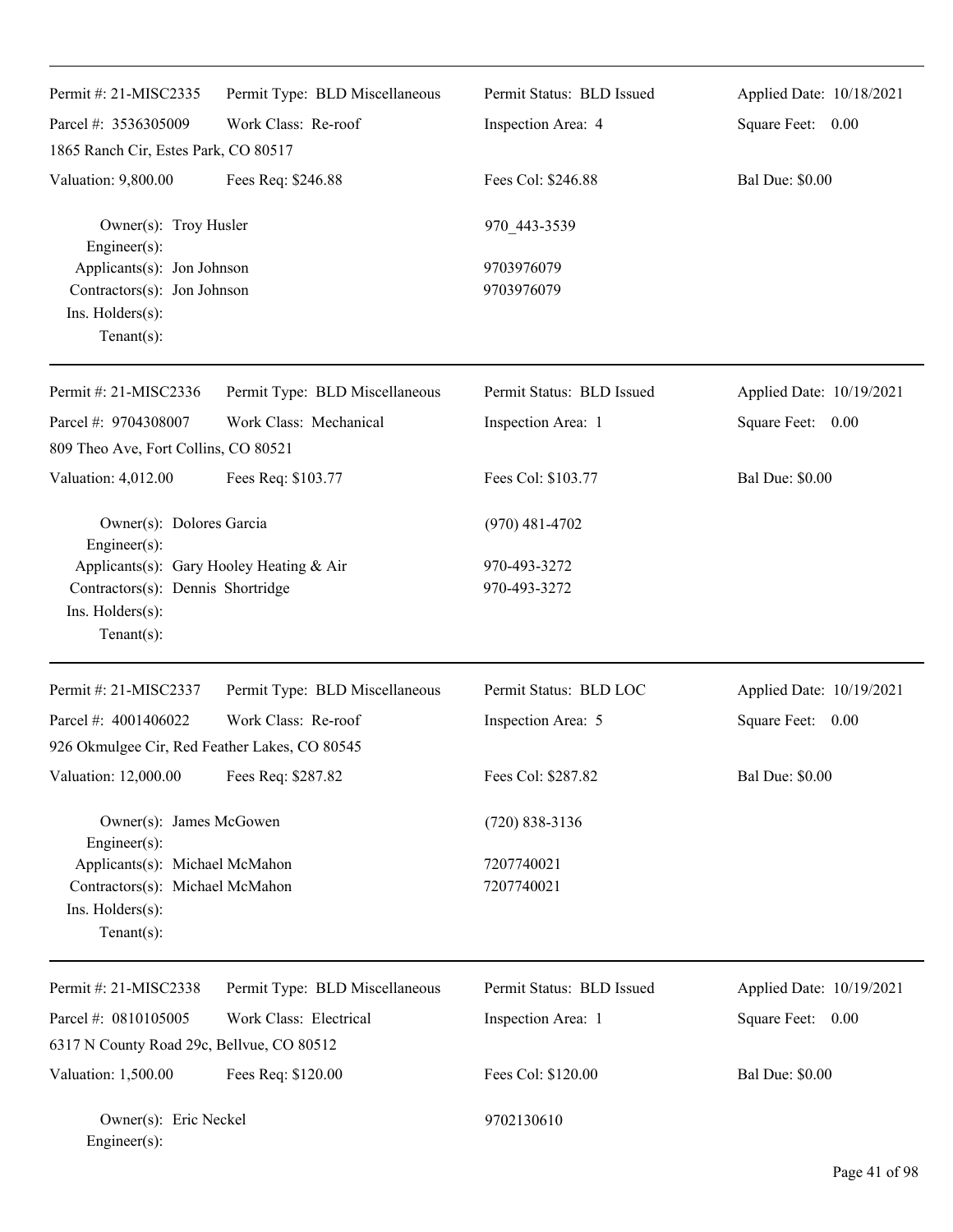| Permit #: 21-MISC2339                                                                               | Permit Type: BLD Miscellaneous | Permit Status: BLD Issued    | Applied Date: 10/19/2021 |
|-----------------------------------------------------------------------------------------------------|--------------------------------|------------------------------|--------------------------|
| Parcel #: 0810105005                                                                                | Work Class: Gas Piping         | Inspection Area: 1           | Square Feet: 0.00        |
| 6317 N County Road 29c, Bellvue, CO 80512                                                           |                                |                              |                          |
| Valuation: 9,000.00                                                                                 | Fees Req: \$238.39             | Fees Col: \$238.39           | <b>Bal Due: \$0.00</b>   |
| Owner(s): Eric Neckel<br>Engineer(s):                                                               |                                | 9702130610                   |                          |
| Applicants(s): Eric Neckel<br>Contractors(s):                                                       |                                | 9702130610                   |                          |
| Ins. Holders(s):<br>Tenant $(s)$ :                                                                  |                                |                              |                          |
| Permit #: 21-MISC2340                                                                               | Permit Type: BLD Miscellaneous | Permit Status: BLD Issued    | Applied Date: 10/19/2021 |
| Parcel #: 9836300008                                                                                | Work Class: Re-roof            | Inspection Area: 1           | Square Feet: 0.00        |
| 301 Spaulding Ln 47, Fort Collins, CO 80524                                                         |                                |                              |                          |
| Valuation: 3,600.00                                                                                 | Fees Req: \$125.70             | Fees Col: \$125.70           | <b>Bal Due: \$0.00</b>   |
| Owner(s): Patrick Powers<br>Engineer(s):                                                            |                                | $)$ 970-2155                 |                          |
| Applicants(s): Susan Montoya<br>Contractors(s): Susan Montoya<br>Ins. Holders(s):<br>Tenant $(s)$ : |                                | 970-221-1388<br>970-221-1388 |                          |
| Permit #: 21-MISC2341                                                                               | Permit Type: BLD Miscellaneous | Permit Status: BLD Issued    | Applied Date: 10/19/2021 |
| Parcel #: 9412124001                                                                                | Work Class: Gas Piping         | Inspection Area: 3           | Square Feet: 0.00        |
| 801 E County Road 12, Berthoud, CO 80513                                                            |                                |                              |                          |
| Valuation: 800.00                                                                                   | Fees Req: \$165.57             | Fees Col: \$165.57           | <b>Bal Due: \$0.00</b>   |
| Owner(s): Jon Taylor<br>$Engineering(s)$ :                                                          | Meter Release - PVREA          | 3037760755<br>9702826435     |                          |
| Applicants(s): Jon Taylor<br>Contractors(s):<br>Ins. Holders(s):<br>Tenant $(s)$ :                  |                                | 3037760755                   |                          |
| Permit #: 21-MISC2342                                                                               | Permit Type: BLD Miscellaneous | Permit Status: BLD LOC       | Applied Date: 10/19/2021 |
| Parcel #: 9828407009                                                                                | Work Class: Re-roof            | Inspection Area: 1           | Square Feet: 0.00        |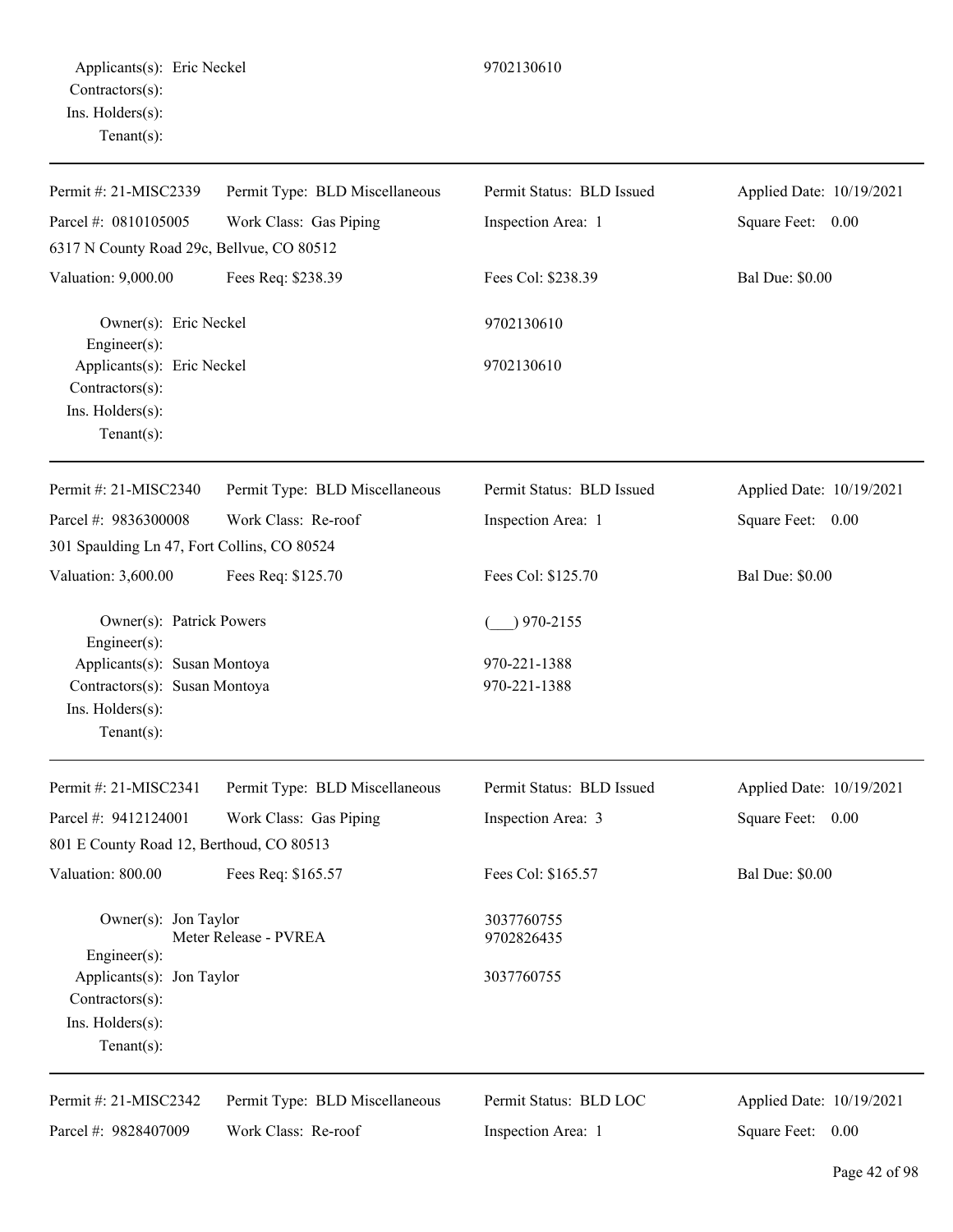| 3112 Gold Charm Dr, Fort Collins, CO 80524                                                         |                                |                           |                          |  |  |
|----------------------------------------------------------------------------------------------------|--------------------------------|---------------------------|--------------------------|--|--|
| Valuation: 6,811.51                                                                                | Fees Req: \$186.75             | Fees Col: \$186.75        | <b>Bal Due: \$0.00</b>   |  |  |
| Owner(s): Charles Turner<br>Engineer(s):                                                           |                                |                           |                          |  |  |
| Applicants(s): David Luedtke                                                                       |                                | 970-283-3233              |                          |  |  |
| Contractors(s): David Luedtke                                                                      |                                | 970-283-3233              |                          |  |  |
| Ins. Holders(s):<br>Tenant $(s)$ :                                                                 |                                |                           |                          |  |  |
| Permit #: 21-MISC2343                                                                              | Permit Type: BLD Miscellaneous | Permit Status: BLD Issued | Applied Date: 10/19/2021 |  |  |
| Parcel #: 9821406015                                                                               | Work Class: Mechanical         | Inspection Area: 1        | Square Feet: 0.00        |  |  |
| 4117 Ideal Dr, Fort Collins, CO 80524                                                              |                                |                           |                          |  |  |
| Valuation: 10,888.25                                                                               | Fees Req: \$228.24             | Fees Col: \$228.24        | <b>Bal Due: \$0.00</b>   |  |  |
| Owner(s): Jolene Kershaw<br>Engineer(s):                                                           |                                | (970)430 3815             |                          |  |  |
| Applicants(s): Glenn Frank                                                                         |                                | 970-484-4552              |                          |  |  |
| Contractors(s): Glenn Frank<br>Ins. Holders(s):<br>$Tenant(s)$ :                                   |                                | 970-484-4552              |                          |  |  |
| Permit #: 21-MISC2344                                                                              | Permit Type: BLD Miscellaneous | Permit Status: BLD LOC    | Applied Date: 10/20/2021 |  |  |
| Parcel #: 8910000014                                                                               | Work Class: Re-roof            | Inspection Area: 1        | Square Feet: 0.00        |  |  |
| 12463 N County Road 5, Wellington, CO 80549                                                        |                                |                           |                          |  |  |
| Valuation: 7,897.20                                                                                | Fees Req: \$207.15             | Fees Col: \$207.15        | <b>Bal Due: \$0.00</b>   |  |  |
| Owner(s): Kevin Ladd<br>Engineer(s):                                                               |                                | 9703615174                |                          |  |  |
| Applicants(s): NOCO Roofing<br>Contractors(s): Troy Jennings<br>Ins. Holders(s):<br>Tenant $(s)$ : |                                | 9704818712<br>9704818712  |                          |  |  |
| Permit #: 21-MISC2345                                                                              | Permit Type: BLD Miscellaneous | Permit Status: BLD Issued | Applied Date: 10/20/2021 |  |  |
| Parcel #: 9518317003                                                                               | Work Class: Mechanical         | Inspection Area: 3        | Square Feet: 0.00        |  |  |
| 217 Garnet Valley Ct, Loveland, CO 80537                                                           |                                |                           |                          |  |  |
| Valuation: 9,000.00                                                                                | Fees Req: \$186.75             | Fees Col: \$186.75        | <b>Bal Due: \$0.00</b>   |  |  |
| Owner(s): Michele Smith<br>Engineer(s):                                                            |                                | 7192339694                |                          |  |  |
| Applicants(s): Emmerson Chieppo                                                                    |                                | 970-581-3750              |                          |  |  |
| Contractors(s): Emmerson Chieppo<br>Ins. Holders(s):                                               |                                | 970-581-3750              |                          |  |  |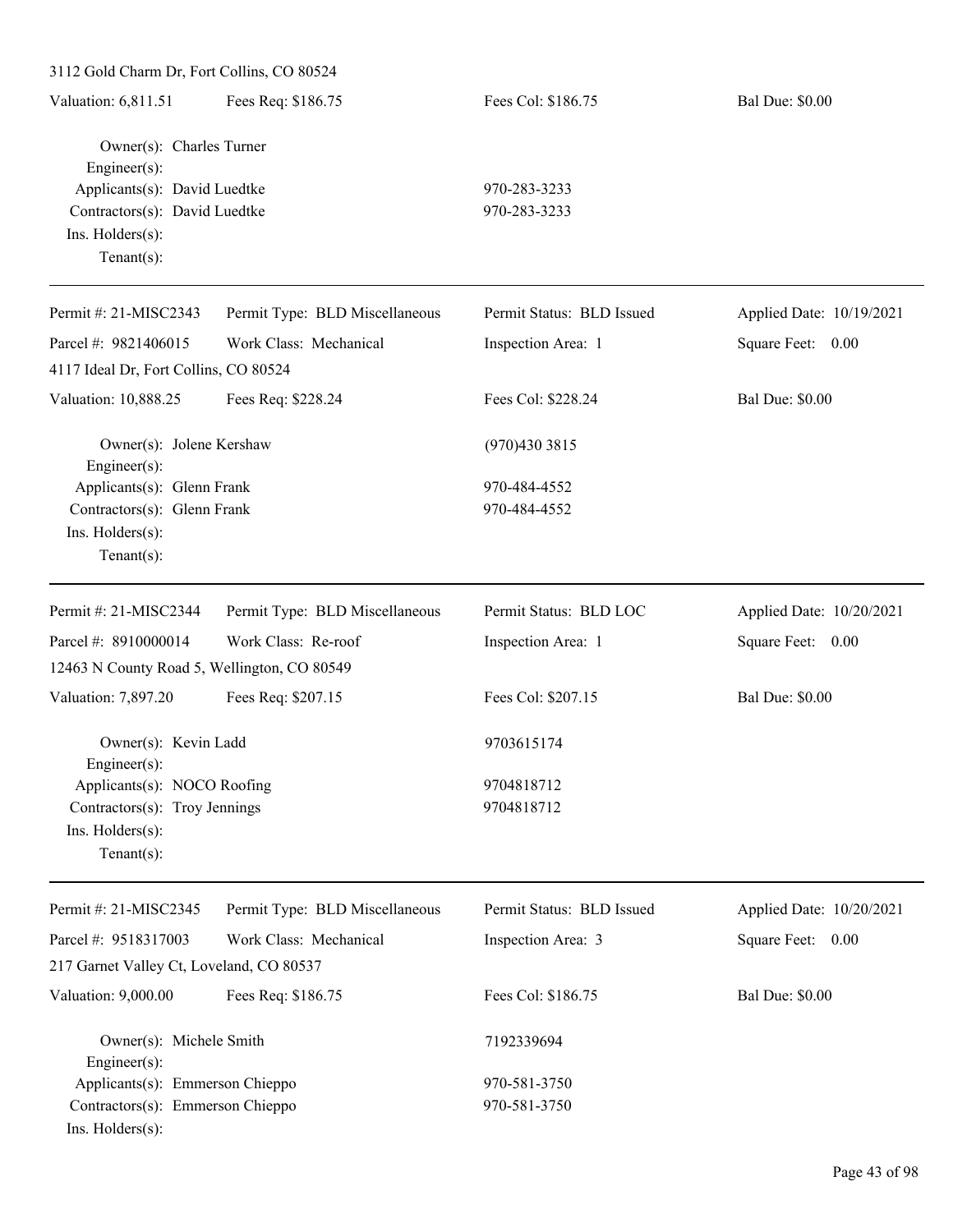| Permit #: 21-MISC2346                                                               | Permit Type: BLD Miscellaneous | Permit Status: BLD Issued | Applied Date: 10/20/2021 |
|-------------------------------------------------------------------------------------|--------------------------------|---------------------------|--------------------------|
| Parcel #: 3401115095                                                                | Work Class: Re-roof            | Inspection Area: 4        | Square Feet: 0.00        |
| 1005 Fairway Ln, Estes Park, CO 80517                                               |                                |                           |                          |
| Valuation: 15,129.46                                                                | Fees Req: \$364.60             | Fees Col: \$364.60        | <b>Bal Due: \$0.00</b>   |
| Owner(s): Bruce Meisinger<br>Engineer(s):                                           |                                | $(402)$ 740-5531          |                          |
| Applicants(s): William Goldsberry Jr                                                |                                | 970-593-3080              |                          |
| Contractors(s): William Goldsberry Jr<br>Ins. Holders(s):<br>Tenant $(s)$ :         |                                | 970-593-3080              |                          |
| Permit #: 21-MISC2347                                                               | Permit Type: BLD Miscellaneous | Permit Status: BLD Issued | Applied Date: 10/20/2021 |
| Parcel #: 3535108005                                                                | Work Class: Electrical         | Inspection Area: 4        | Square Feet: 0.00        |
| 1268 Strong Ave, Estes Park, CO 80517                                               |                                |                           |                          |
| Valuation: 0.00                                                                     | Fees Req: \$120.00             | Fees Col: \$120.00        | <b>Bal Due: \$0.00</b>   |
| Owner(s): Nancy Collinet<br>Engineer(s):                                            |                                | 5202608717                |                          |
| Applicants(s): Shane Dodson<br>Contractors(s):<br>Ins. Holders(s):<br>$Tenant(s)$ : |                                | 3038860972                |                          |
| Permit #: 21-MISC2348                                                               | Permit Type: BLD Miscellaneous | Permit Status: BLD Issued | Applied Date: 10/20/2021 |
| Parcel #: 3403306010                                                                | Work Class: Mechanical         | Inspection Area: 4        | Square Feet:<br>0.00     |
| 2130 Windcliff Dr, Estes Park, CO 80517                                             |                                |                           |                          |
| Valuation: 5,000.00                                                                 | Fees Req: \$103.77             | Fees Col: \$103.77        | <b>Bal Due: \$0.00</b>   |
| Owner(s): Benjamin Stahl<br>Engineer(s):                                            |                                | $(678)$ 237-3636          |                          |
| Applicants(s): Nicholas Somerville                                                  |                                | 9702170132                |                          |
| Contractors(s): Nicholas Somerville                                                 |                                | 9702170132                |                          |
| Ins. Holders(s):<br>Tenant $(s)$ :                                                  |                                |                           |                          |
| Permit #: 21-MISC2349                                                               | Permit Type: BLD Miscellaneous | Permit Status: BLD Issued | Applied Date: 10/20/2021 |
| Parcel #: 8706121002                                                                | Work Class: Mechanical         | Inspection Area: 1        | Square Feet: 0.00        |
| 1912 Kedron Dr, Fort Collins, CO 80524                                              |                                |                           |                          |
| Valuation: 9,834.22                                                                 | Fees Req: \$207.50             | Fees Col: \$207.50        | <b>Bal Due: \$0.00</b>   |

Tenant(s):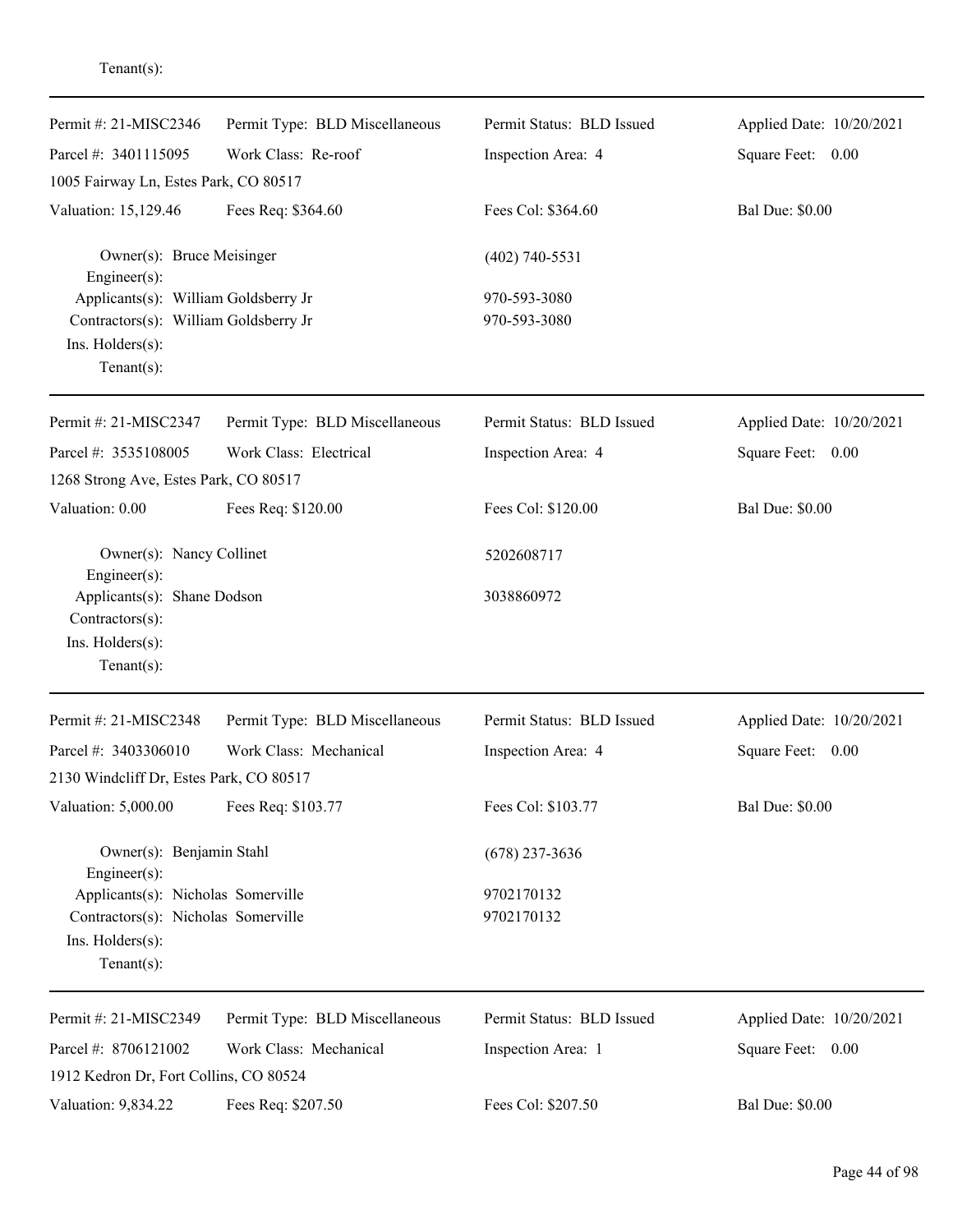| Owner(s): Kevin Hyatt                                                           | Michelle Tate                  | $(970) 593 - 8736$<br>9705938736 |                          |
|---------------------------------------------------------------------------------|--------------------------------|----------------------------------|--------------------------|
| $Engineering(s)$ :<br>Applicants(s): Glenn Frank<br>Contractors(s): Glenn Frank |                                | 970-484-4552                     |                          |
|                                                                                 |                                |                                  |                          |
|                                                                                 |                                | 970-484-4552                     |                          |
| Ins. Holders(s):                                                                |                                |                                  |                          |
| Tenant $(s)$ :                                                                  |                                |                                  |                          |
| Permit #: 21-MISC2350                                                           | Permit Type: BLD Miscellaneous | Permit Status: BLD Issued        | Applied Date: 10/20/2021 |
| Parcel #: 9636200044                                                            | Work Class: Mechanical         | Inspection Area: 2               | Square Feet: 0.00        |
| 420 E 57th St 195, Loveland, CO 80538                                           |                                |                                  |                          |
| Valuation: 6,022.00                                                             | Fees Req: \$145.26             | Fees Col: \$145.26               | <b>Bal Due: \$0.00</b>   |
| Owner(s): Cherilynn McNutt<br>Engineer(s):                                      |                                | $(970)$ 494-7632                 |                          |
| Applicants(s): Mike Ducett                                                      |                                | 970-484-4841                     |                          |
| Contractors(s): Mike Ducett                                                     |                                | 970-484-4841                     |                          |
| Ins. Holders(s):                                                                |                                |                                  |                          |
| Tenant $(s)$ :                                                                  |                                |                                  |                          |
| Permit #: 21-MISC2351                                                           | Permit Type: BLD Miscellaneous | Permit Status: BLD Issued        | Applied Date: 10/20/2021 |
| Parcel #: 0501405026                                                            | Work Class: Mechanical         | Inspection Area: 2               | Square Feet: 0.00        |
| 3009 Elevado Ct, Loveland, CO 80538                                             |                                |                                  |                          |
| Valuation: 4,570.00                                                             | Fees Req: \$103.77             | Fees Col: \$103.77               | <b>Bal Due: \$0.00</b>   |
| Owner(s): Kevin Bertrand<br>Engineer(s):                                        |                                |                                  |                          |
| Applicants(s): Northern Colorado Air Inc                                        |                                | 970-223-8873                     |                          |
| Contractors(s): Jeff Richard                                                    |                                | 970-223-8873                     |                          |
| Ins. Holders(s):                                                                |                                |                                  |                          |
| Tenant $(s)$ :                                                                  |                                |                                  |                          |
| Permit #: 21-MISC2352                                                           | Permit Type: BLD Miscellaneous | Permit Status: BLD LOC           | Applied Date: 10/20/2021 |
| Parcel #: 9430209001                                                            | Work Class: Re-roof            | Inspection Area: 3               | Square Feet: 0.00        |
| 4900 Gary Dr, Berthoud, CO 80513                                                |                                |                                  |                          |
| Valuation: 12,500.00                                                            | Fees Req: \$305.89             | Fees Col: \$305.89               | <b>Bal Due: \$0.00</b>   |
| Owner(s): Mary Thomas<br>Engineer(s):                                           |                                | $(303)$ 718-2665                 |                          |
| Applicants(s): William Evans                                                    |                                | 303-419-9898                     |                          |
| Contractors(s): William Evans                                                   |                                | 303-419-9898                     |                          |
| Ins. Holders(s):                                                                |                                |                                  |                          |
| $Tenant(s)$ :                                                                   |                                |                                  |                          |
|                                                                                 |                                |                                  |                          |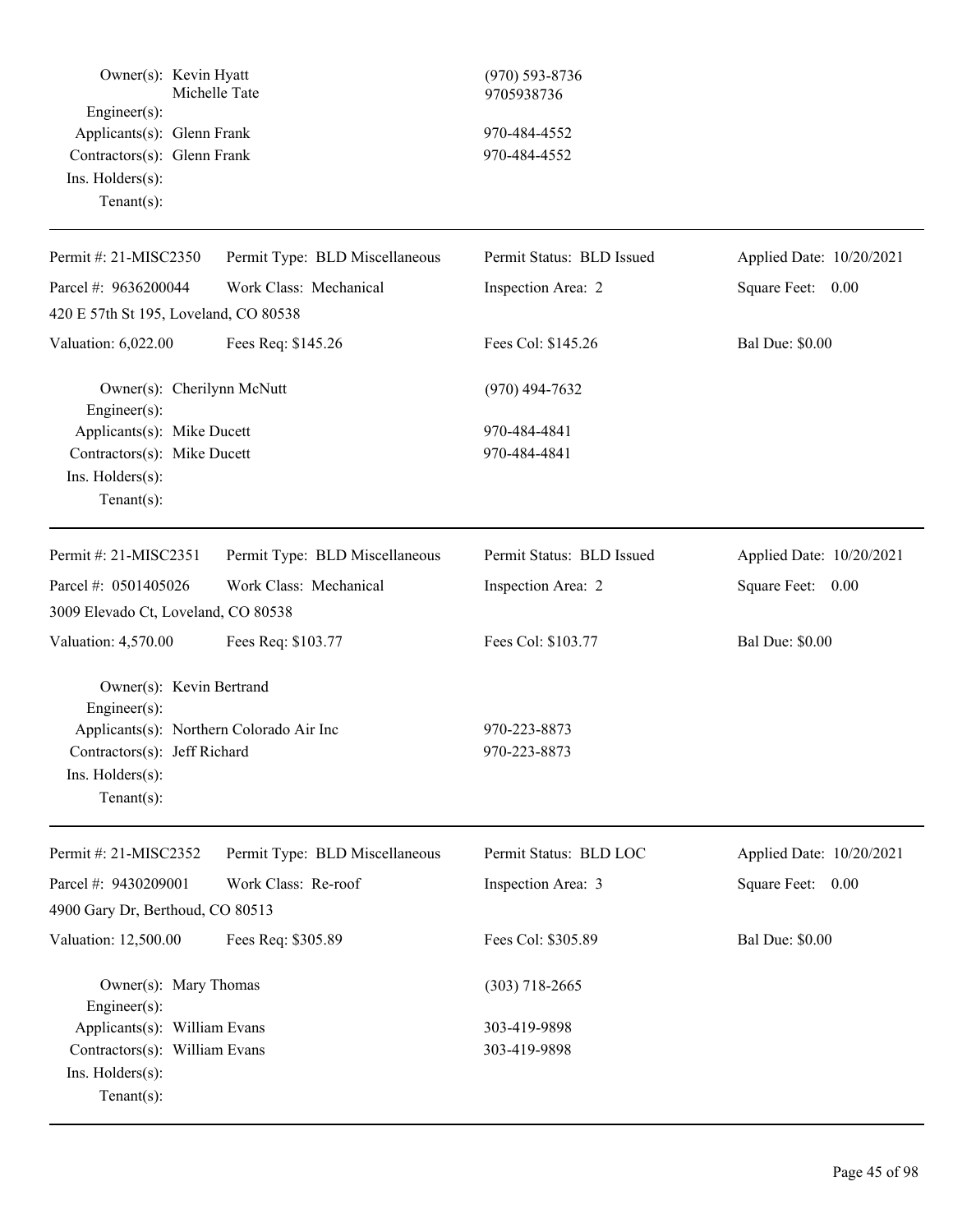| Permit #: 21-MISC2353                                                                                    | Permit Type: BLD Miscellaneous | Permit Status: BLD Issued    | Applied Date: 10/21/2021 |
|----------------------------------------------------------------------------------------------------------|--------------------------------|------------------------------|--------------------------|
| Parcel #: 0825305012                                                                                     | Work Class: Gas Piping         | Inspection Area: 1           | Square Feet: 0.00        |
| 3108 N County Road 25e, Bellvue, CO 80512                                                                |                                |                              |                          |
| Valuation: 100.00                                                                                        | Fees Req: \$53.93              | Fees Col: \$53.93            | <b>Bal Due: \$0.00</b>   |
| Owner(s): Mark Neuroth<br>Engineer $(s)$ :                                                               |                                | 3037485243                   |                          |
| Applicants(s): Mark Neuroth<br>Contractors(s):<br>Ins. Holders(s):<br>Tenant $(s)$ :                     |                                | 3037485243                   |                          |
| Permit #: 21-MISC2354                                                                                    | Permit Type: BLD Miscellaneous | Permit Status: BLD Issued    | Applied Date: 10/21/2021 |
| Parcel #: 9823311030<br>4130 Braidwood Dr, Fort Collins, CO 80524                                        | Work Class: Electrical         | Inspection Area: 1           | Square Feet: 0.00        |
| Valuation: 4,000.00                                                                                      | Fees Req: \$158.40             | Fees Col: \$158.40           | <b>Bal Due: \$0.00</b>   |
| Owner(s): Erik Nelson<br>Engineer(s):                                                                    |                                | 9706315088                   |                          |
| Applicants(s): Dustin Dunphy<br>Contractors(s):<br>Ins. Holders(s):<br>Tenant $(s)$ :                    |                                | 9702271662                   |                          |
| Permit #: 21-MISC2355                                                                                    | Permit Type: BLD Miscellaneous | Permit Status: BLD Issued    | Applied Date: 10/21/2021 |
| Parcel #: 0712206047                                                                                     | Work Class: Mechanical         | Inspection Area: 1           | Square Feet: 0.00        |
| 305 Galena Ct, Bellvue, CO 80512                                                                         |                                |                              |                          |
| Valuation: 8,712.00 Fees Req: \$246.75                                                                   |                                | Fees Col: \$246.75           | <b>Bal Due: \$0.00</b>   |
| Owner(s): Mark Steiner<br>Engineer(s):                                                                   |                                |                              |                          |
| Applicants(s): Poudre Valley Air<br>Contractors(s): Robert Weisser<br>Ins. Holders(s):<br>Tenant $(s)$ : |                                | 970-493-2050<br>970-493-2050 |                          |
| Permit #: 21-MISC2356                                                                                    | Permit Type: BLD Miscellaneous | Permit Status: BLD Issued    | Applied Date: 10/21/2021 |
| Parcel #: 8826410701                                                                                     | Work Class: Re-roof            | Inspection Area: 1           | Square Feet: 0.00        |
| 5316 E County Road 52, Fort Collins, CO 80524                                                            |                                |                              |                          |
| Valuation: 42,000.00                                                                                     | Fees Req: \$811.72             | Fees Col: \$811.72           | <b>Bal Due: \$0.00</b>   |
| Owner(s): Philip Schnorr<br>Engineer $(s)$ :                                                             |                                |                              |                          |
| Applicants(s): Susan Montoya                                                                             |                                | 970-221-1388                 |                          |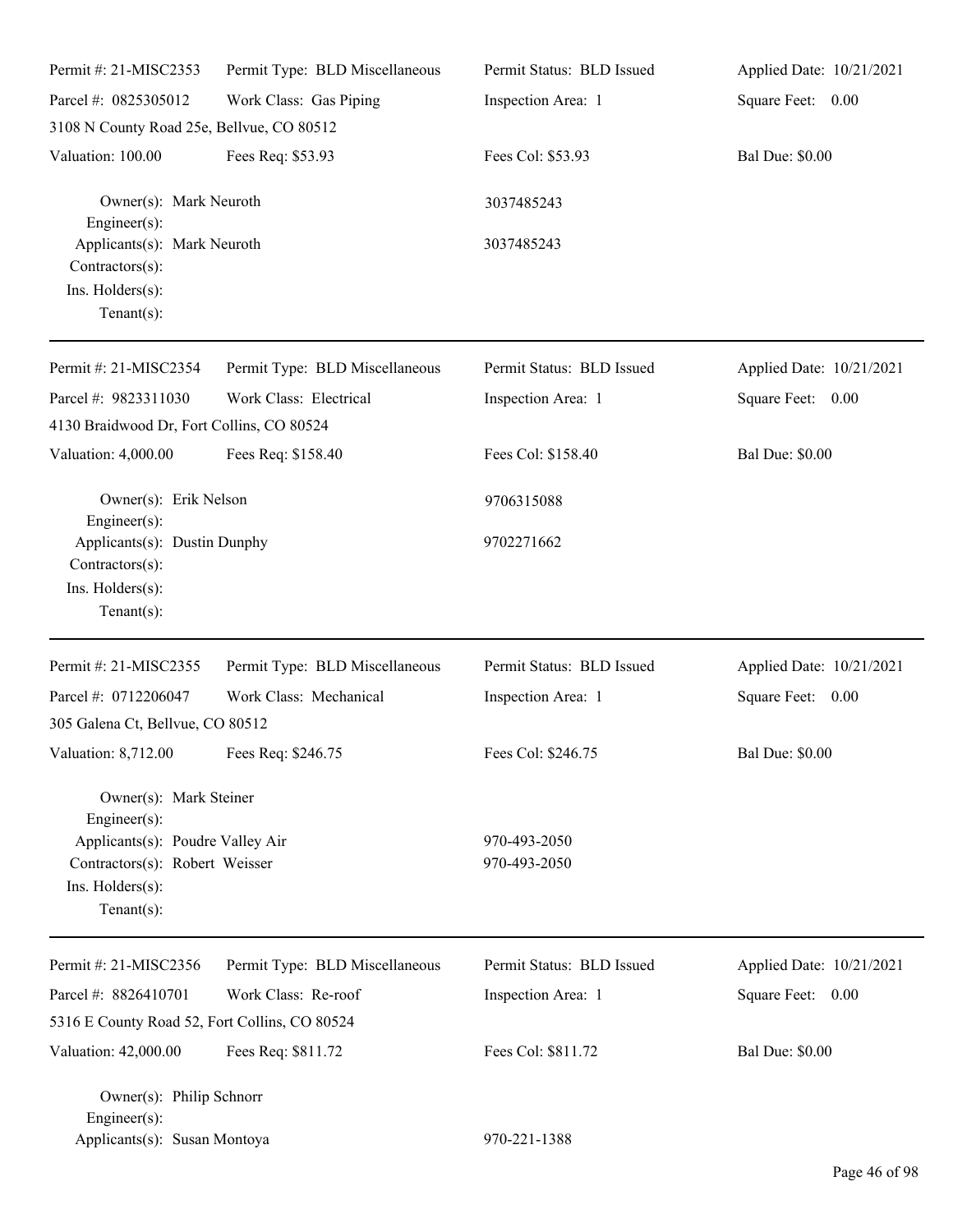| Permit #: 21-MISC2357                                                                   | Permit Type: BLD Miscellaneous              | Permit Status: BLD Issued  | Applied Date: 10/21/2021 |
|-----------------------------------------------------------------------------------------|---------------------------------------------|----------------------------|--------------------------|
| Parcel #: 0524300046                                                                    | Work Class: Electrical                      | Inspection Area: 3         | Square Feet: 0.00        |
| 900 S County Road 29, Loveland, CO 80537                                                |                                             |                            |                          |
| Valuation: 1,400.00                                                                     | Fees Req: \$120.00                          | Fees Col: \$120.00         | <b>Bal Due: \$0.00</b>   |
| Owner(s): Stacie Jo Lundahl<br>Engineer $(s)$ :                                         |                                             | 970-667-4233               |                          |
| Applicants(s): Thomas Glanz<br>$Contractors(s)$ :<br>Ins. Holders(s):<br>Tenant $(s)$ : |                                             | 970-482-5218               |                          |
| Permit #: 21-MISC2358                                                                   | Permit Type: BLD Miscellaneous              | Permit Status: BLD LOC     | Applied Date: 10/21/2021 |
| Parcel #: 9636405024                                                                    | Work Class: Electrical                      | Inspection Area: 2         | Square Feet: 0.00        |
| 1104 Engleman Pl, Loveland, CO 80538                                                    |                                             |                            |                          |
| Valuation: 1,618.00                                                                     | Fees Req: \$120.00                          | Fees Col: \$120.00         | <b>Bal Due: \$0.00</b>   |
| Owner(s): Richard Mommer<br>$Engineering(s)$ :                                          |                                             | 9705874614                 |                          |
| Applicants(s): George Stolz<br>Contractors(s):<br>Ins. Holders(s):<br>Tenant $(s)$ :    | Gerald Palaszewski                          | 9706697609<br>9702243242   |                          |
| Permit #: 21-MISC2359                                                                   | Permit Type: BLD Miscellaneous              | Permit Status: BLD LOC     | Applied Date: 10/21/2021 |
| Parcel #: 4003413001                                                                    | Work Class: Re-roof                         | Inspection Area: 5         | Square Feet: 0.00        |
| 2155 Ottawa Way, Red Feather Lakes, CO 80545                                            |                                             |                            |                          |
| Valuation: 2,500.00                                                                     | Fees Req: \$95.24                           | Fees Col: \$95.24          | <b>Bal Due: \$0.00</b>   |
| Owner(s): Lara Vincent<br>Engineer $(s)$ :                                              |                                             | 3037283853                 |                          |
| Contractors(s): Tim Highfield<br>Ins. Holders(s):<br>Tenant $(s)$ :                     | Applicants(s): Colorado Quality Roofing LLC | 970-388-3407<br>9703883407 |                          |
| Permit #: 21-MISC2360                                                                   | Permit Type: BLD Miscellaneous              | Permit Status: BLD Issued  | Applied Date: 10/21/2021 |
| Parcel #: 9529105002<br>4253 Sweetgrass Dr, Loveland, CO 80537                          | Work Class: Mechanical                      | Inspection Area: 3         | Square Feet: 0.00        |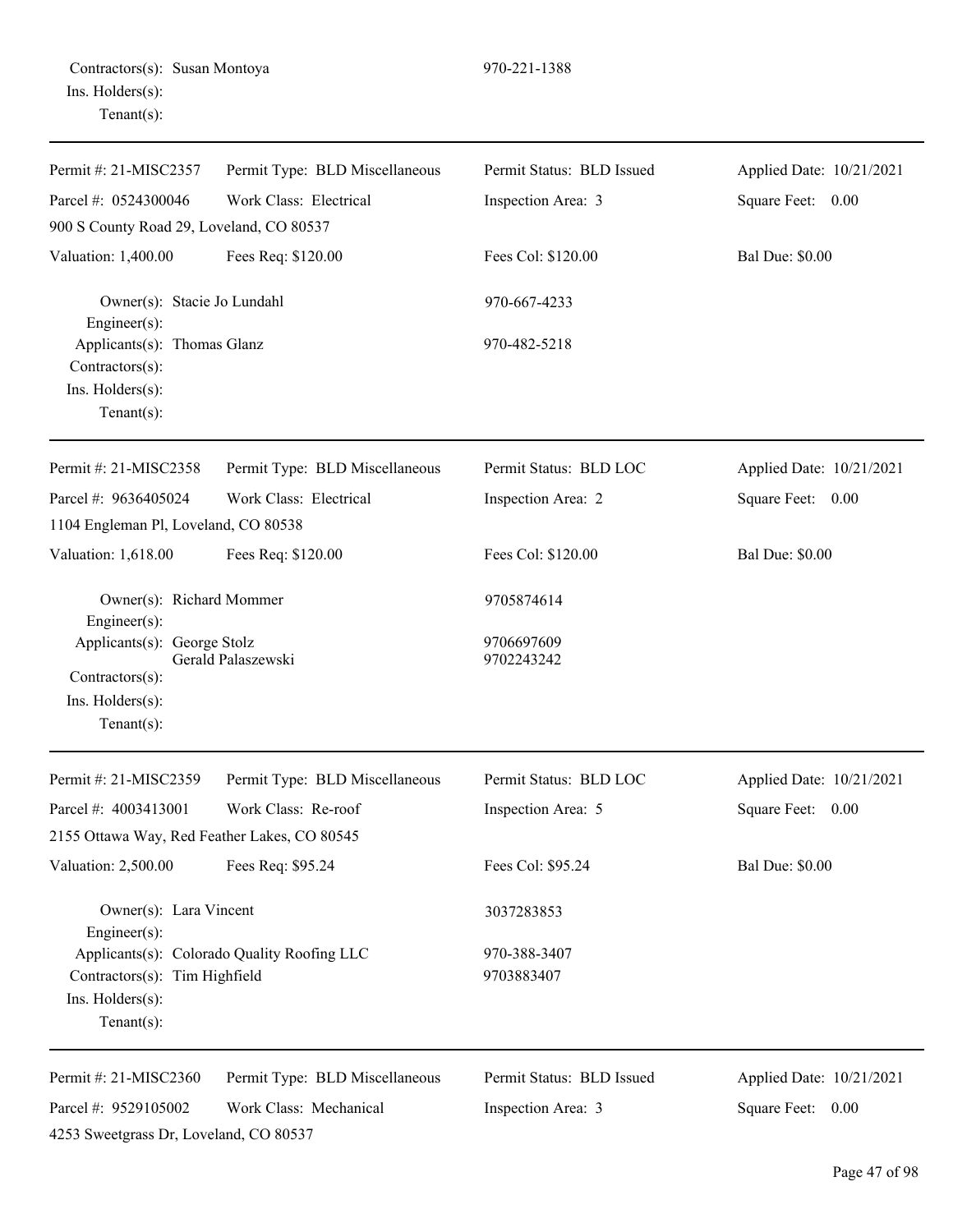| Valuation: 8,800.00                                                                             | Fees Req: \$186.75                                 | Fees Col: \$186.75           | <b>Bal Due: \$0.00</b>   |
|-------------------------------------------------------------------------------------------------|----------------------------------------------------|------------------------------|--------------------------|
| Owner(s): Mary Byrnes<br>$Engineering(s)$ :                                                     |                                                    | 9705812608                   |                          |
| Contractors(s): Jason Shivo<br>Ins. Holders(s):<br>Tenant $(s)$ :                               | Applicants(s): One Hour Heating & Air Conditioning | 970-663-4002<br>9707757005   |                          |
| Permit #: 21-MISC2361                                                                           | Permit Type: BLD Miscellaneous                     | Permit Status: BLD Issued    | Applied Date: 10/21/2021 |
| Parcel #: 8717116122                                                                            | Work Class: Mechanical                             | Inspection Area: 2           | Square Feet: 0.00        |
| 2807 Cherly St, Fort Collins, CO 80524                                                          |                                                    |                              |                          |
| Valuation: 14,036.00                                                                            | Fees Req: \$311.23                                 | Fees Col: \$311.23           | <b>Bal Due: \$0.00</b>   |
| Owner(s): Violet Belle Marquart<br>$Engineering(s)$ :                                           |                                                    | 9704947632                   |                          |
| Applicants(s): Mike Ducett                                                                      |                                                    | 970-484-4841                 |                          |
| Contractors(s): Mike Ducett<br>Ins. Holders(s):<br>Tenant $(s)$ :                               |                                                    | 970-484-4841                 |                          |
| Permit #: 21-MISC2362                                                                           | Permit Type: BLD Miscellaneous                     | Permit Status: BLD Issued    | Applied Date: 10/22/2021 |
| Parcel #: 9508106108                                                                            | Work Class: Gas Piping                             | Inspection Area: 2           | Square Feet: 0.00        |
| 2200 Morning Dr, Loveland, CO 80538                                                             |                                                    |                              |                          |
| Valuation: 850.00                                                                               | Fees Req: \$53.93                                  | Fees Col: \$53.93            | <b>Bal Due: \$0.00</b>   |
| $Owner(s)$ :<br>Engineer(s):                                                                    | Weiner-Roglin Family Trust                         | 8058075190                   |                          |
| Applicants(s): Kirk Palone<br>Contractors(s):<br>Ins. Holders(s):<br>Tenant $(s)$ :             |                                                    | 970-290-9930                 |                          |
| Permit #: 21-MISC2363                                                                           | Permit Type: BLD Miscellaneous                     | Permit Status: BLD Issued    | Applied Date: 10/22/2021 |
| Parcel #: 9704307009                                                                            | Work Class: Mechanical                             | Inspection Area: 1           | Square Feet: 0.00        |
| 913 Mallard Dr, Fort Collins, CO 80521                                                          |                                                    |                              |                          |
| Valuation: 5,695.13                                                                             | Fees Req: \$124.51                                 | Fees Col: \$124.51           | <b>Bal Due: \$0.00</b>   |
| Owner(s): Lisa Zimmerman<br>$Engineering(s)$ :                                                  |                                                    | 9704124456                   |                          |
| Applicants(s): Glenn Frank<br>Contractors(s): Glenn Frank<br>Ins. Holders(s):<br>Tenant $(s)$ : |                                                    | 970-484-4552<br>970-484-4552 |                          |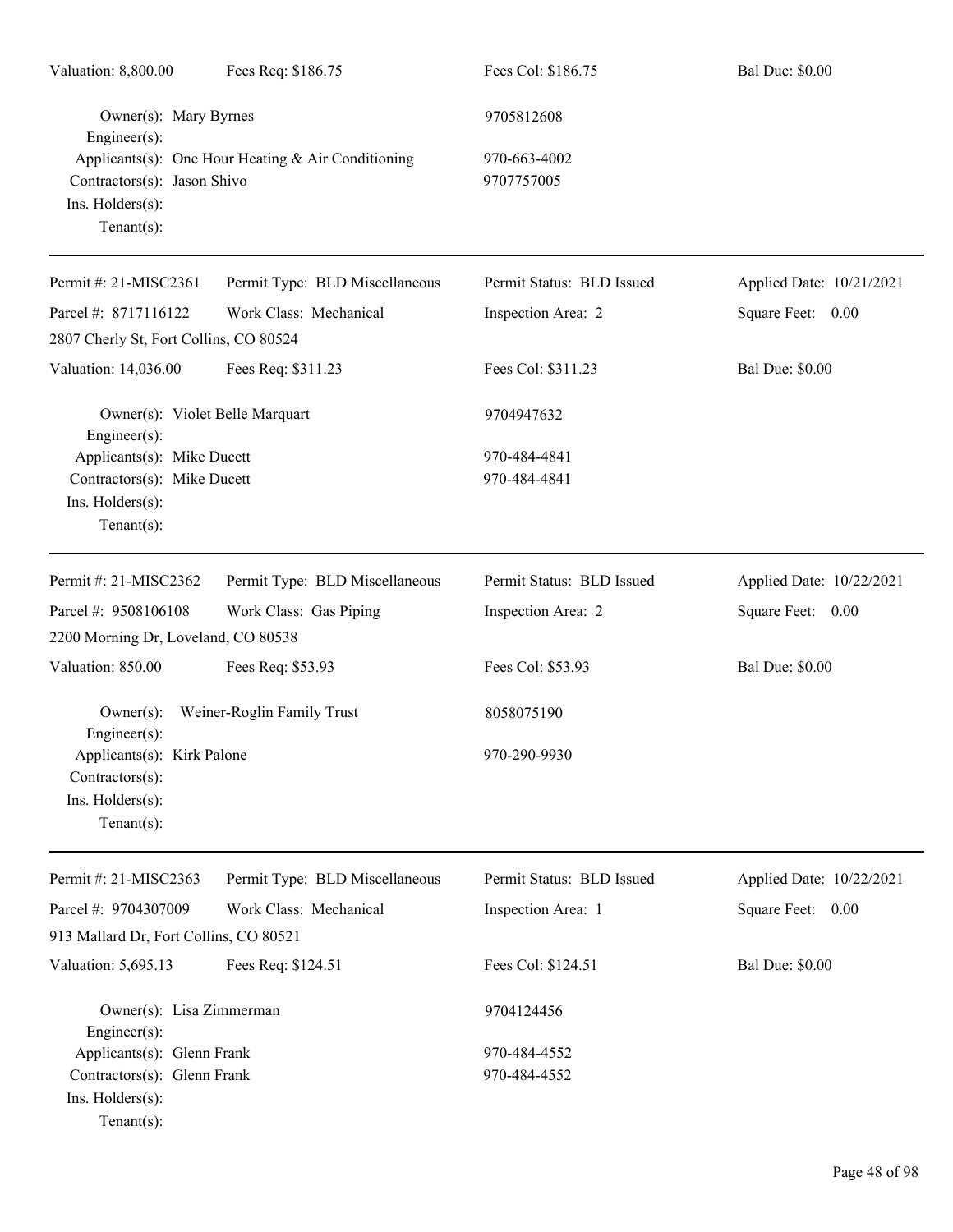| Permit #: 21-MISC2364                                                                                                                                 | Permit Type: BLD Miscellaneous | Permit Status: BLD LOC       | Applied Date: 10/22/2021 |
|-------------------------------------------------------------------------------------------------------------------------------------------------------|--------------------------------|------------------------------|--------------------------|
| Parcel #: 2529105041                                                                                                                                  | Work Class: Electrical         | Inspection Area: 4           | Square Feet: 0.00        |
| 211 Olympus Ln E, Estes Park, CO 80517                                                                                                                |                                |                              |                          |
| Valuation: 450.00                                                                                                                                     | Fees Req: \$120.00             | Fees Col: \$120.00           | <b>Bal Due: \$0.00</b>   |
| Owner(s): Patrick Murphy<br>Engineer $(s)$ :                                                                                                          |                                | 3039474569                   |                          |
| Applicants(s): Dean Lande<br>Contractors(s):<br>Ins. Holders(s):<br>Tenant $(s)$ :                                                                    |                                | 970-586-0380                 |                          |
| Permit #: 21-MISC2365                                                                                                                                 | Permit Type: BLD Miscellaneous | Permit Status: BLD Issued    | Applied Date: 10/22/2021 |
| Parcel #: 9406000010                                                                                                                                  | Work Class: Mechanical         | Inspection Area: 3           | Square Feet: 0.00        |
| 4485 S County Road 23, Loveland, CO 80537                                                                                                             |                                |                              |                          |
| Valuation: 4,117.00                                                                                                                                   | Fees Req: \$103.77             | Fees Col: \$103.77           | <b>Bal Due: \$0.00</b>   |
| Owner(s): William Murray<br>Engineer(s):<br>Applicants(s): Michael Missimer<br>Contractors(s): Michael Missimer<br>Ins. Holders(s):<br>Tenant $(s)$ : |                                | 9703109232<br>9703109232     |                          |
| Permit #: 21-MISC2366                                                                                                                                 | Permit Type: BLD Miscellaneous | Permit Status: BLD LOC       | Applied Date: 10/22/2021 |
| Parcel #: 0810105010                                                                                                                                  | Work Class: Mechanical         | Inspection Area: 1           | Square Feet: 0.00        |
| 6417 Placer Ct, Bellvue, CO 80512                                                                                                                     |                                |                              |                          |
| Valuation: 2,368.30                                                                                                                                   | Fees Req: \$62.27              | Fees Col: \$62.27            | <b>Bal Due: \$0.00</b>   |
| Owner(s): Lois Schleich<br>Engineer(s):                                                                                                               |                                | 9196092581                   |                          |
| Applicants(s): Poudre Valley Air<br>Contractors(s): Robert Weisser<br>Ins. Holders(s):<br>Tenant $(s)$ :                                              |                                | 970-493-2050<br>970-493-2050 |                          |
| Permit #: 21-MISC2367                                                                                                                                 | Permit Type: BLD Miscellaneous | Permit Status: BLD LOC       | Applied Date: 10/22/2021 |
| Parcel #: 1429413226                                                                                                                                  | Work Class: Re-roof            | Inspection Area: 4           | Square Feet: 0.00        |
| 123 Mohawk, Lyons, CO 80540                                                                                                                           |                                |                              |                          |
| Valuation: 35,700.00                                                                                                                                  | Fees Req: \$717.68             | Fees Col: \$717.68           | <b>Bal Due: \$0.00</b>   |
| Owner(s): Trevor Byron<br>Engineer(s):                                                                                                                |                                | $(719)$ 274-4713             |                          |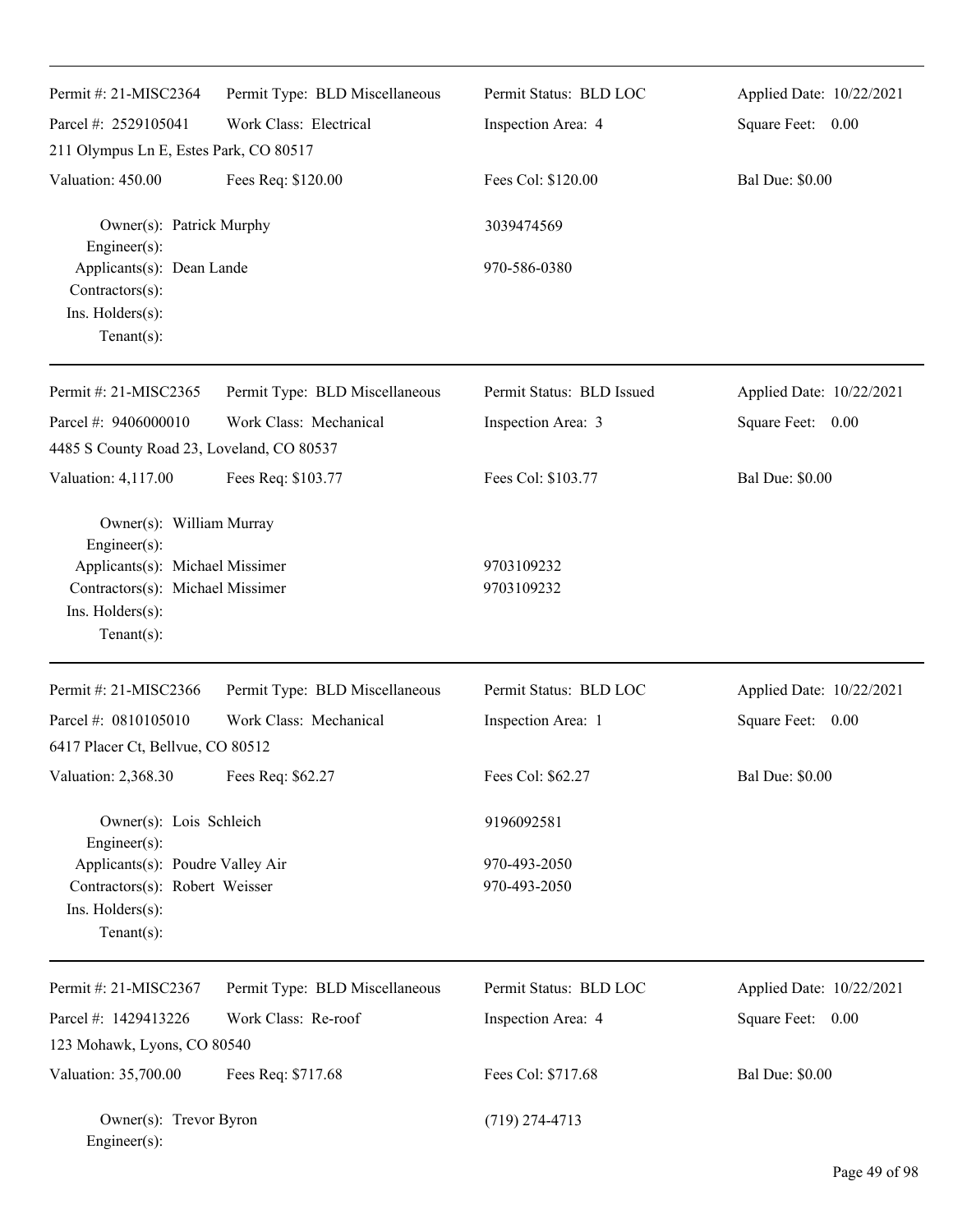| Permit #: 21-MISC2368                                                                                   | Permit Type: BLD Miscellaneous | Permit Status: BLD LOC    | Applied Date: 10/22/2021 |
|---------------------------------------------------------------------------------------------------------|--------------------------------|---------------------------|--------------------------|
| Parcel #: 9804105016                                                                                    | Work Class: Electrical         | Inspection Area: 1        | Square Feet: 0.00        |
| 7229 N County Road 19, Fort Collins, CO 80524                                                           |                                |                           |                          |
| Valuation: 2,000.00                                                                                     | Fees Req: \$120.00             | Fees Col: \$120.00        | <b>Bal Due: \$0.00</b>   |
| Owner(s): Jody Trujillo<br>Engineer(s):                                                                 |                                | 9706894206                |                          |
| Applicants(s): Cameron Tietz<br>Contractors(s):<br>Ins. Holders(s):<br>Tenant $(s)$ :                   |                                | 970-685-2809              |                          |
| Permit #: 21-MISC2369                                                                                   | Permit Type: BLD Miscellaneous | Permit Status: BLD LOC    | Applied Date: 10/22/2021 |
| Parcel #: 9733417028                                                                                    | Work Class: Re-roof            | Inspection Area: 2        | Square Feet: 0.00        |
| 4305 Picadilly Dr, Fort Collins, CO 80526                                                               |                                |                           |                          |
| Valuation: 16,500.00                                                                                    | Fees Req: \$386.14             | Fees Col: \$386.14        | <b>Bal Due: \$0.00</b>   |
| Owner(s): Robert Paulsen<br>Engineer(s):                                                                |                                | 970-646-3116              |                          |
| Applicants(s): Jeramiah Larsen<br>Contractors(s): Jeramiah Larsen<br>Ins. Holders(s):<br>Tenant $(s)$ : |                                | 9706660321<br>9706660321  |                          |
| Permit #: 21-MISC2370                                                                                   | Permit Type: BLD Miscellaneous | Permit Status: BLD Issued | Applied Date: 10/22/2021 |
| Parcel #: 0513306005                                                                                    | Work Class: Electrical         | Inspection Area: 3        | Square Feet: 0.00        |
| 7400 Leslie Dr, Loveland, CO 80537                                                                      |                                |                           |                          |
| Valuation: 2,000.00                                                                                     | Fees Req: \$120.00             | Fees Col: \$120.00        | <b>Bal Due: \$0.00</b>   |
| Owner(s): John Grimaldo<br>Engineer(s):                                                                 |                                | 9705674707                |                          |
| Applicants(s): Jim Russell<br>Contractors(s):<br>Ins. Holders(s):<br>$Tenant(s)$ :                      |                                | 9704127687                |                          |
| Permit #: 21-MISC2371                                                                                   | Permit Type: BLD Miscellaneous | Permit Status: BLD Issued | Applied Date: 10/22/2021 |
| Parcel #: 8034000036                                                                                    | Work Class: Electrical         | Inspection Area: 1        | Square Feet:<br>0.00     |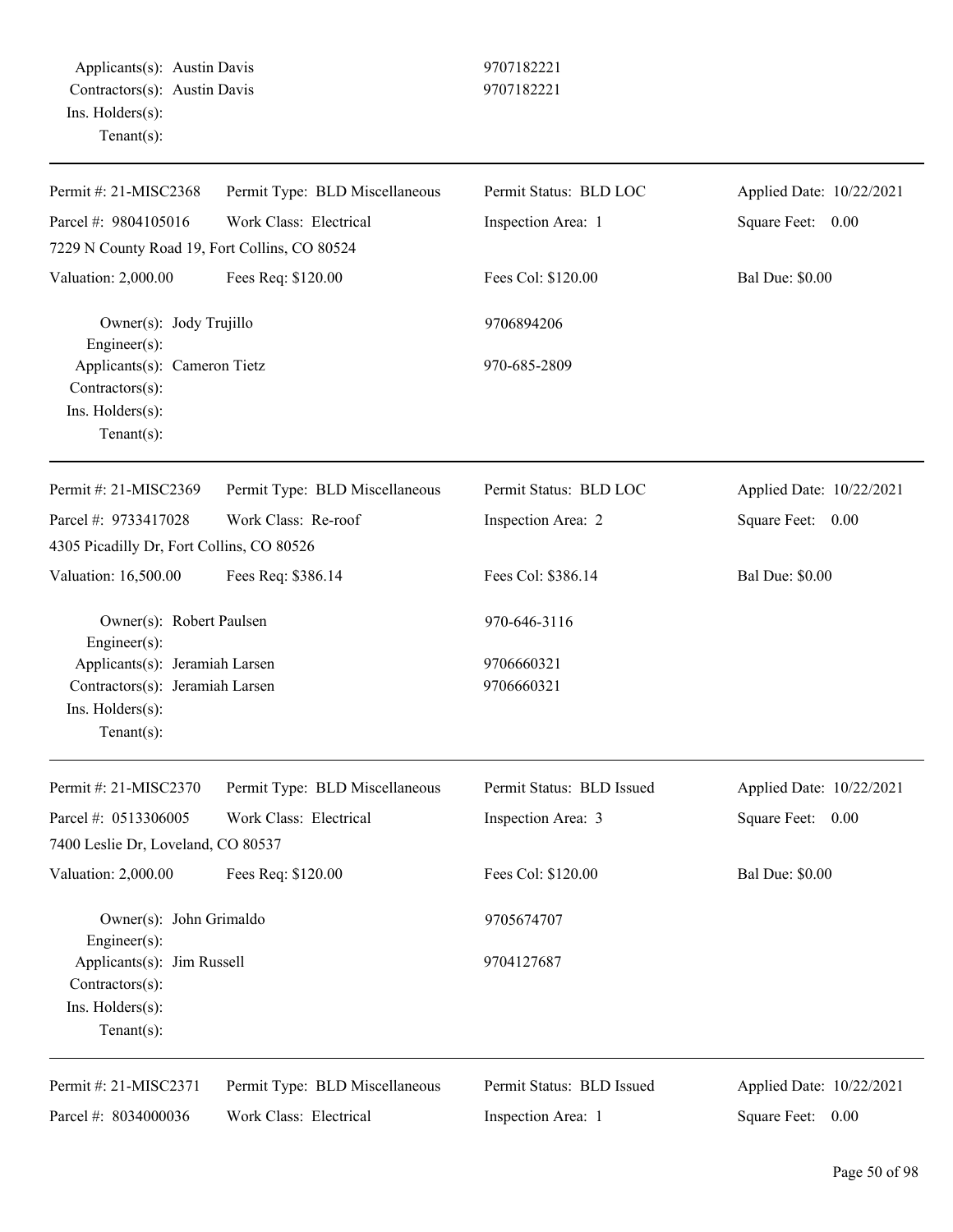14300 N County Road 7, Wellington, CO 80549 Valuation: 1,000.00 Fees Req: \$120.00 Fees Col: \$120.00 Bal Due: \$0.00 Owner(s): Tracy Adamiec 9705995155 Engineer(s): Applicants(s): Tracy Adamiec 9705995155 Contractors(s): Ins. Holders(s): Tenant(s): Permit #: 21-MISC2372 Parcel #: Permit Type: BLD Miscellaneous Work Class: Electrical Permit Status: BLD Void Inspection Area: Applied Date: 10/23/2021 Square Feet: 0.00 536 Ivy Lane Ln N, Wellington, CO 80549 Valuation: 700.00 Fees Req: Fees Col: Fees Col: Bal Due: Owner(s): Anthony Coca Engineer(s): Applicants(s): Anthony Coca Contractors(s): Ins. Holders(s): Tenant(s): Permit #: 21-MISC2373 Parcel #: 8819000032 Permit Type: BLD Miscellaneous Work Class: Gas Piping Permit Status: BLD LOC Inspection Area: 1 Applied Date: 10/24/2021 Square Feet: 0.00 3807 Trouble Trl, Fort Collins, CO 80524 Valuation: 2,000.00 Fees Req: \$113.93 Fees Col: \$113.93 Bal Due: \$0.00 Owner(s): Andy Donelson 9702823431 Engineer(s): Applicants(s): Douglas Medina 970-658-6759 Contractors(s): Ins. Holders(s): Tenant(s): Permit #: 21-MISC2374 Parcel #: 9910200002 Permit Type: BLD Miscellaneous Work Class: Gas Piping Permit Status: BLD LOC Inspection Area: 1 Applied Date: 10/24/2021 Square Feet: 0.00 1901 W County Road 72, Wellington, CO 80549 Valuation: 1,000.00 Fees Req: \$113.93 Fees Col: \$113.93 Bal Due: \$0.00 Owner(s): Tom Kelley 9702171971 Engineer(s): Applicants(s): Douglas Medina 970-658-6759 Contractors(s):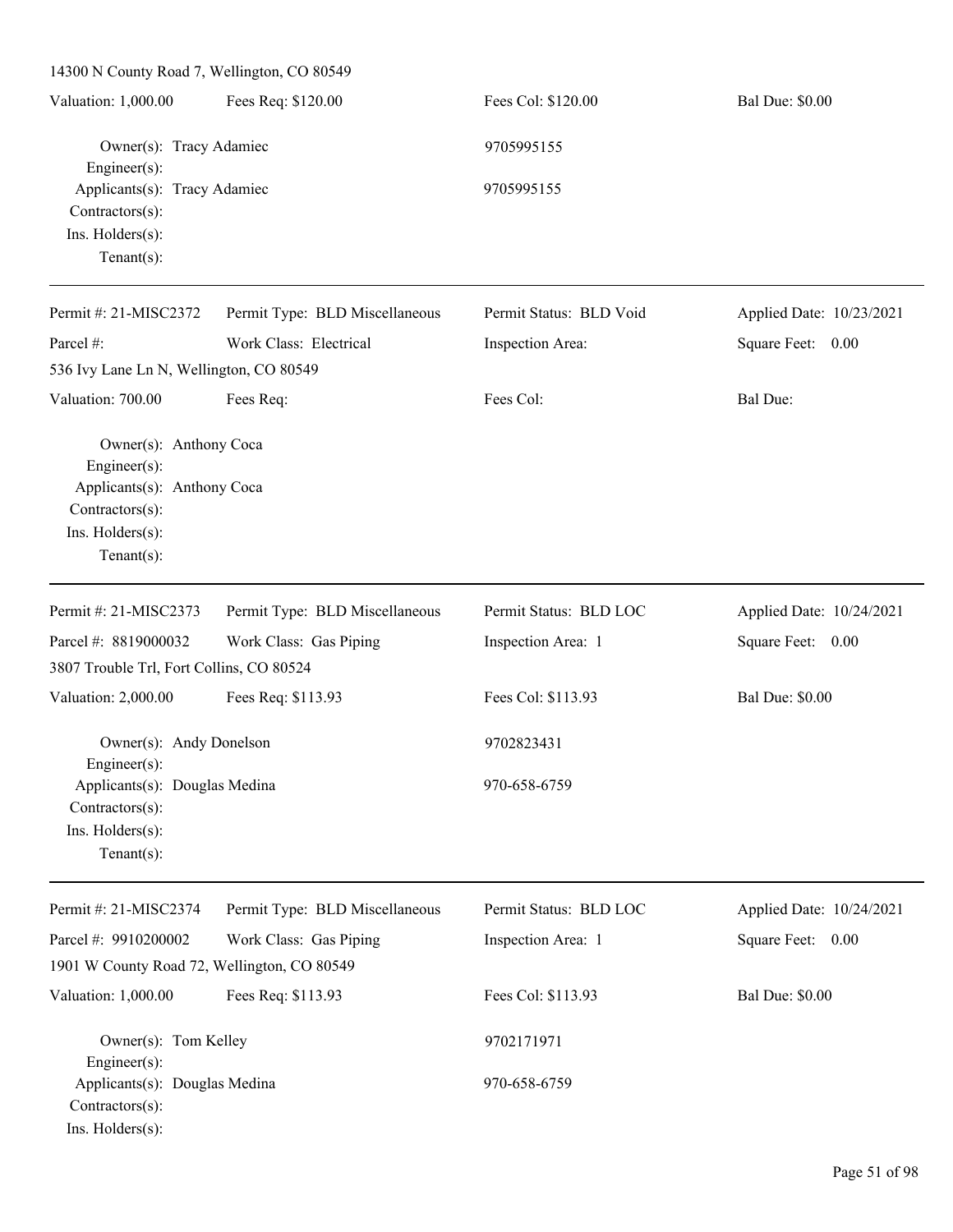| Permit #: 21-MISC2375                                                                | Permit Type: BLD Miscellaneous | Permit Status: BLD Issued | Applied Date: 10/24/2021 |
|--------------------------------------------------------------------------------------|--------------------------------|---------------------------|--------------------------|
| Parcel #: 9825318003                                                                 | Work Class: Electrical         | Inspection Area: 1        | Square Feet: 0.00        |
| 3115 Clyde St, Fort Collins, CO 80524                                                |                                |                           |                          |
| Valuation: 200.00                                                                    | Fees Req: \$120.00             | Fees Col: \$120.00        | <b>Bal Due: \$0.00</b>   |
| Owner(s): William Biggs<br>Engineer(s):                                              |                                | 970327776                 |                          |
| Applicants(s): Cameron Tietz<br>Contractors(s):<br>Ins. Holders(s):<br>$Tenant(s)$ : |                                | 970-685-2809              |                          |
| Permit #: 21-MISC2376                                                                | Permit Type: BLD Miscellaneous | Permit Status: BLD LOC    | Applied Date: 10/24/2021 |
| Parcel #: 3935308002                                                                 | Work Class: Electrical         | Inspection Area: 1        | Square Feet: 0.00        |
| 29786 W Highway 14, Bellvue, CO 80512                                                |                                |                           |                          |
| Valuation: 2,000.00                                                                  | Fees Req: \$120.00             | Fees Col: \$120.00        | <b>Bal Due: \$0.00</b>   |
| Owner(s): * It Is What It Is Living Trust<br>Engineer(s):                            |                                | $(719)$ 237-0433          |                          |
| Applicants(s): Cameron Tietz<br>Contractors(s):<br>Ins. Holders(s):<br>$Tenant(s)$ : |                                | 970-685-2809              |                          |
| Permit #: 21-MISC2377                                                                | Permit Type: BLD Miscellaneous | Permit Status: BLD Issued | Applied Date: 10/24/2021 |
| Parcel #: 9902405025                                                                 | Work Class: Electrical         | Inspection Area: 1        | Square Feet:<br>0.00     |
| 13008 Appaloosa Ave, Wellington, CO 80549                                            |                                |                           |                          |
| Valuation: 2,500.00                                                                  | Fees Req: \$144.00             | Fees Col: \$144.00        | <b>Bal Due: \$0.00</b>   |
| Owner(s): Kirk Albrecht<br>Engineer(s):                                              |                                | 720-297-2672              |                          |
| Applicants(s): Cameron Tietz<br>Contractors(s):<br>Ins. Holders(s):<br>$Tenant(s)$ : |                                | 970-685-2809              |                          |
| Permit #: 21-MISC2378                                                                | Permit Type: BLD Miscellaneous | Permit Status: BLD Issued | Applied Date: 10/25/2021 |
| Parcel #: 8505105023<br>3804 Whitebark Pl, Loveland, CO 80538                        | Work Class: Electrical         | Inspection Area: 2        | Square Feet: 0.00        |
| Valuation: 1,500.00                                                                  | Fees Req: \$120.00             | Fees Col: \$120.00        | <b>Bal Due: \$0.00</b>   |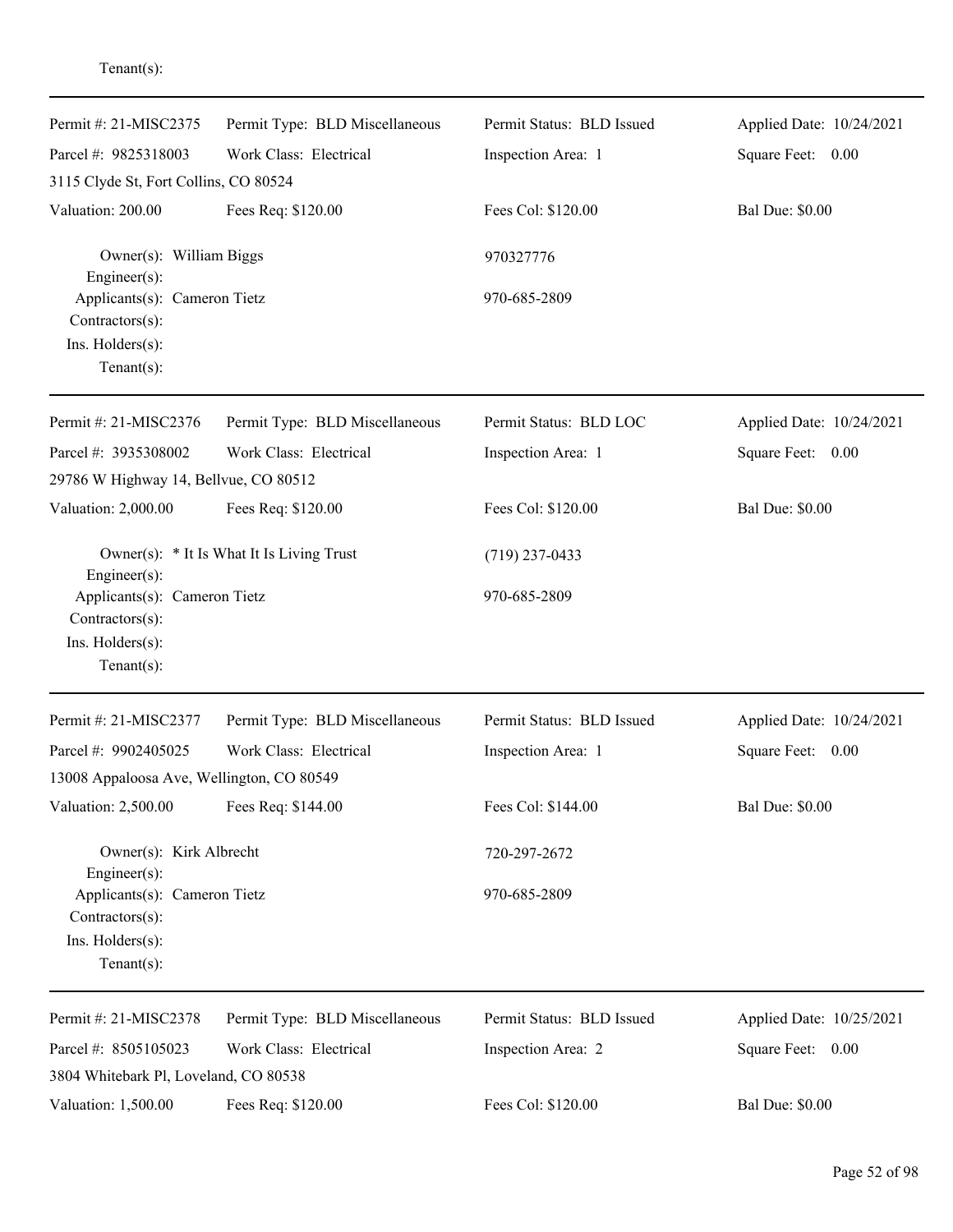| Owner(s): Jerry Kelly                                                                                       |                                | 9707753378                   |                          |
|-------------------------------------------------------------------------------------------------------------|--------------------------------|------------------------------|--------------------------|
| Engineer(s):<br>Applicants(s): CAM Solar Inc<br>Contractors(s):<br>$Ins.$ Holders $(s)$ :<br>Tenant $(s)$ : | CAM Solar Inc                  | 7207298777<br>7207298777     |                          |
| Permit #: 21-MISC2379                                                                                       | Permit Type: BLD Miscellaneous | Permit Status: BLD Issued    | Applied Date: 10/25/2021 |
| Parcel #: 8727205001                                                                                        | Work Class: Mechanical         | Inspection Area: 2           | Square Feet: 0.00        |
| 2710 Arbee Ln, Fort Collins, CO 80525                                                                       |                                |                              |                          |
| Valuation: 4,291.98                                                                                         | Fees Req: \$103.77             | Fees Col: \$103.77           | <b>Bal Due: \$0.00</b>   |
| Owner(s): Calvin Bailey<br>Engineer(s):                                                                     |                                | $(970)$ 388-5285             |                          |
| Applicants(s): Glenn Frank<br>Contractors(s): Glenn Frank<br>Ins. Holders(s):<br>Tenant $(s)$ :             |                                | 970-484-4552<br>970-484-4552 |                          |
| Permit #: 21-MISC2380                                                                                       | Permit Type: BLD Miscellaneous | Permit Status: BLD Issued    | Applied Date: 10/25/2021 |
| Parcel #: 9625405010                                                                                        | Work Class: Mechanical         | Inspection Area: 2           | Square Feet: 0.00        |
| 5900 Mossycup Ct, Loveland, CO 80538                                                                        |                                |                              |                          |
| Valuation: 1,110.00                                                                                         | Fees Req: \$53.93              | Fees Col: \$53.93            | <b>Bal Due: \$0.00</b>   |
| Owner(s): Janice Barman<br>$Engineering(s)$ :                                                               |                                | $(970)$ 669-6494             |                          |
| Applicants(s): Northern Colorado Air Inc                                                                    |                                | 970-223-8873                 |                          |
| Contractors(s): Jeff Richard                                                                                |                                | 970-223-8873                 |                          |
| $Ins.$ Holders $(s)$ :<br>Tenant $(s)$ :                                                                    |                                |                              |                          |
| Permit #: 21-MISC2381                                                                                       | Permit Type: BLD Miscellaneous | Permit Status: BLD Issued    | Applied Date: 10/25/2021 |
| Parcel #: 0601105101                                                                                        | Work Class: Mechanical         | Inspection Area: 2           | Square Feet: 0.00        |
| 4745 Harbor View Ln, Fort Collins, CO 80526                                                                 |                                |                              |                          |
| Valuation: 15,265.00                                                                                        | Fees Req: \$331.97             | Fees Col: \$331.97           | <b>Bal Due: \$0.00</b>   |
| Owner(s): Pierre Brennan<br>Engineer(s):                                                                    |                                | 4157065843                   |                          |
| Applicants(s): Mike Ducett                                                                                  |                                | 970-484-4841                 |                          |
| Contractors(s): Mike Ducett<br>Ins. Holders(s):<br>$Tenant(s)$ :                                            |                                | 970-484-4841                 |                          |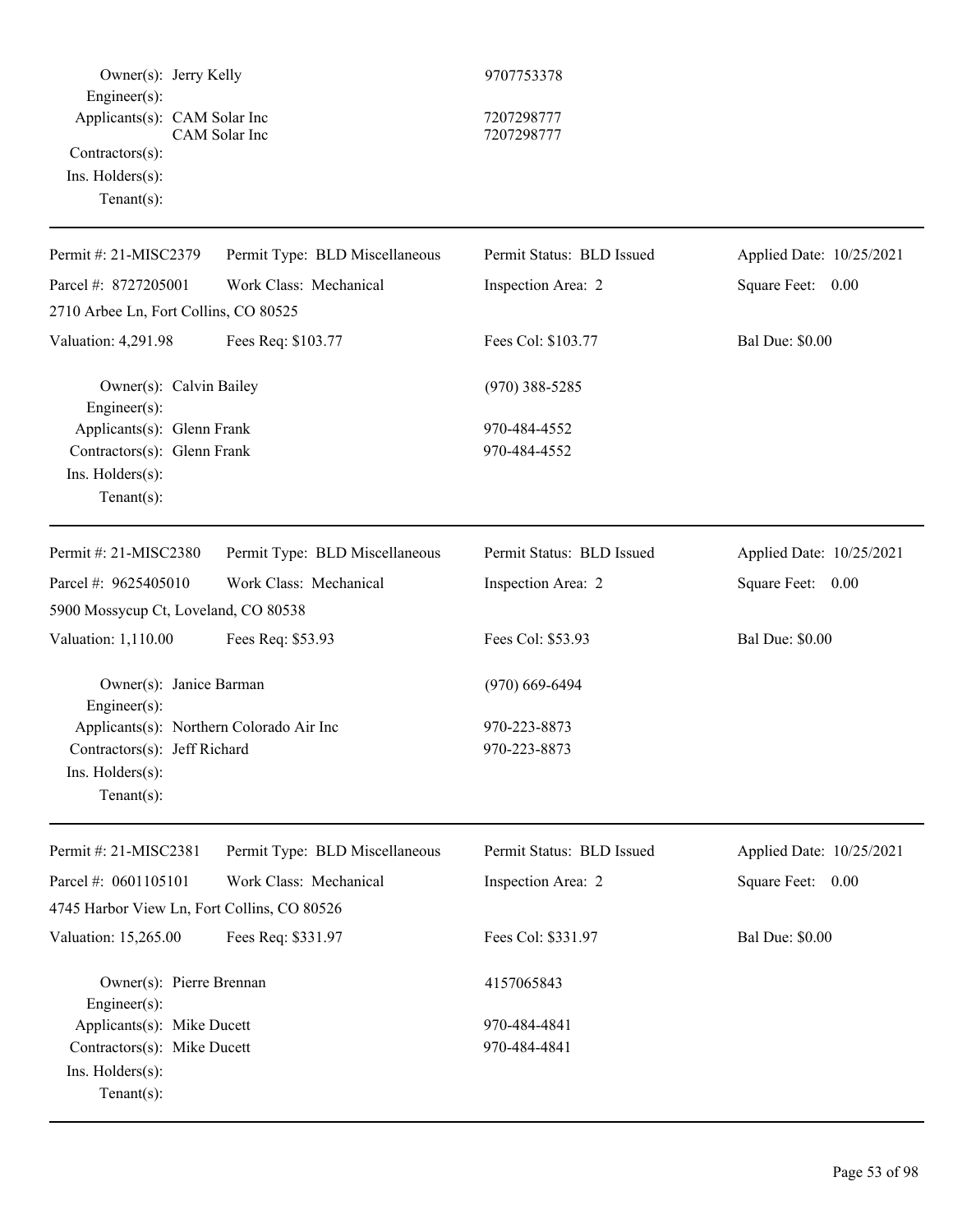| Permit #: 21-MISC2382                                                               | Permit Type: BLD Miscellaneous                                                  | Permit Status: BLD LOC         | Applied Date: 10/25/2021 |
|-------------------------------------------------------------------------------------|---------------------------------------------------------------------------------|--------------------------------|--------------------------|
| Parcel #: 9635120010                                                                | Work Class: Mechanical                                                          | Inspection Area: 2             | Square Feet: 0.00        |
| 5608 N Roosevelt Ave, Loveland, CO 80538                                            |                                                                                 |                                |                          |
| Valuation: 6,200.00                                                                 | Fees Req: \$145.26                                                              | Fees Col: \$145.26             | <b>Bal Due: \$0.00</b>   |
| Owner(s): Ronald Anderson<br>Engineer $(s)$ :                                       |                                                                                 | $(970)$ 494-7632               |                          |
| Applicants(s): Mike Ducett<br>Contractors(s):<br>Ins. Holders(s):<br>Tenant $(s)$ : |                                                                                 | 970-484-4841                   |                          |
| Permit #: 21-MISC2383                                                               | Permit Type: BLD Miscellaneous                                                  | Permit Status: BLD Issued      | Applied Date: 10/25/2021 |
| Parcel #: 9828400009                                                                | Work Class: Mechanical                                                          | Inspection Area: 1             | Square Feet: 0.00        |
| 2316 W County Road 54g, Fort Collins, CO 80524                                      |                                                                                 |                                |                          |
| Valuation: 6,271.00                                                                 | Fees Req: \$145.26                                                              | Fees Col: \$145.26             | <b>Bal Due: \$0.00</b>   |
| Owner(s): Nicole Uthmann<br>$Engineering(s)$ :                                      |                                                                                 | 9704947632                     |                          |
| Applicants(s): Mike Ducett                                                          |                                                                                 | 970-484-4841                   |                          |
| Contractors(s): Mike Ducett                                                         |                                                                                 | 970-484-4841                   |                          |
| Ins. Holders(s):<br>$Tenant(s)$ :                                                   |                                                                                 |                                |                          |
|                                                                                     |                                                                                 |                                |                          |
| Permit #: 21-MISC2384                                                               | Permit Type: BLD Miscellaneous                                                  | Permit Status: BLD LOC         | Applied Date: 10/25/2021 |
| Parcel #: 9403116011                                                                | Work Class: Mechanical                                                          | Inspection Area: 3             | Square Feet: 0.00        |
| 1700 Rolling View Dr, Loveland, CO 80537                                            |                                                                                 |                                |                          |
| Valuation: 14,048.00 Fees Req: \$311.23                                             |                                                                                 | Fees Col: \$311.23             | <b>Bal Due: \$0.00</b>   |
| Owner(s): Evert Walhstrom<br>$Engineering(s)$ :                                     |                                                                                 | $(970)$ 494-7632               |                          |
| Applicants(s): Mike Ducett                                                          |                                                                                 | 970-484-4841                   |                          |
| Contractors(s): Mike Ducett                                                         |                                                                                 | 970-484-4841                   |                          |
| Ins. Holders(s):<br>Tenant $(s)$ :                                                  |                                                                                 |                                |                          |
| Permit #: 21-MISC2385                                                               | Permit Type: BLD Miscellaneous                                                  | Permit Status: BLD Issued      | Applied Date: 10/25/2021 |
| Parcel #: 0436005702                                                                | Work Class: Gas Fireplace or Stove/Lo <sub>1</sub> Inspection Area: 3<br>Insert |                                | Square Feet: 0.00        |
| 1821 Haase Ct, Berthoud, CO 80513                                                   |                                                                                 |                                |                          |
| Valuation: 10,000.00                                                                | Fees Req: \$207.50                                                              | Fees Col: \$207.50             | <b>Bal Due: \$0.00</b>   |
| Owner(s): Chris Downey                                                              | <b>Christy Downey</b>                                                           | 9704818866<br>$(970)$ 481-8866 |                          |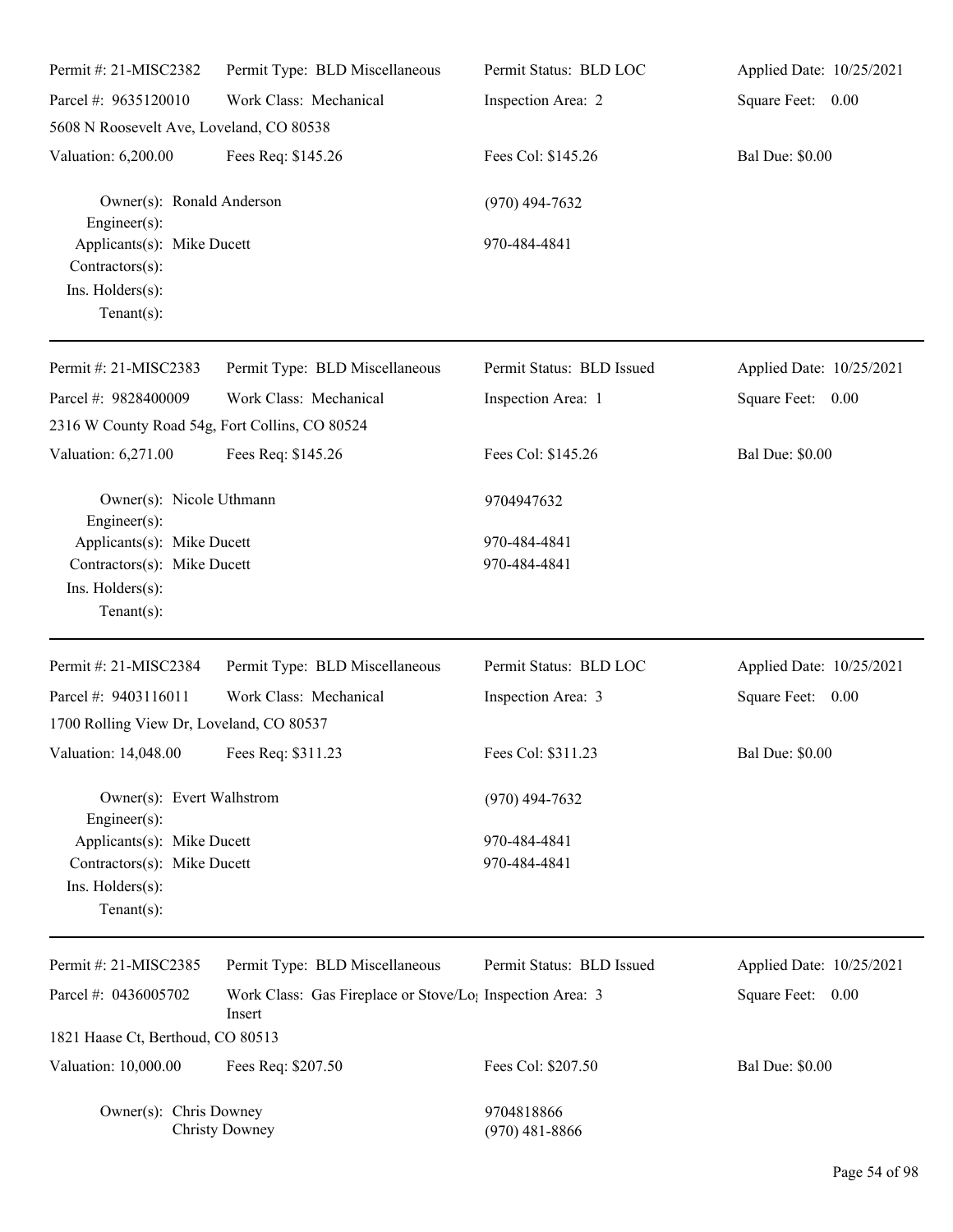Engineer(s): Applicants(s): Catherina Reynolds 9702137962 Contractors(s): Jeffrey Reynolds 970-213-7962 Ins. Holders(s): Tenant(s):

| Permit #: 21-MISC2386                                                                     | Permit Type: BLD Miscellaneous                                                  | Permit Status: BLD Issued | Applied Date: 10/25/2021 |
|-------------------------------------------------------------------------------------------|---------------------------------------------------------------------------------|---------------------------|--------------------------|
| Parcel #: 3401423003                                                                      | Work Class: Gas Fireplace or Stove/Lo <sub>!</sub> Inspection Area: 4<br>Insert |                           | Square Feet: 0.00        |
| 840 Ramshorn Dr, Estes Park, CO 80517                                                     |                                                                                 |                           |                          |
| Valuation: 12,000.00                                                                      | Fees Req: \$308.99                                                              | Fees Col: \$308.99        | <b>Bal Due: \$0.00</b>   |
| Owner(s): Kay Evans<br>Engineer(s):                                                       |                                                                                 | 2819612130                |                          |
| Applicants(s): Nathan Kinley                                                              |                                                                                 | 970-227-4865              |                          |
| Contractors(s): Nathan Kinley                                                             |                                                                                 | 970-227-4865              |                          |
| Ins. Holders(s):<br>$Tenant(s)$ :                                                         |                                                                                 |                           |                          |
| Permit #: 21-MISC2387                                                                     | Permit Type: BLD Miscellaneous                                                  | Permit Status: BLD LOC    | Applied Date: 10/25/2021 |
| Parcel #: 9411005702                                                                      | Work Class: Re-roof                                                             | Inspection Area: 3        | Square Feet: 0.00        |
| 1717 N County Road 15c, Berthoud, CO 80513                                                |                                                                                 |                           |                          |
| Valuation: 11,734.24                                                                      | Fees Req: \$286.76                                                              | Fees Col: \$286.76        | <b>Bal Due: \$0.00</b>   |
| Owner(s): Terry Benedict<br>Engineer $(s)$ :                                              |                                                                                 | $(970)$ 532-4003          |                          |
| Applicants(s): Courtney Stoffel                                                           |                                                                                 | 970-888-1699              |                          |
| Contractors(s): Courtney Stoffel                                                          |                                                                                 | 970-888-1699              |                          |
| Ins. Holders(s):                                                                          |                                                                                 |                           |                          |
| Tenant $(s)$ :                                                                            |                                                                                 |                           |                          |
| Permit #: 21-MISC2388                                                                     | Permit Type: BLD Miscellaneous                                                  | Permit Status: BLD Issued | Applied Date: 10/25/2021 |
| Parcel #: 8707106111                                                                      | Work Class: Electrical                                                          | Inspection Area: 2        | Square Feet: 0.00        |
| 113 Commerce Dr, Fort Collins, CO 80524                                                   |                                                                                 |                           |                          |
| Valuation: 25,000.00                                                                      | Fees Req: \$360.00                                                              | Fees Col: \$360.00        | <b>Bal Due: \$0.00</b>   |
| Owner(s): Randy Hargadine<br>Engineer $(s)$ :                                             |                                                                                 | $(970) 631 - 9109$        |                          |
| Applicants(s): Nathaniel Macbeth<br>Contractors(s):<br>Ins. Holders(s):<br>Tenant $(s)$ : |                                                                                 | 9702146718                |                          |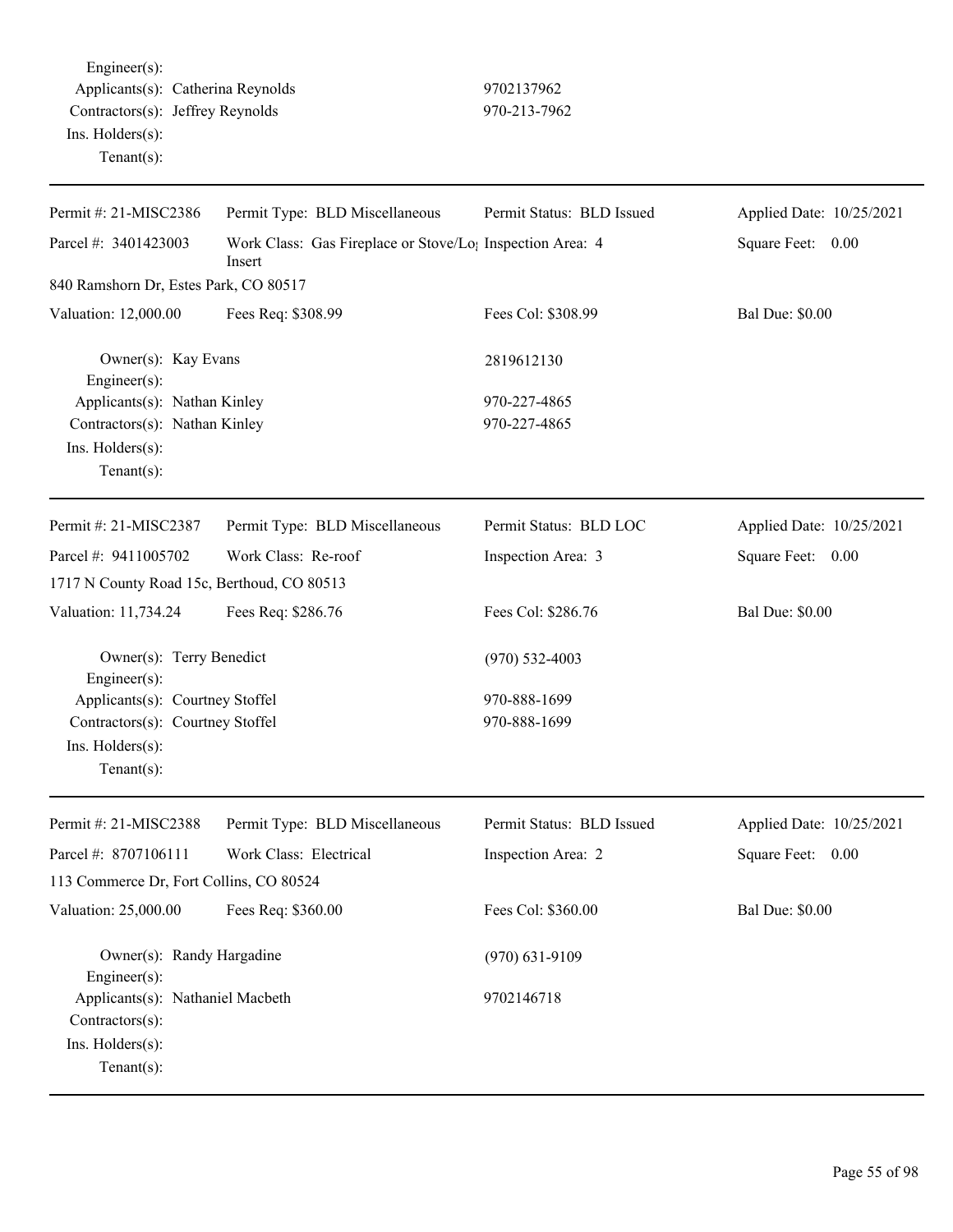| Permit #: 21-MISC2389                                                                                    | Permit Type: BLD Miscellaneous                                               | Permit Status: BLD LOC    | Applied Date: 10/25/2021 |
|----------------------------------------------------------------------------------------------------------|------------------------------------------------------------------------------|---------------------------|--------------------------|
| Parcel #: 9430116004                                                                                     | Work Class: Electrical                                                       | Inspection Area: 3        | Square Feet: 0.00        |
| 4260 Estate Dr, Berthoud, CO 80513                                                                       |                                                                              |                           |                          |
| Valuation: 1,000.00                                                                                      | Fees Req: \$60.00                                                            | Fees Col: \$60.00         | <b>Bal Due: \$0.00</b>   |
| Owner(s): Philip Jackson<br>Engineer(s):                                                                 |                                                                              | 3036655418                |                          |
| Applicants(s): Philip Jackson<br>Contractors(s):<br>Ins. Holders(s):<br>Tenant $(s)$ :                   |                                                                              | 3036655418                |                          |
| Permit #: 21-MISC2390                                                                                    | Permit Type: BLD Miscellaneous                                               | Permit Status: BLD Issued | Applied Date: 10/25/2021 |
| Parcel #: 9733100030                                                                                     | Work Class: Mechanical<br>2300 W County Road 38e 115, Fort Collins, CO 80526 | Inspection Area: 2        | Square Feet: 0.00        |
| Valuation: 3,190.00                                                                                      | Fees Req: \$83.02                                                            | Fees Col: \$83.02         | <b>Bal Due: \$0.00</b>   |
| Owner(s): Lynn Riojas<br>Engineer(s):                                                                    |                                                                              | $(000) 000 - 0000$        |                          |
| Applicants(s): Philip Long<br>Contractors(s): Philip Long<br>Ins. Holders(s):<br>Tenant $(s)$ :          |                                                                              | 9702136826<br>9702136826  |                          |
| Permit #: 21-MISC2391                                                                                    | Permit Type: BLD Miscellaneous                                               | Permit Status: BLD Issued | Applied Date: 10/25/2021 |
| Parcel #: 3711105016<br>73 Lazy D Ln, Bellvue, CO 80512                                                  | Work Class: Electrical                                                       | Inspection Area: 6        | Square Feet: 0.00        |
| Valuation: 250.00                                                                                        | Fees Req: \$120.00                                                           | Fees Col: \$120.00        | <b>Bal Due: \$0.00</b>   |
| Owner(s): John Hulse                                                                                     |                                                                              | 9703960139                |                          |
| $Engineering(s)$ :<br>Applicants(s): John Hulse<br>Contractors(s):<br>Ins. Holders(s):<br>Tenant $(s)$ : |                                                                              | 9703960139                |                          |
| Permit #: 21-MISC2392                                                                                    | Permit Type: BLD Miscellaneous                                               | Permit Status: BLD LOC    | Applied Date: 10/26/2021 |
| Parcel #: 3434000003                                                                                     | Work Class: Re-roof                                                          | Inspection Area: 4        | Square Feet: 0.00        |
| 55 Mills Moraine Dr, Estes Park, CO 80517                                                                |                                                                              |                           |                          |
| Valuation: 16,600.00                                                                                     | Fees Req: \$386.55                                                           | Fees Col: \$386.55        | <b>Bal Due: \$0.00</b>   |
| Owner(s): Janis Reichstadt<br>Engineer $(s)$ :                                                           |                                                                              | $(970)$ 214-8281          |                          |
| Applicants(s): Kevin Christopher                                                                         |                                                                              | 9702153581                |                          |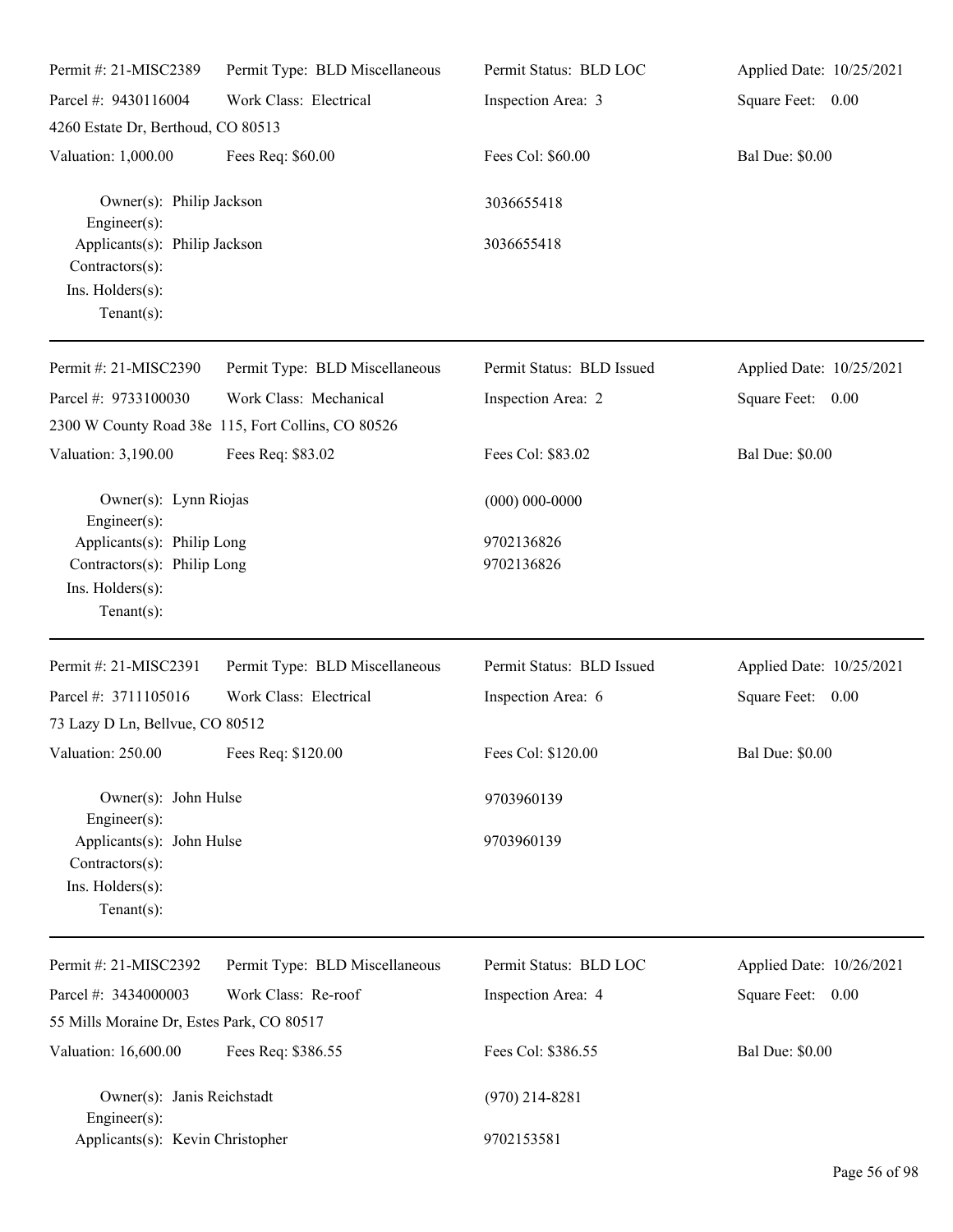Contractors(s): Ins. Holders(s): Tenant(s):

| Permit #: 21-MISC2393                                   | Permit Type: BLD Miscellaneous       | Permit Status: BLD LOC    | Applied Date: 10/26/2021 |
|---------------------------------------------------------|--------------------------------------|---------------------------|--------------------------|
| Parcel #: 9733100031                                    | Work Class: Gas Piping               | Inspection Area: 2        | Square Feet: 0.00        |
| 3717 S Taft Hill Rd 47, Fort Collins, CO 80526          |                                      |                           |                          |
| Valuation: 100.00                                       | Fees Req: \$53.93                    | Fees Col: \$53.93         | <b>Bal Due: \$0.00</b>   |
| Owner(s): Holly Gonzales<br>$Engineering(s)$ :          |                                      | $(970)$ 599-3743          |                          |
| Applicants(s): Russel Griffin                           |                                      | 970-223-1433              |                          |
| Contractors(s): Russel Griffin                          |                                      | 970-223-1433              |                          |
| Ins. Holders(s):                                        |                                      |                           |                          |
| Tenant $(s)$ :                                          |                                      |                           |                          |
| Permit #: 21-MISC2394                                   | Permit Type: BLD Miscellaneous       | Permit Status: BLD Issued | Applied Date: 10/26/2021 |
| Parcel #: 2406428001                                    | Work Class: Mechanical               | Inspection Area: 4        | Square Feet: 0.00        |
| 1575 Jacob Rd, Estes Park, CO 80517                     |                                      |                           |                          |
| Valuation: 5,598.00                                     | Fees Req: \$124.51                   | Fees Col: \$124.51        | <b>Bal Due: \$0.00</b>   |
| Engineer $(s)$ :                                        | Owner(s): Jerry Petr Revocable Trust | $(402) 802 - 1369$        |                          |
| Applicants(s): Joel Delia<br>Contractors(s): Joel Delia |                                      | 970-586-8195              |                          |
|                                                         |                                      | 970-586-8195              |                          |
| Ins. Holders(s):                                        |                                      |                           |                          |
| Tenant $(s)$ :                                          |                                      |                           |                          |
| Permit #: 21-MISC2395                                   | Permit Type: BLD Miscellaneous       | Permit Status: BLD Issued | Applied Date: 10/26/2021 |
| Parcel #: 9835400046                                    | Work Class: Mechanical               | Inspection Area: 1        | Square Feet: 0.00        |
| 2025 N College Ave 144, Fort Collins, CO 80524          |                                      |                           |                          |
| Valuation: 2,550.00                                     | Fees Req: \$62.27                    | Fees Col: \$62.27         | <b>Bal Due: \$0.00</b>   |
| Owner(s): Adriana Lopez<br>Engineer(s):                 |                                      | $(303) 581 - 1195$        |                          |
| Applicants(s): William Froehlich                        |                                      | 9702861020                |                          |
| Contractors(s):                                         |                                      |                           |                          |
| Ins. Holders(s):<br>Tenant $(s)$ :                      |                                      |                           |                          |
| Permit #: 21-MISC2396                                   | Permit Type: BLD Miscellaneous       | Permit Status: BLD LOC    | Applied Date: 10/26/2021 |
| Parcel #: 9830100003                                    | Work Class: Mechanical               | Inspection Area: 1        | Square Feet:<br>0.00     |
| 4220 W County Road 54G 17, Laporte, CO 80535            |                                      |                           |                          |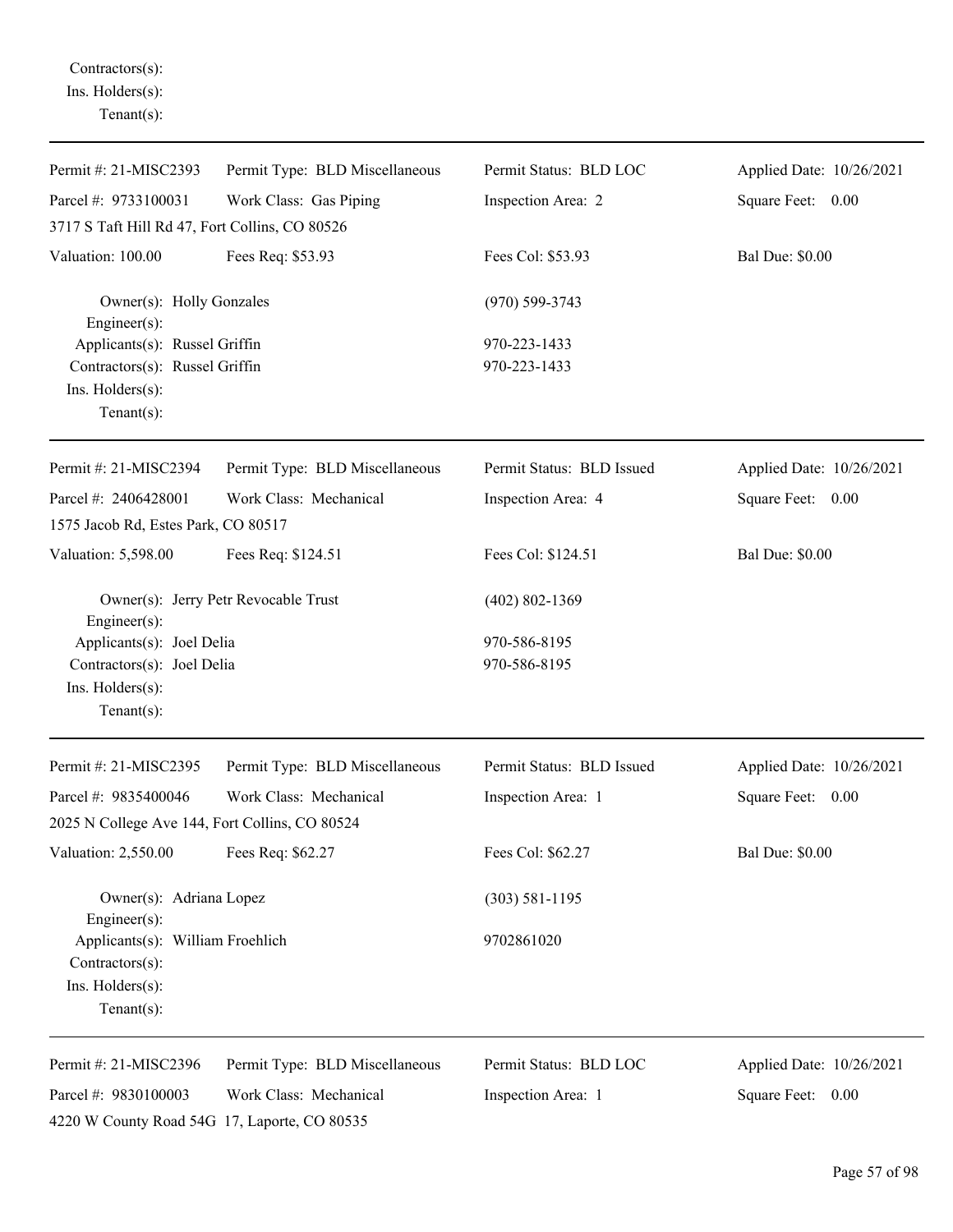| Valuation: 986.51                                                                     | Fees Req: \$53.93                                | Fees Col: \$53.93            | <b>Bal Due: \$0.00</b>   |
|---------------------------------------------------------------------------------------|--------------------------------------------------|------------------------------|--------------------------|
| Owner(s): Nancy Troudt<br>Engineer(s):                                                |                                                  | $(970)$ 416-9353             |                          |
| Contractors(s): John Hahn<br>Ins. Holders(s):<br>$Tenant(s)$ :                        | Applicants(s): Hahn Plumbing & Heating Inc       | 970-484-7668<br>970-484-7668 |                          |
| Permit #: 21-MISC2397                                                                 | Permit Type: BLD Miscellaneous                   | Permit Status: BLD Issued    | Applied Date: 10/26/2021 |
| Parcel #: 2936405224                                                                  | Work Class: Demolition                           | Inspection Area: 5           | Square Feet: 0.00        |
| 57 Black Mountain Ct, Livermore, CO 80536                                             |                                                  |                              |                          |
| Valuation: 100.00                                                                     | Fees Req: \$51.64                                | Fees Col: \$51.64            | <b>Bal Due: \$0.00</b>   |
| Owner(s): Janice Mosher<br>Engineer(s):                                               |                                                  | 970-691-8928                 |                          |
| Applicants(s): Janice Mosher<br>Contractors(s):<br>Ins. Holders(s):<br>Tenant $(s)$ : |                                                  | 970-691-8928                 |                          |
| Permit #: 21-MISC2398                                                                 | Permit Type: BLD Miscellaneous                   | Permit Status: BLD LOC       | Applied Date: 10/26/2021 |
| Parcel #: 9733100031                                                                  | Work Class: Electrical                           | Inspection Area: 2           | Square Feet: 0.00        |
| 3717 S Taft Hill Rd 166, Fort Collins, CO 80526                                       |                                                  |                              |                          |
| Valuation: 650.00                                                                     | Fees Req: \$120.00                               | Fees Col: \$120.00           | <b>Bal Due: \$0.00</b>   |
| Owner(s): Dora Basurto<br>Engineer $(s)$ :                                            |                                                  | $(970)$ 430-8785             |                          |
| Applicants(s): Mark Taylor<br>Contractors(s):<br>Ins. Holders(s):<br>Tenant $(s)$ :   |                                                  | 3032630437                   |                          |
| Permit #: 21-MISC2399                                                                 | Permit Type: BLD Miscellaneous                   | Permit Status: BLD LOC       | Applied Date: 10/26/2021 |
| Parcel #: 9733100030                                                                  | Work Class: Electrical                           | Inspection Area: 2           | Square Feet: 0.00        |
|                                                                                       | 2300 W County Road 38e 5, Fort Collins, CO 80526 |                              |                          |
| Valuation: 600.00                                                                     | Fees Req: \$120.00                               | Fees Col: \$120.00           | <b>Bal Due: \$0.00</b>   |
| Owner(s): Dora Basurto<br>Engineer(s):                                                |                                                  | $(970)$ 430-8785             |                          |
| Applicants(s): Mark Taylor<br>Contractors(s):<br>Ins. Holders(s):<br>Tenant $(s)$ :   |                                                  | 3032630437                   |                          |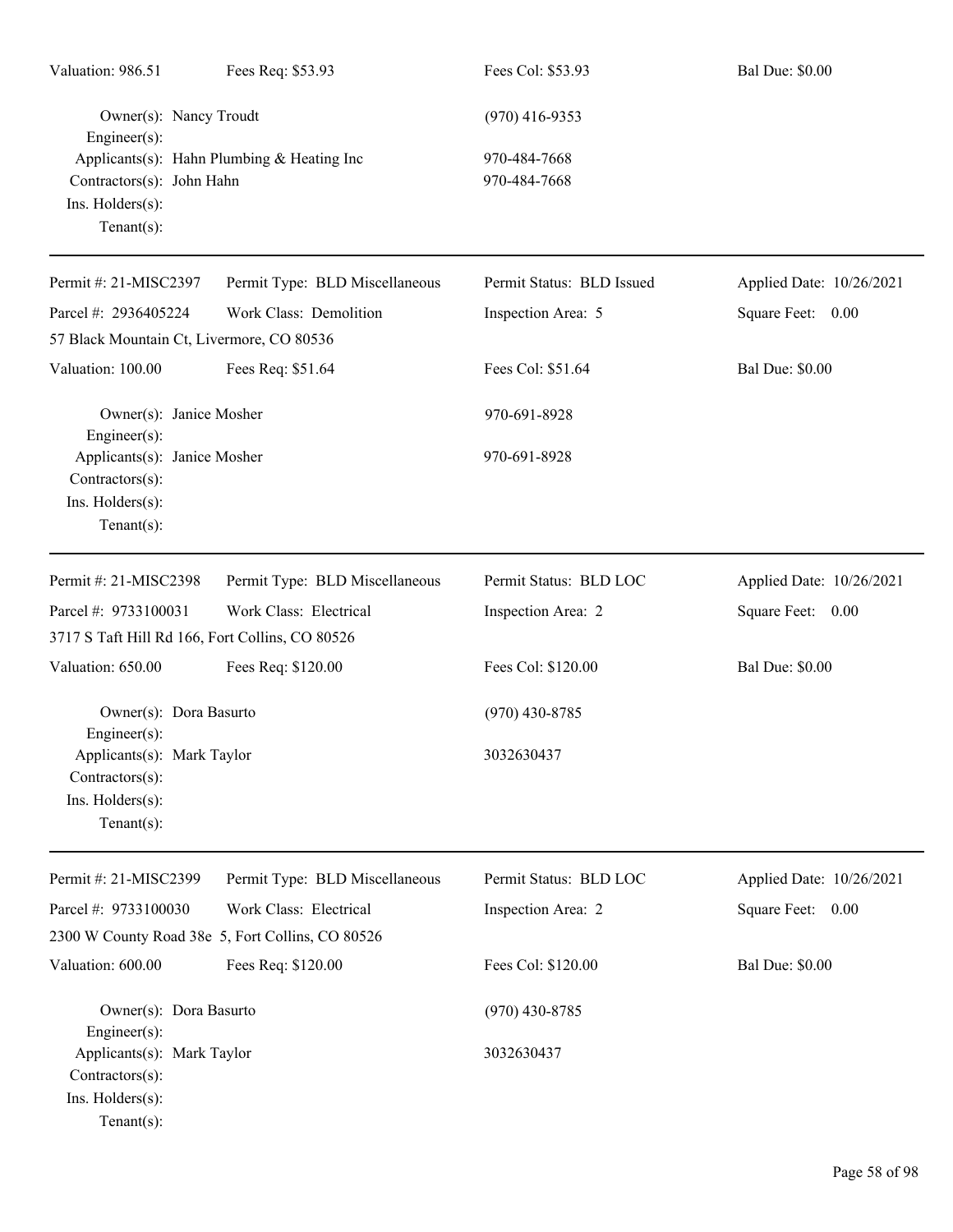| Permit #: $21-MISC2400$                          | Permit Type: BLD Miscellaneous | Permit Status: BLD Issued    | Applied Date: 10/27/2021 |
|--------------------------------------------------|--------------------------------|------------------------------|--------------------------|
| Parcel #: 9507116018                             | Work Class: Gas Piping         | Inspection Area: 2           | Square Feet: 0.00        |
| 2241 Half Hitch Ct, Loveland, CO 80538           |                                |                              |                          |
| Valuation: 1,945.00                              | Fees Req: \$53.93              | Fees Col: \$53.93            | <b>Bal Due: \$0.00</b>   |
| Owner(s): Robert Larson<br>Engineer(s):          |                                | $(970) 567 - 0087$           |                          |
| Applicants(s): Greg Fanger                       |                                | 303-466-4206                 |                          |
| Contractors(s): Greg Fanger                      | The Gas Connection             | 303-466-4206<br>303-466-4206 |                          |
| Ins. Holders(s):                                 |                                |                              |                          |
| $Tenant(s)$ :                                    |                                |                              |                          |
| Permit #: 21-MISC2401                            | Permit Type: BLD Miscellaneous | Permit Status: BLD LOC       | Applied Date: 10/27/2021 |
| Parcel #: 8722105010                             | Work Class: Mechanical         | Inspection Area: 2           | Square Feet: 0.00        |
| 1924 Meadowaire Dr, Fort Collins, CO 80524       |                                |                              |                          |
| Valuation: 1,987.03                              | Fees Req: \$53.93              | Fees Col: \$53.93            | <b>Bal Due: \$0.00</b>   |
| Owner(s): Larry Smith                            |                                |                              |                          |
| Engineer(s):<br>Applicants(s): Poudre Valley Air |                                | 970-493-2050                 |                          |
| Contractors(s): Robert Weisser                   |                                | 970-493-2050                 |                          |
| Ins. Holders(s):                                 |                                |                              |                          |
| $Tenant(s)$ :                                    |                                |                              |                          |
| Permit #: 21-MISC2402                            | Permit Type: BLD Miscellaneous | Permit Status: BLD LOC       | Applied Date: 10/27/2021 |
| Parcel #: 9733100031                             | Work Class: Re-roof            | Inspection Area: 2           | Square Feet:<br>0.00     |
| 3717 S Taft Hill Rd 170, Fort Collins, CO 80526  |                                |                              |                          |
| Valuation: 3,426.03                              | Fees Req: \$125.00             | Fees Col: \$125.00           | <b>Bal Due: \$0.00</b>   |
| Owner(s): Joni Lynn                              |                                |                              |                          |
| Engineer(s):<br>Applicants(s): Chris Cain        |                                | 303-678-7828                 |                          |
| Contractors(s): Chris Cain                       |                                | 303-678-7828                 |                          |
| Ins. Holders(s):                                 |                                |                              |                          |
| Tenant $(s)$ :                                   |                                |                              |                          |
| Permit #: 21-MISC2403                            | Permit Type: BLD Miscellaneous | Permit Status: BLD Issued    | Applied Date: 10/27/2021 |
| Parcel #: 8831317116                             | Work Class: Gas Piping         | Inspection Area: 1           | Square Feet: 0.00        |
| 1721 Linden Lake Rd, Fort Collins, CO 80524      |                                |                              |                          |
| Valuation: 3,000.00                              | Fees Req: \$62.27              | Fees Col: \$62.27            | <b>Bal Due: \$0.00</b>   |

Owner(s): \* Edwards Kathryn F Trust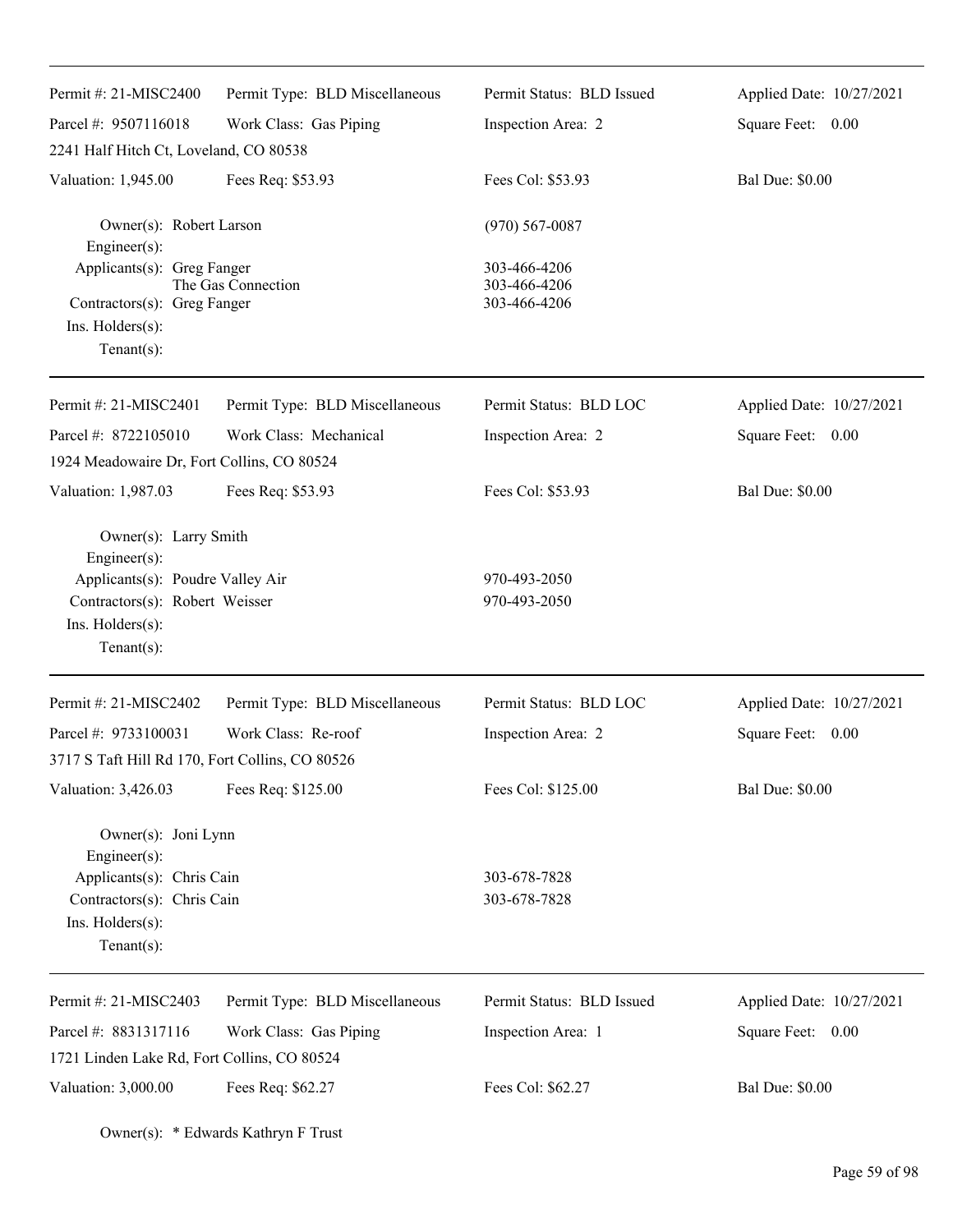Engineer(s): Applicants(s): The Gas Connection 303-466-4206 Contractors(s): Greg Fanger 303-466-4206 Ins. Holders(s): Tenant(s):

| Parcel #: 0402000001<br>Work Class: Re-roof<br>Inspection Area: 3<br>Square Feet: 0.00<br>4513 Fawn Trl, Loveland, CO 80537<br>Valuation: 14,296.05<br>Fees Req: \$345.20<br>Fees Col: \$345.20<br><b>Bal Due: \$0.00</b><br>Owner(s): Barron Davis<br>3038476679<br>$Engineering(s)$ :<br>Applicants(s): John Sokoll<br>9707448411<br>Contractors(s): John Sokoll<br>9707448411<br>Ins. Holders(s):<br>Tenant $(s)$ :<br>Permit Type: BLD Miscellaneous<br>Permit Status: BLD Issued<br>Applied Date: 10/27/2021<br>Permit #: 21-MISC2405<br>Parcel #: 9835400024<br>Work Class: Electrical<br>Inspection Area: 1<br>Square Feet: 0.00 | Permit #: 21-MISC2404 | Permit Type: BLD Miscellaneous | Permit Status: BLD Issued | Applied Date: 10/27/2021 |
|-----------------------------------------------------------------------------------------------------------------------------------------------------------------------------------------------------------------------------------------------------------------------------------------------------------------------------------------------------------------------------------------------------------------------------------------------------------------------------------------------------------------------------------------------------------------------------------------------------------------------------------------|-----------------------|--------------------------------|---------------------------|--------------------------|
|                                                                                                                                                                                                                                                                                                                                                                                                                                                                                                                                                                                                                                         |                       |                                |                           |                          |
|                                                                                                                                                                                                                                                                                                                                                                                                                                                                                                                                                                                                                                         |                       |                                |                           |                          |
|                                                                                                                                                                                                                                                                                                                                                                                                                                                                                                                                                                                                                                         |                       |                                |                           |                          |
|                                                                                                                                                                                                                                                                                                                                                                                                                                                                                                                                                                                                                                         |                       |                                |                           |                          |
|                                                                                                                                                                                                                                                                                                                                                                                                                                                                                                                                                                                                                                         |                       |                                |                           |                          |
|                                                                                                                                                                                                                                                                                                                                                                                                                                                                                                                                                                                                                                         |                       |                                |                           |                          |
|                                                                                                                                                                                                                                                                                                                                                                                                                                                                                                                                                                                                                                         |                       |                                |                           |                          |
|                                                                                                                                                                                                                                                                                                                                                                                                                                                                                                                                                                                                                                         |                       |                                |                           |                          |
|                                                                                                                                                                                                                                                                                                                                                                                                                                                                                                                                                                                                                                         |                       |                                |                           |                          |
|                                                                                                                                                                                                                                                                                                                                                                                                                                                                                                                                                                                                                                         |                       |                                |                           |                          |
|                                                                                                                                                                                                                                                                                                                                                                                                                                                                                                                                                                                                                                         |                       |                                |                           |                          |
| 320 W Willox Ln, Fort Collins, CO 80524                                                                                                                                                                                                                                                                                                                                                                                                                                                                                                                                                                                                 |                       |                                |                           |                          |
| Fees Col: \$168.00<br><b>Bal Due: \$0.00</b><br>Valuation: 5,000.00<br>Fees Req: \$168.00                                                                                                                                                                                                                                                                                                                                                                                                                                                                                                                                               |                       |                                |                           |                          |
| Owner(s): Eric Estlund<br>$(541) 556 - 5156$<br>Engineer $(s)$ :                                                                                                                                                                                                                                                                                                                                                                                                                                                                                                                                                                        |                       |                                |                           |                          |
| Applicants(s): Leroy Rios<br>9704205072<br>Contractors(s):                                                                                                                                                                                                                                                                                                                                                                                                                                                                                                                                                                              |                       |                                |                           |                          |
| Ins. Holders(s):                                                                                                                                                                                                                                                                                                                                                                                                                                                                                                                                                                                                                        |                       |                                |                           |                          |
| Tenant $(s)$ :                                                                                                                                                                                                                                                                                                                                                                                                                                                                                                                                                                                                                          |                       |                                |                           |                          |
| Permit #: 21-MISC2406<br>Permit Type: BLD Miscellaneous<br>Permit Status: BLD LOC<br>Applied Date: 10/27/2021                                                                                                                                                                                                                                                                                                                                                                                                                                                                                                                           |                       |                                |                           |                          |
| Work Class: Re-roof<br>Parcel #: 9824000022<br>Square Feet: 0.00<br>Inspection Area: 1                                                                                                                                                                                                                                                                                                                                                                                                                                                                                                                                                  |                       |                                |                           |                          |
| 325 E County Road 56, Fort Collins, CO 80524                                                                                                                                                                                                                                                                                                                                                                                                                                                                                                                                                                                            |                       |                                |                           |                          |
| Valuation: 12,000.00<br>Fees Col: \$287.82<br><b>Bal Due: \$0.00</b><br>Fees Req: \$287.82                                                                                                                                                                                                                                                                                                                                                                                                                                                                                                                                              |                       |                                |                           |                          |
| Owner(s): Elizabeth Pe We<br>602-571-1695<br>Engineer(s):                                                                                                                                                                                                                                                                                                                                                                                                                                                                                                                                                                               |                       |                                |                           |                          |
| Applicants(s): Tom Sawyer<br>719-530-1128                                                                                                                                                                                                                                                                                                                                                                                                                                                                                                                                                                                               |                       |                                |                           |                          |
| 719-530-1128<br>Contractors(s): Tom Sawyer                                                                                                                                                                                                                                                                                                                                                                                                                                                                                                                                                                                              |                       |                                |                           |                          |
| Ins. Holders(s):                                                                                                                                                                                                                                                                                                                                                                                                                                                                                                                                                                                                                        |                       |                                |                           |                          |
| Tenant $(s)$ :                                                                                                                                                                                                                                                                                                                                                                                                                                                                                                                                                                                                                          |                       |                                |                           |                          |
| Permit #: 21-MISC2407<br>Permit Type: BLD Miscellaneous<br>Permit Status: BLD Issued<br>Applied Date: 10/27/2021                                                                                                                                                                                                                                                                                                                                                                                                                                                                                                                        |                       |                                |                           |                          |
| Parcel #: 2628409003<br>Work Class: Re-roof<br>Square Feet: 0.00<br>Inspection Area: 4                                                                                                                                                                                                                                                                                                                                                                                                                                                                                                                                                  |                       |                                |                           |                          |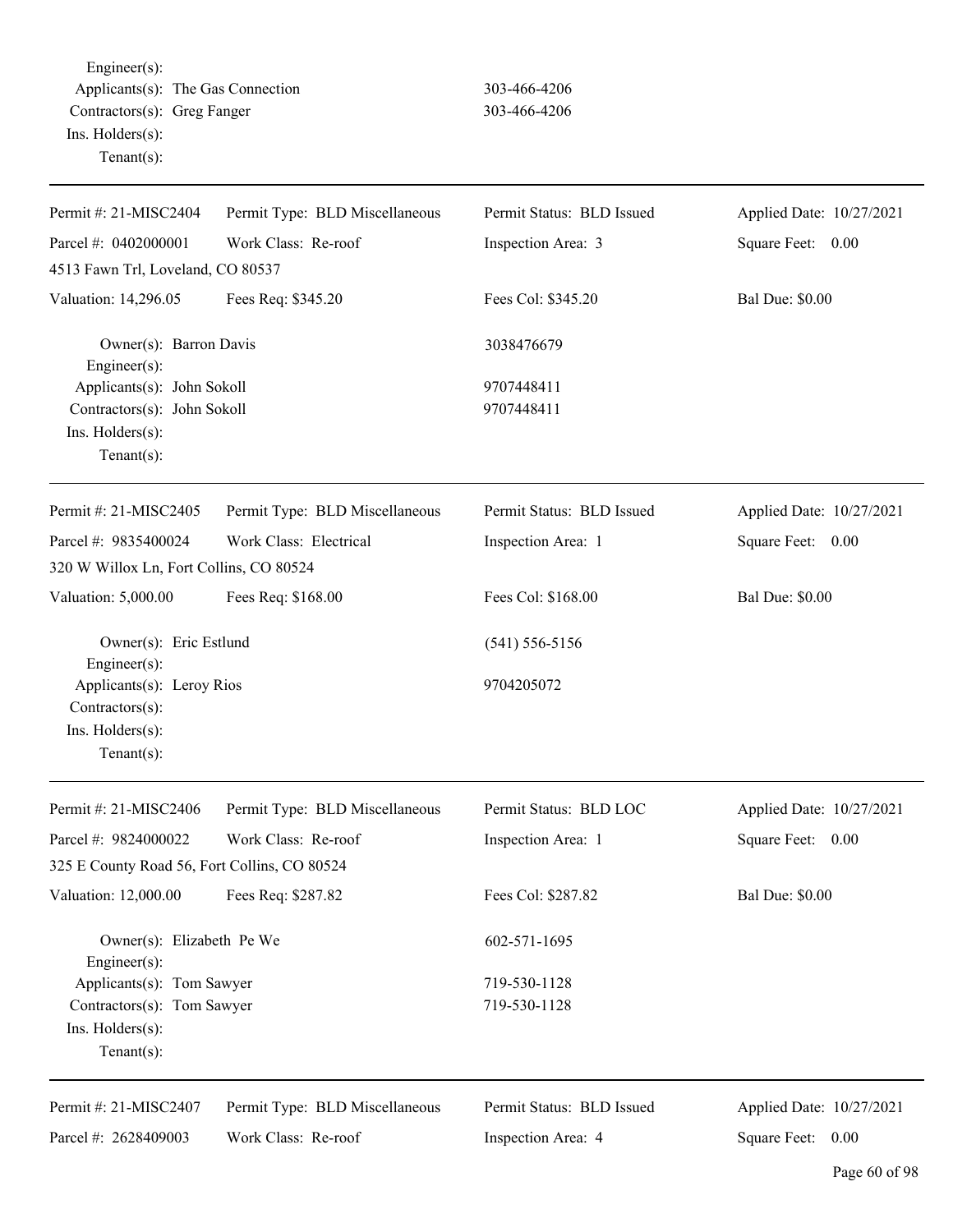| 972 Fox Creek Rd, Glen Haven, CO 80532                                                    |                                |                              |                          |
|-------------------------------------------------------------------------------------------|--------------------------------|------------------------------|--------------------------|
| Valuation: 14,000.00                                                                      | Fees Req: \$327.95             | Fees Col: \$327.95           | <b>Bal Due: \$0.00</b>   |
| Owner(s): Beverly Holston<br>Engineer(s):                                                 |                                |                              |                          |
| Applicants(s): Jessica Judd                                                               |                                | 3177101727                   |                          |
| Contractors(s): Jessica Judd<br>Ins. Holders(s):<br>$Tenant(s)$ :                         |                                | 3177101727                   |                          |
| Permit #: 21-MISC2408                                                                     | Permit Type: BLD Miscellaneous | Permit Status: BLD Withdrawn | Applied Date: 10/27/2021 |
| Parcel #: 0924400003                                                                      | Work Class: Electrical         | Inspection Area: 5           | Square Feet: 0.00        |
| Valuation: 8,500.00                                                                       | Fees Req: \$201.60             | Fees Col: \$201.60           | <b>Bal Due: \$0.00</b>   |
| Owner(s): Russ Bartz<br>Engineer(s):                                                      |                                | $(303)$ 434-2428             |                          |
| Applicants(s): Gregg Buchl<br>Contractors(s):<br>Ins. Holders(s):<br>$Tenant(s)$ :        | Gregg Buchl                    |                              |                          |
| Permit #: 21-MISC2409                                                                     | Permit Type: BLD Miscellaneous | Permit Status: BLD Issued    | Applied Date: 10/27/2021 |
| Parcel #: 9434305031                                                                      | Work Class: Mechanical         | Inspection Area: 3           | Square Feet: 0.00        |
| 1613 Horseshoe Cir, Longmont, CO 80504                                                    |                                |                              |                          |
| Valuation: 12,462.00                                                                      | Fees Req: \$329.74             | Fees Col: \$329.74           | <b>Bal Due: \$0.00</b>   |
| Owner(s): Stephen Cullen<br>Engineer(s):                                                  |                                | 303-579-6619                 |                          |
| Applicants(s): Plumbline Services<br>Contractors(s):<br>Ins. Holders(s):<br>$Tenant(s)$ : |                                | 3035495054                   |                          |
| Permit #: 21-MISC2410                                                                     | Permit Type: BLD Miscellaneous | Permit Status: BLD Issued    | Applied Date: 10/27/2021 |
| Parcel #: 9434305031                                                                      | Work Class: Plumbing           | Inspection Area: 3           | Square Feet: 0.00        |
| 1613 Horseshoe Cir, Longmont, CO 80504                                                    |                                |                              |                          |
| Valuation: 2,391.00                                                                       | Fees Req: \$62.27              | Fees Col: \$62.27            | <b>Bal Due: \$0.00</b>   |
| Owner(s): Stephen Cullen<br>Engineer(s):                                                  |                                | 303-579-6619                 |                          |
| Applicants(s): Plumbline Services<br>Contractors(s):<br>Ins. Holders(s):                  |                                | 3035495054                   |                          |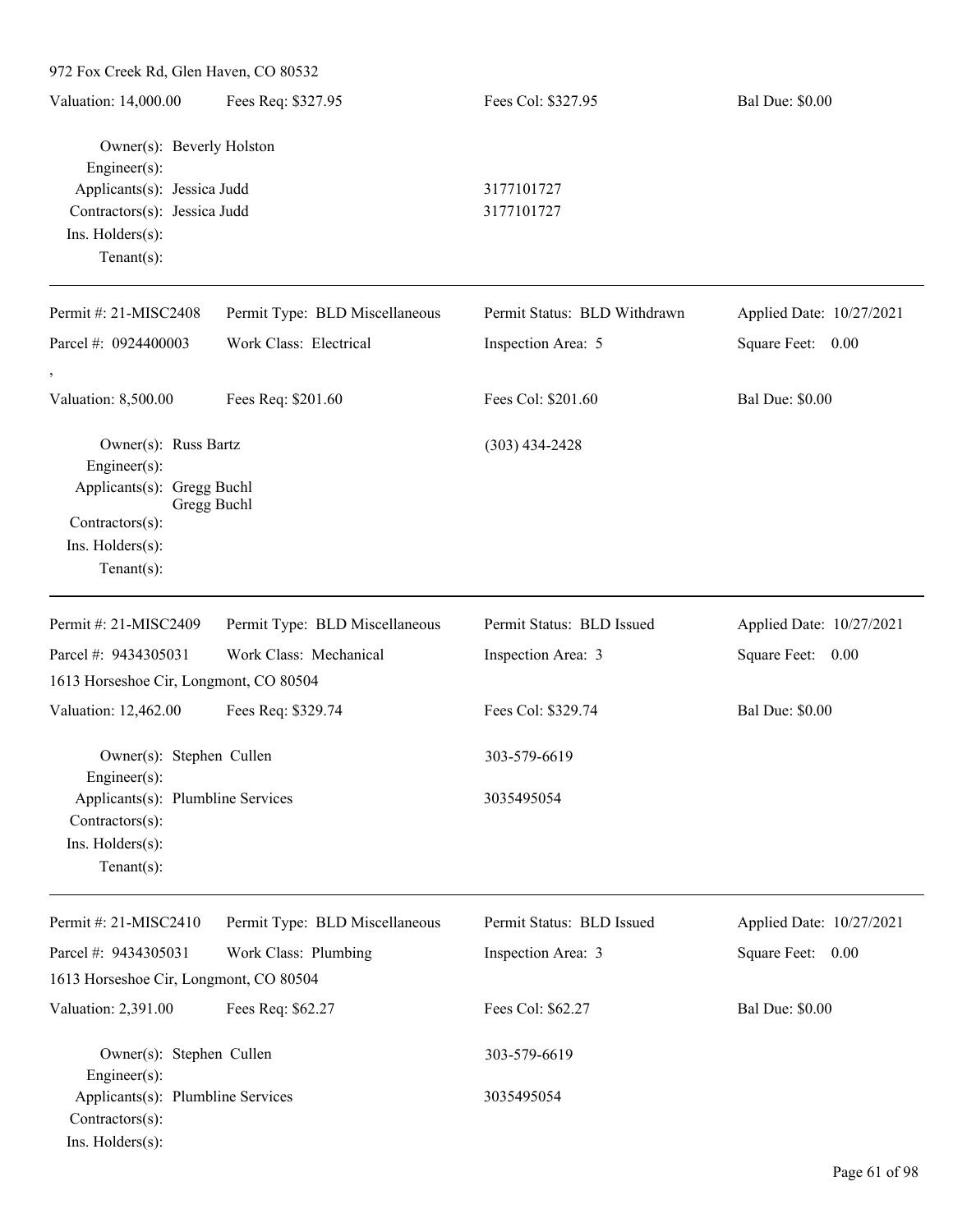| Permit #: 21-MISC2411                                     | Permit Type: BLD Miscellaneous | Permit Status: BLD LOC    | Applied Date: 10/27/2021 |
|-----------------------------------------------------------|--------------------------------|---------------------------|--------------------------|
| Parcel #: 4012405076                                      | Work Class: Re-roof            | Inspection Area: 5        | Square Feet: 0.00        |
| 84 Scioto Ct, Red Feather Lakes, CO 80545                 |                                |                           |                          |
| Valuation: 9,168.36                                       | Fees Req: \$244.37             | Fees Col: \$244.37        | <b>Bal Due: \$0.00</b>   |
| Owner(s): Jason Kinyon<br>Engineer(s):                    |                                | 3039317991                |                          |
| Applicants(s): Kevin Gottino                              |                                | 303-657-3009              |                          |
| Contractors(s): Kevin Gottino                             |                                | 303-657-3009              |                          |
| Ins. $H$ olders $(s)$ :                                   |                                |                           |                          |
| Tenant $(s)$ :                                            |                                |                           |                          |
| Permit #: 21-MISC2412                                     | Permit Type: BLD Miscellaneous | Permit Status: BLD Issued | Applied Date: 10/27/2021 |
| Parcel #: 9608000010                                      | Work Class: Mechanical         | Inspection Area: 2        | Square Feet: 0.00        |
| 6355 Bighorn Xing, Fort Collins, CO 80526                 |                                |                           |                          |
| Valuation: 23,757.00                                      | Fees Req: \$497.94             | Fees Col: \$497.94        | <b>Bal Due: \$0.00</b>   |
| Owner(s): Richard Barrett                                 |                                | 970-420-2054              |                          |
| Engineer(s):                                              |                                | 970-484-4841              |                          |
| Applicants(s): Mike Ducett<br>Contractors(s): Mike Ducett |                                | 970-484-4841              |                          |
| Ins. Holders(s):                                          |                                |                           |                          |
| Tenant $(s)$ :                                            |                                |                           |                          |
| Permit #: 21-MISC2413                                     | Permit Type: BLD Miscellaneous | Permit Status: BLD Issued | Applied Date: 10/27/2021 |
| Parcel #: 9606105014                                      | Work Class: Mechanical         | Inspection Area: 2        | Square Feet: 0.00        |
| 4869 Eastridge Dr, Fort Collins, CO 80526                 |                                |                           |                          |
| Valuation: 6,296.00                                       | Fees Req: \$145.26             | Fees Col: \$145.26        | <b>Bal Due: \$0.00</b>   |
| Owner(s): Karen Hayes<br>Engineer(s):                     |                                | $(970)$ 215-5639          |                          |
| Applicants(s): Mike Ducett                                |                                | 970-484-4841              |                          |
| Contractors(s): Mike Ducett                               |                                | 970-484-4841              |                          |
| Ins. Holders(s):<br>$Tenant(s)$ :                         |                                |                           |                          |
| Permit #: 21-MISC2414                                     | Permit Type: BLD Miscellaneous | Permit Status: BLD Issued | Applied Date: 10/27/2021 |
| Parcel #: 0601105297                                      | Work Class: Mechanical         | Inspection Area: 2        | Square Feet: 0.00        |
| 4617 Cliff View Ln, Fort Collins, CO 80526                |                                |                           |                          |
| Valuation: 11,574.00                                      | Fees Req: \$248.99             | Fees Col: \$248.99        | <b>Bal Due: \$0.00</b>   |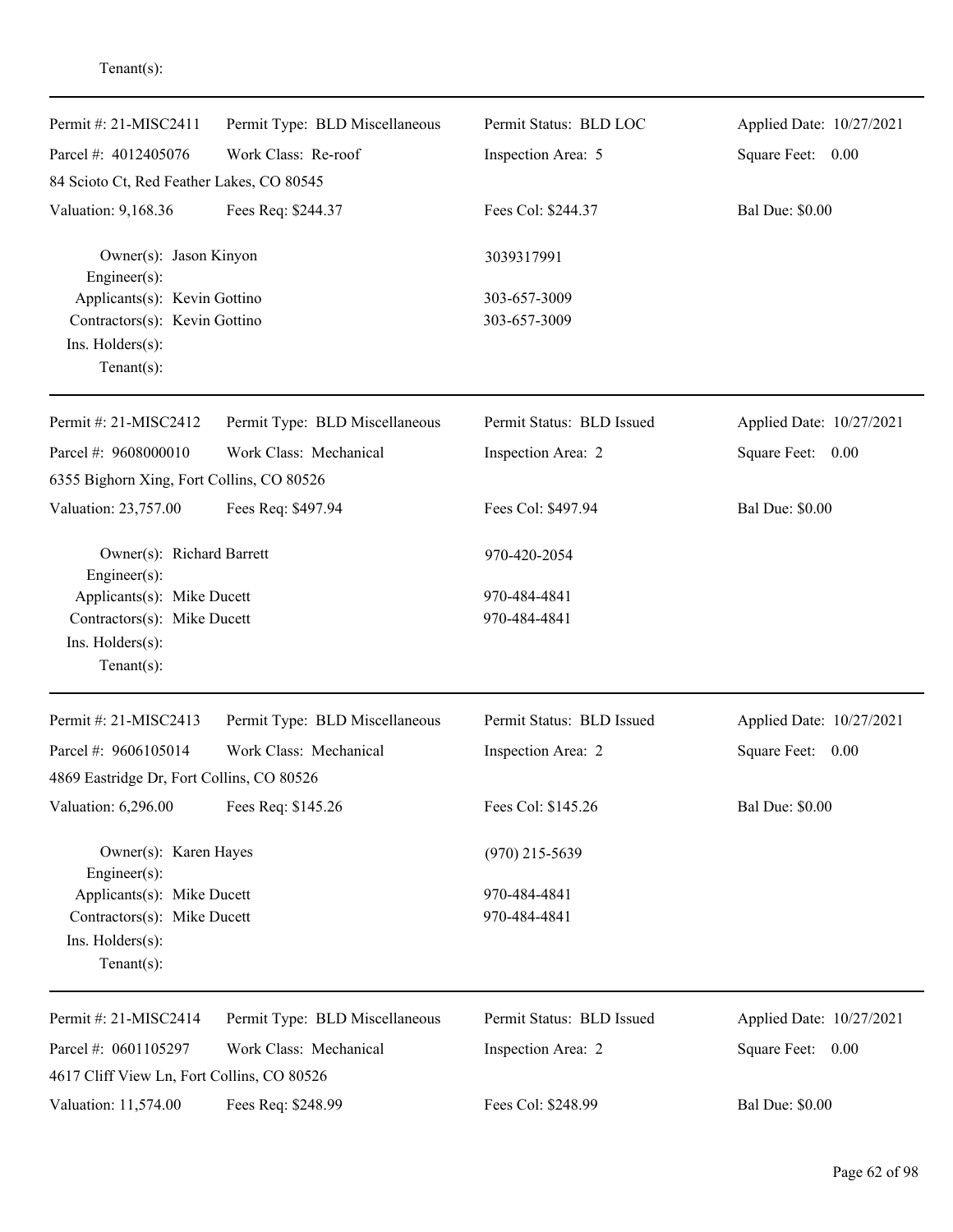Owner(s): Katherine Wiens 7209335701 Engineer(s): Applicants(s): Mike Ducett 970-484-4841 Contractors(s): Mike Ducett 970-484-4841 Ins. Holders(s): Tenant(s): Permit #: 21-MISC2415 Parcel #: 9733200010 Permit Type: BLD Miscellaneous Work Class: Electrical Permit Status: BLD Issued Inspection Area: 2 Applied Date: 10/27/2021 Square Feet: 0.00 2916 W County Road 38e, Fort Collins, CO 80526 Valuation: 500.00 Fees Req: \$120.00 Fees Col: \$120.00 Bal Due: \$0.00 Owner(s): Evan Larimer 9708933293 Engineer(s): Applicants(s): Michele Rutt 9706901944 Contractors(s): Ins. Holders(s): Tenant(s): Permit #: 21-MISC2416 Parcel #: 8729200907 Permit Type: BLD Miscellaneous Work Class: Demolition Permit Status: BLD Issued Inspection Area: 2 Applied Date: 10/27/2021 Square Feet: 0.00 3000 S. Timberline Rd., Fort Collins, CO 80525 Valuation: 1.00 Fees Req: \$51.64 Fees Col: \$51.64 Bal Due: \$0.00 Owner(s): Karen Crumbaker 9704986000 Engineer(s): Applicants(s): Kerri Valdez 7194325774 Angela Vialpando Contractors(s): Ins. Holders(s): Tenant(s): Permit #: 21-MISC2417 Parcel #: 1704000053 Permit Type: BLD Miscellaneous Work Class: Gas Piping Permit Status: BLD Issued Inspection Area: 6 Applied Date: 10/27/2021 Square Feet: 0.00 1938 Paradise Park Rd, Bellvue, CO 80512 Valuation: 2,000.00 Fees Req: \$113.93 Fees Col: \$113.93 Bal Due: \$0.00 Owner(s): Terrell James 9702144342 Engineer(s): Applicants(s): Douglas Medina 970-658-6759 Contractors(s): Ins. Holders(s): Tenant(s):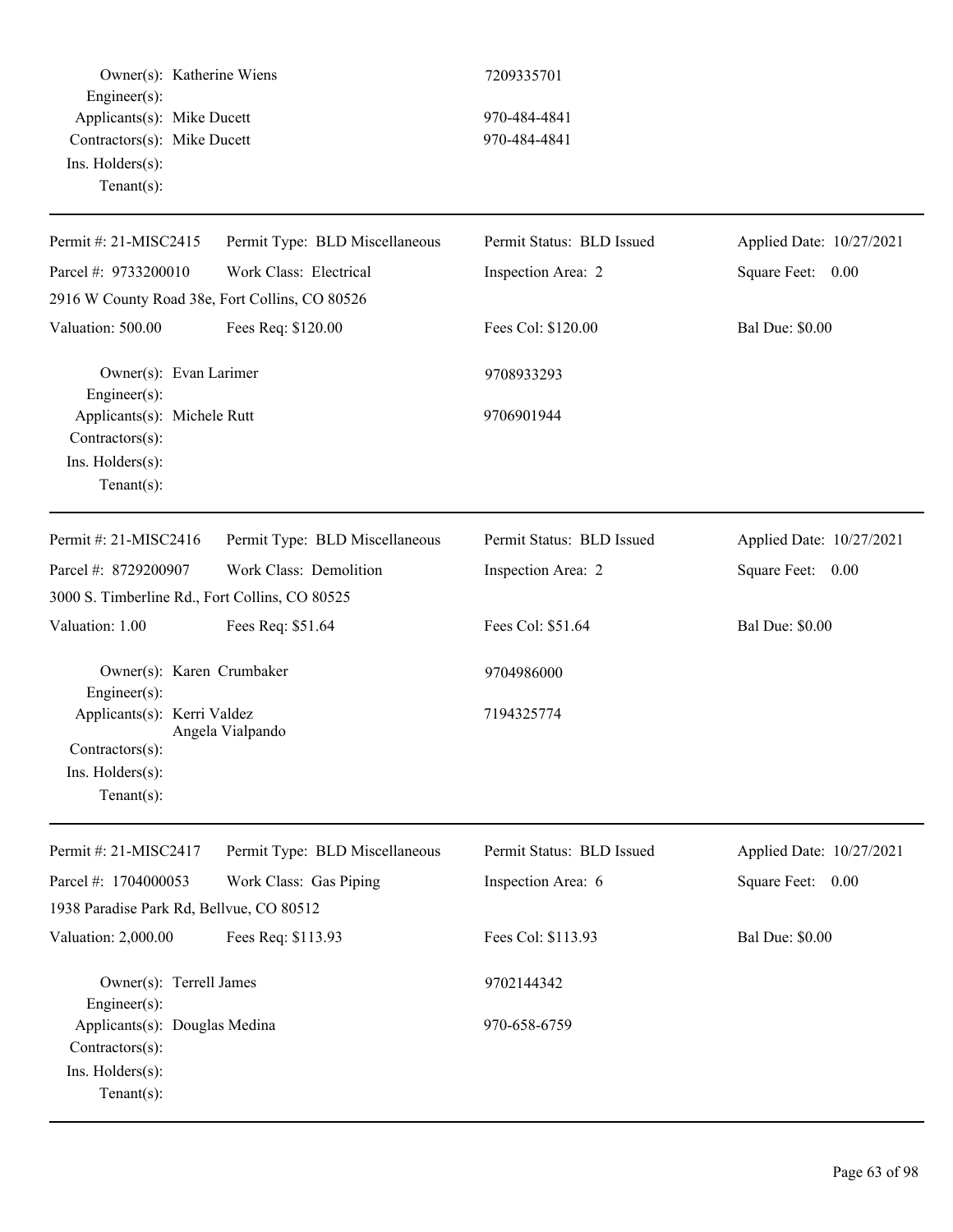| Permit #: 21-MISC2418                                                                               | Permit Type: BLD Miscellaneous                                                  | Permit Status: BLD Issued    | Applied Date: 10/28/2021 |
|-----------------------------------------------------------------------------------------------------|---------------------------------------------------------------------------------|------------------------------|--------------------------|
| Parcel #: 8922205011                                                                                | Work Class: Re-roof                                                             | Inspection Area: 1           | Square Feet: 0.00        |
| 10511 Clark Lake Ave, Wellington, CO 80549                                                          |                                                                                 |                              |                          |
| Valuation: 10,200.00                                                                                | Fees Req: \$264.56                                                              | Fees Col: \$264.56           | <b>Bal Due: \$0.00</b>   |
| Owner(s): David Diller<br>Engineer(s):                                                              |                                                                                 | 9703231766                   |                          |
| Applicants(s): Tyler Davis<br>Contractors(s): Tyler Davis<br>Ins. Holders(s):<br>Tenant $(s)$ :     |                                                                                 | 9702142301<br>9702142301     |                          |
| Permit #: 21-MISC2419                                                                               | Permit Type: BLD Miscellaneous                                                  | Permit Status: BLD Issued    | Applied Date: 10/28/2021 |
| Parcel #: 8028000053                                                                                | Work Class: Gas Fireplace or Stove/Lo <sub>1</sub> Inspection Area: 1<br>Insert |                              | Square Feet: 0.00        |
| 3268 Hackamore Rd, Wellington, CO 80549                                                             |                                                                                 |                              |                          |
| Valuation: 4,535.29                                                                                 | Fees Req: \$103.77                                                              | Fees Col: \$103.77           | <b>Bal Due: \$0.00</b>   |
| Owner(s): Darla Flores<br>Engineer(s):                                                              |                                                                                 | $(970)$ 381-0977             |                          |
| Applicants(s): Randy Bosanko<br>Contractors(s): Randy Bosanko<br>Ins. Holders(s):<br>Tenant $(s)$ : |                                                                                 | 9703963230<br>9703963230     |                          |
| Permit #: 21-MISC2420                                                                               | Permit Type: BLD Miscellaneous                                                  | Permit Status: BLD LOC       | Applied Date: 10/28/2021 |
| Parcel #: 8623411024<br>8138 Scenic Ridge Dr, Fort Collins, CO 80528                                | Work Class: Mechanical                                                          | Inspection Area: 2           | Square Feet: 0.00        |
| Valuation: 17,041.00                                                                                | Fees Req: \$373.47                                                              | Fees Col: \$373.47           | <b>Bal Due: \$0.00</b>   |
| Owner(s): John Schnackel<br>Engineer(s):                                                            |                                                                                 | $(970)$ 494-7632             |                          |
| Applicants(s): Mike Ducett<br>Contractors(s): Mike Ducett<br>Ins. Holders(s):<br>$Tenant(s)$ :      |                                                                                 | 970-484-4841<br>970-484-4841 |                          |
| Permit#: 21-MISC2421                                                                                | Permit Type: BLD Miscellaneous                                                  | Permit Status: BLD Issued    | Applied Date: 10/28/2021 |
| Parcel #: 3027305067                                                                                | Work Class: Re-roof                                                             | Inspection Area: 5           | Square Feet: 0.00        |
| 247 Letitia Dr, Red Feather Lakes, CO 80545                                                         |                                                                                 |                              |                          |
| Valuation: 2,000.00                                                                                 | Fees Req: \$87.19                                                               | Fees Col: \$87.19            | <b>Bal Due: \$0.00</b>   |
| Owner(s): Barbara Butler Law<br>Engineer(s):                                                        |                                                                                 | $(303)$ 877-9138             |                          |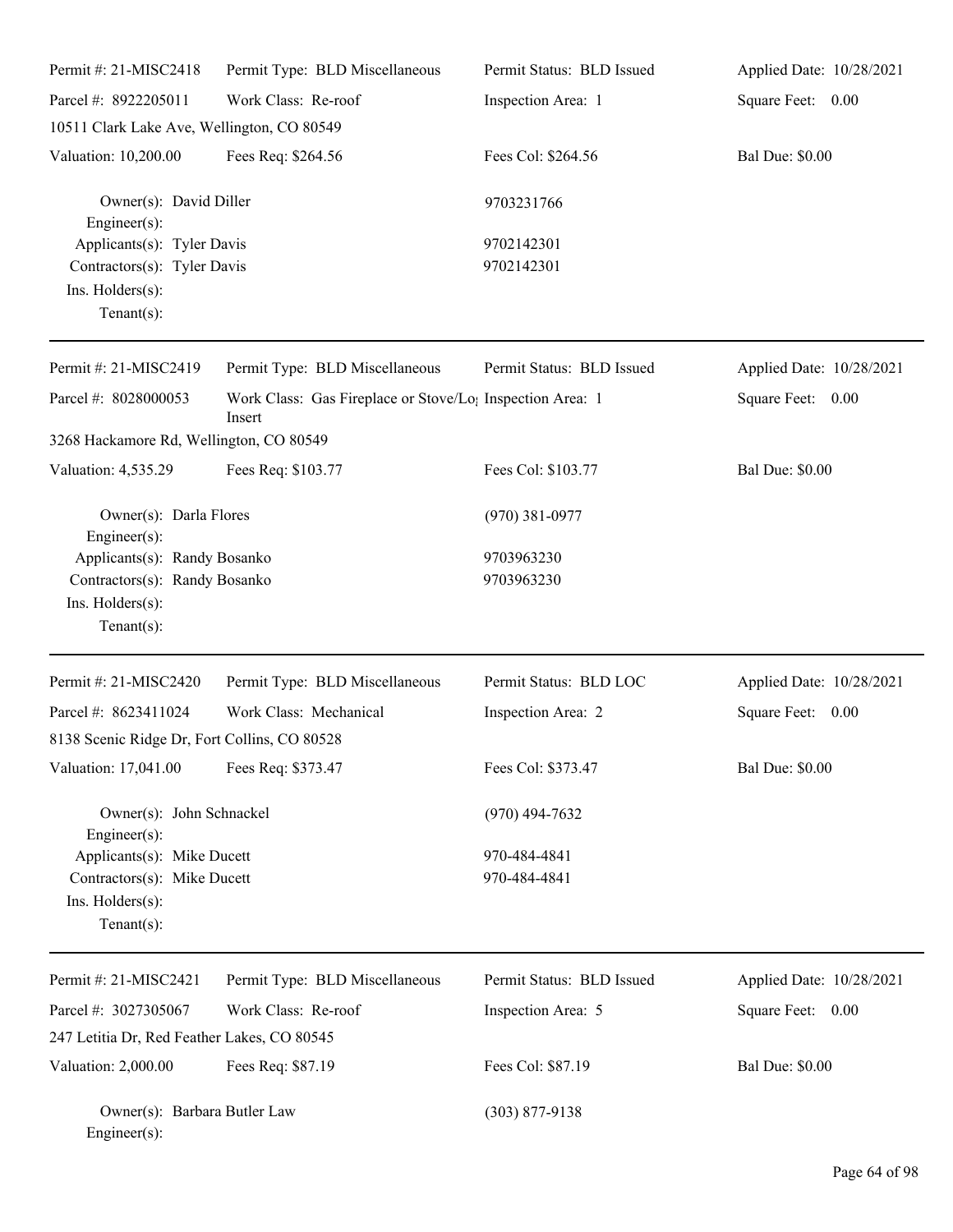| Permit #: 21-MISC2422                                                                           | Permit Type: BLD Miscellaneous                   | Permit Status: BLD LOC       | Applied Date: 10/28/2021 |
|-------------------------------------------------------------------------------------------------|--------------------------------------------------|------------------------------|--------------------------|
| Parcel #: 1626213004                                                                            | Work Class: Mechanical                           | Inspection Area: 4           | Square Feet: 0.00        |
| 31 Cinnamon Bear Ct, Drake, CO 80515                                                            |                                                  |                              |                          |
| Valuation: 2,325.00                                                                             | Fees Req: \$62.27                                | Fees Col: \$62.27            | <b>Bal Due: \$0.00</b>   |
| $Owner(s)$ :<br>Engineer(s):                                                                    | <b>Baranovic Family Trust</b><br>James Baranovic | 9709623990<br>9709623990     |                          |
| Applicants(s): William Froehlich<br>Contractors(s):<br>Ins. Holders(s):<br>Tenant $(s)$ :       |                                                  | 9702861020                   |                          |
| Permit #: 21-MISC2423                                                                           | Permit Type: BLD Miscellaneous                   | Permit Status: BLD Issued    | Applied Date: 10/28/2021 |
| Parcel #: 9704208036                                                                            | Work Class: Mechanical                           | Inspection Area: 1           | Square Feet: 0.00        |
| 2917 Swing Station Way, Fort Collins, CO 80521                                                  |                                                  |                              |                          |
| Valuation: 5,745.94                                                                             | Fees Req: \$124.51                               | Fees Col: \$124.51           | <b>Bal Due: \$0.00</b>   |
| Owner(s): Christian Hallberg<br>Engineer(s):                                                    |                                                  | $(970)$ 310-7913             |                          |
| Applicants(s): Glenn Frank<br>Contractors(s): Glenn Frank<br>Ins. Holders(s):<br>Tenant $(s)$ : |                                                  | 970-484-4552<br>970-484-4552 |                          |
| Permit #: 21-MISC2424                                                                           | Permit Type: BLD Miscellaneous                   | Permit Status: BLD Issued    | Applied Date: 10/28/2021 |
| Parcel #: 9733112014<br>4016 Platte Dr, Fort Collins, CO 80526                                  | Work Class: Mechanical                           | Inspection Area: 2           | Square Feet:<br>0.00     |
| Valuation: 10,041.19                                                                            | Fees Req: \$228.24                               | Fees Col: \$228.24           | <b>Bal Due: \$0.00</b>   |
| Owner(s): Michael Sebald<br>Engineer(s):                                                        |                                                  | $(970)$ 310-1173             |                          |
| Applicants(s): Glenn Frank<br>Contractors(s): Glenn Frank<br>Ins. Holders(s):<br>Tenant $(s)$ : |                                                  | 970-484-4552<br>970-484-4552 |                          |
| Permit #: 21-MISC2425                                                                           | Permit Type: BLD Miscellaneous                   | Permit Status: BLD Issued    | Applied Date: 10/28/2021 |
| Parcel #: 0831000012                                                                            | Work Class: Mechanical                           | Inspection Area: 1           | Square Feet: 0.00        |

Square Feet: 0.00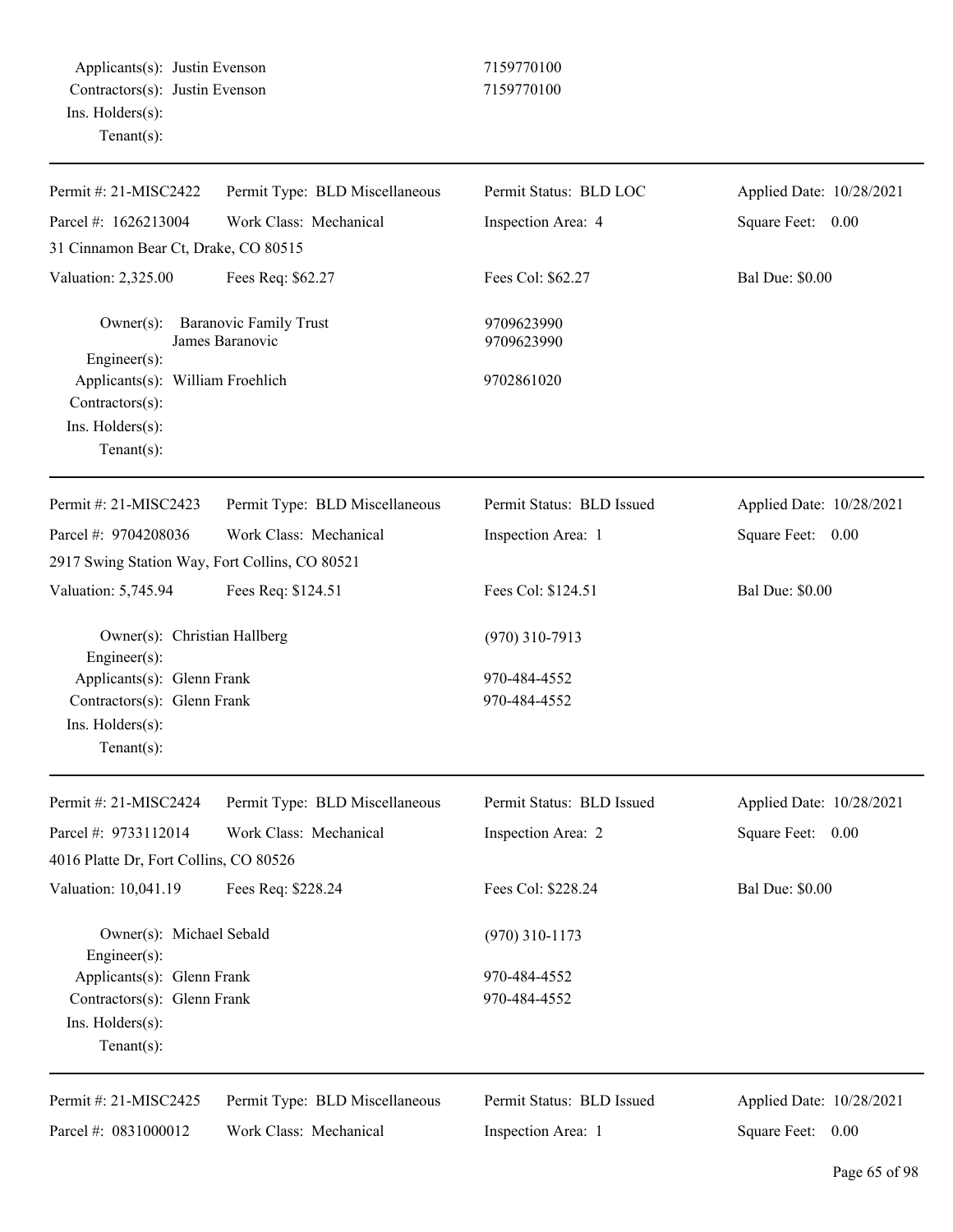| Valuation: 15,427.75        | Fees Req: \$391.97      | Fees Col: \$391.97 | <b>Bal Due: \$0.00</b> |
|-----------------------------|-------------------------|--------------------|------------------------|
|                             | Owner(s): Alan Anderson | 970-472-1628       |                        |
| Engineer $(s)$ :            |                         |                    |                        |
| Applicants(s): Glenn Frank  |                         | 970-484-4552       |                        |
| Contractors(s): Glenn Frank |                         | 970-484-4552       |                        |
| $Ins.$ Holders $(s)$ :      |                         |                    |                        |
| Tenant $(s)$ :              |                         |                    |                        |

| Permit #: 21-MISC2426                                             | Permit Type: BLD Miscellaneous | Permit Status: BLD LOC    | Applied Date: 10/28/2021 |
|-------------------------------------------------------------------|--------------------------------|---------------------------|--------------------------|
| Parcel #: 9413300008                                              | Work Class: Re-roof            | Inspection Area: 3        | Square Feet: 0.00        |
| 600 E County Road 8, Berthoud, CO 80513                           |                                |                           |                          |
| Valuation: 15,750.00                                              | Fees Req: \$367.08             | Fees Col: \$367.08        | <b>Bal Due: \$0.00</b>   |
| Owner(s): Keith Cochran<br>Engineer $(s)$ :                       |                                | $(303) 720 - 4149$        |                          |
| Applicants(s): Michael Lallier<br>Contractors(s): Michael Lallier |                                | 7207378501<br>7207378501  |                          |
|                                                                   |                                |                           |                          |
| $Ins.$ Holders $(s)$ :                                            |                                |                           |                          |
| $Tenant(s)$ :                                                     |                                |                           |                          |
| Permit #: $21-MISC2427$                                           | Permit Type: BLD Miscellaneous | Permit Status: BLD Issued | Applied Date: 10/29/2021 |
| Parcel #: 8614320038                                              | Work Class: Mechanical         | Inspection Area: 2        | Square Feet: 0.00        |
| 7556 Tamarisk Dr, Fort Collins, CO 80528                          |                                |                           |                          |
| Valuation: 13,400.00                                              | Fees Req: \$290.48             | Fees Col: \$290.48        | <b>Bal Due: \$0.00</b>   |
| Owner(s): Daniel Milne                                            |                                | $(970)$ 494-7632          |                          |

Engineer(s): Applicants(s): Mike Ducett 970-484-4841 Contractors(s): Mike Ducett 970-484-4841 Ins. Holders(s): Tenant(s):

Applied Date: 10/29/2021 Square Feet: 0.00

9381 Rolling Prairie Dr, Wellington, CO 80549

Permit Type: BLD Miscellaneous

Work Class: Re-roof

Valuation: 29,147.54 Fees Req: \$622.61 Fees Col: \$622.61 Bal Due: \$0.00

Owner(s): James Pflipsen Engineer(s): Applicants(s): Kristopher Wagner 7205523321 Contractors(s): Kristopher Wagner 7205523321

Ins. Holders(s):

Permit #: 21-MISC2428

Parcel #: 8926206001

Inspection Area: 1

Permit Status: BLD LOC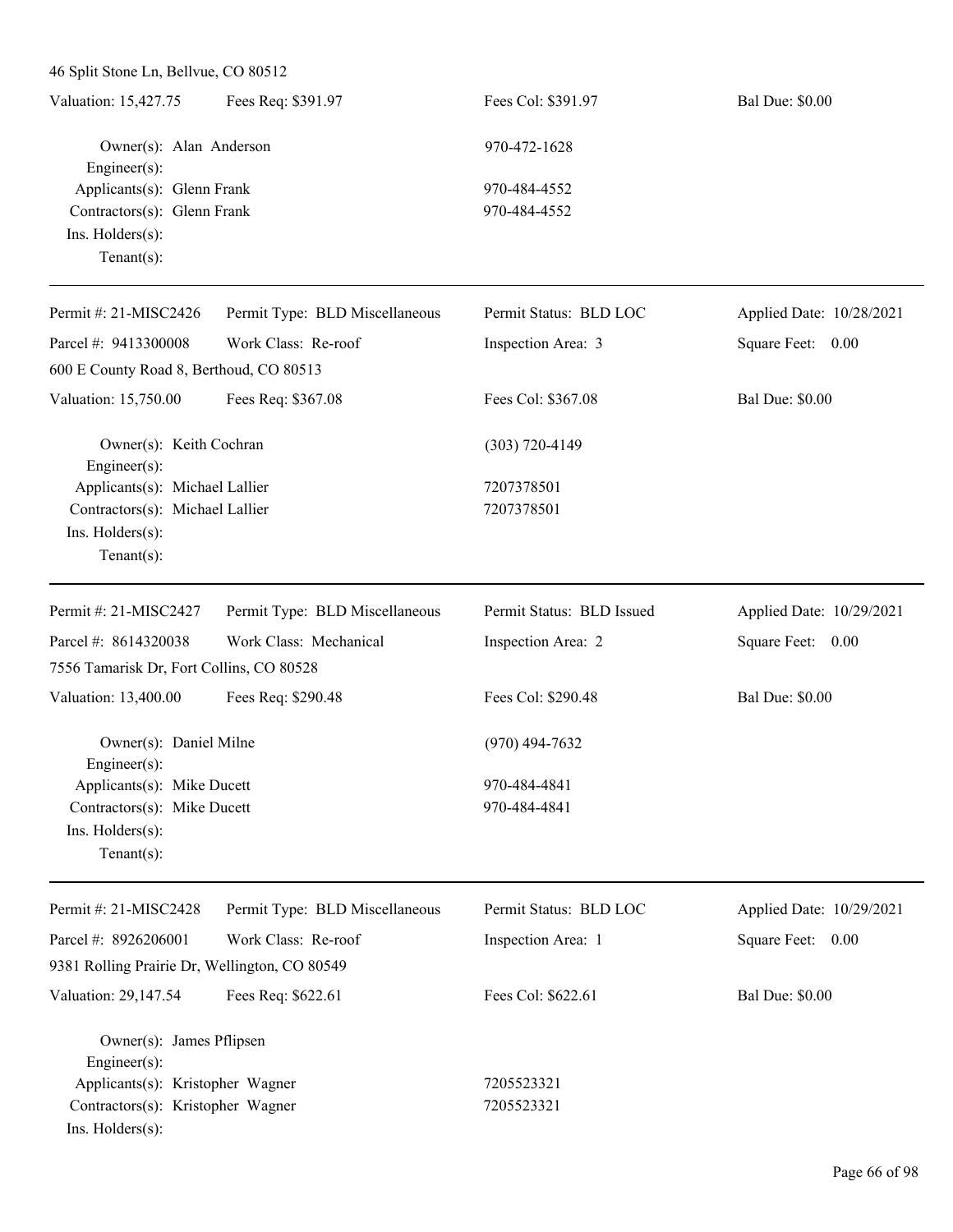| Permit #: 21-MISC2429                           | Permit Type: BLD Miscellaneous       | Permit Status: BLD LOC         | Applied Date: 10/29/2021 |  |
|-------------------------------------------------|--------------------------------------|--------------------------------|--------------------------|--|
| Parcel #: 3029217006                            | Work Class: Re-roof                  | Inspection Area: 5             | Square Feet: 0.00        |  |
| 432 Wapiti Rd, Red Feather Lakes, CO 80545      |                                      |                                |                          |  |
| Valuation: 8,000.00                             | Fees Req: \$207.57                   | Fees Col: \$207.57             | <b>Bal Due: \$0.00</b>   |  |
| Owner(s): David Milano<br>Engineer $(s)$ :      |                                      | $(303) 709 - 1910$             |                          |  |
| Applicants(s): Erika Girard                     |                                      | 2142073999                     |                          |  |
| Contractors(s): Erika Girard                    |                                      | 2142073999                     |                          |  |
| Ins. Holders(s):<br>Tenant $(s)$ :              |                                      |                                |                          |  |
| Permit #: 21-MISC2430                           | Permit Type: BLD Miscellaneous       | Permit Status: BLD Issued      | Applied Date: 10/29/2021 |  |
| Parcel #: 9921000031                            | Work Class: Re-roof                  | Inspection Area: 1             | Square Feet: 0.00        |  |
| 2766 Windsong Ridge Ln, Fort Collins, CO 80524  |                                      |                                |                          |  |
| Valuation: 6,500.00                             | Fees Req: \$185.49                   | Fees Col: \$185.49             | <b>Bal Due: \$0.00</b>   |  |
| Owner(s): Meghan Hein<br>Engineer(s):           |                                      | $(707)$ 999-1544               |                          |  |
| Applicants(s): Jessica Judd                     |                                      | 3177101727                     |                          |  |
| Contractors(s): Jessica Judd                    |                                      | 3177101727                     |                          |  |
| Ins. Holders(s):<br>Tenant $(s)$ :              |                                      |                                |                          |  |
| Permit #: 21-MISC2431                           | Permit Type: BLD Miscellaneous       | Permit Status: BLD LOC         | Applied Date: 10/29/2021 |  |
| Parcel #: 8828000003                            | Work Class: Re-roof                  | Inspection Area: 1             | Square Feet: 0.00        |  |
| 3408 Richards Lake Rd, Fort Collins, CO 80524   |                                      |                                |                          |  |
| Valuation: 10,000.00                            | Fees Req: \$247.68                   | Fees Col: \$247.68             | <b>Bal Due: \$0.00</b>   |  |
| Owner(s): Mark Reifenrath<br>$Engineering(s)$ : | Michelle Reifenrath                  | 9703020877<br>$(720)$ 299-6020 |                          |  |
| Applicants(s): Premier Roofing LLC              |                                      | 970-484-7663                   |                          |  |
| Contractors(s): Luke Mickelson                  |                                      | 9704847663                     |                          |  |
| Ins. Holders(s):<br>Tenant $(s)$ :              |                                      |                                |                          |  |
| Permit #: 21-MISC2432                           | Permit Type: BLD Miscellaneous       | Permit Status: BLD Issued      | Applied Date: 10/29/2021 |  |
| Parcel #: 8716208010                            | Work Class: Mechanical               | Inspection Area: 2             | Square Feet: 0.00        |  |
|                                                 | 734 Dawn Ave, Fort Collins, CO 80524 |                                |                          |  |
| Valuation: 7,497.50                             | Fees Req: \$166.00                   | Fees Col: \$166.00             | <b>Bal Due: \$0.00</b>   |  |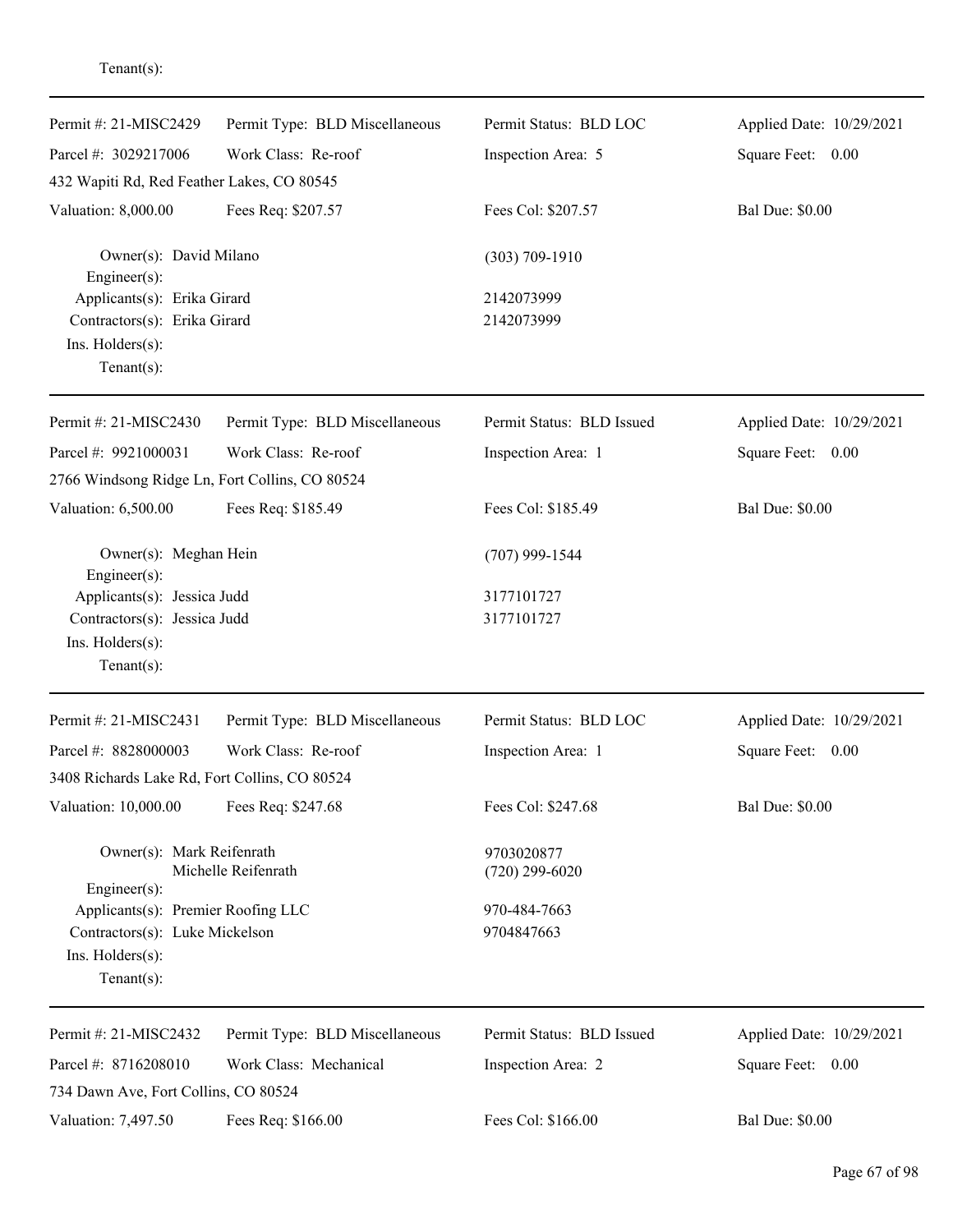Owner(s): Carolyn Pond (970) 214-6670 Engineer(s): Applicants(s): Tim Swan 970-215-5870 Contractors(s): Tim Swan 970-215-5870 Ins. Holders(s): Tenant(s):

| Permit #: 21-MISC2433                                             | Permit Type: BLD Miscellaneous                             | Permit Status: BLD Issued      | Applied Date: 10/29/2021 |
|-------------------------------------------------------------------|------------------------------------------------------------|--------------------------------|--------------------------|
| Parcel #: 9429305008                                              | Work Class: Mechanical                                     | Inspection Area: 3             | Square Feet: 0.00        |
| 4008 Meining Rd, Berthoud, CO 80513                               |                                                            |                                |                          |
| Valuation: 19,375.00                                              | Fees Req: \$414.96                                         | Fees Col: \$414.96             | <b>Bal Due: \$0.00</b>   |
| Owner(s): Kristine Struckhoff<br>Engineer(s):                     |                                                            | 970-556-2315                   |                          |
| Applicants(s): Meiers Mechanical                                  |                                                            | 720-366-1512                   |                          |
| Contractors(s): Eric Meiers<br>Ins. Holders(s):<br>Tenant $(s)$ : |                                                            | 720-366-1512                   |                          |
| Permit #: 21-MISC2434                                             | Permit Type: BLD Miscellaneous                             | Permit Status: BLD Issued      | Applied Date: 10/29/2021 |
| Parcel #: 1834000047                                              | Work Class: Re-roof                                        | Inspection Area: 1             | Square Feet: 0.00        |
| 740 N County Road 41, Bellvue, CO 80512                           |                                                            |                                |                          |
| Valuation: 1,188.00                                               | Fees Req: \$56.38                                          | Fees Col: \$56.38              | <b>Bal Due: \$0.00</b>   |
| Engineer(s):                                                      | Owner(s): Subcarrier Communications, Inc.<br>Jered Haveran | $(970)$ 282-6465               |                          |
| Applicants(s): Joshua Morales                                     |                                                            | 9707441940                     |                          |
| Contractors(s): Joshua Morales                                    |                                                            | 9707441940                     |                          |
| Ins. Holders(s):<br>$Tenant(s)$ :                                 |                                                            |                                |                          |
| Permit #: 21-MISC2435                                             | Permit Type: BLD Miscellaneous                             | Permit Status: BLD Void        | Applied Date: 10/29/2021 |
| Parcel #: 2534109104                                              | Work Class: Electrical                                     | Inspection Area:               | Square Feet:<br>0.00     |
| 76 Columbine Ln, Estes Park, CO 80517                             |                                                            |                                |                          |
| Valuation: 36,776.00                                              | Fees Req: \$473.05                                         | Fees Col: \$0.00               | Bal Due: \$473.05        |
| Owner(s): Susan Johnston<br>Engineer(s):                          |                                                            | $(970)$ 481-6167               |                          |
| Applicants(s): Nick McEvoy<br>Contractors(s):<br>Ins. Holders(s): | CJR Partners LLC dba Sopris Solar                          | $(808)$ 294-8131<br>7204275973 |                          |
| Tenant $(s)$ :                                                    |                                                            |                                |                          |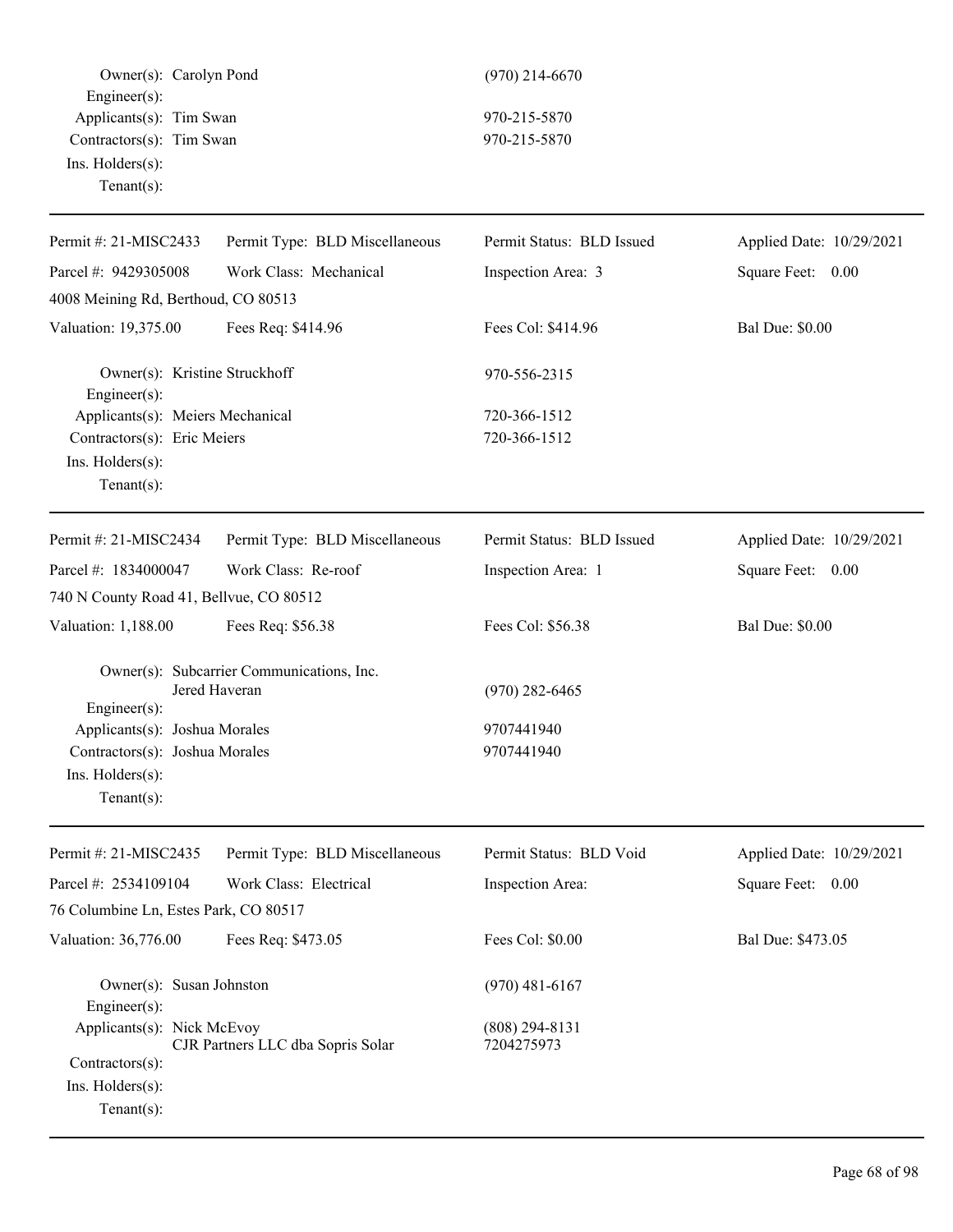| Permit #: 21-MISC2436                                                                                                        | Permit Type: BLD Miscellaneous                       | Permit Status: BLD Issued   | Applied Date: 10/30/2021 |
|------------------------------------------------------------------------------------------------------------------------------|------------------------------------------------------|-----------------------------|--------------------------|
| Parcel #: 3717000901                                                                                                         | Work Class: Electrical                               | Inspection Area: 6          | Square Feet: 0.00        |
| 1600 Forest Road 145, Bellvue, CO 80512                                                                                      |                                                      |                             |                          |
| Valuation: 3,500.00                                                                                                          | Fees Req: \$153.60                                   | Fees Col: \$153.60          | <b>Bal Due: \$0.00</b>   |
| Engineer(s):<br>Applicants(s): Tracy Pfeiff<br>Contractors(s):<br>Ins. Holders(s):<br>$Tenant(s)$ :                          | Owner(s): Sky Ranch Lutheran Camp Of The American Lu | 970-330-2410                |                          |
| Permit #: 21-MISC2437                                                                                                        | Permit Type: BLD Miscellaneous                       | Permit Status: BLD Issued   | Applied Date: 10/30/2021 |
| Parcel #: 0420400005<br>111 Simple Ranch Rd, Lyons, CO 80540                                                                 | Work Class: Gas Piping                               | Inspection Area: 4          | Square Feet: 0.00        |
| Valuation: 1,000.00                                                                                                          | Fees Req: \$113.93                                   | Fees Col: \$113.93          | <b>Bal Due: \$0.00</b>   |
| $Owner(s)$ :<br>Engineer(s):                                                                                                 | Vonniejunekendall's Living Trust                     | 6198846180                  |                          |
| Applicants(s): Douglas Medina<br>Contractors(s):<br>Ins. Holders(s):<br>$Tenant(s)$ :                                        |                                                      | 970-658-6759                |                          |
| Permit #: 21-MISC2438                                                                                                        | Permit Type: BLD Miscellaneous                       | Permit Status: BLD Issued   | Applied Date: 10/30/2021 |
| Parcel #: 8716208009                                                                                                         | Work Class: Mechanical                               | Inspection Area: 2          | Square Feet: 0.00        |
| 800 Dawn Ave, Fort Collins, CO 80524                                                                                         |                                                      |                             |                          |
| Valuation: 3,720.00 Fees Req: \$83.02                                                                                        |                                                      | Fees Col: \$83.02           | <b>Bal Due: \$0.00</b>   |
| $Owner(s)$ :<br>Engineer(s):<br>Applicants(s): IMS Heating & Air Inc<br>Contractors(s):<br>Ins. Holders(s):<br>$Tenant(s)$ : | Edwin W/Leona E Schick Revocable Trust               | 970-532-0123                |                          |
| Permit #: 21-RES0678                                                                                                         | Permit Type: BLD Residential                         | Permit Status: BLD Approved | Applied Date: 10/01/2021 |
| Parcel #: 9429305013                                                                                                         | Work Class: Alteration                               | Inspection Area: 3          | Square Feet: 392.00      |
| 3704 Meining Rd, Berthoud, CO 80513                                                                                          |                                                      |                             |                          |
| Valuation: 150,000.00                                                                                                        | Fees Req: \$3,101.21                                 | Fees Col: \$731.35          | Bal Due: \$2,369.86      |
| Owner(s): Steven Lee<br>Engineer(s):                                                                                         |                                                      | 7079530346                  |                          |
| Applicants(s): Shane Good                                                                                                    |                                                      | 9706829671                  |                          |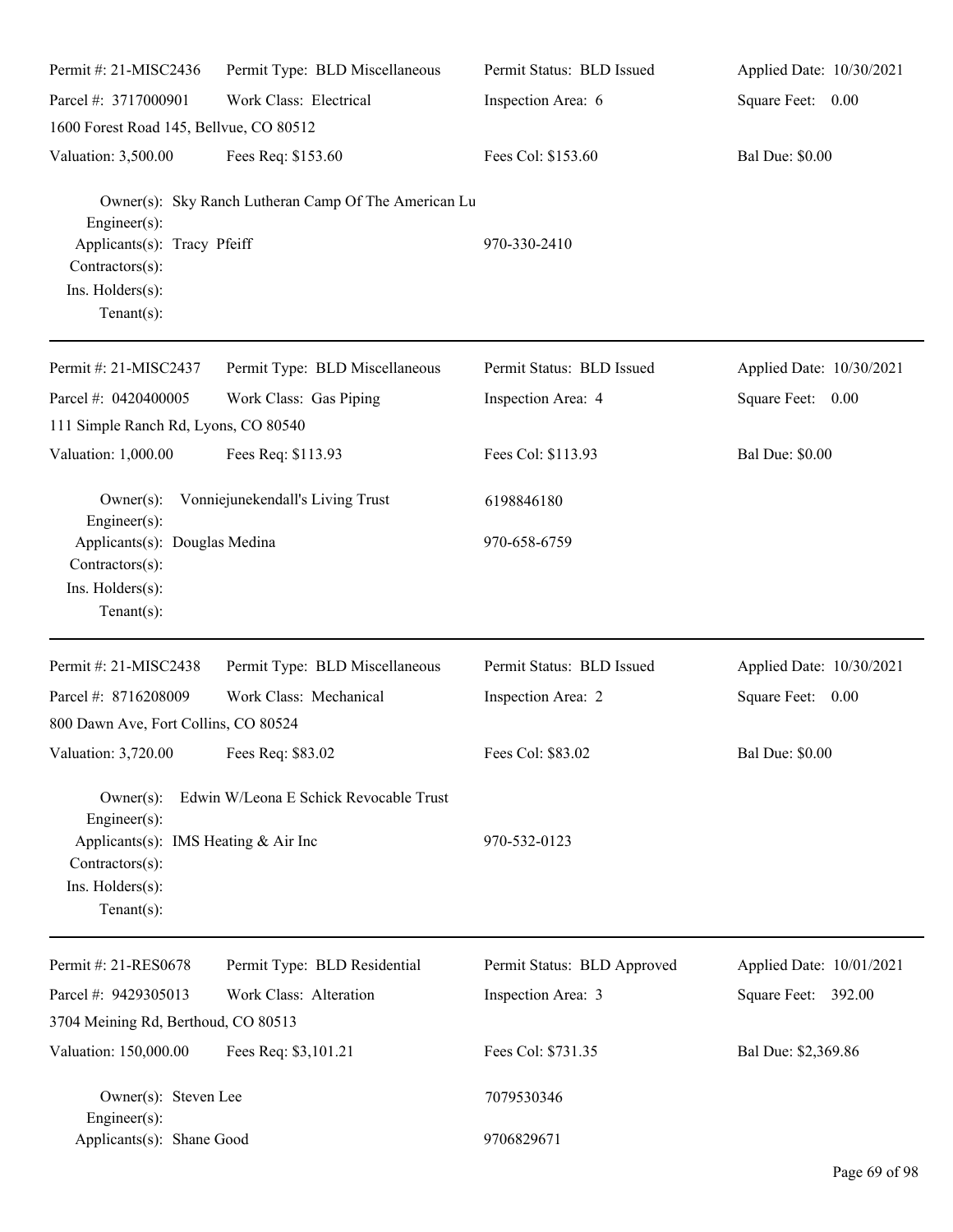| Contractors(s): Adam Trainor |  |
|------------------------------|--|
| Ins. Holders(s):             |  |
| $Tenant(s)$ :                |  |

| Permit #: 21-RES0679                                                                 | Permit Type: BLD Residential | Permit Status: BLD Applied  | Applied Date: 10/01/2021 |
|--------------------------------------------------------------------------------------|------------------------------|-----------------------------|--------------------------|
| Parcel #: 3402225002                                                                 | Work Class: Deck             | Inspection Area: 4          | Square Feet:<br>0.00     |
| 1030 Sutton Ln, Estes Park, CO 80517                                                 |                              |                             |                          |
| Valuation: 14,200.00                                                                 | Fees Req: \$520.86           | Fees Col: \$0.00            | Bal Due: \$520.86        |
| Owner(s): Jesus Marquez<br>Engineer $(s)$ :                                          | Mary Jean Marquez            | 3036559468                  |                          |
| Applicants(s): Jesus Marquez<br>Contractors(s):<br>Ins. Holders(s):<br>$Tenant(s)$ : |                              | 3036559468                  |                          |
| Permit #: 21-RES0680                                                                 | Permit Type: BLD Residential | Permit Status: BLD Applied  | Applied Date: 10/01/2021 |
| Parcel #: 2407406021                                                                 | Work Class: Alteration       | Inspection Area: 4          | Square Feet: 0.00        |
| 4068 Little Valley Rd, Estes Park, CO 80517                                          |                              |                             |                          |
| Valuation: 1.00                                                                      | Fees Req: \$245.32           | Fees Col: \$0.00            | Bal Due: \$245.32        |
| Owner(s): Michael Atkins<br>Pat Atkins                                               |                              | 7138999362<br>7138995294    |                          |
| Engineer(s):<br>Applicants(s): Michael Atkins<br>Contractors(s):                     |                              | 7138999362                  |                          |
| Ins. Holders(s):<br>$Tenant(s)$ :                                                    |                              |                             |                          |
| Permit #: 21-RES0681                                                                 | Permit Type: BLD Residential | Permit Status: BLD Approved | Applied Date: 10/01/2021 |
| Parcel #: 9832212702                                                                 | Work Class: Alteration       | Inspection Area: 1          | Square Feet: 148.00      |
| 3922 Bingham Hill Rd, Fort Collins, CO 80521                                         |                              |                             |                          |
| Valuation: 2,664.00                                                                  | Fees Req: \$362.68           | Fees Col: \$0.00            | Bal Due: \$362.68        |
| Owner(s): Lynn Sedar<br>Engineer(s):                                                 | <b>Andrew Ayres</b>          | 7204025100<br>7204025100    |                          |
| Applicants(s): Andrew Ayres<br>Contractors(s):<br>Ins. Holders(s):<br>Tenant $(s)$ : |                              | 7204025100                  |                          |
| Permit #: 21-RES0682                                                                 | Permit Type: BLD Residential | Permit Status: BLD Applied  | Applied Date: 10/01/2021 |
| Parcel #: 3527400035                                                                 | Work Class: Deck             | Inspection Area: 4          | 464.00<br>Square Feet:   |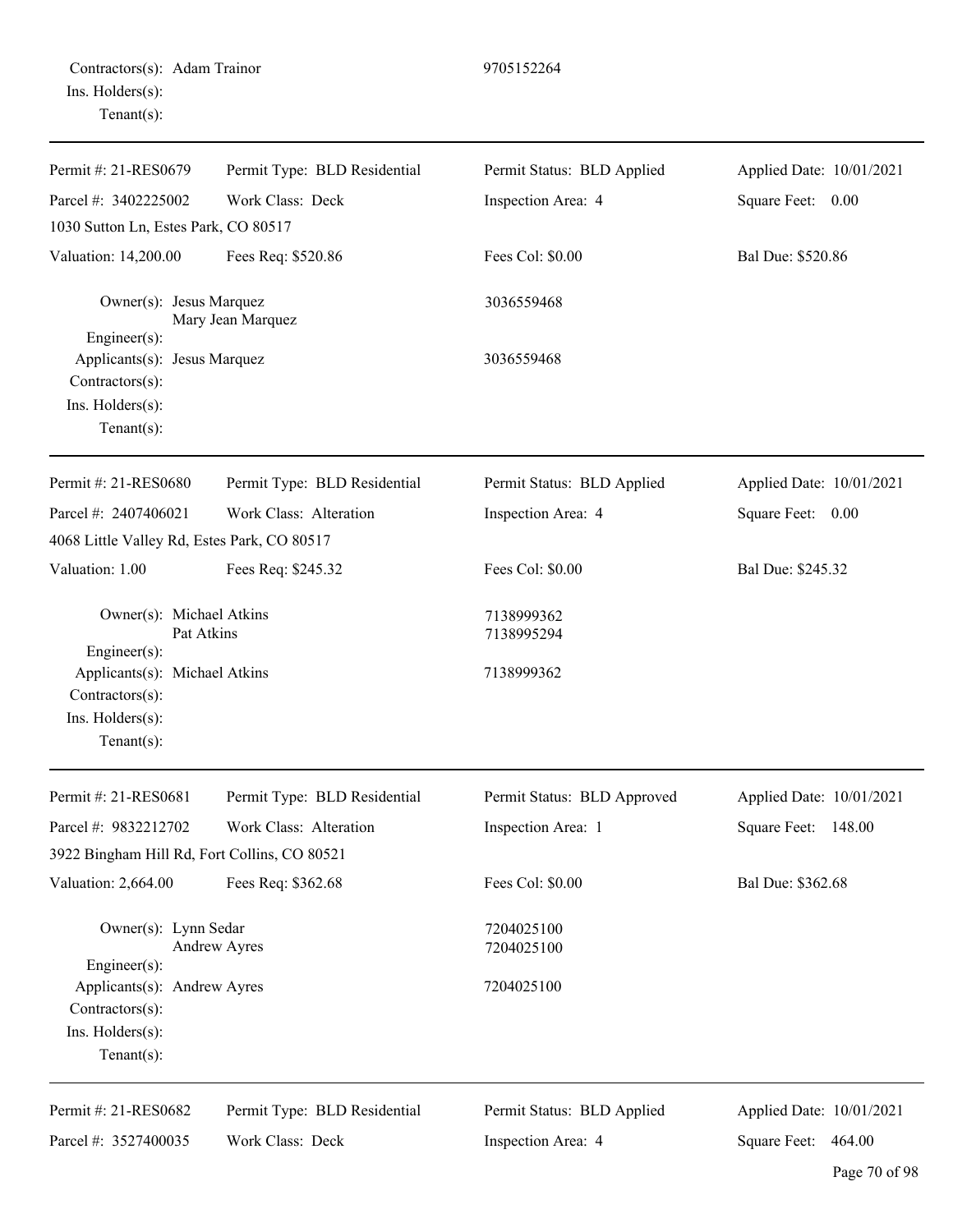| 2071 Upper High Dr, Estes Park, CO 80517                                                                                                |                                                                   |                                        |                          |
|-----------------------------------------------------------------------------------------------------------------------------------------|-------------------------------------------------------------------|----------------------------------------|--------------------------|
| Valuation: 75,000.00                                                                                                                    | Fees Req: \$1,861.60                                              | Fees Col: \$0.00                       | Bal Due: \$1,861.60      |
| Owner(s): Beverly Jean Weisher<br>Engineer(s):<br>Applicants(s): Timothy Elkins<br>Contractors(s):<br>Ins. Holders(s):<br>$Tenant(s)$ : | Hollinger Susan E Trust                                           | 9133813153<br>9703101683               |                          |
| Permit #: 21-RES0683                                                                                                                    | Permit Type: BLD Residential                                      | Permit Status: BLD Issued              | Applied Date: 10/04/2021 |
| Parcel #: 9418408003<br>997 Pierre Ridge Rd, Berthoud, CO 80513                                                                         | Work Class: Alteration                                            | Inspection Area: 3                     | Square Feet: 0.00        |
| Valuation: 14,400.00                                                                                                                    | Fees Req: \$747.87                                                | Fees Col: \$747.87                     | <b>Bal Due: \$0.00</b>   |
| Owner(s): Ron Waterman<br>Engineer(s):                                                                                                  |                                                                   | 9703708022                             |                          |
| Applicants(s): Scott Harris<br>Contractors(s):<br>Ins. Holders(s):<br>$Tenant(s)$ :                                                     |                                                                   | 3034745480                             |                          |
| Permit #: 21-RES0684                                                                                                                    | Permit Type: BLD Residential                                      | Permit Status: BLD Issued              | Applied Date: 10/05/2021 |
| Parcel #: 3401114004                                                                                                                    | Work Class: Conversion to Short-Term Inspection Area: 4<br>Rental |                                        | Square Feet: 0.00        |
| 808 Whispering Pines Dr, Estes Park, CO 80517                                                                                           |                                                                   |                                        |                          |
| Valuation: 0.00                                                                                                                         | Fees Req: \$300.00                                                | Fees Col: \$300.00                     | <b>Bal Due: \$0.00</b>   |
| Owner(s): Anna Peters<br>Engineer(s):                                                                                                   |                                                                   | 6512065044                             |                          |
| Applicants(s): Seth Smith<br>Contractors(s):<br>Ins. Holders(s):<br>$Tenant(s)$ :                                                       |                                                                   | 9705866500                             |                          |
| Permit #: 21-RES0685                                                                                                                    | Permit Type: BLD Residential                                      | Permit Status: BLD Issued              | Applied Date: 10/05/2021 |
| Parcel #: 3404200022                                                                                                                    | Work Class: Addition                                              | Inspection Area: 4                     | Square Feet: 368.00      |
| 37 Dorsey Dr, Estes Park, CO 80511                                                                                                      |                                                                   |                                        |                          |
| Valuation: 143,100.00                                                                                                                   | Fees Req: \$2,577.61                                              | Fees Col: \$2,577.61                   | <b>Bal Due: \$0.00</b>   |
| Engineer(s): Kristen Ekeren<br>Applicants(s): Byron Francis<br>Contractors(s): Byron Francis                                            | Owner(s): YMCA Of The Rockies/Estes Park Center Assoc 9704812663  | 9705862458<br>9702273622<br>9702273622 |                          |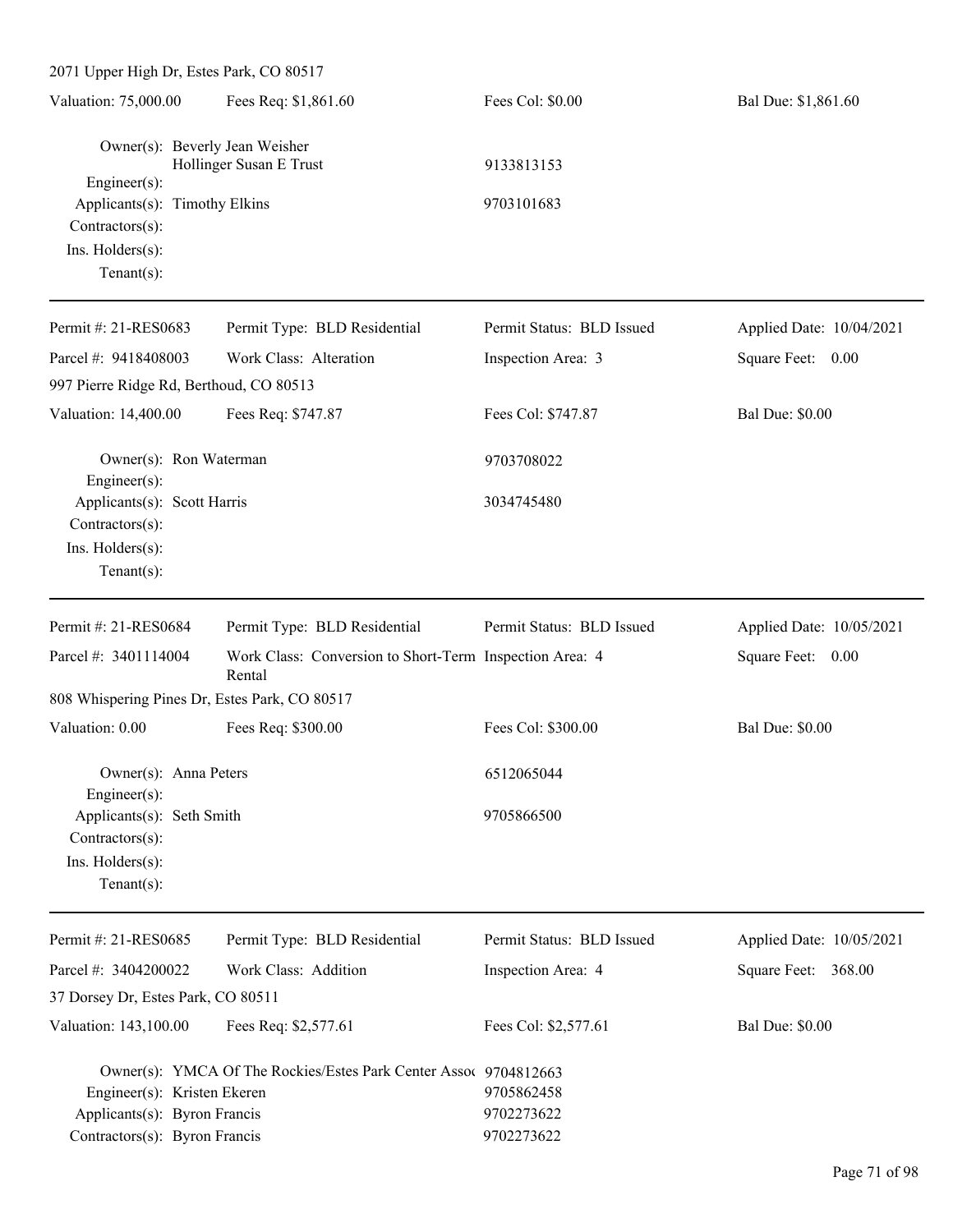Ins. Holders(s): Tenant(s):

| Permit #: 21-RES0686                                                                                                                                                     | Permit Type: BLD Residential | Permit Status: BLD Issued                              | Applied Date: 10/06/2021 |
|--------------------------------------------------------------------------------------------------------------------------------------------------------------------------|------------------------------|--------------------------------------------------------|--------------------------|
| Parcel #: 8931105703                                                                                                                                                     | Work Class: Alteration       | Inspection Area: 1                                     | Square Feet:<br>0.00     |
| 8601 N County Road 11, Wellington, CO 80549                                                                                                                              |                              |                                                        |                          |
| Valuation: 5,535.00                                                                                                                                                      | Fees Req: \$241.79           | Fees Col: \$241.79                                     | <b>Bal Due: \$0.00</b>   |
| Owner(s): Kristi Fox Shefferd<br>Engineer(s):                                                                                                                            | Dustin Shefferd              | 9705662477<br>9705662477                               |                          |
| Applicants(s): Greg Knapp<br>Contractors(s):<br>Ins. Holders(s):<br>Tenant $(s)$ :                                                                                       |                              | 7205072711                                             |                          |
| Permit #: 21-RES0687                                                                                                                                                     | Permit Type: BLD Residential | Permit Status: BLD LOC                                 | Applied Date: 10/06/2021 |
| Parcel #: 1013000010                                                                                                                                                     | Work Class: Alteration       | Inspection Area: 6                                     | Square Feet:<br>0.00     |
| 4600 W County Road 80c, Livermore, CO 80536                                                                                                                              |                              |                                                        |                          |
| Valuation: 25,000.00                                                                                                                                                     | Fees Req: \$773.00           | Fees Col: \$773.00                                     | <b>Bal Due: \$0.00</b>   |
| Owner(s): Bryan Muir<br>Engineer(s):                                                                                                                                     | Calloway Hill Preserve LLC   | 4133489231<br>4133489231                               |                          |
| Applicants(s): Douglas Claxton<br>Contractors(s):<br>Ins. Holders(s):<br>Tenant $(s)$ :                                                                                  | Jonathan Anderson            | 3038159360<br>3038159360                               |                          |
| Permit #: 21-RES0688                                                                                                                                                     | Permit Type: BLD Residential | Permit Status: BLD Issued                              | Applied Date: 10/06/2021 |
| Parcel #: 8621105021<br>3616 Eagle Ln, Fort Collins, CO 80528                                                                                                            | Work Class: Alteration       | Inspection Area: 2                                     | Square Feet: 2,564.00    |
| Valuation: 350,000.00                                                                                                                                                    | Fees Req: \$5,879.51         | Fees Col: \$5,879.51                                   | <b>Bal Due: \$0.00</b>   |
| Owner(s): Christopher Huffman<br>Engineer(s): Robert Greenwald II<br>Applicants(s): Kurt Smeester<br>Contractors(s): Kurt Smeester<br>Ins. Holders(s):<br>Tenant $(s)$ : |                              | 9702150004<br>970-667-8010<br>9702151721<br>9702151721 |                          |
| Permit #: 21-RES0689                                                                                                                                                     | Permit Type: BLD Residential | Permit Status: BLD Applied                             | Applied Date: 10/06/2021 |
| Parcel #: 0525407002                                                                                                                                                     | Work Class: Alteration       | Inspection Area: 3                                     | Square Feet:<br>1,250.00 |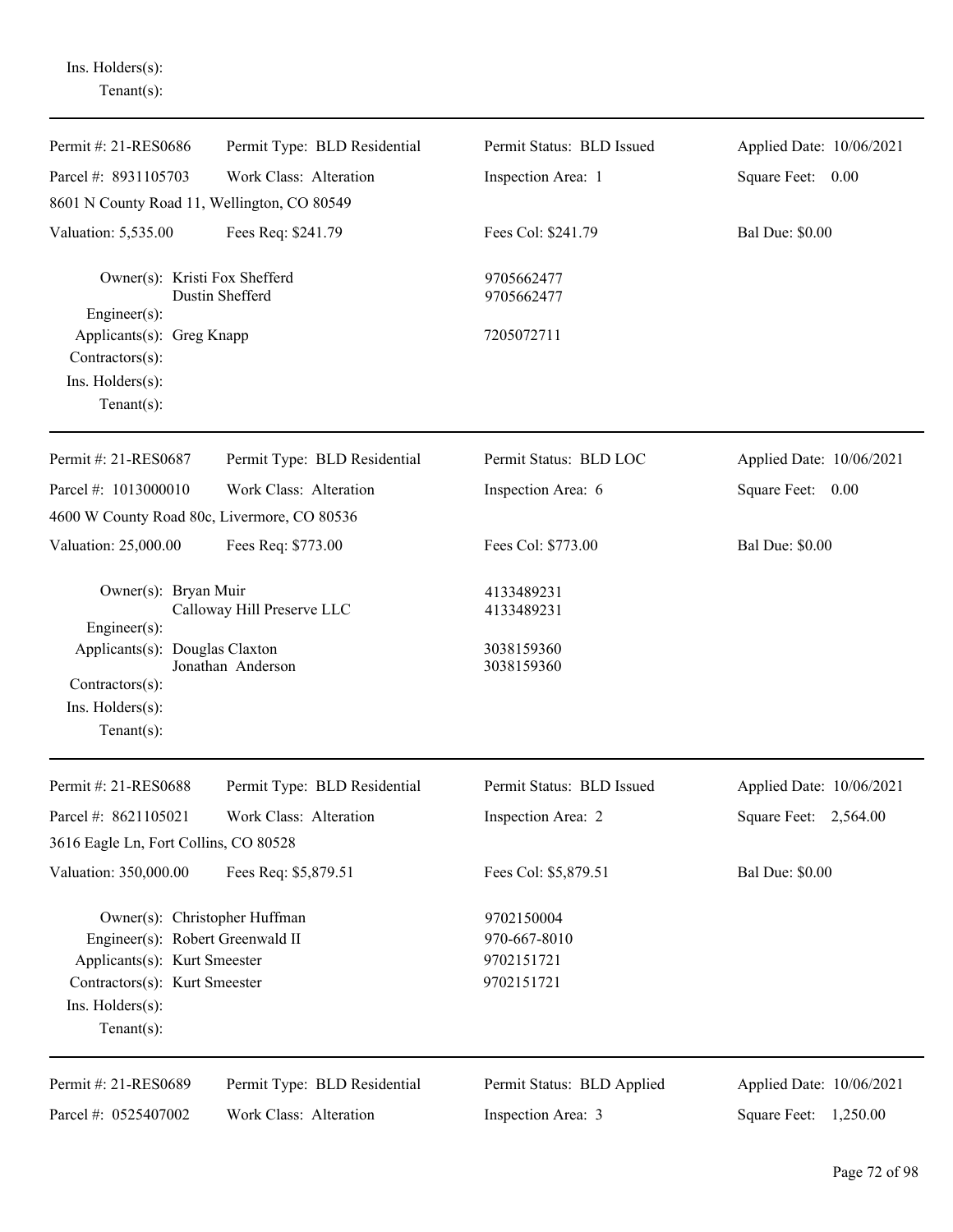| 2272 Golden Valley Rd, Loveland, CO 80537                                                                                                                                    |                                       |                                                         |                          |  |
|------------------------------------------------------------------------------------------------------------------------------------------------------------------------------|---------------------------------------|---------------------------------------------------------|--------------------------|--|
| Valuation: 26,175.00                                                                                                                                                         | Fees Req: \$1,501.59                  | Fees Col: \$0.00                                        | Bal Due: \$1,501.59      |  |
| Owner(s): Bruce Whitaker<br>Engineer(s):                                                                                                                                     |                                       | 9706671545                                              |                          |  |
| Applicants(s): Bruce Whitaker<br>Contractors(s):<br>Ins. Holders(s):<br>Tenant $(s)$ :                                                                                       |                                       | 9706671545                                              |                          |  |
| Permit #: 21-RES0690                                                                                                                                                         | Permit Type: BLD Residential          | Permit Status: BLD Issued                               | Applied Date: 10/07/2021 |  |
| Parcel #: 9825207090                                                                                                                                                         | Work Class: Deck                      | Inspection Area: 1                                      | Square Feet: 488.00      |  |
| 3305 Shore Rd, Fort Collins, CO 80524                                                                                                                                        |                                       |                                                         |                          |  |
| Valuation: 23,000.00                                                                                                                                                         | Fees Req: \$748.81                    | Fees Col: \$748.81                                      | <b>Bal Due: \$0.00</b>   |  |
| Owner(s): Sonya Sprout<br>Engineer(s): Wayne Thompson<br>Applicants(s): Richard A Vandervliet<br>Contractors(s): Richard A Vandervliet<br>Ins. Holders(s):<br>Tenant $(s)$ : |                                       | 970-206-9455<br>970-227-7791<br>970-227-7791            |                          |  |
| Permit #: 21-RES0691                                                                                                                                                         | Permit Type: BLD Residential          | Permit Status: BLD Applied                              | Applied Date: 10/07/2021 |  |
| Parcel #: 3030408001                                                                                                                                                         | Work Class: Addition                  | Inspection Area: 5                                      | Square Feet: 320.00      |  |
| 119 Charity Dr, Red Feather Lakes, CO 80545                                                                                                                                  |                                       |                                                         |                          |  |
| Valuation: 113,191.05                                                                                                                                                        | Fees Req: \$2,609.03                  | Fees Col: \$691.68                                      | Bal Due: \$1,917.35      |  |
| Owner(s): Robert Reichelderfer<br>Engineer(s): Sheri Nichols<br>Applicants(s): Eugene Martin<br>Contractors(s): Eugene Martin<br>Ins. Holders(s):<br>$Tenant(s)$ :           |                                       | 9706905056<br>7204080119116<br>2529826640<br>2529826640 |                          |  |
| Permit #: 21-RES0692                                                                                                                                                         | Permit Type: BLD Residential          | Permit Status: BLD Applied                              | Applied Date: 10/07/2021 |  |
| Parcel #: 8512000009                                                                                                                                                         | Work Class: Modular DW/SW with<br>Add | Inspection Area: 2                                      | Square Feet: 1,480.00    |  |
| 8466 Golden Fields Ln, Loveland, CO 80538                                                                                                                                    |                                       |                                                         |                          |  |
| Valuation: 57,336.32                                                                                                                                                         | Fees Req: \$5,996.20                  | Fees Col: \$0.00                                        | Bal Due: \$5,996.20      |  |
| Owner(s): Kathleen Cooney<br>Engineer(s):                                                                                                                                    |                                       | 970-313-8033                                            |                          |  |
| Applicants(s): Michael Lopez<br>Contractors(s): Michael Lopez<br>Ins. Holders(s):                                                                                            |                                       | 3034726620<br>3034726620                                |                          |  |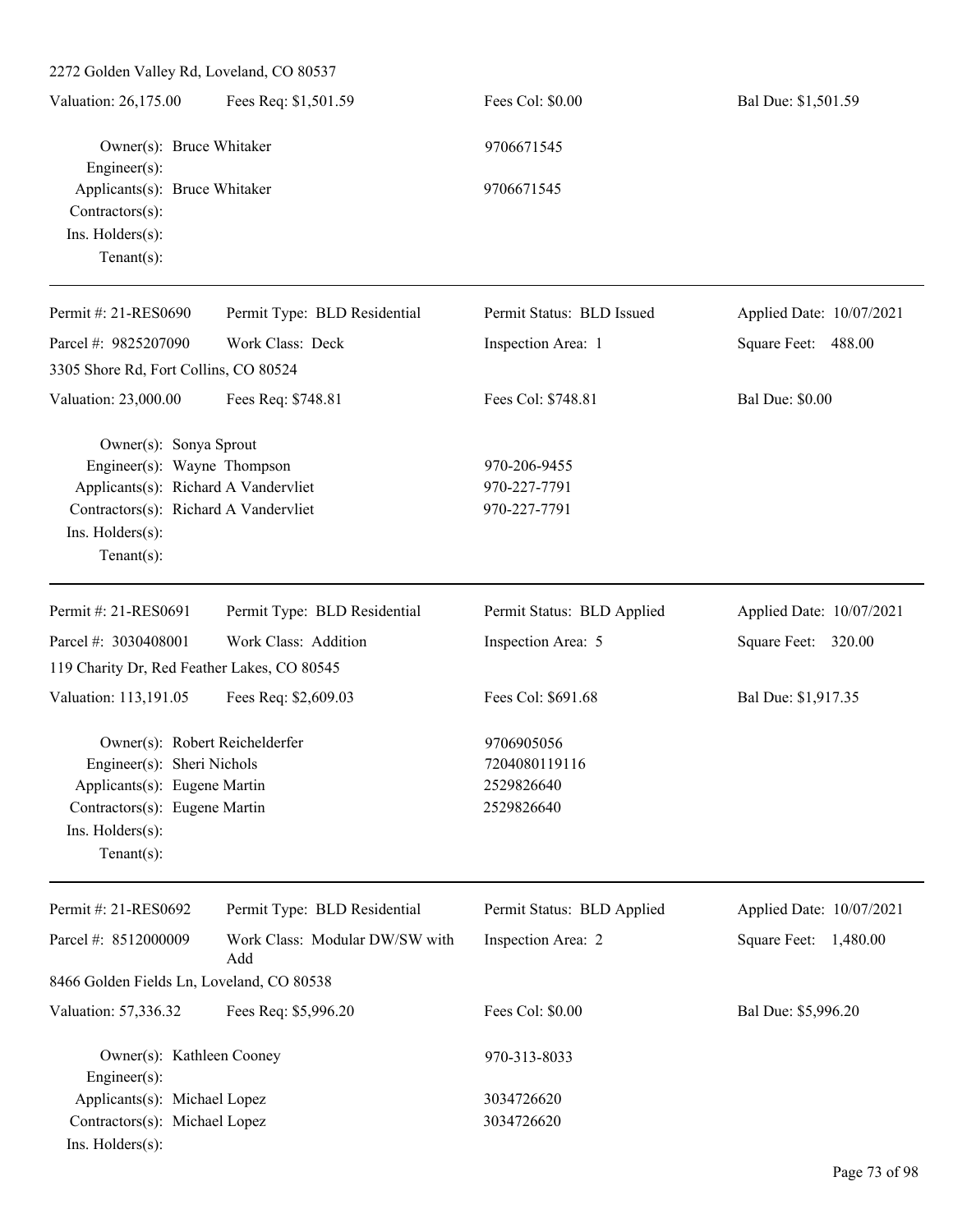| Permit #: 21-RES0693                                                                                                                                          | Permit Type: BLD Residential                                      | Permit Status: BLD Applied                           | Applied Date: 10/07/2021 |
|---------------------------------------------------------------------------------------------------------------------------------------------------------------|-------------------------------------------------------------------|------------------------------------------------------|--------------------------|
| Parcel #: 3535207061                                                                                                                                          | Work Class: New                                                   | Inspection Area: 4                                   | Square Feet: 0.00        |
| 1209 Middle Broadview, Estes Park, CO 80517                                                                                                                   |                                                                   |                                                      |                          |
| Valuation: 600,000.00                                                                                                                                         | Fees Req: \$9,704.72                                              | Fees Col: \$2,161.44                                 | Bal Due: \$7,543.28      |
| Owner(s): Jason Remmerde<br>Engineer(s): David Bangs<br>Applicants(s): Jason Remmerde<br>Contractors(s): Jason Remmerde<br>Ins. Holders(s):<br>Tenant $(s)$ : |                                                                   | 9702901290<br>9703088221<br>9702901290<br>9702901290 |                          |
| Permit #: 21-RES0694                                                                                                                                          | Permit Type: BLD Residential                                      | Permit Status: BLD Issued                            | Applied Date: 10/07/2021 |
| Parcel #: 3027212094                                                                                                                                          | Work Class: Conversion to Short-Term Inspection Area: 5<br>Rental |                                                      | Square Feet: 0.00        |
|                                                                                                                                                               | 285 Fox Acres Dr E, Red Feather Lakes, CO 80545                   |                                                      |                          |
| Valuation: 0.00                                                                                                                                               | Fees Req: \$300.00                                                | Fees Col: \$300.00                                   | <b>Bal Due: \$0.00</b>   |
| Owner(s): Kimberly Bappe<br>Engineer(s):                                                                                                                      |                                                                   | 9705670938                                           |                          |
| Applicants(s): Kimberly Bappe<br>Contractors(s):<br>Ins. Holders(s):<br>$Tenant(s)$ :                                                                         |                                                                   | 9705670938                                           |                          |
| Permit #: 21-RES0695                                                                                                                                          | Permit Type: BLD Residential                                      | Permit Status: BLD Applied                           | Applied Date: 10/07/2021 |
| Parcel #: 9428308004<br>1510 Diamond Wall Dr, Berthoud, CO 80513                                                                                              | Work Class: Alteration                                            | Inspection Area: 3                                   | Square Feet:<br>0.00     |
| Valuation: 25,000.00                                                                                                                                          | Fees Req: \$994.93                                                | Fees Col: \$0.00                                     | Bal Due: \$994.93        |
| Owner(s): Margaret Skrobacz<br>$Engineering(s)$ :<br>Applicants(s): Drew Stapelman<br>Contractors(s): Drew Stapelman<br>Ins. Holders(s):                      | Tomas Skrobacz                                                    | 9705815189<br>9705815189<br>9705817257<br>9705817257 |                          |
| Tenant $(s)$ :                                                                                                                                                |                                                                   |                                                      |                          |
| Permit #: 21-RES0696                                                                                                                                          | Permit Type: BLD Residential                                      | Permit Status: BLD Applied                           | Applied Date: 10/08/2021 |
| Parcel #: 3535415002                                                                                                                                          | Work Class: Conversion to Short-Term Inspection Area: 4<br>Rental |                                                      | Square Feet: 0.00        |
| 1066 Alpaca Farm Way, Estes Park, CO 80517                                                                                                                    |                                                                   |                                                      |                          |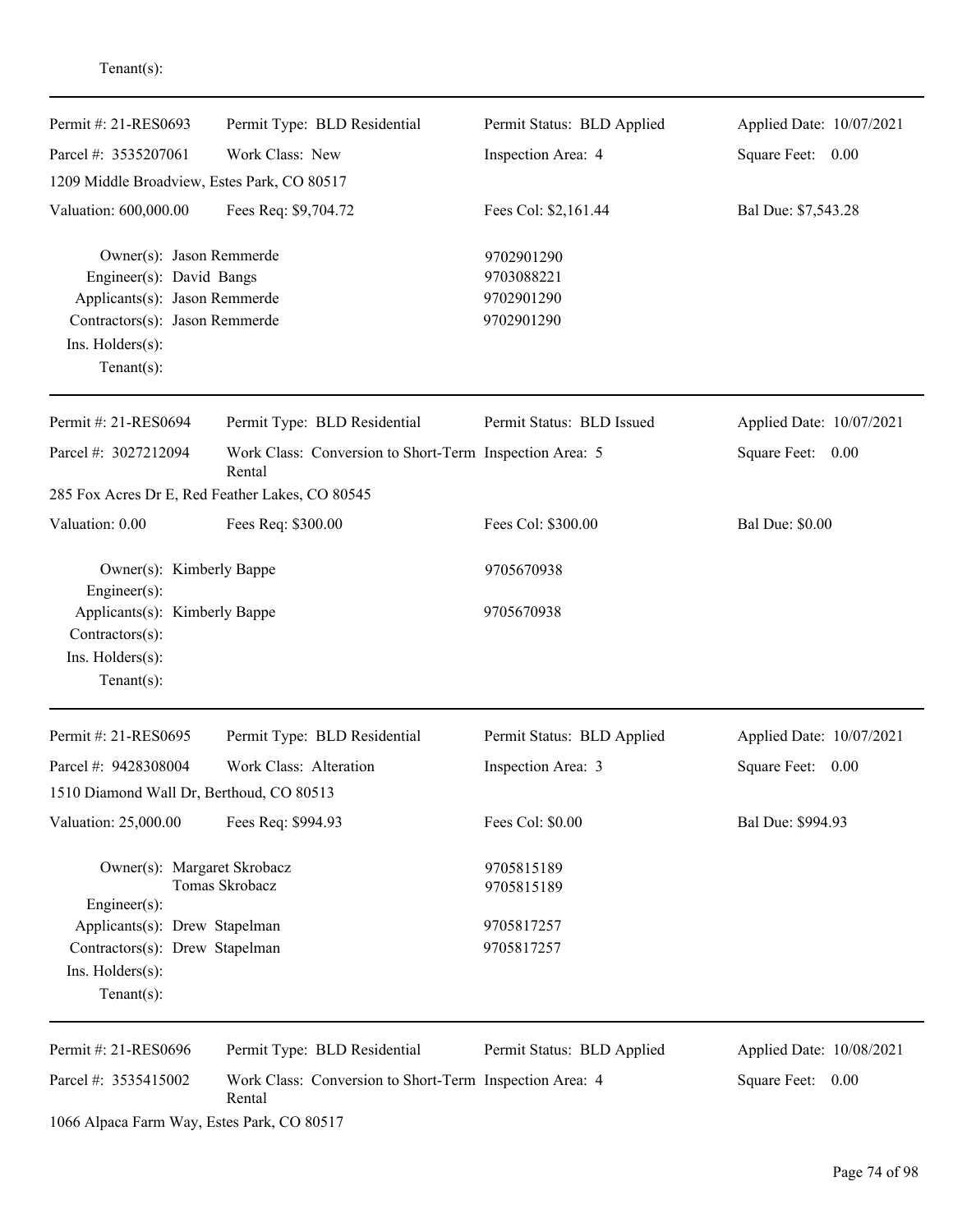| Valuation: 0.00                                                                     | Fees Req: \$300.00                                                | Fees Col: \$0.00           | Bal Due: \$300.00        |
|-------------------------------------------------------------------------------------|-------------------------------------------------------------------|----------------------------|--------------------------|
| Owner(s): Seth Hanson<br>Engineer(s):                                               |                                                                   | 9703107498                 |                          |
| Applicants(s): Seth Hanson<br>Contractors(s):<br>Ins. Holders(s):<br>Tenant $(s)$ : |                                                                   | 9703107498                 |                          |
| Permit #: 21-RES0697                                                                | Permit Type: BLD Residential                                      | Permit Status: BLD Applied | Applied Date: 10/08/2021 |
| Parcel #: 3535413002                                                                | Work Class: Conversion to Short-Term Inspection Area: 4<br>Rental |                            | Square Feet: 0.00        |
| 1050 Alpaca Farm Way, Estes Park, CO 80517                                          |                                                                   |                            |                          |
| Valuation: 0.00                                                                     | Fees Req: \$300.00                                                | Fees Col: \$0.00           | Bal Due: \$300.00        |
| Owner(s): Seth Hanson<br>Engineer(s):                                               |                                                                   | 9703107498                 |                          |
| Applicants(s): Seth Hanson<br>Contractors(s):<br>Ins. Holders(s):<br>Tenant $(s)$ : |                                                                   | 9703107498                 |                          |
| Permit #: 21-RES0698                                                                | Permit Type: BLD Residential                                      | Permit Status: BLD Applied | Applied Date: 10/08/2021 |
| Parcel #: 3535413001                                                                | Work Class: Conversion to Short-Term Inspection Area: 4<br>Rental |                            | Square Feet: 0.00        |
| 1052 Alpaca Farm Way, Estes Park, CO 80517                                          |                                                                   |                            |                          |
| Valuation: 0.00                                                                     | Fees Req: \$300.00                                                | Fees Col: \$0.00           | Bal Due: \$300.00        |
| Owner(s): Seth Hanson<br>Engineer(s):                                               |                                                                   | 9703107498                 |                          |
| Applicants(s): Seth Hanson<br>Contractors(s):<br>Ins. Holders(s):<br>Tenant $(s)$ : |                                                                   | 9703107498                 |                          |
| Permit #: 21-RES0699                                                                | Permit Type: BLD Residential                                      | Permit Status: BLD Applied | Applied Date: 10/08/2021 |
| Parcel #: 3535415001                                                                | Work Class: Conversion to Short-Term Inspection Area: 4<br>Rental |                            | Square Feet: 0.00        |
| 1068 Alpaca Farm Way, Estes Park, CO 80517                                          |                                                                   |                            |                          |
| Valuation: 0.00                                                                     | Fees Req: \$300.00                                                | Fees Col: \$0.00           | Bal Due: \$300.00        |
| Owner(s): Seth Hanson<br>Engineer(s):                                               |                                                                   | 9703107498                 |                          |
| Applicants(s): Seth Hanson<br>Contractors(s):<br>Ins. Holders(s):                   |                                                                   | 9703107498                 |                          |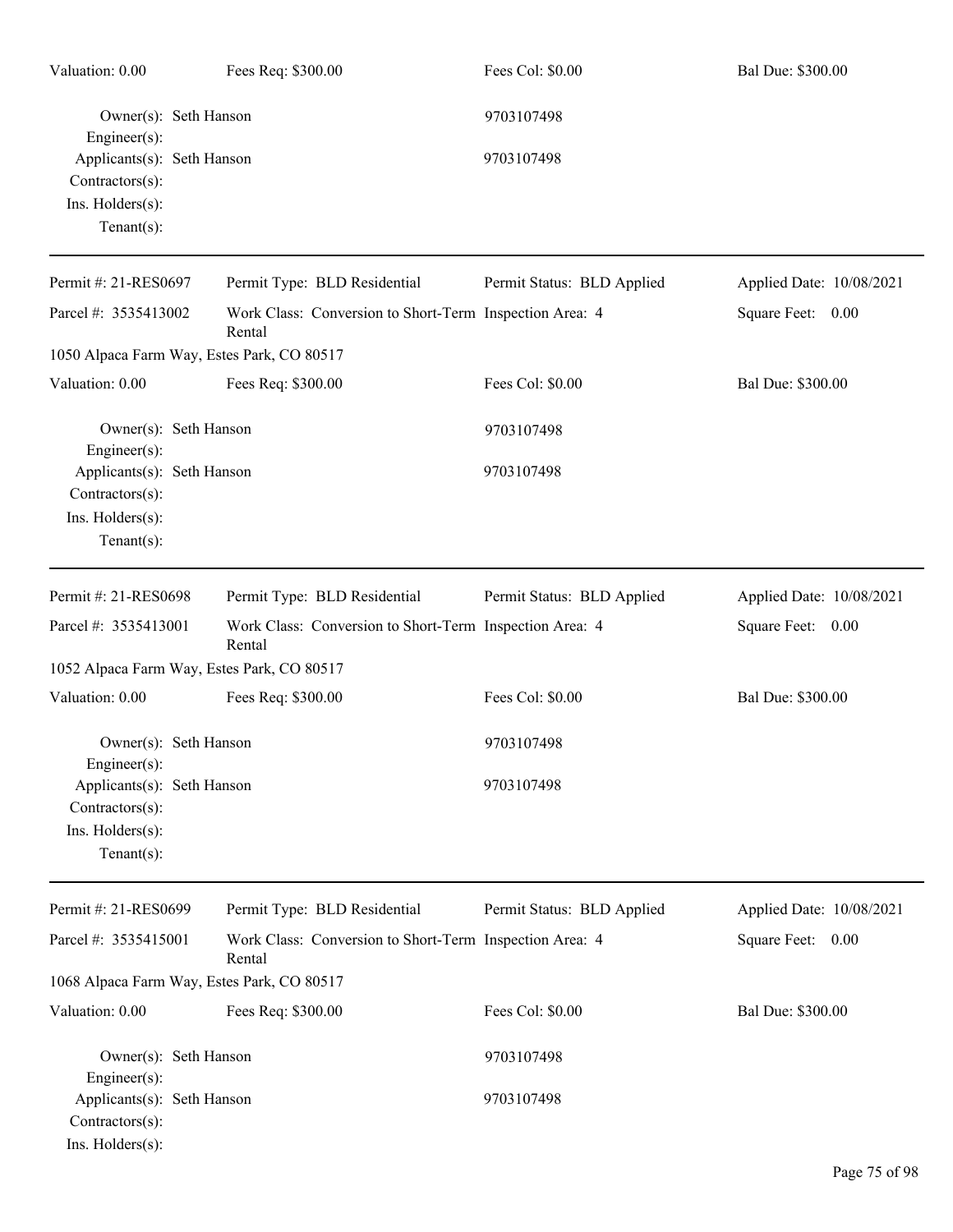| Permit #: 21-RES0700                                                                                  | Permit Type: BLD Residential | Permit Status: BLD Approved | Applied Date: 10/08/2021 |
|-------------------------------------------------------------------------------------------------------|------------------------------|-----------------------------|--------------------------|
| Parcel #: 9733116025                                                                                  | Work Class: Alteration       | Inspection Area: 2          | Square Feet: 182.00      |
| 3812 Dalton Dr, Fort Collins, CO 80526                                                                |                              |                             |                          |
| Valuation: 25,000.00                                                                                  | Fees Req: \$1,034.46         | Fees Col: \$1,034.46        | <b>Bal Due: \$0.00</b>   |
| Owner(s): Andrew Brimhall<br>Engineer(s):                                                             |                              | 9706915071                  |                          |
| Applicants(s): Jeremy Subia                                                                           |                              | 9704206909                  |                          |
| Contractors(s): Jeremy Subia                                                                          |                              | 9704206909                  |                          |
| Ins. Holders(s):<br>Tenant $(s)$ :                                                                    |                              |                             |                          |
| Permit #: 21-RES0701                                                                                  | Permit Type: BLD Residential | Permit Status: BLD Applied  | Applied Date: 10/08/2021 |
| Parcel #: 8508106014                                                                                  | Work Class: Addition         | Inspection Area: 2          | Square Feet: 817.00      |
| 2809 Valley Oak Dr, Loveland, CO 80538                                                                |                              |                             |                          |
| Valuation: 139,000.00                                                                                 | Fees Req: \$2,773.41         | Fees Col: \$0.00            | Bal Due: \$2,773.41      |
| Owner(s): Bob Peterson<br>Curtis Hoyle<br>$Engineering(s)$ :                                          |                              | 9704200301                  |                          |
| Applicants(s): Alison Johnson                                                                         |                              | 9702252323                  |                          |
| Contractors(s): Bob Peterson                                                                          |                              | 9704200301                  |                          |
| Ins. Holders(s):                                                                                      |                              |                             |                          |
| Tenant $(s)$ :                                                                                        |                              |                             |                          |
| Permit #: 21-RES0702                                                                                  | Permit Type: BLD Residential | Permit Status: BLD Applied  | Applied Date: 10/08/2021 |
| Parcel #: 9921000017                                                                                  | Work Class: Alteration       | Inspection Area: 1          | Square Feet:<br>0.00     |
| 9811 N County Road 19, Fort Collins, CO 80524                                                         |                              |                             |                          |
| Valuation: 30,492.00                                                                                  | Fees Req: \$898.25           | Fees Col: \$0.00            | Bal Due: \$898.25        |
| Owner(s): James Vink                                                                                  |                              | 9705687968                  |                          |
| $Engineering(s)$ :<br>Applicants(s): Kelly Farris<br>Contractors(s): Kelly Farris<br>Ins. Holders(s): |                              | 3035015007<br>3035015007    |                          |
| Tenant $(s)$ :                                                                                        |                              |                             |                          |
| Permit #: 21-RES0703                                                                                  | Permit Type: BLD Residential | Permit Status: BLD Applied  | Applied Date: 10/04/2021 |
| Parcel #: 9729300009                                                                                  | Work Class: New              | Inspection Area: 2          | Square Feet: 0.00        |
| 3121 S Centennial Dr, Fort Collins, CO 80526                                                          |                              |                             |                          |
| Valuation: 1,500,000.00                                                                               | Fees Req: \$18,259.86        | Fees Col: \$4,040.61        | Bal Due: \$14,219.25     |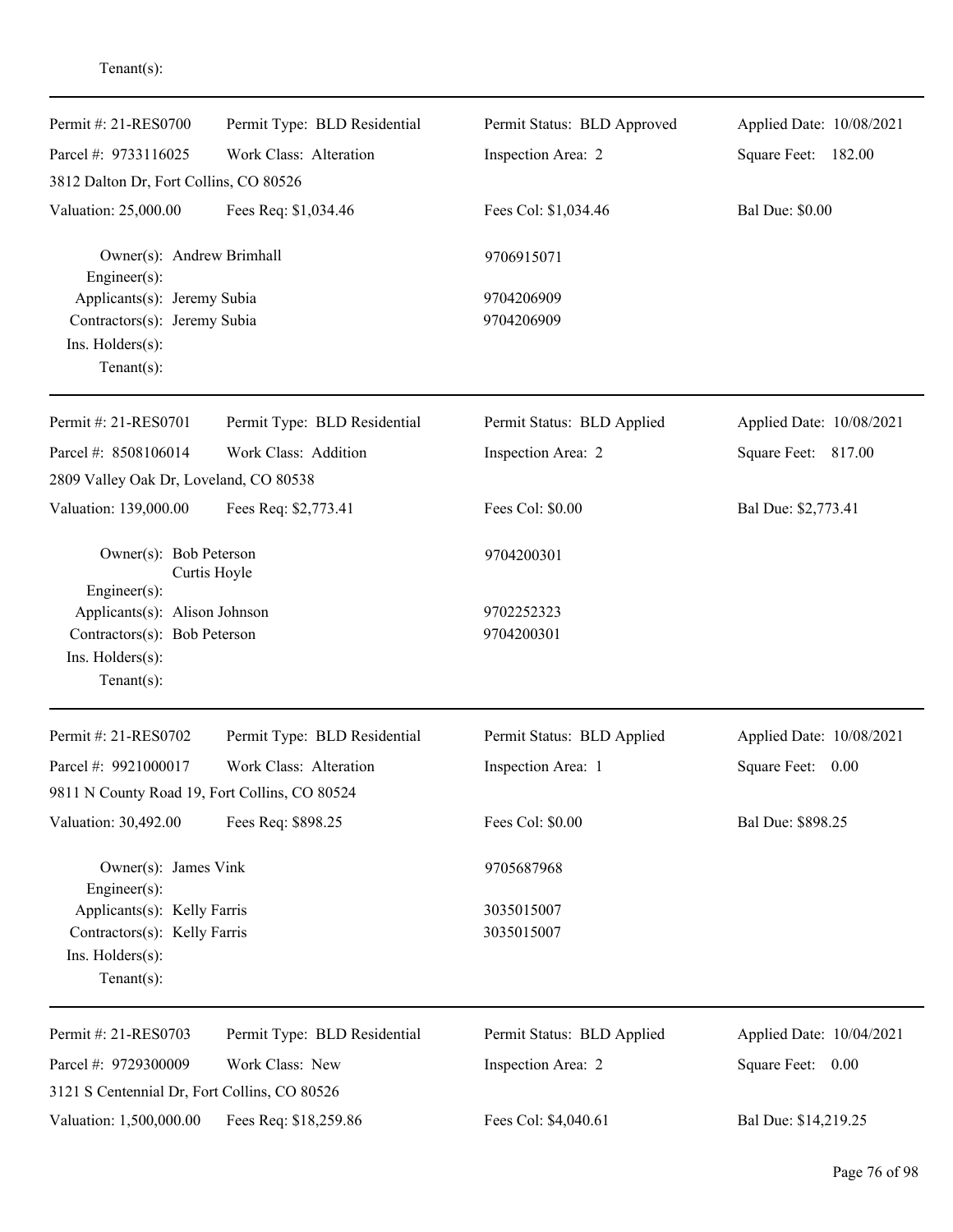Owner(s): Centennial 3121 LLC Engineer(s): Applicants(s): Forest Glaser 970-493-9127 Contractors(s): Forest Glaser 970-493-9127 Ins. Holders(s): Tenant(s):

| Permit #: 21-RES0704                           | Permit Type: BLD Residential | Permit Status: BLD Issued   | Applied Date: 10/11/2021 |
|------------------------------------------------|------------------------------|-----------------------------|--------------------------|
| Parcel #: 1828000029                           | Work Class: Deck             | Inspection Area: 1          | Square Feet: 682.00      |
| 790 Timber Pass Ln, Bellvue, CO 80512          |                              |                             |                          |
| Valuation: 25,000.00                           | Fees Req: \$789.01           | Fees Col: \$789.01          | <b>Bal Due: \$0.00</b>   |
| Owner(s): Jade Kizer<br>Engineer(s):           |                              | 9706727563                  |                          |
| Applicants(s): Jason Buresh                    |                              | 303-926-9292                |                          |
| Contractors(s): Jason Buresh                   |                              | 303-926-9292                |                          |
| Ins. Holders(s):<br>$Tenant(s)$ :              |                              |                             |                          |
| Permit #: 21-RES0705                           | Permit Type: BLD Residential | Permit Status: BLD Applied  | Applied Date: 10/12/2021 |
| Parcel #: 1823000020                           | Work Class: New              | Inspection Area: 1          | Square Feet: 0.00        |
| 200 Aspen Park Ln, Bellvue, CO 80512           |                              |                             |                          |
| Valuation: 650,000.00                          | Fees Req: \$9,490.64         | Fees Col: \$0.00            | Bal Due: \$9,490.64      |
| Owner(s): Jorda Cire<br>Engineer(s):           | Alexia Cire                  | 7203750080                  |                          |
| Applicants(s): Joe Sullivan                    |                              | 970-227-7588                |                          |
| Contractors(s): Joe Sullivan                   |                              | 970-227-7588                |                          |
| Ins. Holders(s):                               |                              |                             |                          |
| $Tenant(s)$ :                                  |                              |                             |                          |
| Permit #: 21-RES0706                           | Permit Type: BLD Residential | Permit Status: BLD Approved | Applied Date: 10/12/2021 |
| Parcel #: 3536307006                           | Work Class: Deck             | Inspection Area: 4          | Square Feet:<br>201.00   |
| 333 Prospect Mountain Ct, Estes Park, CO 80517 |                              |                             |                          |
| Valuation: 1,175.85                            | Fees Req: \$174.18           | Fees Col: \$0.00            | Bal Due: \$174.18        |
| Owner(s): Gautam Mehrotra                      |                              | 9706908380                  |                          |
| Engineer(s): Mike Todd                         |                              | 970-586-2458                |                          |
| Applicants(s): Gautam Mehrotra                 |                              | 9706908380                  |                          |
| Contractors(s):                                |                              |                             |                          |
| Ins. Holders(s):                               |                              |                             |                          |
| $Tenant(s)$ :                                  |                              |                             |                          |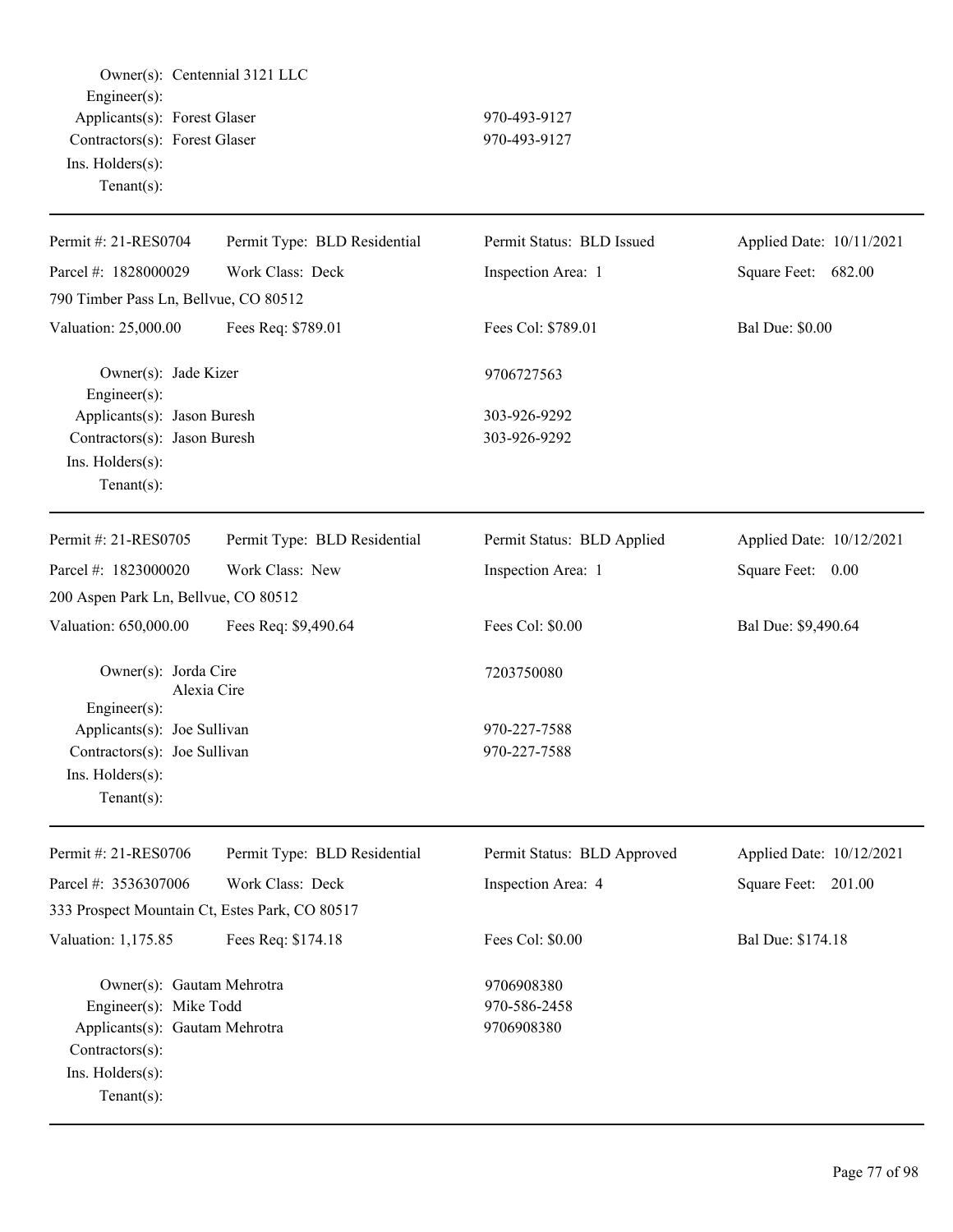| Permit #: 21-RES0707                                                                                                                                         | Permit Type: BLD Residential                                      | Permit Status: BLD Applied                             | Applied Date: 10/12/2021 |
|--------------------------------------------------------------------------------------------------------------------------------------------------------------|-------------------------------------------------------------------|--------------------------------------------------------|--------------------------|
| Parcel #: 3527404007                                                                                                                                         | Work Class: Conversion to Short-Term Inspection Area: 4<br>Rental |                                                        | Square Feet: 0.00        |
| 681 Larkspur Rd, Estes Park, CO 80517                                                                                                                        |                                                                   |                                                        |                          |
| Valuation: 0.00                                                                                                                                              | Fees Req: \$300.00                                                | Fees Col: \$0.00                                       | Bal Due: \$300.00        |
| Owner(s): Michael Albright<br>Engineer(s):                                                                                                                   | Susan Albright                                                    | 5126946573<br>5129227793                               |                          |
| Applicants(s): Michael Albright<br>Contractors(s):<br>Ins. Holders(s):<br>$Tenant(s)$ :                                                                      | Susan Albright                                                    | 5126946573<br>5129227793                               |                          |
| Permit #: 21-RES0708                                                                                                                                         | Permit Type: BLD Residential                                      | Permit Status: BLD Approved                            | Applied Date: 10/12/2021 |
| Parcel #: 9709206009                                                                                                                                         | Work Class: Conversion to Short-Term Inspection Area: 2<br>Rental |                                                        | Square Feet: 0.00        |
| 323 N Sunset St, Fort Collins, CO 80521                                                                                                                      |                                                                   |                                                        |                          |
| Valuation: 0.00                                                                                                                                              | Fees Req: \$300.00                                                | Fees Col: \$0.00                                       | Bal Due: \$300.00        |
| Owner(s): Daniel Crisafulli<br>Engineer(s):                                                                                                                  |                                                                   | 9704028006                                             |                          |
| Applicants(s): Daniel Crisafulli<br>Contractors(s):<br>Ins. Holders(s):<br>$Tenant(s)$ :                                                                     |                                                                   | 9704028006                                             |                          |
| Permit #: 21-RES0709                                                                                                                                         | Permit Type: BLD Residential                                      | Permit Status: BLD Applied                             | Applied Date: 10/13/2021 |
| Parcel #: 0435400001<br>2300 K & J Rd, Berthoud, CO 80513                                                                                                    | Work Class: New                                                   | Inspection Area: 3                                     | Square Feet: 0.00        |
| Valuation: 574,916.00                                                                                                                                        | Fees Req: \$13,969.11                                             | Fees Col: \$0.00                                       | Bal Due: \$13,969.11     |
| Owner(s): Bonnie Chase<br>Engineer(s): Michael Ikeler<br>Applicants(s): Byron Shockley<br>Contractors(s): Randall Lake<br>Ins. Holders(s):<br>Tenant $(s)$ : | Reed Chase                                                        | 9706634145<br>970-461-3700<br>9702188994<br>9704201007 |                          |
| Permit #: 21-RES0710                                                                                                                                         | Permit Type: BLD Residential                                      | Permit Status: BLD Applied                             | Applied Date: 10/13/2021 |
| Parcel #: 1425105019                                                                                                                                         | Work Class: Addition                                              | Inspection Area: 4                                     | Square Feet: 0.00        |
| 181 Stagecoach Trl, Lyons, CO 80540<br>Valuation: 60,000.00                                                                                                  | Fees Req: \$1,735.47                                              | Fees Col: \$0.00                                       | Bal Due: \$1,735.47      |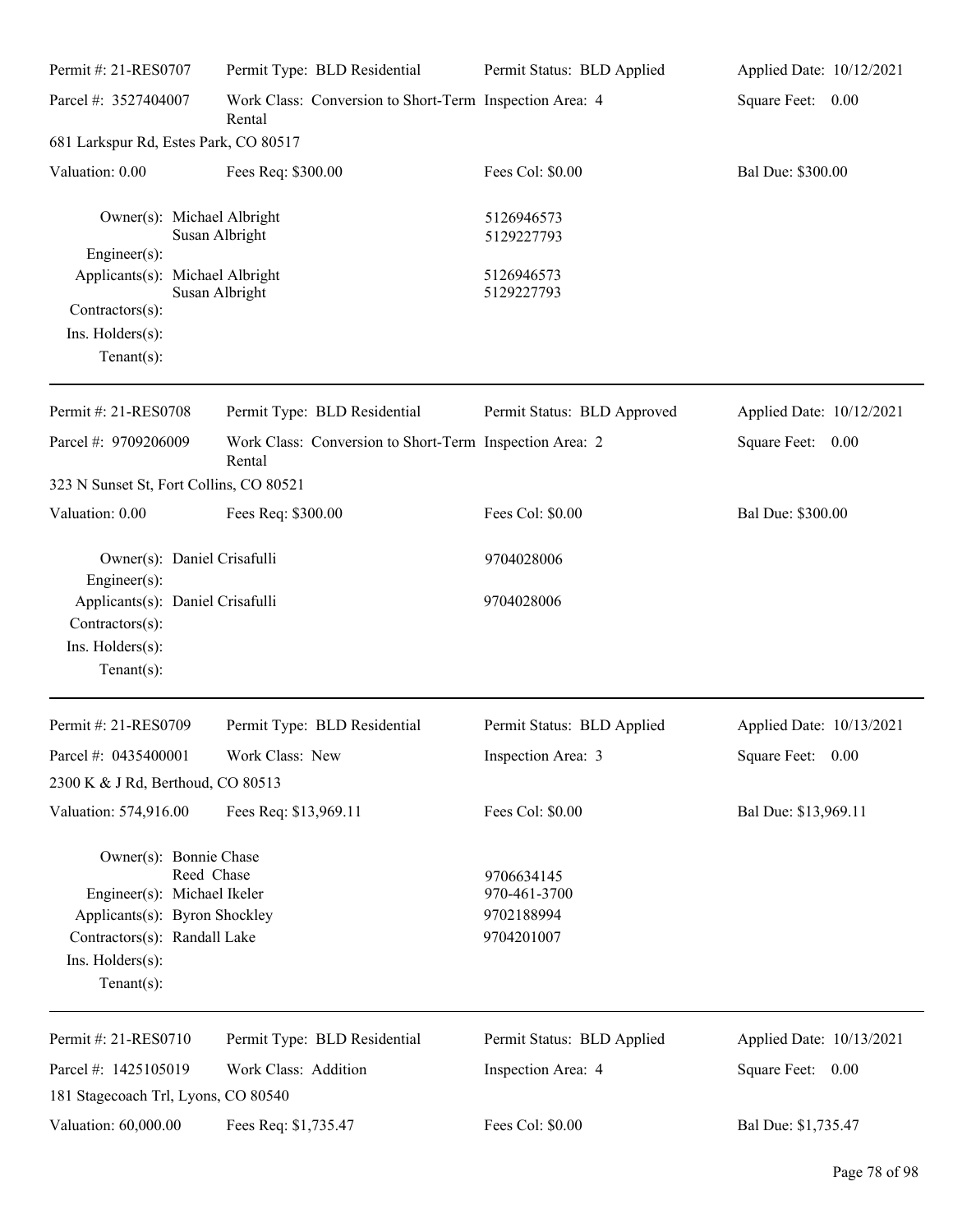Owner(s): Steven Stahl 8322472648 Engineer(s): David Mitchell 720-315-1971 Applicants(s): Steven Stahl 8322472648 Contractors(s): Ins. Holders(s):

Tenant(s):

Ins. Holders(s): Tenant(s):

| Permit #: 21-RES0711                                            | Permit Type: BLD Residential                                     | Permit Status: BLD Applied             | Applied Date: 10/14/2021 |
|-----------------------------------------------------------------|------------------------------------------------------------------|----------------------------------------|--------------------------|
| Parcel #: 3404200022                                            | Work Class: New<br>Inspection Area: 4                            |                                        | Square Feet: 0.00        |
| 335 Snugglers Cove Ln, Estes Park, CO 80511                     |                                                                  |                                        |                          |
| Valuation: 226,410.00                                           | Fees Req: \$3,986.42                                             | Fees Col: \$1,115.34                   | Bal Due: \$2,871.08      |
| $Engineering(s)$ :                                              | Owner(s): YMCA Of The Rockies/Estes Park Center Assoc 9704812663 |                                        |                          |
| Applicants(s): Byron Francis                                    |                                                                  | 9702273622                             |                          |
| Contractors(s): Byron Francis                                   |                                                                  | 9702273622                             |                          |
| Ins. Holders(s):                                                |                                                                  |                                        |                          |
| Tenant $(s)$ :                                                  |                                                                  |                                        |                          |
| Permit #: 21-RES0712                                            | Permit Type: BLD Residential                                     | Permit Status: BLD Applied             | Applied Date: 10/14/2021 |
| Parcel #: 8602411001                                            | Work Class: New                                                  | Inspection Area: 2                     | Square Feet: 0.00        |
|                                                                 |                                                                  |                                        |                          |
| Valuation: 1,095,849.00                                         | Fees Req: \$14,394.57                                            | Fees Col: \$3,324.37                   | Bal Due: \$11,070.20     |
| Owner(s): Alan Pallaoro                                         |                                                                  | 9705966332                             |                          |
| Engineer(s): Reyes Sarmiento                                    |                                                                  | 970-498-9537                           |                          |
| Applicants(s): Doug Buer                                        |                                                                  | 970-214-4245                           |                          |
| Contractors(s): Doug Buer                                       |                                                                  | 970-214-4245                           |                          |
| Ins. $H$ olders $(s)$ :                                         |                                                                  |                                        |                          |
| Tenant $(s)$ :                                                  |                                                                  |                                        |                          |
| Permit #: 21-RES0713                                            | Permit Type: BLD Residential                                     | Permit Status: BLD Applied             | Applied Date: 10/14/2021 |
| Parcel #: 3403305003                                            | Work Class: Addition                                             | Inspection Area: 4                     | Square Feet: 0.00        |
| 1700 Windcliff Dr, Estes Park, CO 80517                         |                                                                  |                                        |                          |
| Valuation: 75,000.00                                            | Fees Req: \$1,803.38                                             | Fees Col: \$0.00                       | Bal Due: \$1,803.38      |
| Owner(s): Joe Adair<br>Mary Adair<br>Engineer(s): Frank Roberts |                                                                  | 9704812553<br>9704812553<br>3039317362 |                          |
| Applicants(s): Zeik Construction                                |                                                                  | 970-310-5707                           |                          |
| Contractors(s): Ezequiel Hernandez                              |                                                                  | 9703105707                             |                          |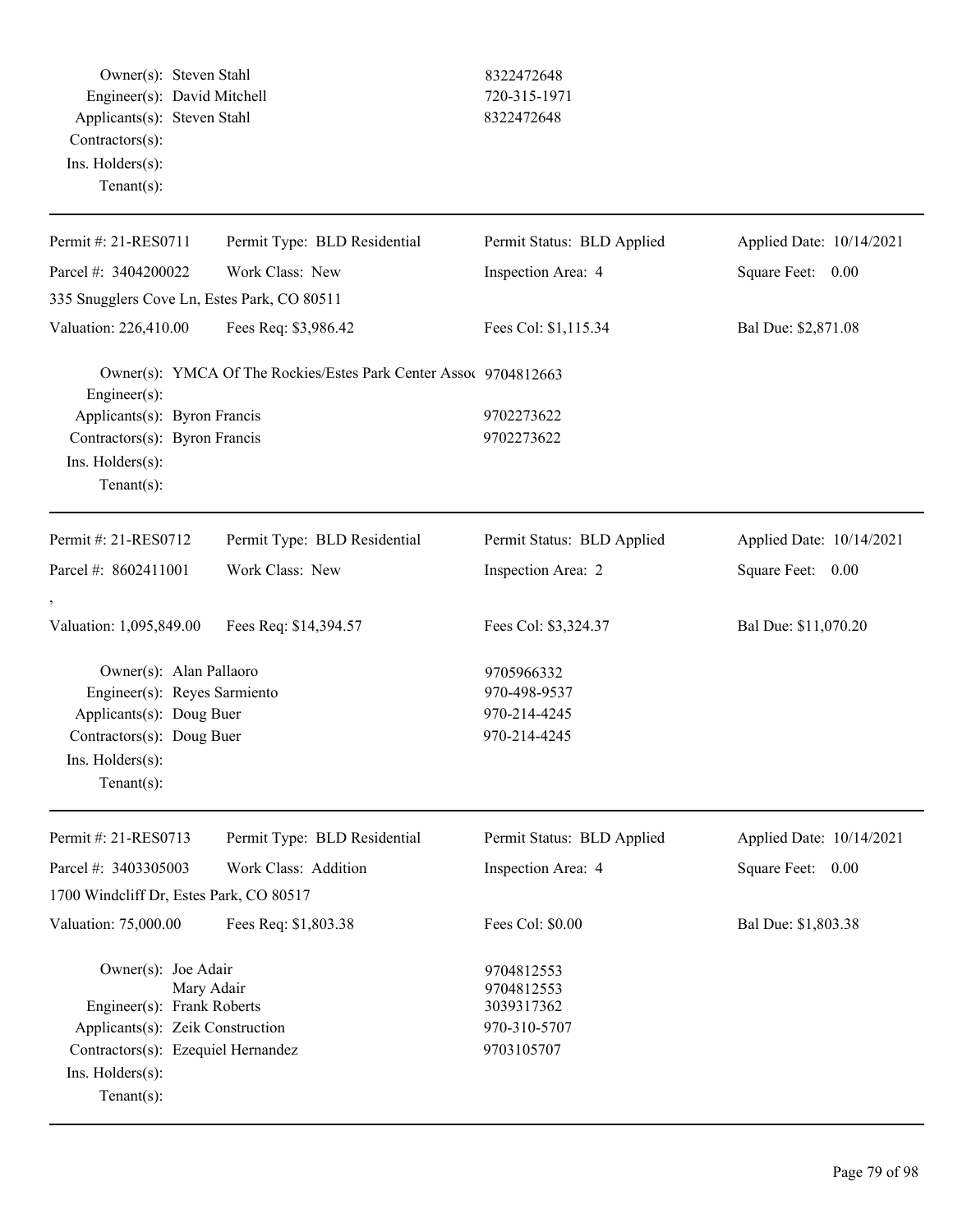| Permit #: 21-RES0714                                                                                                                                       | Permit Type: BLD Residential             | Permit Status: BLD Issued                                | Applied Date: 10/14/2021 |
|------------------------------------------------------------------------------------------------------------------------------------------------------------|------------------------------------------|----------------------------------------------------------|--------------------------|
| Parcel #: 9531210016                                                                                                                                       | Work Class: Deck                         | Inspection Area: 3                                       | Square Feet: 1,493.00    |
| 6233 Jordan Dr, Loveland, CO 80537                                                                                                                         |                                          |                                                          |                          |
| Valuation: 100,000.00                                                                                                                                      | Fees Req: \$2,092.27                     | Fees Col: \$2,092.27                                     | <b>Bal Due: \$0.00</b>   |
| Owner(s): David Gaudiosi<br>Engineer(s): Mark Benjamin<br>Applicants(s): Cara Zimmer<br>Contractors(s): James Hooven<br>Ins. Holders(s):<br>Tenant $(s)$ : |                                          | 7202907000<br>970-472-2394<br>3037765263<br>970-785-6195 |                          |
| Permit #: 21-RES0715                                                                                                                                       | Permit Type: BLD Residential             | Permit Status: BLD Issued                                | Applied Date: 10/14/2021 |
| Parcel #: 9836123019                                                                                                                                       | Work Class: Alteration                   | Inspection Area: 1                                       | Square Feet: 172.00      |
| 601 Knollwood Ct, Fort Collins, CO 80524                                                                                                                   |                                          |                                                          |                          |
| Valuation: 13,005.00                                                                                                                                       | Fees Req: \$567.80                       | Fees Col: \$567.80                                       | <b>Bal Due: \$0.00</b>   |
| Owner(s): Matthew Cole<br>Engineer(s):                                                                                                                     |                                          | 9702034511                                               |                          |
| Applicants(s): John "Jack" Cooney                                                                                                                          |                                          | 6308774249                                               |                          |
| Contractors(s): John "Jack" Cooney<br>Ins. Holders(s):<br>Tenant $(s)$ :                                                                                   |                                          | 6308774249                                               |                          |
| Permit #: 21-RES0716                                                                                                                                       | Permit Type: BLD Residential             | Permit Status: BLD Applied                               | Applied Date: 10/14/2021 |
| Parcel #: 9821405007                                                                                                                                       | Work Class: Alteration                   | Inspection Area: 1                                       | Square Feet: 0.00        |
| 3708 Ideal Dr, Fort Collins, CO 80524                                                                                                                      |                                          |                                                          |                          |
| Valuation: 17,500.00                                                                                                                                       | Fees Req: \$854.98                       | Fees Col: \$0.00                                         | Bal Due: \$854.98        |
| $Owner(s)$ :                                                                                                                                               | 3708 Ideal Trust                         | 9703051305                                               |                          |
| Engineer(s):<br>Applicants(s):<br>Contractors(s):<br>Ins. Holders(s):<br>$Tenant(s)$ :                                                                     | 3708 Ideal Trust<br><b>Blake Stevens</b> | 9703051305<br>9702146499                                 |                          |
| Permit #: 21-RES0717                                                                                                                                       | Permit Type: BLD Residential             | Permit Status: BLD Applied                               | Applied Date: 10/14/2021 |
| Parcel #: 9433413001                                                                                                                                       | Work Class: New                          | Inspection Area: 3                                       | Square Feet: 0.00        |
| 2320 Ranchero Rd, Longmont, CO 80504                                                                                                                       |                                          |                                                          |                          |
| Valuation: 700,000.00                                                                                                                                      | Fees Req: \$13,998.35                    | Fees Col: \$2,409.58                                     | Bal Due: \$11,588.77     |
| Owner(s): Colleen Reese                                                                                                                                    | Sean Woodward                            | 3073998542<br>3073998542                                 |                          |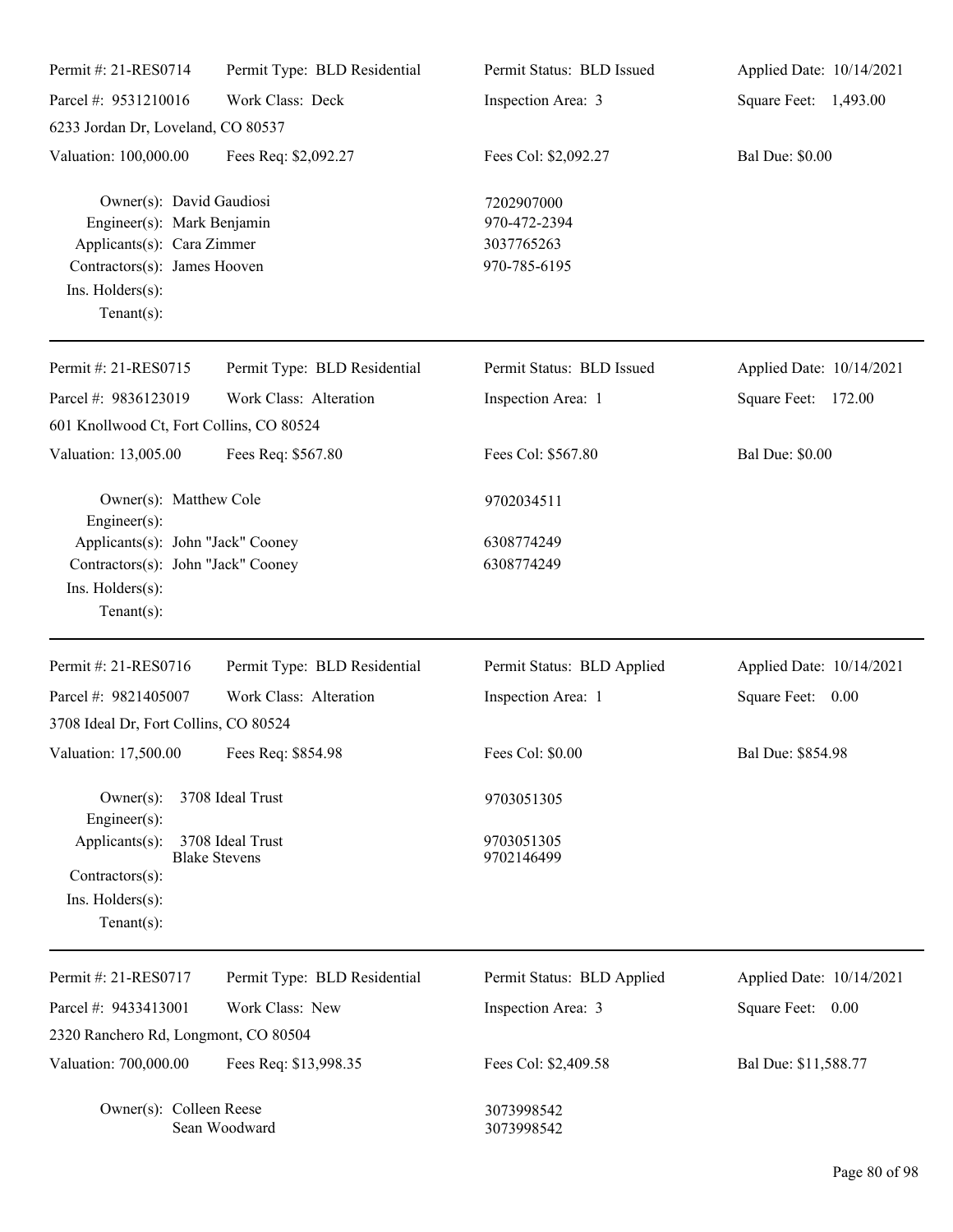Engineer(s): Applicants(s): Sigg Brothers Homes Llc 3035793674 Doug Sigg 3035793674 Contractors(s): Doug Sigg 3035793674 Ins. Holders(s): Tenant(s):

| Permit #: 21-RES0718                                                                                                           | Permit Type: BLD Residential                                                          | Permit Status: BLD Applied                           | Applied Date: 10/15/2021 |
|--------------------------------------------------------------------------------------------------------------------------------|---------------------------------------------------------------------------------------|------------------------------------------------------|--------------------------|
|                                                                                                                                |                                                                                       |                                                      |                          |
| Parcel #: 9732200028                                                                                                           | Work Class: Deck                                                                      | Inspection Area: 2                                   | Square Feet: 1,612.00    |
| 3775 Sky Ridge Ln, Fort Collins, CO 80526                                                                                      |                                                                                       |                                                      |                          |
| Valuation: 83,200.00                                                                                                           | Fees Req: \$1,816.24                                                                  | Fees Col: \$0.00                                     | Bal Due: \$1,816.24      |
| Owner(s): Roger Wallis                                                                                                         | Doug Crites                                                                           | 9706921465                                           |                          |
| Engineer(s):<br>Applicants(s): All Phase Restoration                                                                           | Doug Crites                                                                           | 970-686-6000                                         |                          |
| Contractors(s): Kelly Addington<br>Ins. $H$ olders $(s)$ :<br>Tenant $(s)$ :                                                   |                                                                                       | 970-635-1833                                         |                          |
| Permit #: 21-RES0719                                                                                                           | Permit Type: BLD Residential                                                          | Permit Status: BLD Applied                           | Applied Date: 10/18/2021 |
| Parcel #: 9420105005                                                                                                           | Work Class: New                                                                       | Inspection Area: 3                                   | Square Feet: 0.00        |
| 3409 W County Road 8, Berthoud, CO 80513                                                                                       |                                                                                       |                                                      |                          |
| Valuation: 700,000.00                                                                                                          | Fees Req: \$9,955.14                                                                  | Fees Col: \$2,409.58                                 | Bal Due: \$7,545.56      |
| Owner(s): John Birks<br>Engineer(s):<br>Applicants(s): Jeremy Spencer<br>Contractors(s):<br>Ins. Holders(s):<br>Tenant $(s)$ : | Alicia Beeson<br>Mark Bowman<br>Oaken Beeson<br>Kathy Rowlen<br>Meter Release - PVREA | 3035707837<br>3038955343<br>7207632883<br>9702826435 |                          |
| Permit #: 21-RES0720                                                                                                           | Permit Type: BLD Residential                                                          | Permit Status: BLD Withdrawn                         | Applied Date: 10/19/2021 |
| Parcel #: 9624307001                                                                                                           | Work Class: Addition                                                                  | Inspection Area: 2                                   | Square Feet: 0.00        |
| 8217 Bruns Dr, Fort Collins, CO 80525                                                                                          |                                                                                       |                                                      |                          |
| Valuation: 39,000.00                                                                                                           | Fees Req:                                                                             | Fees Col:                                            | <b>Bal Due:</b>          |
| Owner(s): Craig Carpenter<br>Engineer(s):                                                                                      |                                                                                       | 9707753992                                           |                          |
| Applicants(s): Craig Carpenter<br>Contractors(s):                                                                              |                                                                                       | 9707753992                                           |                          |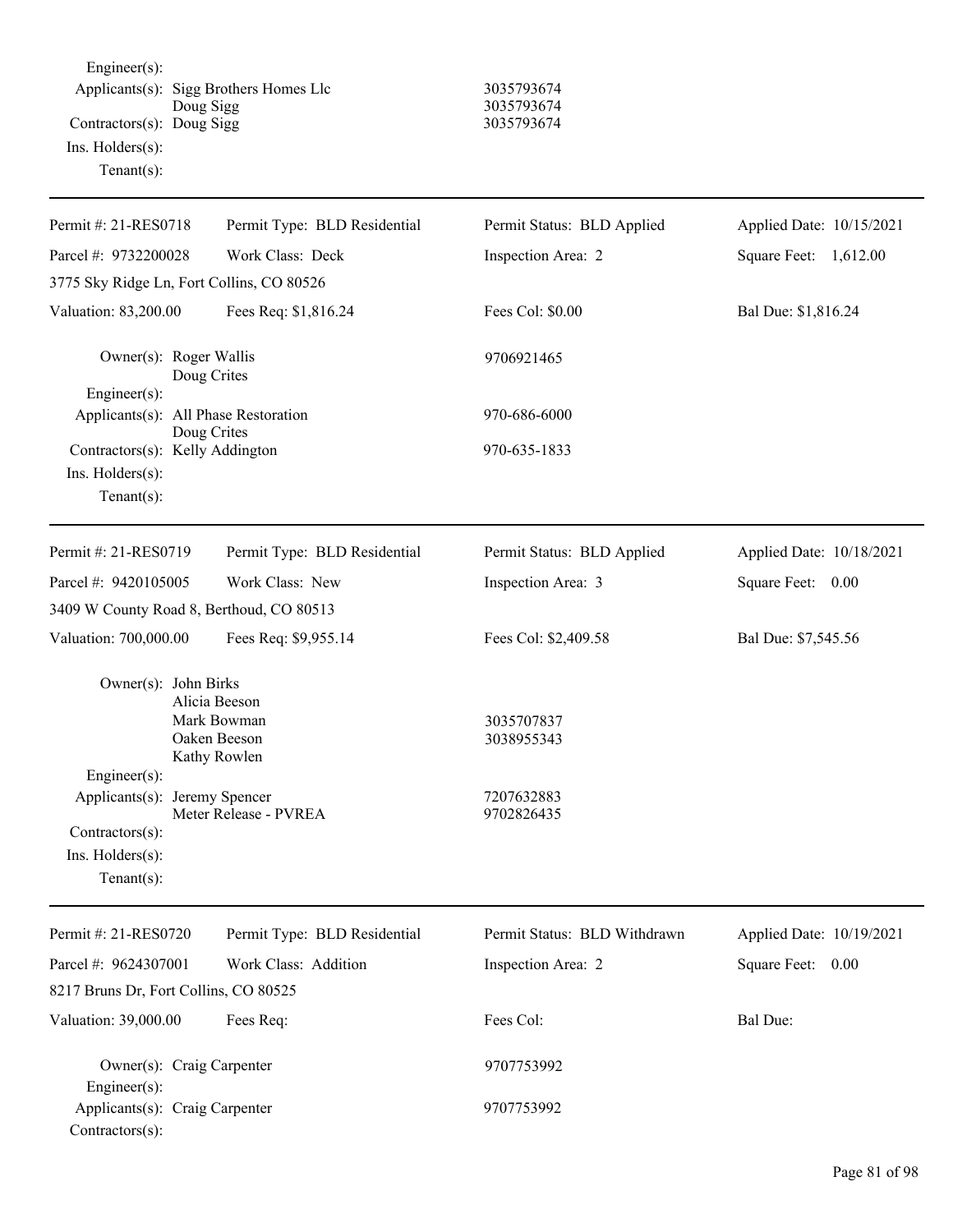| Permit #: 21-RES0721                                                                                                                                                    | Permit Type: BLD Residential           | Permit Status: BLD Applied                                                       | Applied Date: 10/20/2021 |
|-------------------------------------------------------------------------------------------------------------------------------------------------------------------------|----------------------------------------|----------------------------------------------------------------------------------|--------------------------|
| Parcel #: 9928005701                                                                                                                                                    | Work Class: Addition                   | Inspection Area: 1                                                               | Square Feet: 0.00        |
| 8805 N County Road 19, Fort Collins, CO 80524                                                                                                                           |                                        |                                                                                  |                          |
| Valuation: 365,000.00                                                                                                                                                   | Fees Req: \$5,785.21                   | Fees Col: \$0.00                                                                 | Bal Due: \$5,785.21      |
| Owner(s): Margaret Rupley<br>Engineer(s):                                                                                                                               | Joseph Rupley                          |                                                                                  |                          |
| Applicants(s): Brett Barrow                                                                                                                                             |                                        | 9702142862                                                                       |                          |
| Contractors(s): Brett Barrow                                                                                                                                            |                                        | 9702142862                                                                       |                          |
| Ins. Holders(s):<br>Tenant $(s)$ :                                                                                                                                      |                                        |                                                                                  |                          |
| Permit #: 21-RES0722                                                                                                                                                    | Permit Type: BLD Residential           | Permit Status: BLD Applied                                                       | Applied Date: 10/20/2021 |
| Parcel #: 2519327054                                                                                                                                                    | Work Class: Addition                   | Inspection Area: 4                                                               | Square Feet: 270.00      |
| 730 East Ln, Estes Park, CO 80517                                                                                                                                       |                                        |                                                                                  |                          |
| Valuation: 100,000.00                                                                                                                                                   | Fees Req: \$2,407.49                   | Fees Col: \$0.00                                                                 | Bal Due: \$2,407.49      |
| $Owner(s)$ :<br>Engineer(s): Frank Roberts<br>Applicants(s): Adam Darling<br>Contractors(s): Don Darling<br>Ins. Holders(s):<br>Tenant $(s)$ :                          | Quade Revocable Trust                  | 3615494344<br>3039317362<br>7405033881<br>970-586-1047                           |                          |
| Permit #: 21-RES0723                                                                                                                                                    | Permit Type: BLD Residential           | Permit Status: BLD Applied                                                       | Applied Date: 10/20/2021 |
| Parcel #: 9804407021                                                                                                                                                    | Work Class: Modular DW/SW with<br>Add  | Inspection Area: 1                                                               | Square Feet: 0.00        |
| 2428 Blevins St, Fort Collins, CO 80524                                                                                                                                 |                                        |                                                                                  |                          |
| Valuation: 110,000.00                                                                                                                                                   | Fees Req: \$2,589.12                   | Fees Col: \$0.00                                                                 | Bal Due: \$2,589.12      |
| Owner(s): Claudia Cuevas<br>Engineer(s): Christopher Viehman<br>Applicants(s): Juliana Coalson<br>Contractors(s): Juliana Coalson<br>Ins. Holders(s):<br>Tenant $(s)$ : | Alicia Quidera<br><b>Hector Cuevas</b> | 9702325400<br>3103409984<br>9702325400<br>3038579280<br>9703819852<br>9703819852 |                          |
| Permit #: 21-RES0724                                                                                                                                                    | Permit Type: BLD Residential           | Permit Status: BLD Applied                                                       | Applied Date: 10/20/2021 |
| Parcel #: 8614309015                                                                                                                                                    | Work Class: Addition                   | Inspection Area: 2                                                               | Square Feet: 0.00        |

Ins. Holders(s): Tenant(s):

J.

÷,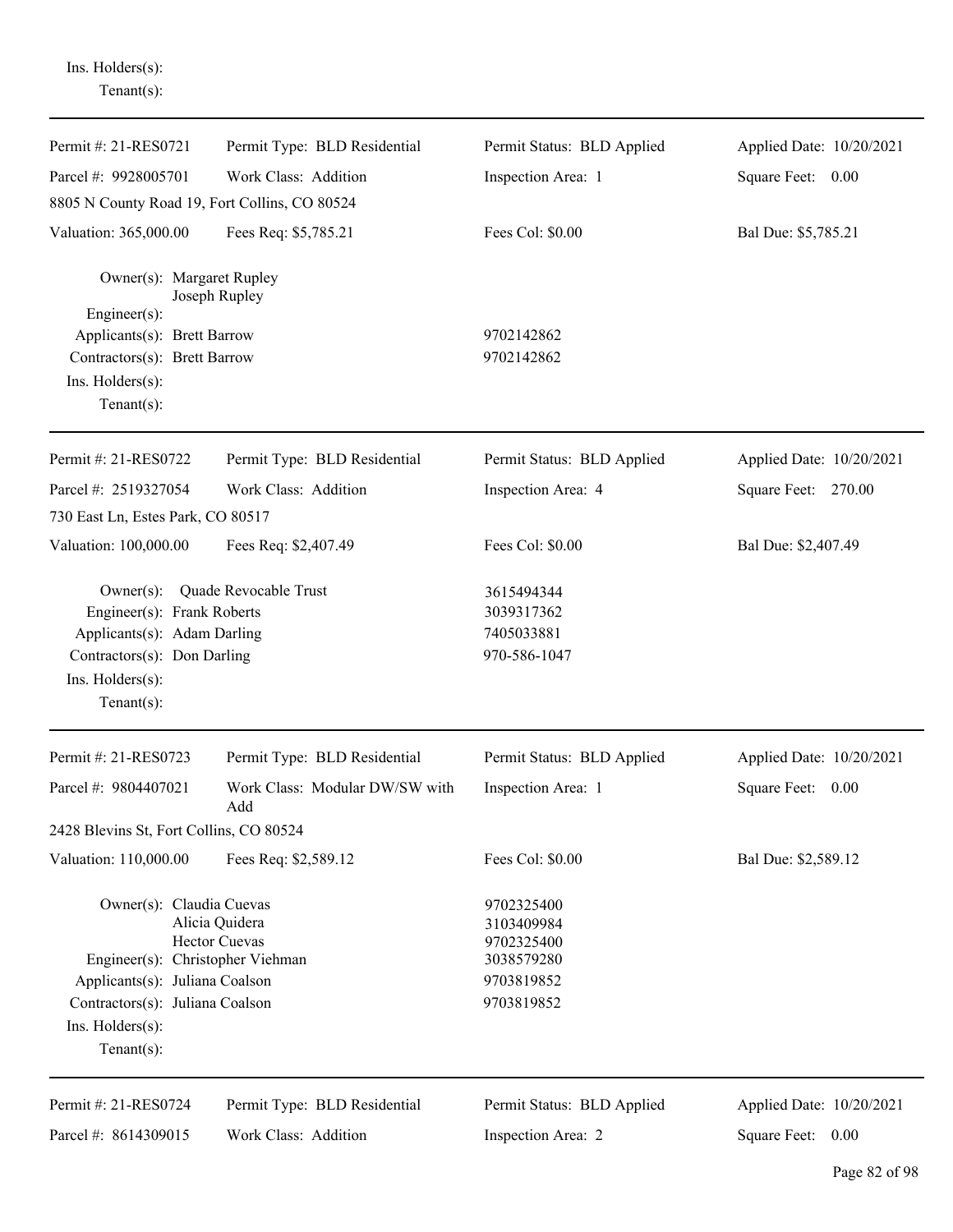| 5429 Taylor Ln, Fort Collins, CO 80528                                |                                                           |                                |                          |
|-----------------------------------------------------------------------|-----------------------------------------------------------|--------------------------------|--------------------------|
| Valuation: 500,000.00                                                 | Fees Req: \$7,552.09                                      | Fees Col: \$0.00               | Bal Due: \$7,552.09      |
| Owner(s): Ronald Hoover<br>Engineer(s): Devin Hougard                 |                                                           | 970-556-1945                   |                          |
| Contractors(s): Harry Poehlmann<br>Ins. Holders(s):<br>Tenant $(s)$ : | Applicants(s): Poehlmann Construction dba Basements 4 you | 970-278-1930<br>9702149353     |                          |
| Permit #: 21-RES0725                                                  | Permit Type: BLD Residential                              | Permit Status: BLD Issued      | Applied Date: 10/21/2021 |
| Parcel #: 9520411007                                                  | Work Class: Alteration                                    | Inspection Area: 3             | Square Feet: 253.00      |
| 4408 Redbird Ct, Loveland, CO 80537                                   |                                                           |                                |                          |
| Valuation: 19,000.00                                                  | Fees Req: \$832.28                                        | Fees Col: \$832.28             | <b>Bal Due: \$0.00</b>   |
| Owner(s): Gary Quakenbush<br>Engineer(s):                             |                                                           | 9709883525                     |                          |
| Applicants(s): Dustin Harris                                          |                                                           | 9703426897                     |                          |
| Contractors(s): Dustin Harris                                         |                                                           | 9703426897                     |                          |
| Ins. Holders(s):<br>$Tenant(s)$ :                                     |                                                           |                                |                          |
| Permit #: 21-RES0726                                                  | Permit Type: BLD Residential                              | Permit Status: BLD Approved    | Applied Date: 10/21/2021 |
| Parcel #: 0425106004                                                  | Work Class: Addition                                      | Inspection Area: 3             | Square Feet: 0.00        |
| 5300 Gary Dr, Berthoud, CO 80513                                      |                                                           |                                |                          |
| Valuation: 25,000.00                                                  | Fees Req: \$842.38                                        | Fees Col: \$0.00               | Bal Due: \$842.38        |
| Owner(s): Richard Moehling                                            |                                                           | $(970)$ 391-1470               |                          |
| Engineer(s): Jason Baker<br>Applicants(s): Richard Moehling           |                                                           | 9702781909<br>$(970)$ 391-1470 |                          |
| Contractors(s): Jonathan Bopp                                         |                                                           | 9702906561                     |                          |
| Ins. Holders(s):<br>Tenant $(s)$ :                                    |                                                           |                                |                          |
| Permit #: 21-RES0727                                                  | Permit Type: BLD Residential                              | Permit Status: BLD Applied     | Applied Date: 10/21/2021 |
| Parcel #: 9534112005                                                  | Work Class: Alteration                                    | Inspection Area: 3             | Square Feet: 0.00        |
| 3302 Spring Mountain Ct, Loveland, CO 80537                           |                                                           |                                |                          |
| Valuation: 24,950.00                                                  | Fees Req: \$982.72                                        | Fees Col: \$0.00               | Bal Due: \$982.72        |
| Owner(s): Heidi Frederiksen                                           | Brian Frederiksen                                         | 9703714446<br>9703714446       |                          |
| $Engineering(s)$ :                                                    |                                                           |                                |                          |
| Applicants(s): Heidi Frederiksen                                      |                                                           | 9703714446                     |                          |
| Contractors(s): Dustin Baker<br>Ins. Holders(s):                      |                                                           | 7202723260                     |                          |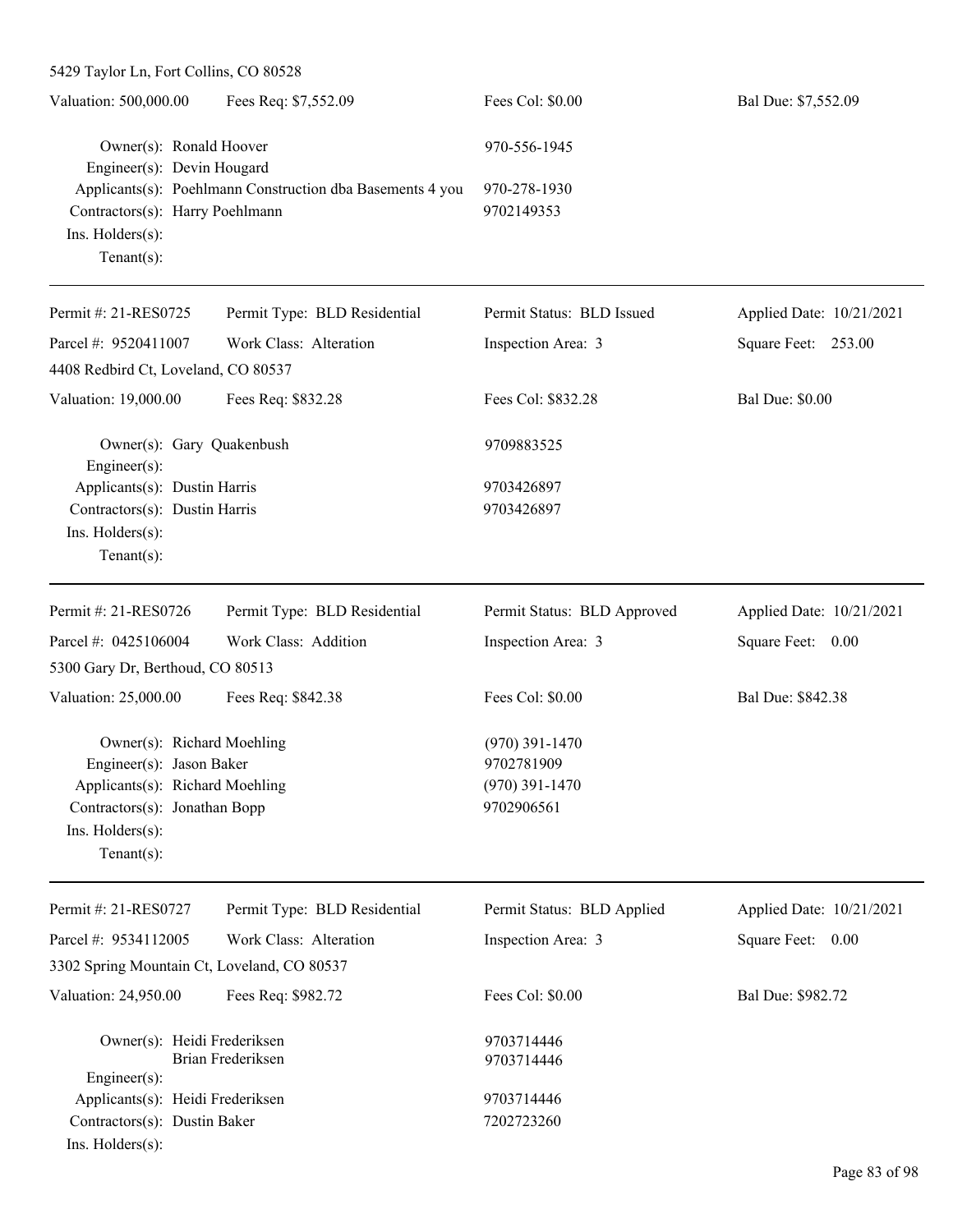| enant(s) |  |  |
|----------|--|--|
|          |  |  |

| Permit #: 21-RES0728                                                                                                         | Permit Type: BLD Residential           | Permit Status: BLD Applied                                                           | Applied Date: 10/22/2021 |
|------------------------------------------------------------------------------------------------------------------------------|----------------------------------------|--------------------------------------------------------------------------------------|--------------------------|
| Parcel #: 0613000016                                                                                                         | Work Class: New                        | Inspection Area: 2                                                                   | Square Feet: 0.00        |
| Valuation: 650,000.00                                                                                                        | Fees Req: \$9,594.57                   | Fees Col: \$2,285.51                                                                 | Bal Due: \$7,309.06      |
| Owner(s): Graham Stephenson<br>Engineer(s): Reyes Sarmiento<br>Applicants(s): Dwight Sailer<br>Contractors(s): Dwight Sailer | HighCraft Builders Inc<br>Zach Larrick | 9704728100<br>970-498-9537<br>9704728100<br>970-472-8100<br>9702188600<br>9704728100 |                          |
| Ins. Holders(s):<br>Tenant $(s)$ :                                                                                           |                                        |                                                                                      |                          |
| Permit #: 21-RES0729                                                                                                         | Permit Type: BLD Residential           | Permit Status: BLD Applied                                                           | Applied Date: 10/25/2021 |
| Parcel #: 9427409012                                                                                                         | Work Class: Deck                       | Inspection Area: 3                                                                   | Square Feet: 156.00      |
| 1332 Sweetwater Ln, Berthoud, CO 80513                                                                                       |                                        |                                                                                      |                          |
| Valuation: 20,000.00                                                                                                         | Fees Req: \$632.51                     | Fees Col: \$0.00                                                                     | Bal Due: \$632.51        |
| Owner(s): Lacey Trokey<br>$Engineering(s)$ :                                                                                 | Zachary Trokey                         | 7209335698<br>7209335698                                                             |                          |
| Applicants(s): James Helenihi<br>Contractors(s): James Helenihi<br>Ins. $H$ olders $(s)$ :<br>Tenant $(s)$ :                 | Basement Dreams Colorado Llc           | 7204092231<br>7204092231<br>7204092231                                               |                          |
| Permit #: 21-RES0730                                                                                                         | Permit Type: BLD Residential           | Permit Status: BLD Applied                                                           | Applied Date: 10/25/2021 |
| Parcel #: 0902000020                                                                                                         | Work Class: New                        | Inspection Area: 5                                                                   | Square Feet:<br>0.00     |
| 1121 Soaring Eagle Dr, Laporte, CO 80535                                                                                     |                                        |                                                                                      |                          |
| Valuation: 950,000.00                                                                                                        | Fees Req: \$12,977.83                  | Fees Col: \$3,029.93                                                                 | Bal Due: \$9,947.90      |
| Owner(s): Jeannette Cassalia                                                                                                 | Alan Cassalia                          | 2672373844<br>7202385081                                                             |                          |
| Engineer(s):<br>Applicants(s): Jeff Rhoades<br>Contractors(s): Jeff Rhoades<br>$Ins.$ Holders $(s)$ :<br>Tenant $(s)$ :      |                                        | 6306058397<br>6306058397                                                             |                          |
| Permit #: 21-RES0731                                                                                                         | Permit Type: BLD Residential           | Permit Status: BLD Applied                                                           | Applied Date: 10/25/2021 |
| Parcel #: 8826207021                                                                                                         | Work Class: New                        | Inspection Area: 1                                                                   | Square Feet: 0.00        |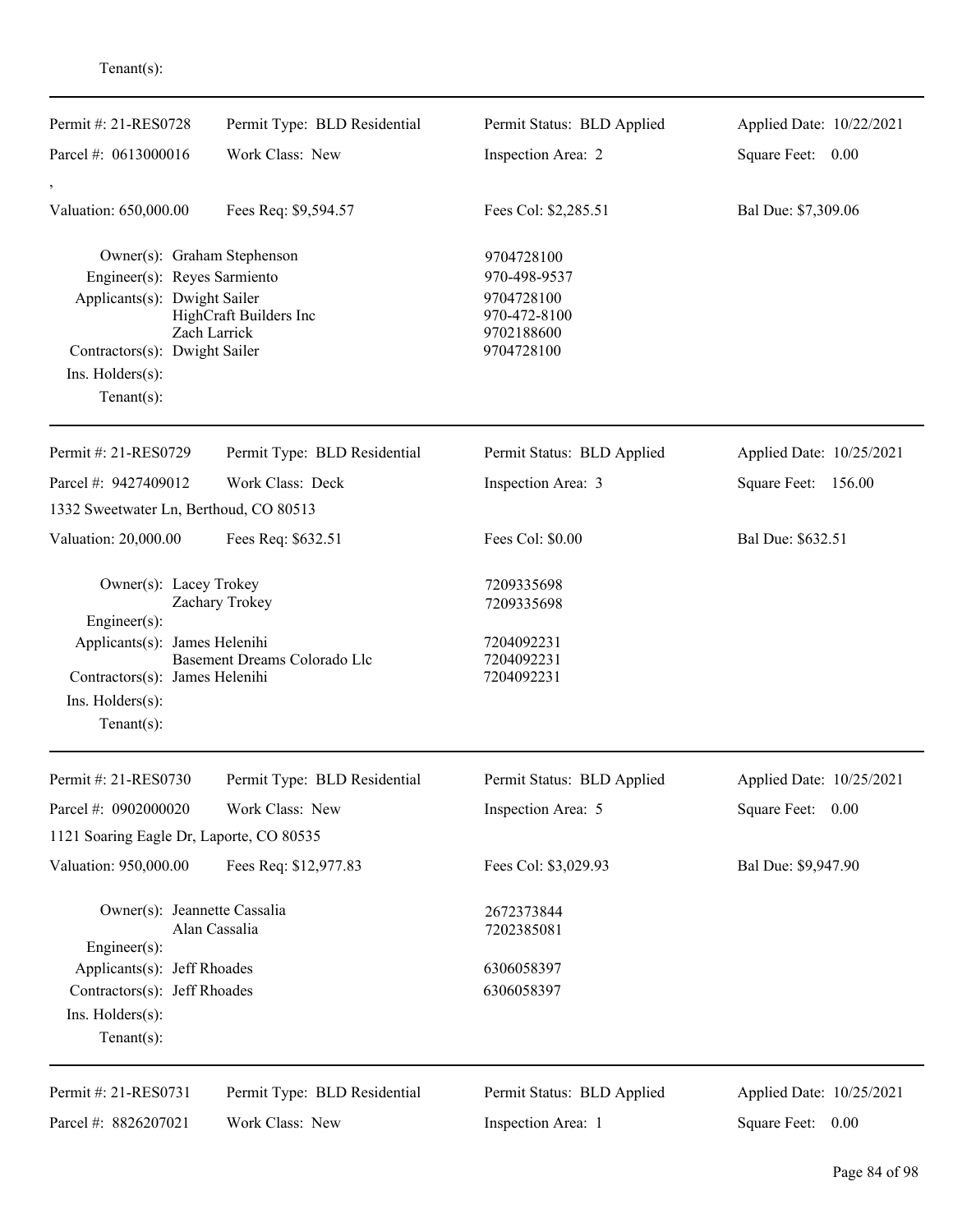3444 Taliesin Way, Fort Collins, CO 80524 Valuation: 1,200,000.00 Fees Req: \$17,723.65 Fees Col: \$0.00 Bal Due: \$17,723.65 Owner(s): K and L Company Inc 9705662620 Engineer(s): Wendy Dworak 970-372-1140 Applicants(s): Kyl Christians 9705662620 Contractors(s): Kyl Christians 9705662620 Ins. Holders(s): Tenant(s): Permit #: 21-RES0732 Parcel #: 3527405004 Permit Type: BLD Residential Work Class: Deck Permit Status: BLD Issued Inspection Area: 4 Applied Date: 10/25/2021 Square Feet: 0.00 2050 Upper High Dr, Estes Park, CO 80517 Valuation: 2,000.00 Fees Req: \$158.80 Fees Col: \$158.80 Bal Due: \$0.00 Owner(s): Jack Irving 9702186978 Engineer(s): Michael Todd 9702147318 Applicants(s): Jack Irving 9702186978 Contractors(s): Ins. Holders(s): Tenant(s): Permit #: 21-RES0733 Parcel #: 9729000026 Permit Type: BLD Residential Work Class: New Permit Status: BLD Applied Inspection Area: 2 Applied Date: 10/25/2021 Square Feet: 0.00 2909 S Centennial Dr, Fort Collins, CO 80526 Valuation: 400,000.00 Fees Req: \$6,476.27 Fees Col: \$0.00 Bal Due: \$6,476.27 Owner(s): Patrick Noel 9702225097 Evans Lawrence Windsor & Hodges LLC 9703912250 Engineer(s): Applicants(s): Kenneth Payne 9705671522 Contractors(s): Kenneth Payne 9705671522 Ins. Holders(s): Tenant(s): Permit #: 21-RES0734 Parcel #: 3401418054 Permit Type: BLD Residential Work Class: Deck Permit Status: BLD Issued Inspection Area: 4 Applied Date: 10/26/2021 Square Feet: 396.00 750 Ponderosa Ln, Estes Park, CO 80517 Valuation: 50,000.00 Fees Req: \$1,335.31 Fees Col: \$1,335.31 Bal Due: \$0.00 Owner(s): Amy Shilling 8172025175 Engineer(s): Applicants(s): MDF Constructions LLC 970-889-5771 Contractors(s):

Ins. Holders(s):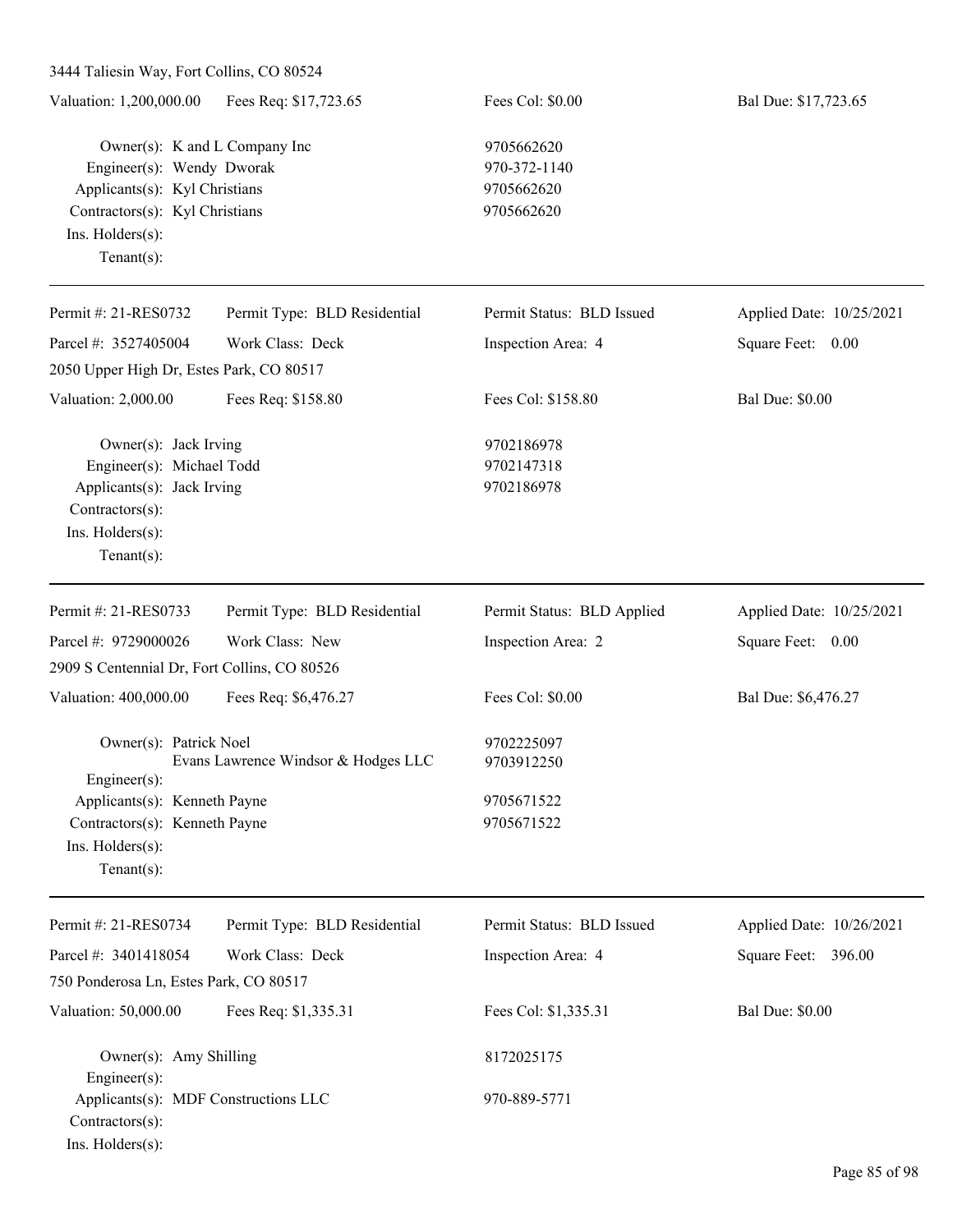| Permit #: 21-RES0735                                                                                                                                           | Permit Type: BLD Residential                    | Permit Status: BLD Applied                                                       | Applied Date: 10/26/2021 |
|----------------------------------------------------------------------------------------------------------------------------------------------------------------|-------------------------------------------------|----------------------------------------------------------------------------------|--------------------------|
| Parcel #: 3536330030                                                                                                                                           | Work Class: New                                 | Inspection Area: 4                                                               | Square Feet: 0.00        |
|                                                                                                                                                                | 1470 Prospect Mountain Dr, Estes Park, CO 80517 |                                                                                  |                          |
| Valuation: 572,859.00                                                                                                                                          | Fees Req: \$9,446.78                            | Fees Col: \$2,154.43                                                             | Bal Due: \$7,292.35      |
| Owner(s): Rebecca Robbins<br>Engineer(s): John McBride<br>Applicants(s): Daniel Wiedow<br>Contractors(s): Michael Aldrich<br>Ins. Holders(s):<br>$Tenant(s)$ : | Jeffrey Robbins<br>Michael Aldrich              | 3038180517<br>3038180517<br>9704205316<br>3035514514<br>9704814341<br>9704814341 |                          |
| Permit #: 21-RES0736                                                                                                                                           | Permit Type: BLD Residential                    | Permit Status: BLD Applied                                                       | Applied Date: 10/26/2021 |
| Parcel #: 9516105005                                                                                                                                           | Work Class: Alteration                          | Inspection Area: 3                                                               | Square Feet: 819.00      |
| 1212 Walnut Ave, Loveland, CO 80537                                                                                                                            |                                                 |                                                                                  |                          |
| Valuation: 30,000.00                                                                                                                                           | Fees Req: \$1,106.91                            | Fees Col: \$0.00                                                                 | Bal Due: \$1,106.91      |
| Owner(s): Colin Ostman<br>Engineer(s):<br>Applicants(s): Andrea Mast<br>Contractors(s):<br>Ins. Holders(s):<br>$Tenant(s)$ :                                   | Andrea Mast                                     | 9167699516<br>9167699516                                                         |                          |
| Permit #: 21-RES0737                                                                                                                                           | Permit Type: BLD Residential                    | Permit Status: BLD Applied                                                       | Applied Date: 10/26/2021 |
| Parcel #: 9730411012                                                                                                                                           | Work Class: Alteration                          | Inspection Area: 2                                                               | Square Feet: 1,337.00    |
| 3501 Dixon Cove Dr, Fort Collins, CO 80526                                                                                                                     |                                                 |                                                                                  |                          |
| Valuation: 50,000.00                                                                                                                                           | Fees Req: \$1,572.79                            | Fees Col: \$0.00                                                                 | Bal Due: \$1,572.79      |
| Owner(s): Scott Maltzahn<br>Engineer(s): Samuel Caston                                                                                                         |                                                 | 9706906918                                                                       |                          |
| Applicants(s): Scott Maltzahn<br>Contractors(s):<br>Ins. Holders(s):<br>Tenant $(s)$ :                                                                         |                                                 | 9706906918                                                                       |                          |
| Permit #: 21-RES0738                                                                                                                                           | Permit Type: BLD Residential                    | Permit Status: BLD Applied                                                       | Applied Date: 10/27/2021 |
| Parcel #: 9505205009<br>4380 Backbone Dr, Loveland, CO 80536                                                                                                   | Work Class: New                                 | Inspection Area: 2                                                               | Square Feet: 0.00        |
|                                                                                                                                                                |                                                 |                                                                                  |                          |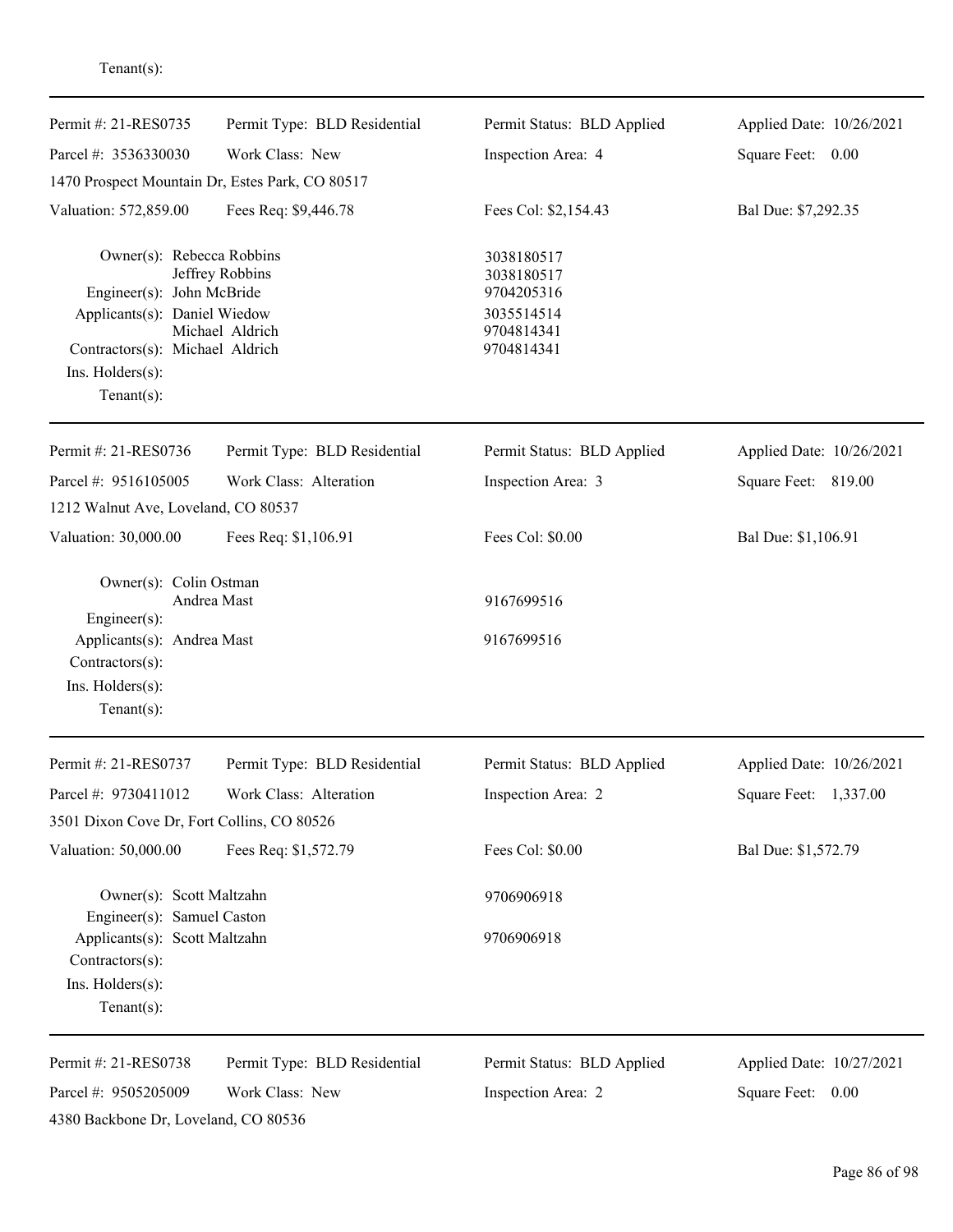| Owner(s): Janet Ritz<br>Engineer(s):<br>Applicants(s): Michael Schroetlin<br>Contractors(s): Michael Schroetlin<br>Ins. Holders(s):<br>Tenant $(s)$ : | <b>Grant Ritz</b><br>Schroetlin Custom Homes LLC                  | 9705810481<br>970-566-7742<br>970-566-7742<br>970-566-7742 |                          |
|-------------------------------------------------------------------------------------------------------------------------------------------------------|-------------------------------------------------------------------|------------------------------------------------------------|--------------------------|
| Permit #: 21-RES0739                                                                                                                                  | Permit Type: BLD Residential                                      | Permit Status: BLD Approved                                | Applied Date: 10/27/2021 |
| Parcel #: 3921000016                                                                                                                                  | Work Class: Alteration                                            | Inspection Area: 5                                         | Square Feet: 0.00        |
|                                                                                                                                                       | 3105 County Road 69, Red Feather Lakes, CO 80545                  |                                                            |                          |
| Valuation: 58,000.00                                                                                                                                  | Fees Req: \$1,306.24                                              | Fees Col: \$1,306.24                                       | <b>Bal Due: \$0.00</b>   |
| $Engineering(s)$ :                                                                                                                                    | Owner(s): Josephine Hammonds                                      | 9708812212                                                 |                          |
| Applicants(s): Cameron Tietz<br>Contractors(s):<br>Ins. Holders(s):<br>Tenant $(s)$ :                                                                 |                                                                   | 970-685-2809                                               |                          |
| Permit #: 21-RES0740                                                                                                                                  | Permit Type: BLD Residential                                      | Permit Status: BLD Applied                                 | Applied Date: 10/28/2021 |
| Parcel #: 9613305056                                                                                                                                  | Work Class: Alteration                                            | Inspection Area: 2                                         | Square Feet: 351.00      |
| 7508 Victoria Ct, Fort Collins, CO 80525                                                                                                              |                                                                   |                                                            |                          |
| Valuation: 25,000.00                                                                                                                                  | Fees Req: \$1,023.73                                              | Fees Col: \$0.00                                           | Bal Due: \$1,023.73      |
| Owner(s): Brandon Wright<br>$Engineering(s)$ :                                                                                                        |                                                                   | 5054631506                                                 |                          |
| Applicants(s): Christian Renger                                                                                                                       |                                                                   | 9708931329                                                 |                          |
| Contractors(s): Dwight Sailer<br>Ins. Holders(s):<br>$Tenant(s)$ :                                                                                    |                                                                   | 9704728100                                                 |                          |
| Permit #: 21-RES0741                                                                                                                                  | Permit Type: BLD Residential                                      | Permit Status: BLD Applied                                 | Applied Date: 10/28/2021 |
| Parcel #: 3516406008                                                                                                                                  | Work Class: Conversion to Short-Term Inspection Area: 4<br>Rental |                                                            | Square Feet: 0.00        |
|                                                                                                                                                       | 2760 Fall River Rd B8, Estes Park, CO 80517                       |                                                            |                          |
| Valuation: 0.00                                                                                                                                       | Fees Req: \$300.00                                                | Fees Col: \$0.00                                           | Bal Due: \$300.00        |
| $Engineering(s)$ :                                                                                                                                    | Owner(s): Vinod Vijayarajan                                       | 720-883-5967                                               |                          |
| Applicants(s): Vinod Vijayarajan<br>Contractors(s):<br>Ins. Holders(s):                                                                               |                                                                   | 720-883-5967                                               |                          |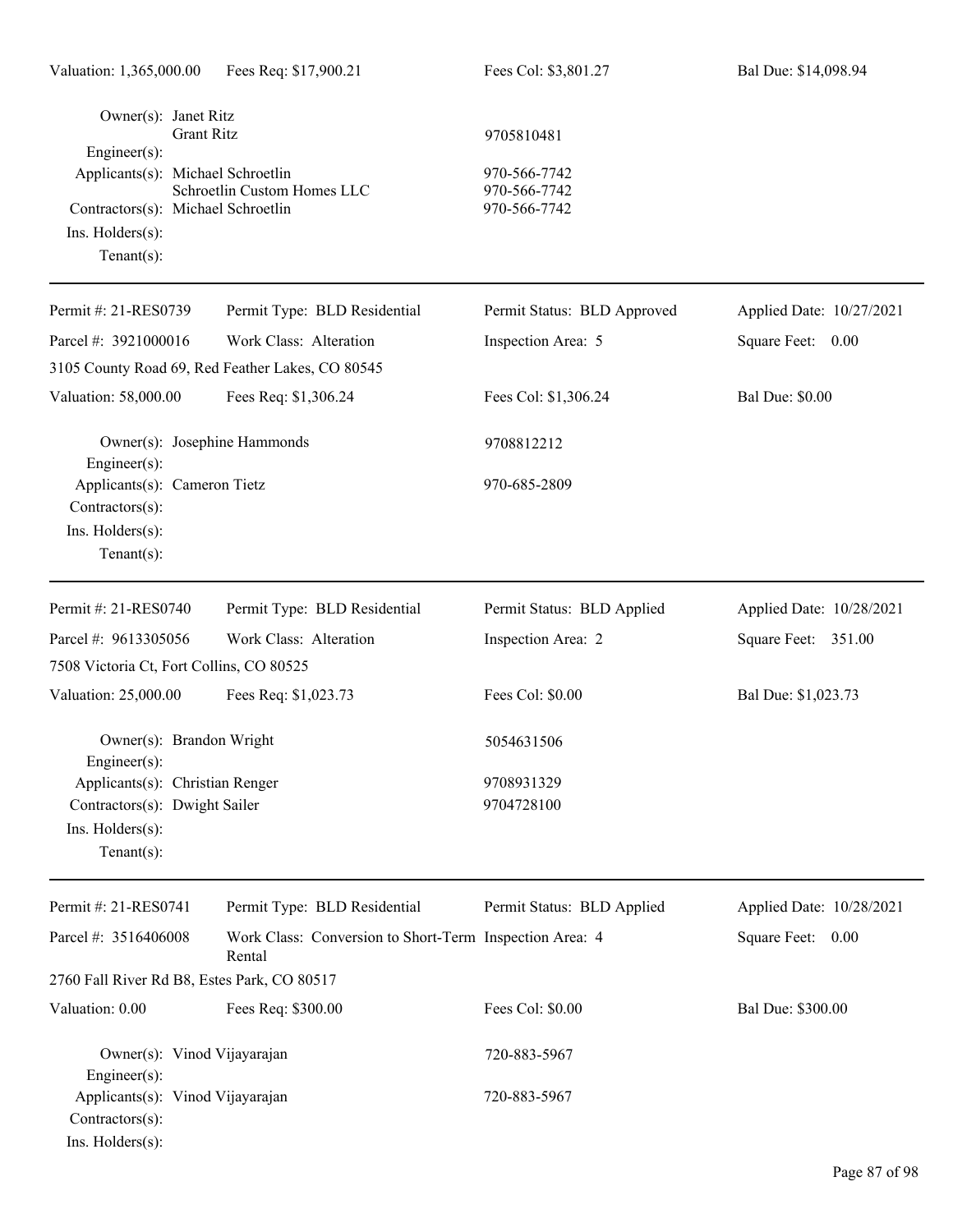| Permit #: 21-RES0742                                                                 | Permit Type: BLD Residential | Permit Status: BLD Applied | Applied Date: 10/29/2021 |
|--------------------------------------------------------------------------------------|------------------------------|----------------------------|--------------------------|
| Parcel #: 9836123007                                                                 | Work Class: Addition         | Inspection Area: 1         | Square Feet: 0.00        |
| 2617 Ridgecrest Rd, Fort Collins, CO 80524                                           |                              |                            |                          |
| Valuation: 183,000.00                                                                | Fees Req: \$3,403.20         | Fees Col: \$0.00           | Bal Due: \$3,403.20      |
| Owner(s): Adam Jaskowiak                                                             |                              | 952-465-8694               |                          |
| Engineer(s): Eric Richards<br>Applicants(s): Cameron Williams                        |                              | 970-568-3355               |                          |
|                                                                                      |                              | 3038709598                 |                          |
| Contractors(s): Cameron Williams                                                     |                              | 3038709598                 |                          |
| Ins. Holders(s):<br>$Tenant(s)$ :                                                    |                              |                            |                          |
| Permit #: 21-RES0743                                                                 | Permit Type: BLD Residential | Permit Status: BLD Issued  | Applied Date: 10/29/2021 |
| Parcel #: 8717113032                                                                 | Work Class: Alteration       | Inspection Area: 2         | Square Feet: 0.00        |
| 2708 Alan St, Fort Collins, CO 80524                                                 |                              |                            |                          |
| Valuation: 11,758.00                                                                 | Fees Req: \$406.76           | Fees Col: \$406.76         | <b>Bal Due: \$0.00</b>   |
| Owner(s): Celina Pinedo<br>Engineer(s):                                              |                              | 9703470499                 |                          |
| Applicants(s): Greg Knapp<br>Contractors(s):<br>Ins. Holders(s):<br>$Tenant(s)$ :    |                              | 7205072711                 |                          |
| Permit #: 21-RES0744                                                                 | Permit Type: BLD Residential | Permit Status: BLD Applied | Applied Date: 10/29/2021 |
| Parcel #: 9420400051                                                                 | Work Class: Addition         | Inspection Area: 3         | Square Feet: 0.00        |
| 413 S County Road 21, Berthoud, CO 80513                                             |                              |                            |                          |
| Valuation: 1.00                                                                      | Fees Req: \$206.84           | Fees Col: \$0.00           | Bal Due: \$206.84        |
| Owner(s): Richard Mack<br>Engineer(s):                                               |                              | 3038172848                 |                          |
| Applicants(s): Richard Mack<br>Contractors(s):<br>Ins. Holders(s):<br>Tenant $(s)$ : |                              | 3038172848                 |                          |
| Permit #: 21-RES0745                                                                 | Permit Type: BLD Residential | Permit Status: BLD Applied | Applied Date: 10/29/2021 |
| Parcel #: 9416405010                                                                 | Work Class: New              | Inspection Area: 3         | Square Feet: 0.00        |
| 535 Nesting Eagles Way, Berthoud, CO 80513                                           |                              |                            |                          |
| Valuation: 690,000.00                                                                | Fees Req: \$11,860.90        | Fees Col: \$2,384.76       | Bal Due: \$9,476.14      |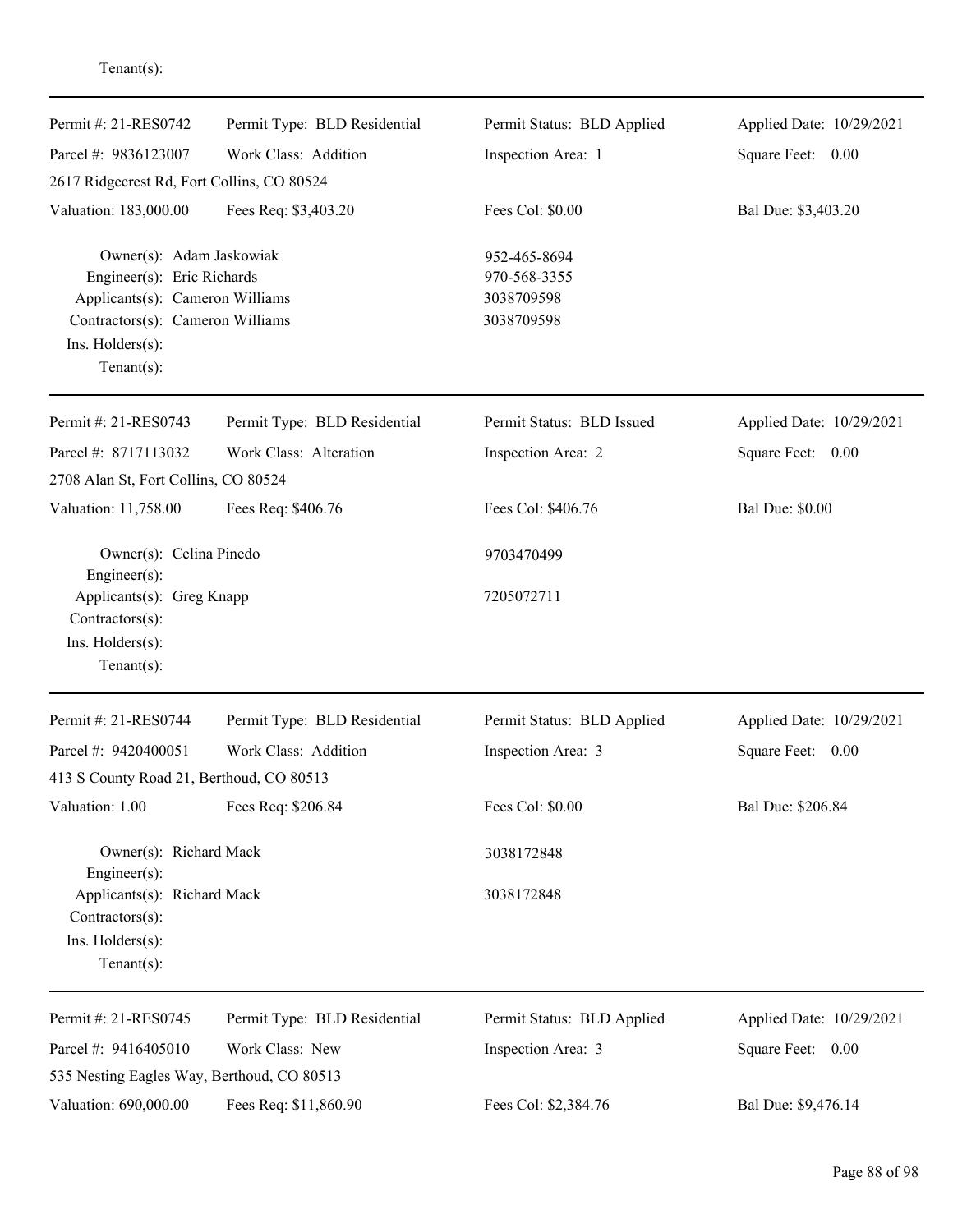| Owner(s): Nicole Corlett<br>Nathan Corlett<br>Engineer(s):<br>Applicants(s): Nicole Corlett<br>Nathan Corlett<br>Contractors(s):<br>Ins. Holders(s):<br>Tenant $(s)$ : |                                            | 3039490513<br>3039490513<br>3039490513<br>3039490513 |                          |
|------------------------------------------------------------------------------------------------------------------------------------------------------------------------|--------------------------------------------|------------------------------------------------------|--------------------------|
| Permit #: 21-UTIL0305                                                                                                                                                  | Permit Type: BLD Utility-Detached          | Permit Status: BLD Issued                            | Applied Date: 10/01/2021 |
| Parcel #: 8526000033<br>6683 E County Road 16, Johnstown, CO 80534                                                                                                     | Work Class: New                            | Inspection Area: 3                                   | Square Feet: 1,920.00    |
| Valuation: 38,000.00                                                                                                                                                   | Fees Req: \$914.24                         | Fees Col: \$914.24                                   | <b>Bal Due: \$0.00</b>   |
| Owner(s): Julio Calvillo<br>Engineer(s):                                                                                                                               | Cruzanna Calvillo                          | 9705908172<br>9705908418                             |                          |
| Applicants(s): Julio Calvillo<br>Contractors(s): Taylor Vap<br>Ins. Holders(s):<br>$Tenant(s)$ :                                                                       |                                            | 9705908172<br>7856269400                             |                          |
| Permit #: 21-UTIL0306                                                                                                                                                  | Permit Type: BLD Utility-Detached          | Permit Status: BLD Issued                            | Applied Date: 10/01/2021 |
| Parcel #: 2926106040<br>121 White Slide Mountain Ct, Livermore, CO 80536                                                                                               | Work Class: New                            | Inspection Area: 5                                   | Square Feet: 1,800.00    |
| Valuation: 42,000.00                                                                                                                                                   | Fees Req: \$1,053.72                       | Fees Col: \$1,053.72                                 | <b>Bal Due: \$0.00</b>   |
| Owner(s): Joshua Flemming<br>Engineer(s):<br>Applicants(s): Stacey Pearson<br>Contractors(s): Stacey Pearson<br>Ins. Holders(s):<br>$Tenant(s)$ :                      |                                            | 2025805927<br>7208222936<br>7208222936               |                          |
| Permit #: 21-UTIL0307                                                                                                                                                  | Permit Type: BLD Utility-Detached          | Permit Status: BLD Issued                            | Applied Date: 10/01/2021 |
| Parcel #: 9835400046                                                                                                                                                   | Work Class: Stand Alone Structure -<br>New | Inspection Area: 1                                   | Square Feet: 80.00       |
| 2025 N College Ave 29, Fort Collins, CO 80524                                                                                                                          |                                            |                                                      |                          |
| Valuation: 2,000.00                                                                                                                                                    | Fees Req: \$127.29                         | Fees Col: \$127.29                                   | <b>Bal Due: \$0.00</b>   |
| Owner(s): Anselmo Jaquez<br>$Engineering(s)$ :<br>Applicants(s): Anselmo Jaquez<br>Contractors(s):<br>Ins. Holders(s):                                                 |                                            | 9703082455<br>9703082455                             |                          |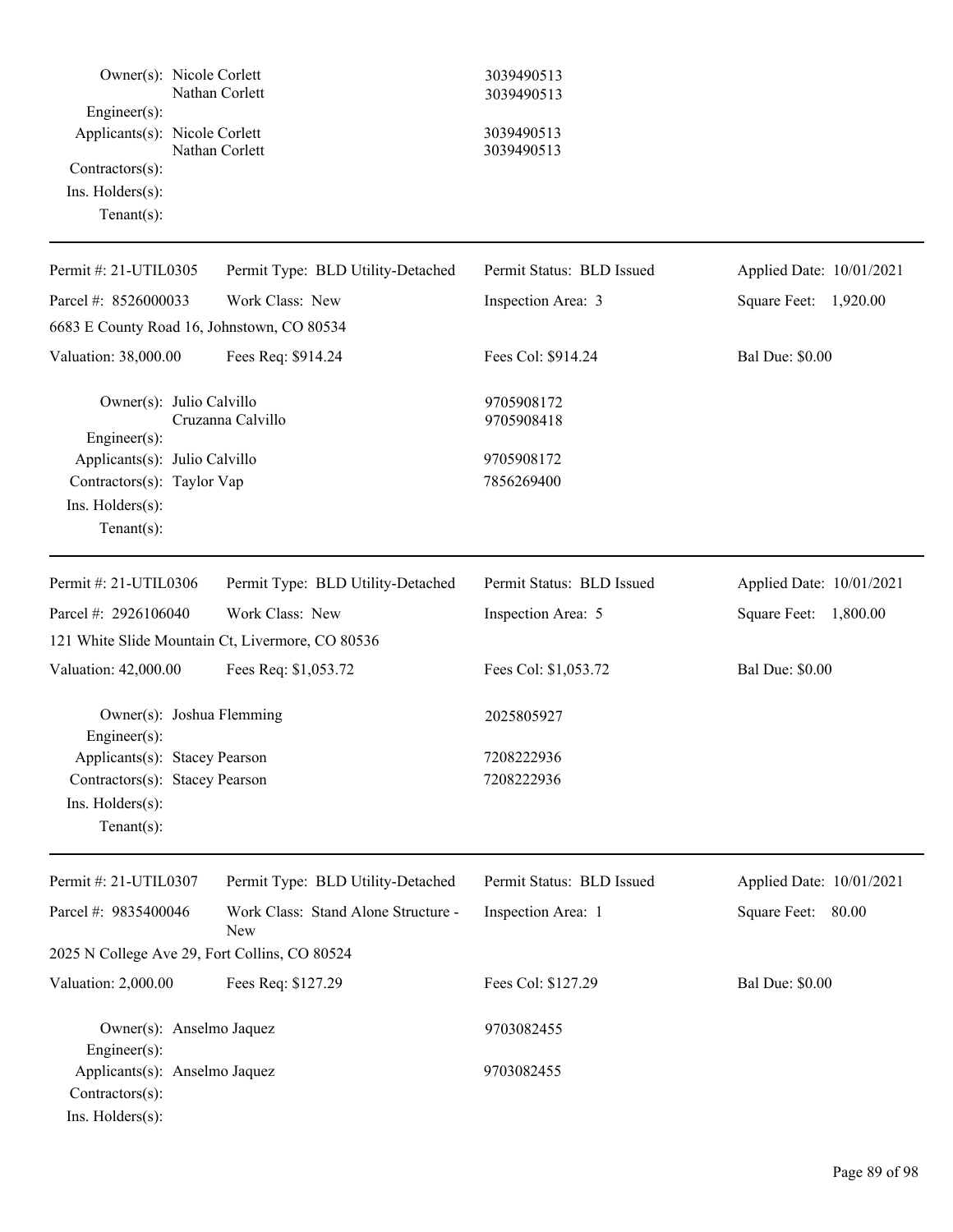| Permit #: 21-UTIL0308                                                                                                                    | Permit Type: BLD Utility-Detached | Permit Status: BLD Issued                | Applied Date: 10/04/2021 |
|------------------------------------------------------------------------------------------------------------------------------------------|-----------------------------------|------------------------------------------|--------------------------|
| Parcel #: 8528205001                                                                                                                     | Work Class: New                   | Inspection Area: 3                       | Square Feet: 600.00      |
| 1715 Sauk Hill Rd, Loveland, CO 80537                                                                                                    |                                   |                                          |                          |
| Valuation: 32,000.00                                                                                                                     | Fees Req: \$1,032.35              | Fees Col: \$1,032.35                     | <b>Bal Due: \$0.00</b>   |
| Owner(s): Leslie Shoecraft<br>$Engineering(s)$ :<br>Applicants(s): David Pechin<br>Contractors(s):<br>Ins. Holders(s):<br>Tenant $(s)$ : |                                   | 3035892425                               |                          |
| Permit #: 21-UTIL0309                                                                                                                    | Permit Type: BLD Utility-Detached | Permit Status: BLD Approved              | Applied Date: 10/04/2021 |
| Parcel #: 9402200001                                                                                                                     | Work Class: New                   | Inspection Area: 3                       | Square Feet: 576.00      |
| 506 42nd St SW, Loveland, CO 80537                                                                                                       |                                   |                                          |                          |
| Valuation: 42,506.00                                                                                                                     | Fees Req: \$1,140.13              | Fees Col: \$0.00                         | Bal Due: \$1,140.13      |
| Owner(s): Douglas Freeman<br>$Engineering(s)$ :                                                                                          |                                   | 9704022688                               |                          |
| Applicants(s): Morton Buildings Inc<br>Greg Ure<br>Contractors(s): Greg Ure<br>Ins. Holders(s):<br>Tenant $(s)$ :                        |                                   | 970-867-9454<br>9703708022<br>9703708022 |                          |
| Permit #: 21-UTIL0310                                                                                                                    | Permit Type: BLD Utility-Detached | Permit Status: BLD Applied               | Applied Date: 10/06/2021 |
| Parcel #: 9829403003                                                                                                                     | Work Class: New                   | Inspection Area: 1                       | Square Feet: 544.00      |
| 3416 W County Road 54g, Laporte, CO 80535                                                                                                |                                   |                                          |                          |
| Valuation: 26,000.00                                                                                                                     | Fees Req: \$719.28                | Fees Col: \$0.00                         | Bal Due: \$719.28        |
| Owner(s): Dan Bode<br>$Engineering(s)$ :<br>Applicants(s): Dan Bode<br>Contractors(s):<br>Ins. Holders(s):<br>Tenant(s):                 |                                   |                                          |                          |
| Permit #: 21-UTIL0311                                                                                                                    | Permit Type: BLD Utility-Detached | Permit Status: BLD Applied               | Applied Date: 10/06/2021 |
| Parcel #: 9534100034                                                                                                                     | Work Class: New                   | Inspection Area: 3                       | Square Feet: 1,280.00    |
| 1424 Del Sol Dr, Loveland, CO 80537                                                                                                      |                                   |                                          |                          |
| Valuation: 30,000.00                                                                                                                     | Fees Req: \$783.27                | Fees Col: \$0.00                         | Bal Due: \$783.27        |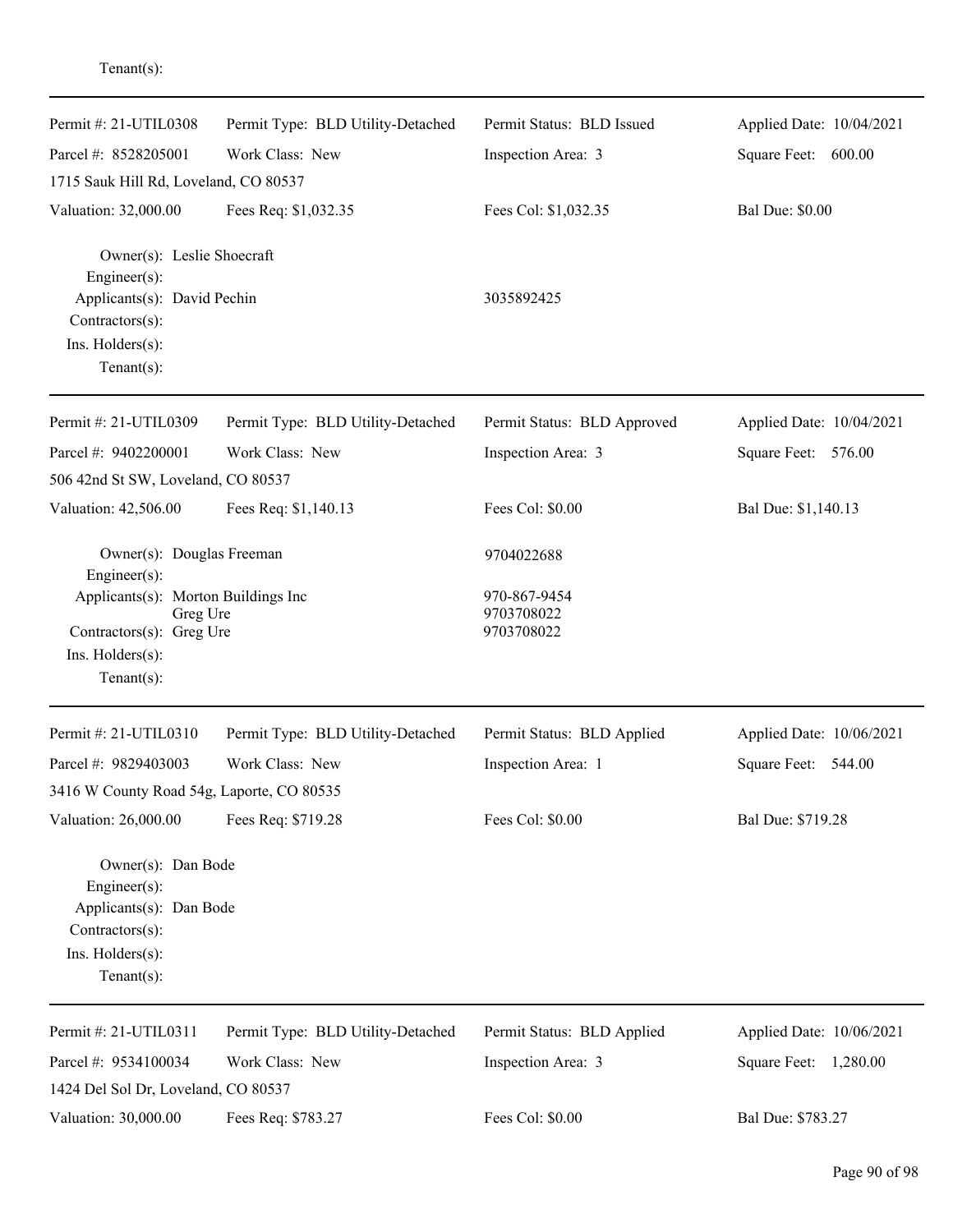| Owner(s): Teresa De Guelle                                                                                                                    |                                   | 9706858634                               |                          |
|-----------------------------------------------------------------------------------------------------------------------------------------------|-----------------------------------|------------------------------------------|--------------------------|
| Engineer $(s)$ :<br>Applicants(s): Teresa De Guelle<br>Contractors(s):<br>Ins. Holders(s):<br>Tenant $(s)$ :                                  |                                   | 9706858634                               |                          |
| Permit #: 21-UTIL0312                                                                                                                         | Permit Type: BLD Utility-Detached | Permit Status: BLD Applied               | Applied Date: 10/07/2021 |
| Parcel #: 9824000021                                                                                                                          | Work Class: New                   | Inspection Area: 1                       | Square Feet: 0.00        |
| 4612 N Highway 1, Fort Collins, CO 80524                                                                                                      |                                   |                                          |                          |
| Valuation: 8,378.00                                                                                                                           | Fees Req: \$305.47                | Fees Col: \$0.00                         | Bal Due: \$305.47        |
| Owner(s): Patricia Young-Buckert<br>Engineer(s): Kevin Nolan                                                                                  |                                   | 9704817785                               |                          |
| Applicants(s): Patricia Young-Buckert<br>Contractors(s):<br>Ins. Holders(s):<br>Tenant $(s)$ :                                                |                                   | 9704817785                               |                          |
| Permit #: 21-UTIL0313                                                                                                                         | Permit Type: BLD Utility-Detached | Permit Status: BLD Applied               | Applied Date: 10/07/2021 |
| Parcel #: 4002408003                                                                                                                          | Work Class: New                   | Inspection Area: 5                       | Square Feet: 840.00      |
| 5992 Ottawa Way, Red Feather Lakes, CO 80545                                                                                                  |                                   |                                          |                          |
| Valuation: 100,000.00                                                                                                                         | Fees Req: \$1,972.43              | Fees Col: \$0.00                         | Bal Due: \$1,972.43      |
| Owner(s): Brooks Bollich<br>Engineer(s): Gary Weeks<br>Applicants(s): Brooks Bollich<br>Contractors(s):<br>Ins. Holders(s):<br>Tenant $(s)$ : |                                   | 9702147936<br>970-225-2422<br>9702147936 |                          |
| Permit #: 21-UTIL0314                                                                                                                         | Permit Type: BLD Utility-Detached | Permit Status: BLD Applied               | Applied Date: 10/07/2021 |
| Parcel #: 8727000005                                                                                                                          | Work Class: New                   | Inspection Area: 2                       | Square Feet: 800.82      |
| 4434 E County Road 40, Fort Collins, CO 80525                                                                                                 |                                   |                                          |                          |
| Valuation: 32,500.00                                                                                                                          | Fees Req: \$980.38                | Fees Col: \$0.00                         | Bal Due: \$980.38        |
| Owner(s): Paul Bonow<br>$Engineering(s)$ :                                                                                                    |                                   | 3033562286                               |                          |
| Applicants(s): Paul Bonow<br>Contractors(s):<br>Ins. Holders(s):<br>Tenant $(s)$ :                                                            |                                   | 3033562286                               |                          |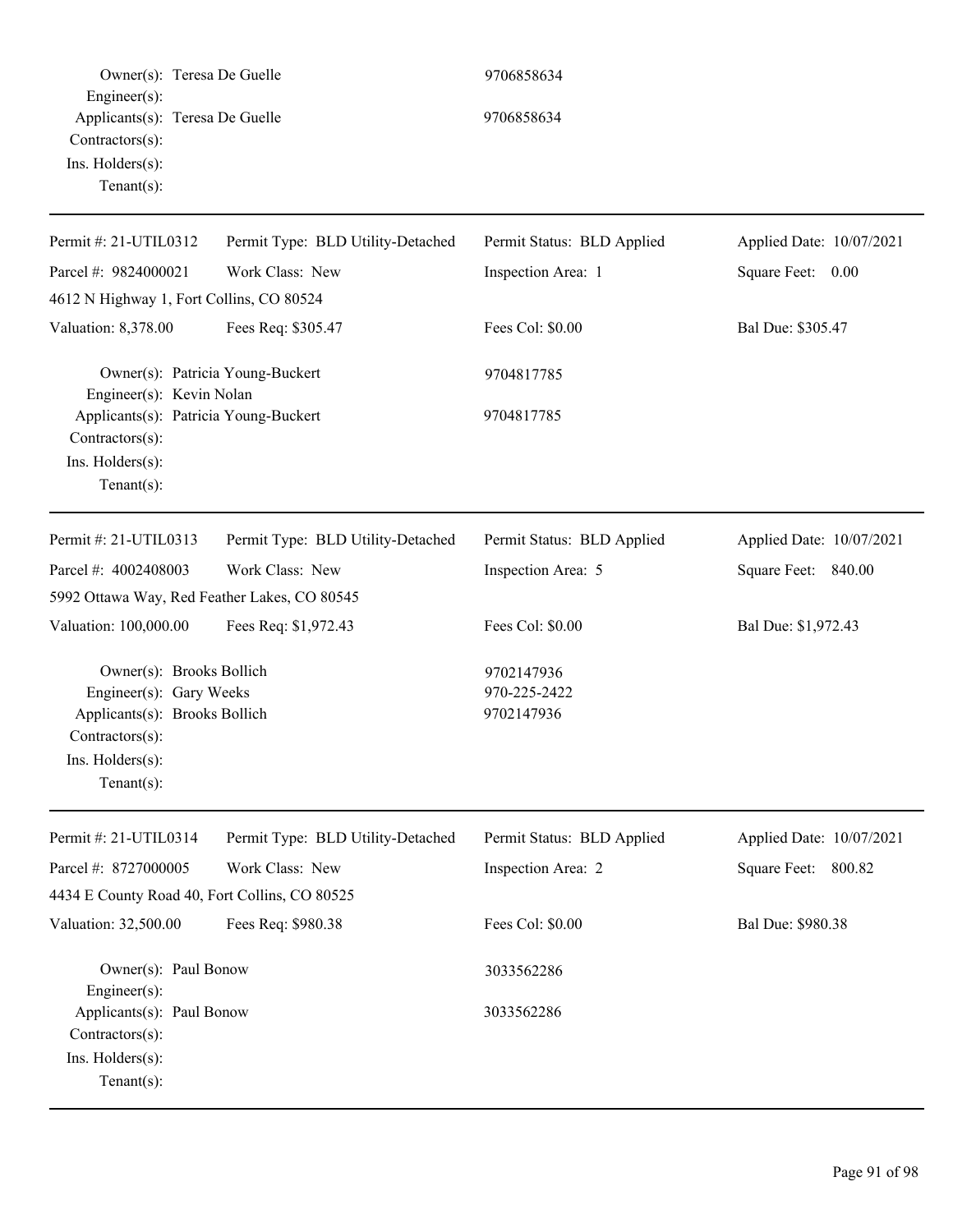| Permit #: 21-UTIL0315                                                                                                   | Permit Type: BLD Utility-Detached | Permit Status: BLD Issued                            | Applied Date: 10/07/2021 |
|-------------------------------------------------------------------------------------------------------------------------|-----------------------------------|------------------------------------------------------|--------------------------|
| Parcel #: 9828400010                                                                                                    | Work Class: New                   | Inspection Area: 1                                   | Square Feet: 1,444.00    |
| 2320 W County Road 54G, Fort Collins, CO 80524                                                                          |                                   |                                                      |                          |
| Valuation: 52,600.00                                                                                                    | Fees Req: \$258.39                | Fees Col: \$258.39                                   | <b>Bal Due: \$0.00</b>   |
| Owner(s): Barry Baker<br>Engineer(s):<br>Applicants(s): Barry Baker                                                     |                                   |                                                      |                          |
| Contractors(s): Dennis Kuipers<br>Ins. Holders(s):<br>$Tenant(s)$ :                                                     |                                   | 970-568-9855                                         |                          |
| Permit #: 21-UTIL0316                                                                                                   | Permit Type: BLD Utility-Detached | Permit Status: BLD Applied                           | Applied Date: 10/11/2021 |
| Parcel #: 9836406007                                                                                                    | Work Class: New                   | Inspection Area: 1                                   | Square Feet: 0.00        |
| 2006 Westview Rd, Fort Collins, CO 80524                                                                                |                                   |                                                      |                          |
| Valuation: 126,000.00                                                                                                   | Fees Req: \$2,408.65              | Fees Col: \$573.35                                   | Bal Due: \$1,835.30      |
| Owner(s): Jean Clement<br>Engineer(s): Jason Baker<br>Applicants(s): Brandon Trotter<br>Contractors(s): Brandon Trotter |                                   | 6096513896<br>9702781909<br>9702138728<br>9702138728 |                          |
| Ins. Holders(s):<br>$Tenant(s)$ :                                                                                       |                                   |                                                      |                          |
| Permit #: 21-UTIL0317                                                                                                   | Permit Type: BLD Utility-Detached | Permit Status: BLD Applied                           | Applied Date: 10/12/2021 |
| Parcel #: 0411400045                                                                                                    | Work Class: New                   | Inspection Area: 3                                   | Square Feet: 1,728.00    |
| 6433 Sedona Hills Dr, Berthoud, CO 80513                                                                                |                                   |                                                      |                          |
| Valuation: 120,000.00                                                                                                   | Fees Req: \$2,339.32              | Fees Col: \$0.00                                     | Bal Due: \$2,339.32      |
| Owner(s): Bradley Perry<br>Engineer(s):                                                                                 |                                   | 6302920844                                           |                          |
| Applicants(s): Mark Sutton                                                                                              |                                   | 720-899-6338                                         |                          |
| Contractors(s): Mark Sutton                                                                                             |                                   | 720-899-6338                                         |                          |
| Ins. Holders(s):                                                                                                        |                                   |                                                      |                          |
| $Tenant(s)$ :                                                                                                           |                                   |                                                      |                          |
| Permit #: 21-UTIL0318                                                                                                   | Permit Type: BLD Utility-Detached | Permit Status: BLD Issued                            | Applied Date: 10/13/2021 |
| Parcel #: 9822206002                                                                                                    | Work Class: Alteration            | Inspection Area: 1                                   | Square Feet: 1,008.00    |
| 4300 N County Road 19, Fort Collins, CO 80524                                                                           |                                   |                                                      |                          |
| Valuation: 26,108.28                                                                                                    | Fees Req: \$1,198.59              | Fees Col: \$1,198.59                                 | <b>Bal Due: \$0.00</b>   |
| Owner(s): Susan Erickson<br>Engineer(s): Alfonso Rivera                                                                 | Dean Erickson                     | 9705562776<br>7204156102<br>9702069455               |                          |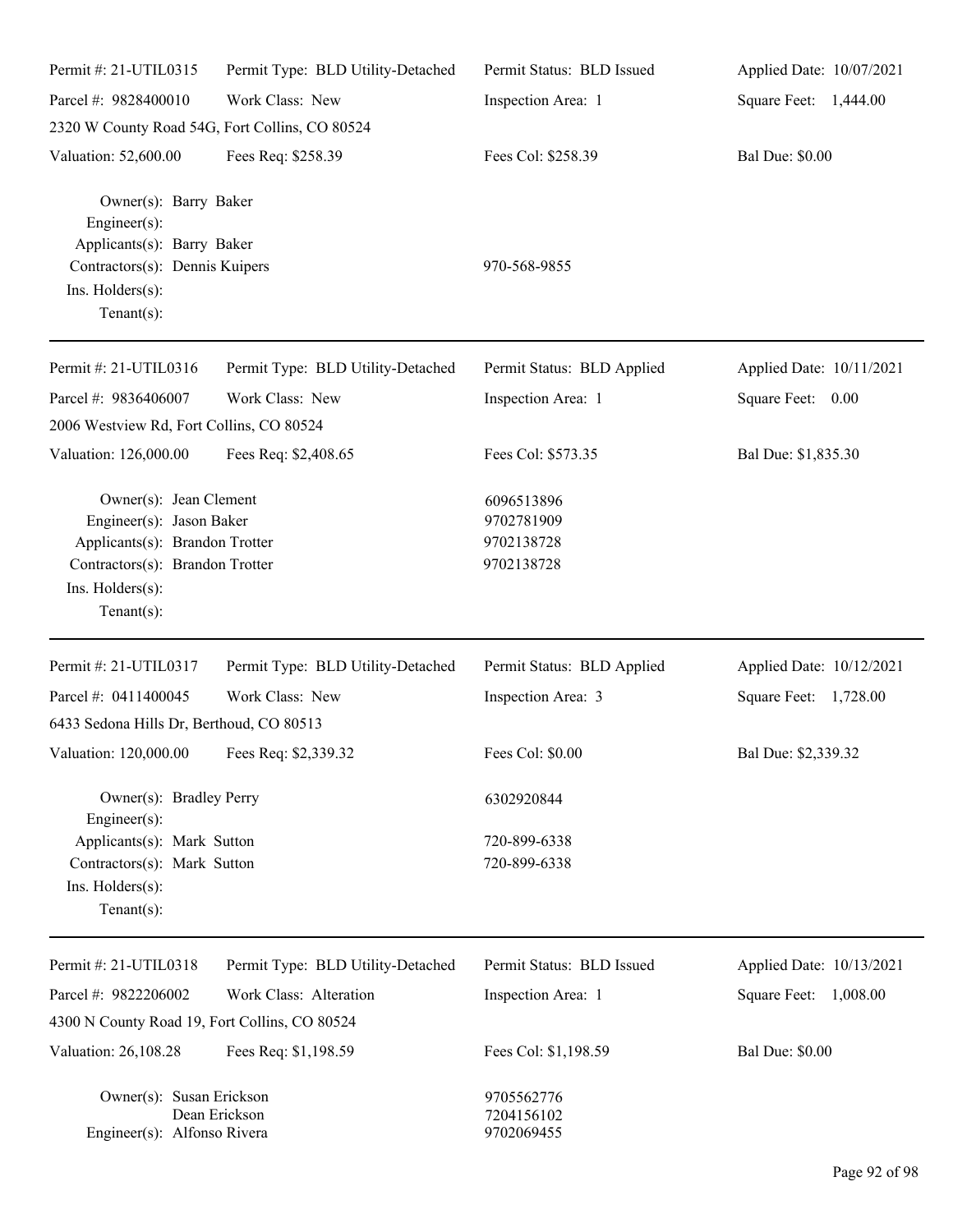| Permit #: 21-UTIL0319                                                                                                                          | Permit Type: BLD Utility-Detached                   | Permit Status: BLD Applied                                         | Applied Date: 10/13/2021 |
|------------------------------------------------------------------------------------------------------------------------------------------------|-----------------------------------------------------|--------------------------------------------------------------------|--------------------------|
| Parcel #: 1425105019                                                                                                                           | Work Class: New                                     | Inspection Area: 4                                                 | Square Feet: 0.00        |
| 181 Stagecoach Trl, Lyons, CO 80540                                                                                                            |                                                     |                                                                    |                          |
| Valuation: 8,000.00                                                                                                                            | Fees Req: \$453.96                                  | Fees Col: \$0.00                                                   | Bal Due: \$453.96        |
| Owner(s): Steven Stahl<br>Engineer(s): David Mitchell<br>Applicants(s): Steven Stahl<br>Contractors(s):<br>Ins. Holders(s):<br>Tenant $(s)$ :  |                                                     | 8322472648<br>720-315-1971<br>8322472648                           |                          |
| Permit #: 21-UTIL0320                                                                                                                          | Permit Type: BLD Utility-Detached                   | Permit Status: BLD Applied                                         | Applied Date: 10/14/2021 |
| Parcel #: 0420400001                                                                                                                           | Work Class: New                                     | Inspection Area: 4                                                 | Square Feet: 1,280.00    |
| 930 Blue Mountain Trl, Lyons, CO 80540                                                                                                         |                                                     |                                                                    |                          |
| Valuation: 48,746.50                                                                                                                           | Fees Req: \$1,256.05                                | Fees Col: \$408.18                                                 | Bal Due: \$847.87        |
| Owner(s): Thomas Casanova<br>Engineer(s): Richard White<br>Applicants(s): James Price<br>Contractors(s):<br>Ins. Holders(s):<br>Tenant $(s)$ : | Keri Casanova<br>Thomas Casanova                    | 6054211212<br>6054211212<br>9709882409<br>2019134706<br>6054211212 |                          |
| Permit #: 21-UTIL0321                                                                                                                          | Permit Type: BLD Utility-Detached                   | Permit Status: BLD Applied                                         | Applied Date: 10/19/2021 |
| Parcel #: 3915005701                                                                                                                           | Work Class: New                                     | Inspection Area: 5                                                 | Square Feet: 0.00        |
|                                                                                                                                                | 6004 W County Road 68c, Red Feather Lakes, CO 80545 |                                                                    |                          |
| Valuation: 30,000.00                                                                                                                           | Fees Req: \$817.26                                  | Fees Col: \$0.00                                                   | Bal Due: \$817.26        |
| Owner(s): Bette Blinde<br>Engineer(s): Ping Guo<br>Applicants(s): Bette Blinde<br>Contractors(s):                                              |                                                     | 9708812902<br>905-790-8500<br>9708812902                           |                          |

Ins. Holders(s):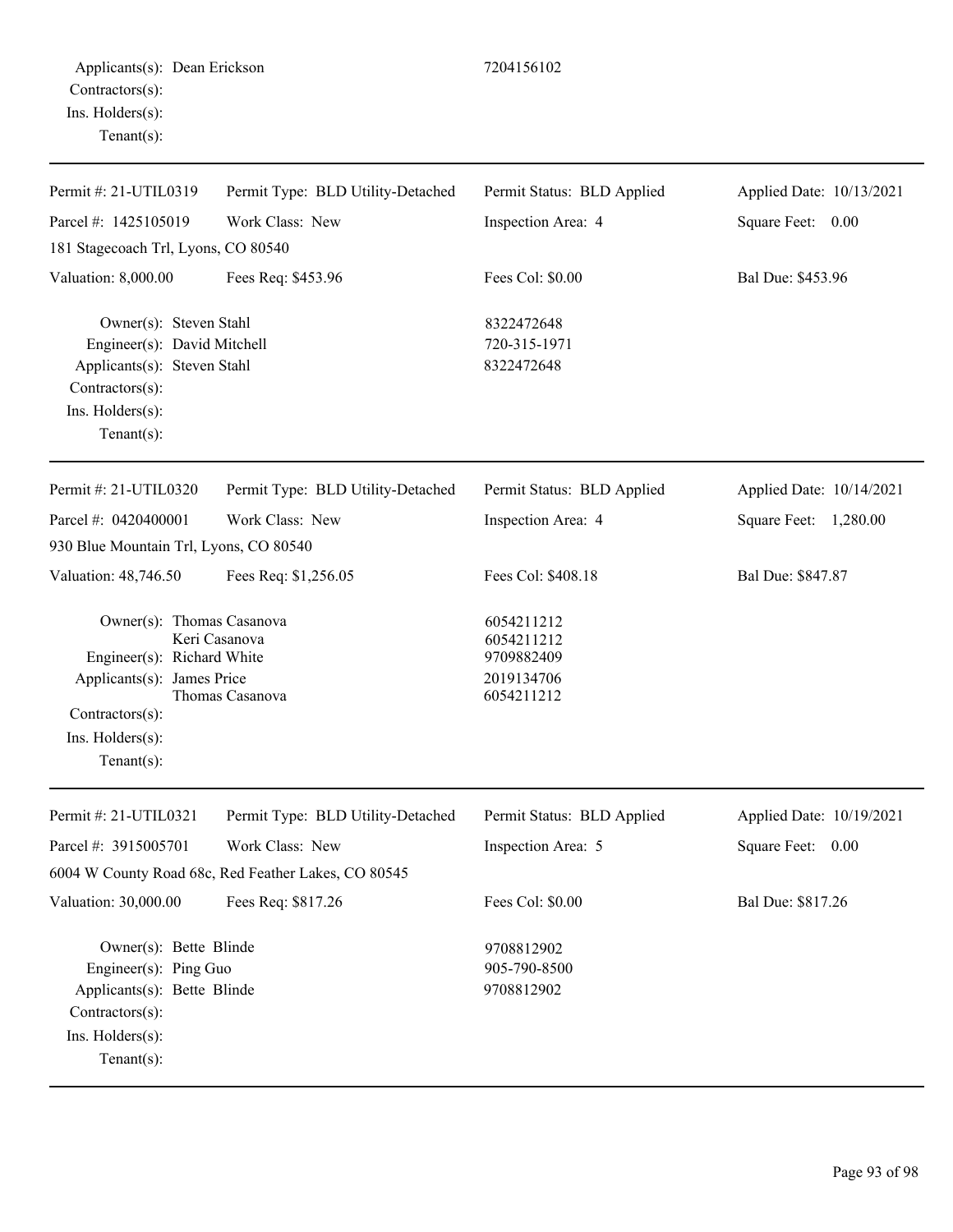| Permit #: 21-UTIL0322                                                                | Permit Type: BLD Utility-Detached          | Permit Status: BLD Applied  | Applied Date: 10/19/2021 |
|--------------------------------------------------------------------------------------|--------------------------------------------|-----------------------------|--------------------------|
| Parcel #: 0701000016                                                                 | Work Class: New                            | Inspection Area: 1          | Square Feet: 360.00      |
| 1820 N County Road 23, Bellvue, CO 80512                                             |                                            |                             |                          |
| Valuation: 2,500.00                                                                  | Fees Req: \$211.86                         | Fees Col: \$0.00            | Bal Due: \$211.86        |
| Owner(s): Neal Spencer<br>Engineer(s):                                               |                                            | 970-222-9064                |                          |
| Applicants(s): Neal Spencer<br>Contractors(s):<br>Ins. Holders(s):<br>Tenant $(s)$ : |                                            | 970-222-9064                |                          |
| Permit #: 21-UTIL0323                                                                | Permit Type: BLD Utility-Detached          | Permit Status: BLD Approved | Applied Date: 10/19/2021 |
| Parcel #: 1718206011                                                                 | Work Class: New                            | Inspection Area: 6          | Square Feet: 2,400.00    |
| 465 Moose Ridge Rd, Bellvue, CO 80512                                                |                                            |                             |                          |
| Valuation: 55,000.00                                                                 | Fees Req: \$1,348.63                       | Fees Col: \$0.00            | Bal Due: \$1,348.63      |
| Owner(s): Rowdy Putnam<br>Engineer $(s)$ :                                           |                                            | 9706191677                  |                          |
| Applicants(s): Jacob Renninger                                                       |                                            | 970-305-7086                |                          |
| Contractors(s): Jacob Renninger<br>Ins. Holders(s):<br>Tenant $(s)$ :                |                                            | 970-305-7086                |                          |
| Permit #: 21-UTIL0324                                                                | Permit Type: BLD Utility-Detached          | Permit Status: BLD Applied  | Applied Date: 10/20/2021 |
| Parcel #: 2712406022                                                                 | Work Class: New                            |                             |                          |
| 26701 Buckhorn Rd, Bellvue, CO 80512                                                 |                                            | Inspection Area: 6          | Square Feet: 0.00        |
| Valuation: 65,035.03 Fees Req: \$1,422.52                                            |                                            | Fees Col: \$0.00            | Bal Due: \$1,422.52      |
| Owner(s): Robert Perrich                                                             |                                            | 9705185929                  |                          |
| Engineer(s): Gary Obudzinski<br>Applicants(s): Robert Perrich<br>$Contractors(s)$ :  |                                            | 9705185929                  |                          |
| Ins. Holders(s):<br>Tenant $(s)$ :                                                   |                                            |                             |                          |
| Permit #: 21-UTIL0325                                                                | Permit Type: BLD Utility-Detached          | Permit Status: BLD Issued   | Applied Date: 10/21/2021 |
| Parcel #: 3410139010                                                                 | Work Class: Stand Alone Structure -<br>New | Inspection Area: 4          | Square Feet: 0.00        |
| 1481 Saint Moritz Trl, Estes Park, CO 80517                                          |                                            |                             |                          |
| Valuation: 232,460.00                                                                | Fees Req: \$3,518.51                       | Fees Col: \$3,518.51        | <b>Bal Due: \$0.00</b>   |
| Engineer(s):                                                                         | Owner(s): * Craig Doiron Insurance Trust   | 3149743878                  |                          |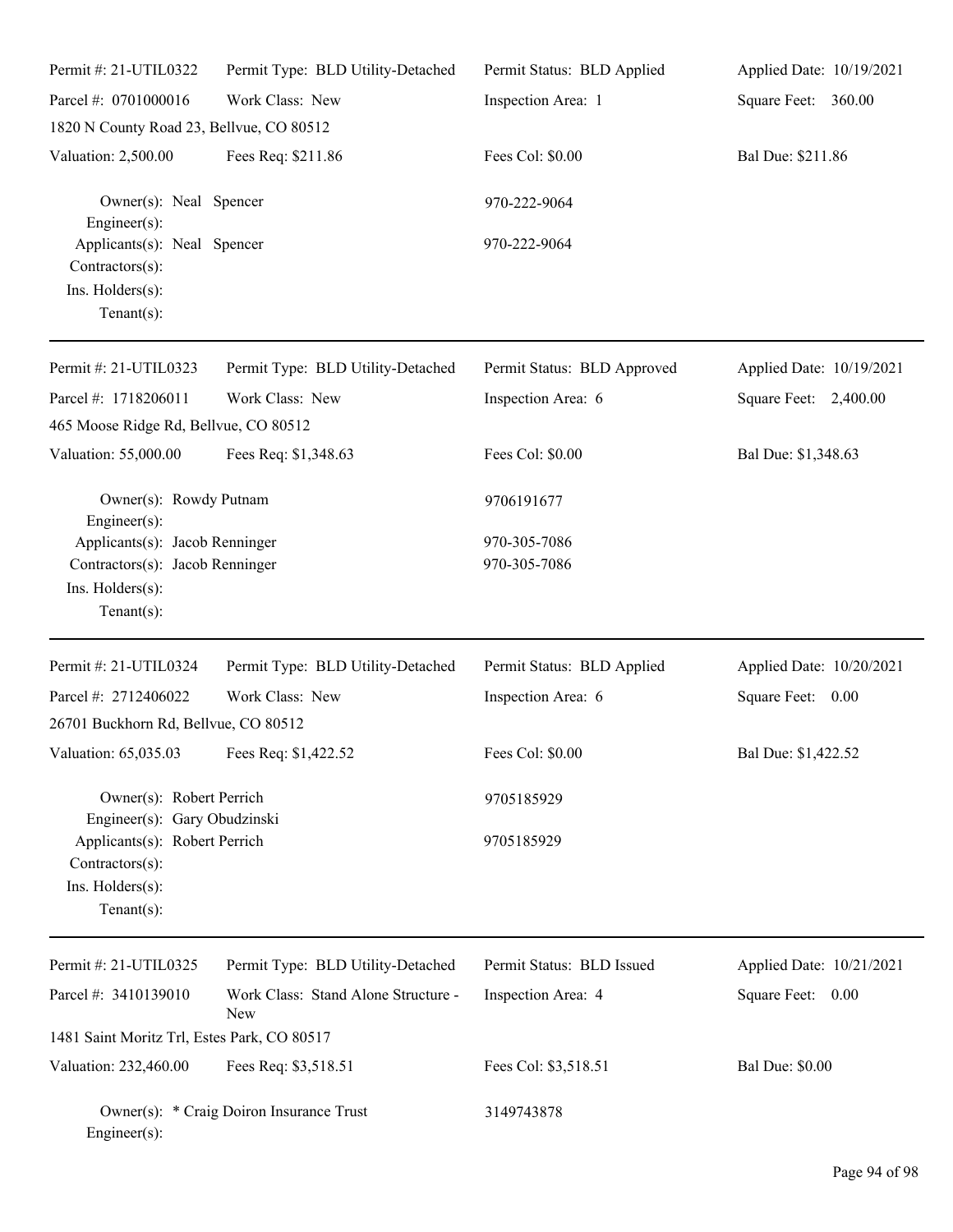Applicants(s): Adam Darling 7405033881 Contractors(s): Don Darling 970-586-1047 Ins. Holders(s): Tenant(s):

| Permit #: 21-UTIL0326                                                                                                                         | Permit Type: BLD Utility-Detached                        | Permit Status: BLD Approved                  | Applied Date: 10/21/2021 |
|-----------------------------------------------------------------------------------------------------------------------------------------------|----------------------------------------------------------|----------------------------------------------|--------------------------|
| Parcel #: 0824300001                                                                                                                          | Work Class: New                                          | Inspection Area: 1                           | Square Feet: 8,429.40    |
| 5821 W County Road 54e, Bellvue, CO 80512                                                                                                     |                                                          |                                              |                          |
| Valuation: 200,000.00                                                                                                                         | Fees Req: \$3,231.72                                     | Fees Col: \$0.00                             | Bal Due: \$3,231.72      |
| Owner(s): Rob Graves<br>Engineer(s): Michael Mitchell<br>Applicants(s): Robert Graves<br>Contractors(s):<br>Ins. Holders(s):<br>$Tenant(s)$ : |                                                          | 970-980-1147<br>209-664-1067<br>970-980-1147 |                          |
| Permit #: 21-UTIL0327                                                                                                                         | Permit Type: BLD Utility-Detached                        | Permit Status: BLD Applied                   | Applied Date: 10/21/2021 |
| Parcel #: 9923205028                                                                                                                          | Work Class: New                                          | Inspection Area: 1                           | Square Feet: 0.00        |
| 10434 Peaceful Way, Fort Collins, CO 80524                                                                                                    |                                                          |                                              |                          |
| Valuation: 20,000.00                                                                                                                          | Fees Req: \$878.92                                       | Fees Col: \$0.00                             | Bal Due: \$878.92        |
| Owner(s): Thomas Niichel<br>Engineer(s):                                                                                                      |                                                          | 9703100127                                   |                          |
| Applicants(s): Thomas Niichel<br>Contractors(s):<br>Ins. Holders(s):<br>$Tenant(s)$ :                                                         |                                                          | 9703100127                                   |                          |
| Permit #: 21-UTIL0328                                                                                                                         | Permit Type: BLD Utility-Detached                        | Permit Status: BLD Applied                   | Applied Date: 10/25/2021 |
| Parcel #: 0435400001                                                                                                                          | Work Class: New                                          | Inspection Area: 3                           | Square Feet: 0.00        |
| 2300 K & J Rd, Berthoud, CO 80513                                                                                                             |                                                          |                                              |                          |
| Valuation: 371,994.00                                                                                                                         | Fees Req: \$5,554.00                                     | Fees Col: \$0.00                             | Bal Due: \$5,554.00      |
|                                                                                                                                               | Owner(s): Reed Harold Chase Trust<br><b>Bonnie Chase</b> | 9702176416                                   |                          |
| Engineer(s): Byron Shockley<br>Applicants(s): Reed Chase<br>Contractors(s):<br>Ins. Holders(s):<br>Tenant $(s)$ :                             |                                                          | 9702188994<br>9706634145                     |                          |
| Permit #: 21-UTIL0329                                                                                                                         | Permit Type: BLD Utility-Detached                        | Permit Status: BLD Applied                   | Applied Date: 10/25/2021 |
| Parcel #: 0234000019                                                                                                                          | Work Class: New                                          | Inspection Area: 6                           | Square Feet: 0.00        |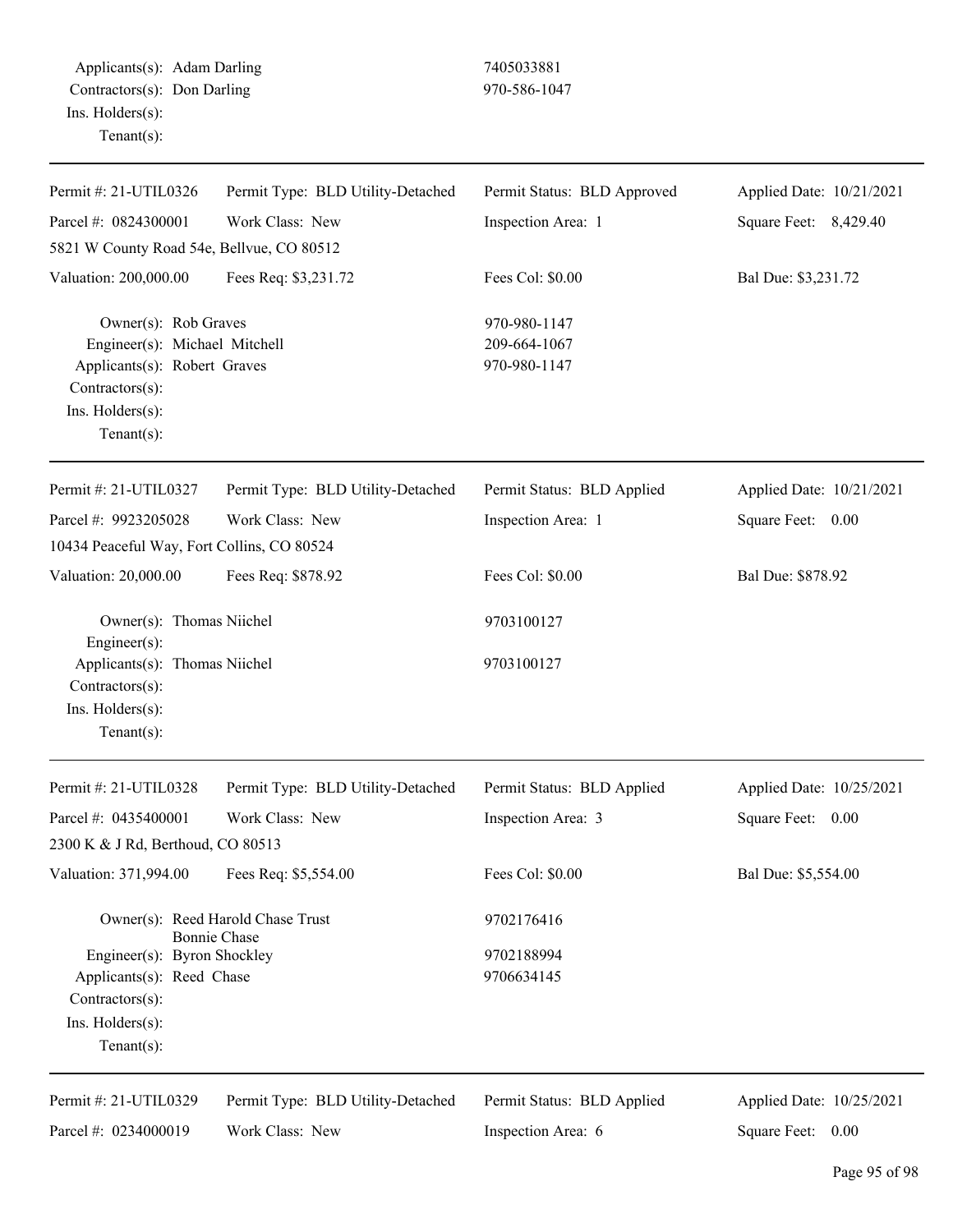| 557 Red Bluff Rd, Livermore, CO 80536 |  |  |  |
|---------------------------------------|--|--|--|
|---------------------------------------|--|--|--|

| Valuation: 42,000.00                                                                                              | Fees Req: \$1,186.51              | Fees Col: \$0.00                           | Bal Due: \$1,186.51      |
|-------------------------------------------------------------------------------------------------------------------|-----------------------------------|--------------------------------------------|--------------------------|
| Owner(s): Georgia Maynard<br>Engineer(s): Karl Lemmenes                                                           |                                   | 9702187782<br>608-884-5970                 |                          |
| Applicants(s): Jacob Renninger<br>Contractors(s): Jacob Renninger                                                 |                                   | 970-305-7086                               |                          |
|                                                                                                                   |                                   | 970-305-7086                               |                          |
| $Ins.$ Holders $(s)$ :                                                                                            |                                   |                                            |                          |
| Tenant $(s)$ :                                                                                                    |                                   |                                            |                          |
| Permit #: $21$ -UTIL0330                                                                                          | Permit Type: BLD Utility-Detached | Permit Status: BLD Applied                 | Applied Date: 10/26/2021 |
| Parcel #: 9836206002                                                                                              | Work Class: New                   | Inspection Area: 1                         | Square Feet:<br>0.00     |
| 2423 Terry Lake Rd, Fort Collins, CO 80524                                                                        |                                   |                                            |                          |
| Valuation: 100,000.00                                                                                             | Fees Req: \$2,021.64              | Fees Col: \$0.00                           | Bal Due: \$2,021.64      |
| Owner(s): Charles Owsley<br>Kristin Bink                                                                          | Kristin Owsley                    | 9702817768<br>9704817768<br>9704817768     |                          |
| Engineer(s): Devin Hougard<br>Applicants(s): Steve Josephs<br>Craftsman Builders<br>Contractors(s): Steve Josephs |                                   | 970-416-9300<br>9702186905<br>970-416-9300 |                          |

Ins. Holders(s):

| Permit #: $21$ -UTIL0331            | Permit Type: BLD Utility-Detached | Permit Status: BLD Applied | Applied Date: 10/26/2021 |
|-------------------------------------|-----------------------------------|----------------------------|--------------------------|
| Parcel #: $1626105021$              | Work Class: New                   | Inspection Area: 4         | 780.00<br>Square Feet:   |
| 120 Green Ridge Rd, Drake, CO 80515 |                                   |                            |                          |
| Valuation: 55,000.00                | Fees Req: \$1,223.91              | Fees Col: $$0.00$          | Bal Due: \$1,223.91      |
|                                     | Owner(s): David Hubertus          | 4027706756                 |                          |
| Engineer(s): Brian Waddell          | Marcos Hernandez                  | 800-833-9997               |                          |
| Applicants(s): Jessica Persick      |                                   | 303-880-3950               |                          |
| Contractors(s): Dave Harland        |                                   | 208-777-7290               |                          |
| $Ins.$ Holders $(s)$ :              |                                   |                            |                          |
| Tenant $(s)$ :                      |                                   |                            |                          |

| Permit #: 21-UTIL0332            | Permit Type: BLD Utility-Detached | Permit Status: BLD Applied | Applied Date: 10/26/2021 |
|----------------------------------|-----------------------------------|----------------------------|--------------------------|
| Parcel #: $0425106005$           | Work Class: New                   | Inspection Area: 3         | Square Feet:<br>1,760.00 |
| 5308 Gary Dr, Berthoud, CO 80513 |                                   |                            |                          |
| Valuation: 138,000.00            | Fees Req: \$2,301.37              | Fees Col: \$0.00           | Bal Due: \$2,301.37      |
| Owner(s): Larry J Rhodes         |                                   | 970-532-1183               |                          |
| Engineer(s): Brian Waddell       |                                   | 800-833-9997               |                          |
|                                  | Marcos Hernandez                  |                            |                          |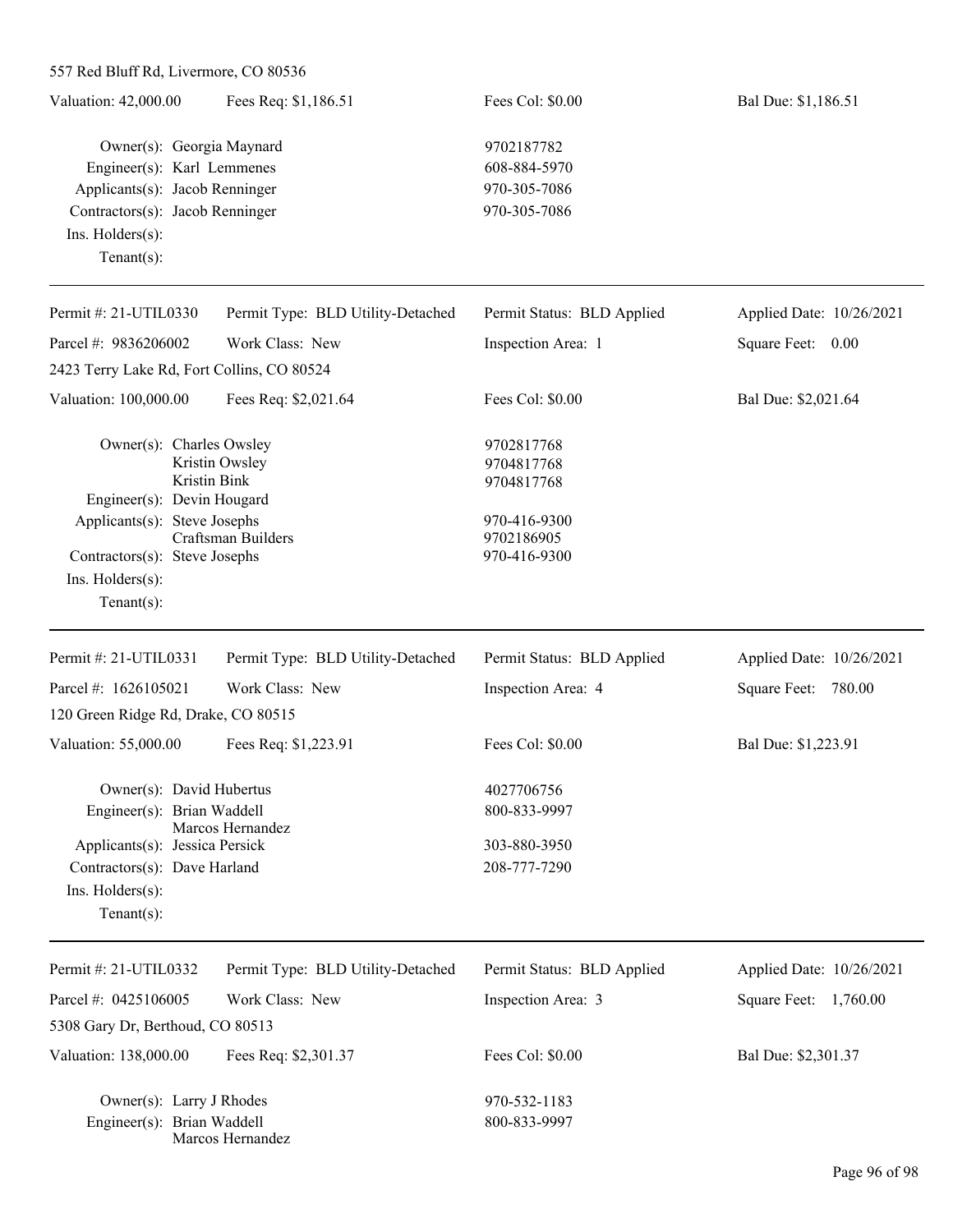| Permit #: 21-UTIL0333                                                                                                                                                   | Permit Type: BLD Utility-Detached                             | Permit Status: BLD Applied                                         | Applied Date: 10/28/2021 |
|-------------------------------------------------------------------------------------------------------------------------------------------------------------------------|---------------------------------------------------------------|--------------------------------------------------------------------|--------------------------|
| Parcel #: 9835400046                                                                                                                                                    | Work Class: Stand Alone Structure -<br>New                    | Inspection Area: 1                                                 | Square Feet: 96.00       |
| 2025 N College Ave 24, Fort Collins, CO 80524                                                                                                                           |                                                               |                                                                    |                          |
| Valuation: 1,209.60                                                                                                                                                     | Fees Req: \$98.31                                             | Fees Col: \$0.00                                                   | Bal Due: \$98.31         |
| Engineer(s):                                                                                                                                                            | Owner(s): Maximo Mendoza                                      |                                                                    |                          |
| Applicants(s): Maximo Mendoza<br>Contractors(s):<br>Ins. Holders(s):<br>Tenant $(s)$ :                                                                                  |                                                               | 9708327163                                                         |                          |
| Permit #: 21-UTIL0334                                                                                                                                                   | Permit Type: BLD Utility-Detached                             | Permit Status: BLD Applied                                         | Applied Date: 10/28/2021 |
| Parcel #: 8905000003                                                                                                                                                    | Work Class: New                                               | Inspection Area: 1                                                 | Square Feet: 432.00      |
| 2487 Antelope Racer Ct, Wellington, CO 80549                                                                                                                            |                                                               |                                                                    |                          |
| Valuation: 15,500.00                                                                                                                                                    | Fees Req: \$458.08                                            | Fees Col: \$0.00                                                   | Bal Due: \$458.08        |
| Owner(s): Brittany Ray<br>Engineer(s):                                                                                                                                  |                                                               | 6128101401                                                         |                          |
| Applicants(s): Brittany Ray<br>Contractors(s):<br>Ins. Holders(s):<br>$Tenant(s)$ :                                                                                     |                                                               | 6128101401                                                         |                          |
| Permit #: 21-UTIL0335                                                                                                                                                   | Permit Type: BLD Utility-Detached                             | Permit Status: BLD Applied                                         | Applied Date: 10/29/2021 |
| Parcel #: 1428211038                                                                                                                                                    | Work Class: Addition - Attached to<br><b>Utility Building</b> | Inspection Area: 4                                                 | Square Feet:<br>0.00     |
| 57 Makah Ln, Lyons, CO 80540                                                                                                                                            |                                                               |                                                                    |                          |
| Valuation: 80,000.00                                                                                                                                                    | Fees Req: \$1,891.51                                          | Fees Col: \$0.00                                                   | Bal Due: \$1,891.51      |
| Owner(s): Maxine Hamann<br>Josh Hamann<br>Engineer(s): Jason Baker<br>Applicants(s): Jerry Balmes<br>Contractors(s): Jerry Balmes<br>Ins. Holders(s):<br>Tenant $(s)$ : |                                                               | 6142708659<br>6142708659<br>9702781909<br>7206269154<br>7206269154 |                          |